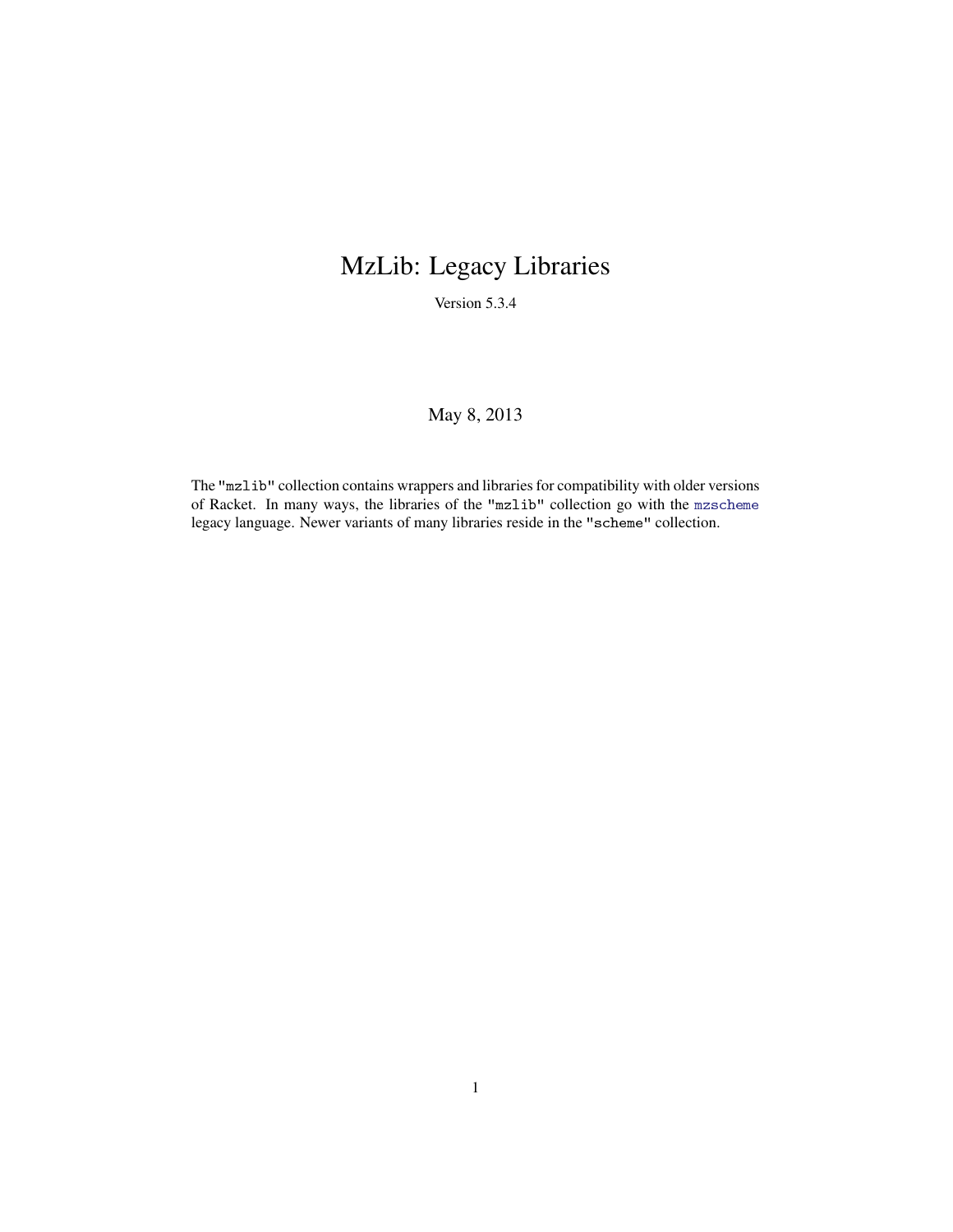## **Contents**

| $\mathbf{1}$     | mzlib/a-signature   | 6                |
|------------------|---------------------|------------------|
| $\boldsymbol{2}$ | mzlib/a-unit        | $\overline{7}$   |
| 3                | mzlib/async-channel | 8                |
| 4                | mzlib/awk           | $\boldsymbol{9}$ |
| 5                | mzlib/class         | 11               |
| 6                | mzlib/class100      | 12               |
| 7                | mzlib/cm            | 15               |
| 8                | mzlib/cm-accomplice | 16               |
| $\boldsymbol{9}$ | mzlib/cmdline       | 17               |
|                  | $10$ mzlib/cml      | 18               |
|                  | 11 mzlib/compat     | 19               |
|                  | 12 mzlib/compile    | 21               |
|                  | 13 mzlib/contract   | 22               |
|                  | 14 mzlib/control    | 27               |
|                  | 15 mzlib/date       | 28               |
|                  | 16 mzlib/deflate    | 29               |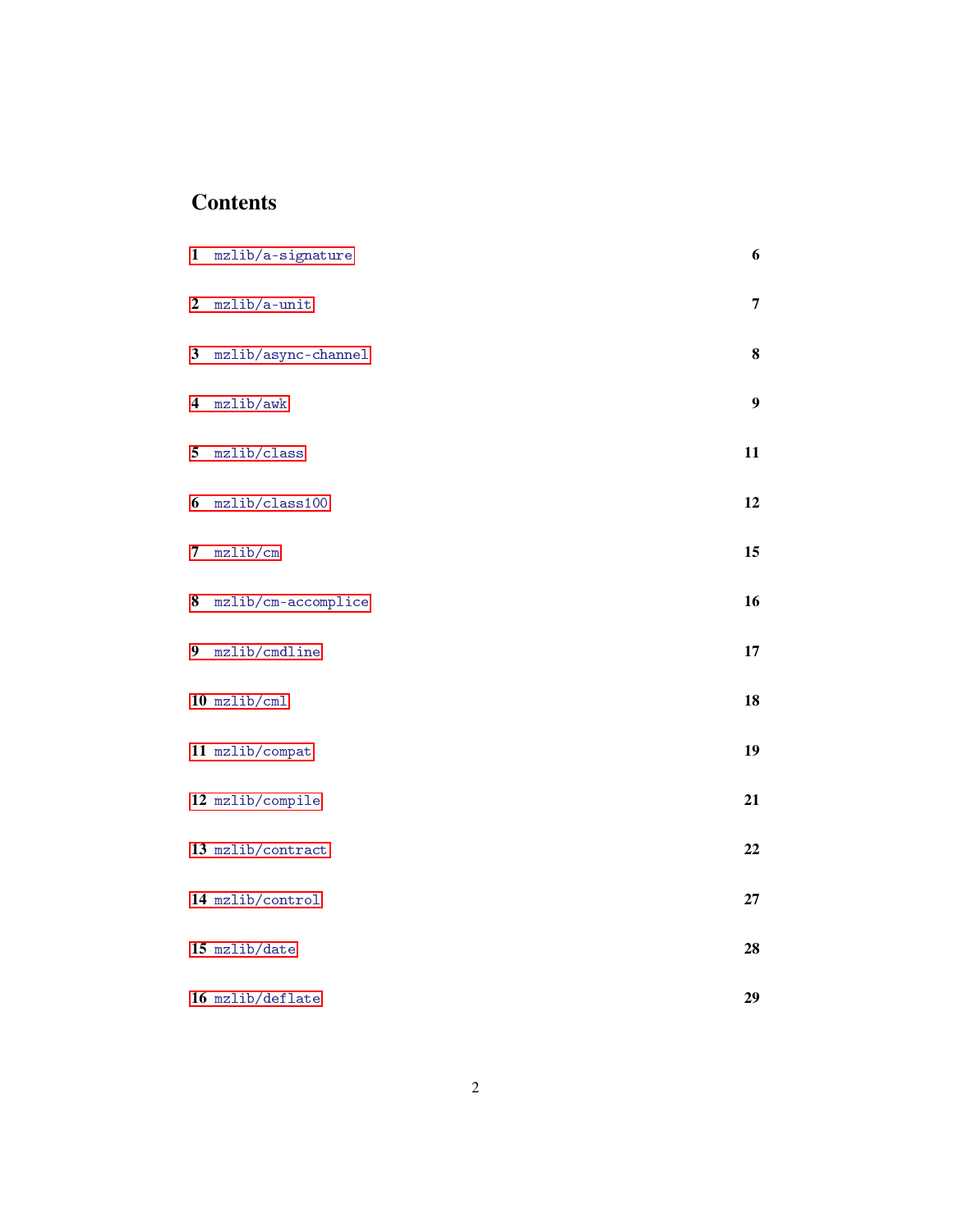| 17 mzlib/defmacro    | 30 |
|----------------------|----|
| 18 mzlib/etc         | 31 |
| $19$ mzlib/file      | 36 |
| 20 mzlib/for         | 38 |
| 21 mzlib/foreign     | 39 |
| 22 mzlib/include     | 40 |
| 23 mzlib/inflate     | 42 |
| 24 mzlib/integer-set | 43 |
| $25$ mzlib/kw        | 44 |
|                      | 45 |
|                      | 45 |
|                      | 46 |
|                      | 47 |
|                      | 48 |
|                      | 49 |
|                      | 51 |
| 26 mzlib/list        | 52 |
| 27 mzlib/match       | 54 |
| $28$ mzlib/math      | 56 |
| $29$ mzlib/md5       | 57 |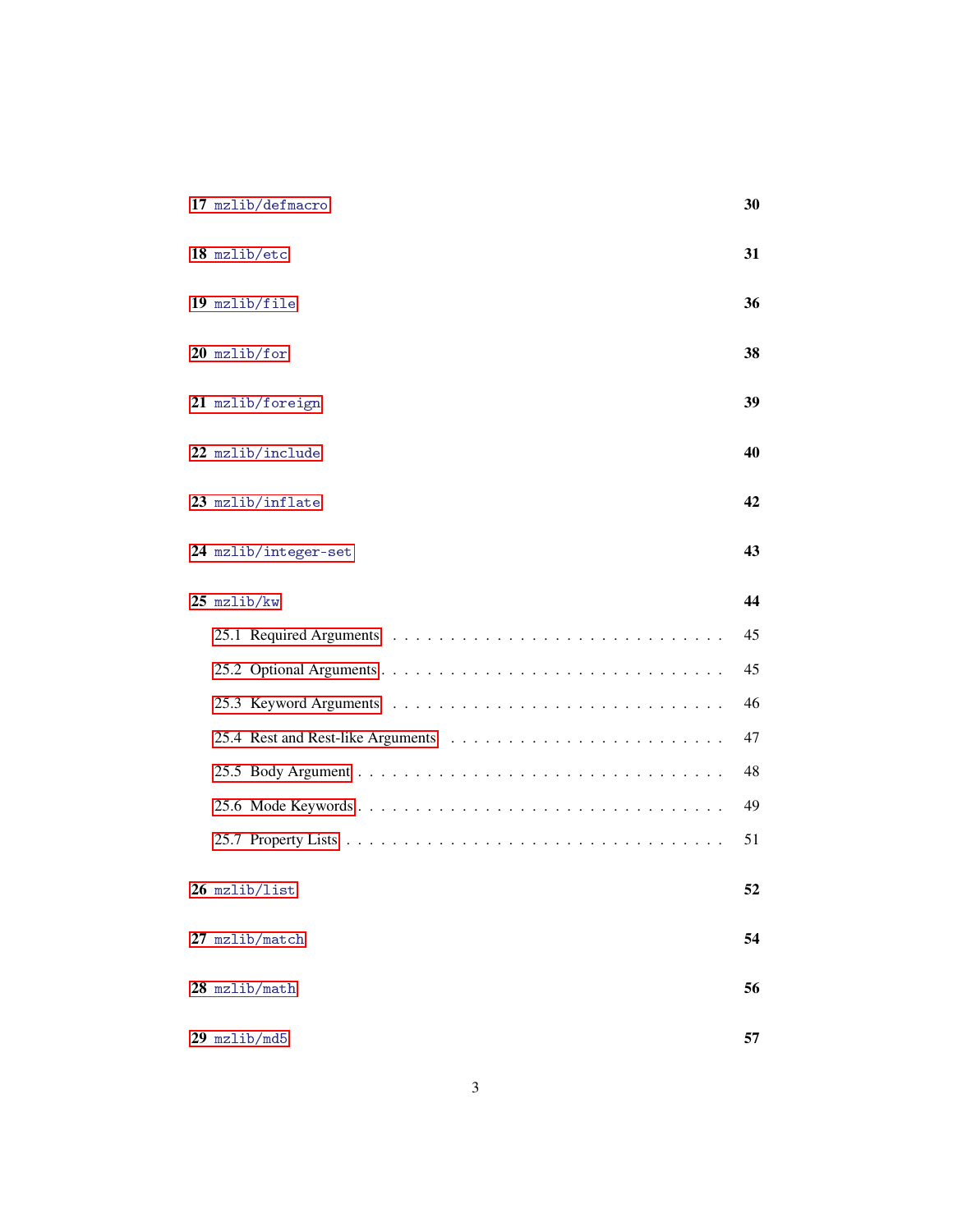| $30$ mzlib/os          | 58 |
|------------------------|----|
| 31 mzlib/pconvert      | 59 |
| 32 mzlib/pconvert-prop | 64 |
| 33 mzlib/plt-match     | 65 |
| 34 mzlib/port          | 66 |
| 35 mzlib/pregexp       | 67 |
| 36 mzlib/pretty        | 69 |
| 37 mzlib/process       | 70 |
| 38 mzlib/restart       | 71 |
| 39 mzlib/runtime-path  | 73 |
| 40 mzlib/sandbox       | 74 |
| 41 mzlib/sendevent     | 76 |
| 42 mzlib/serialize     | 77 |
| 43 mzlib/shared        | 78 |
| 44 mzlib/string        | 79 |
| 45 mzlib/struct        | 82 |
| 46 mzlib/stxparam      | 83 |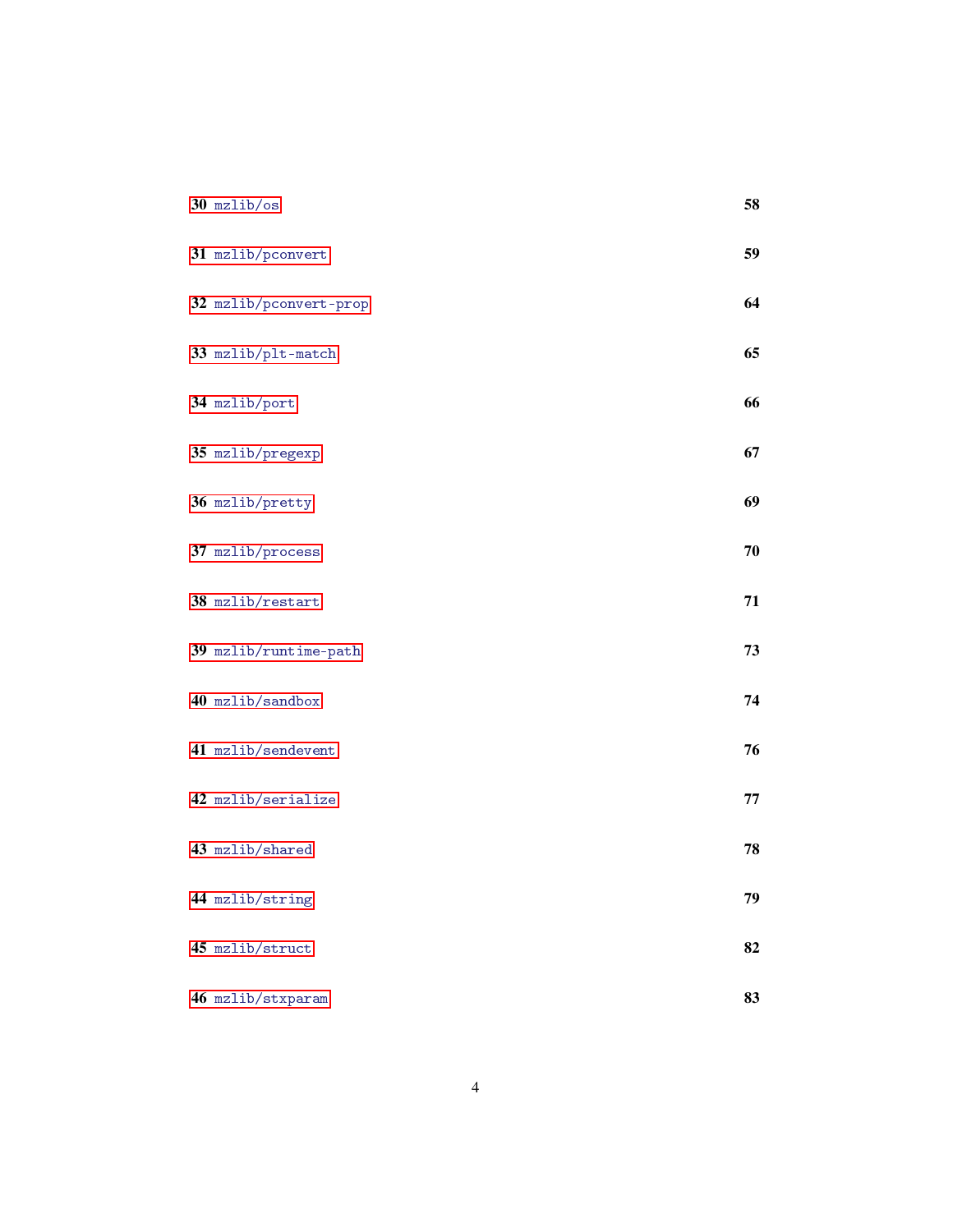| 47 mzlib/surrogate    | 84 |
|-----------------------|----|
| 48 mzlib/tar          | 85 |
| 49 mzlib/thread       | 86 |
| 50 mzlib/trace        | 88 |
| 51 mzlib/traceld      | 89 |
| 52 mzlib/trait        | 90 |
| 53 mzlib/transcr      | 91 |
| 54 mzlib/unit         | 92 |
| 55 mzlib/unit-exptime | 93 |
| 56 mzlib/unit200      | 94 |
| 57 mzlib/unitsig200   | 95 |
| 58 mzlib/zip          | 96 |
| <b>Bibliography</b>   | 97 |
| <b>Index</b>          | 98 |
| <b>Index</b>          | 98 |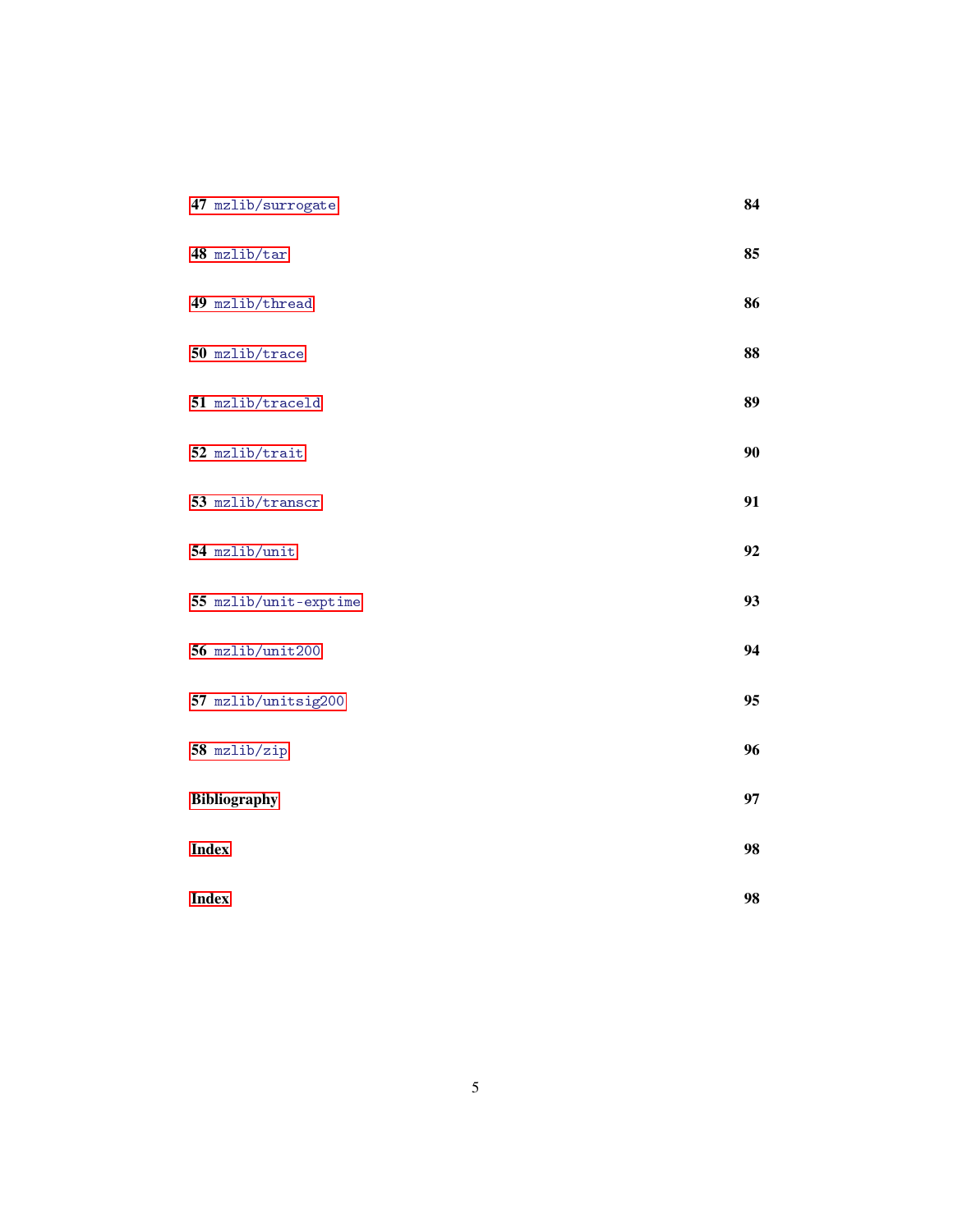## <span id="page-5-0"></span>1 mzlib/a-signature

(require mzlib/a-signature)

NOTE: This library is deprecated. Use racket/signature instead.

Like scheme/signature in #lang form for defining a single signature within a module, but based on mzscheme instead of scheme/base.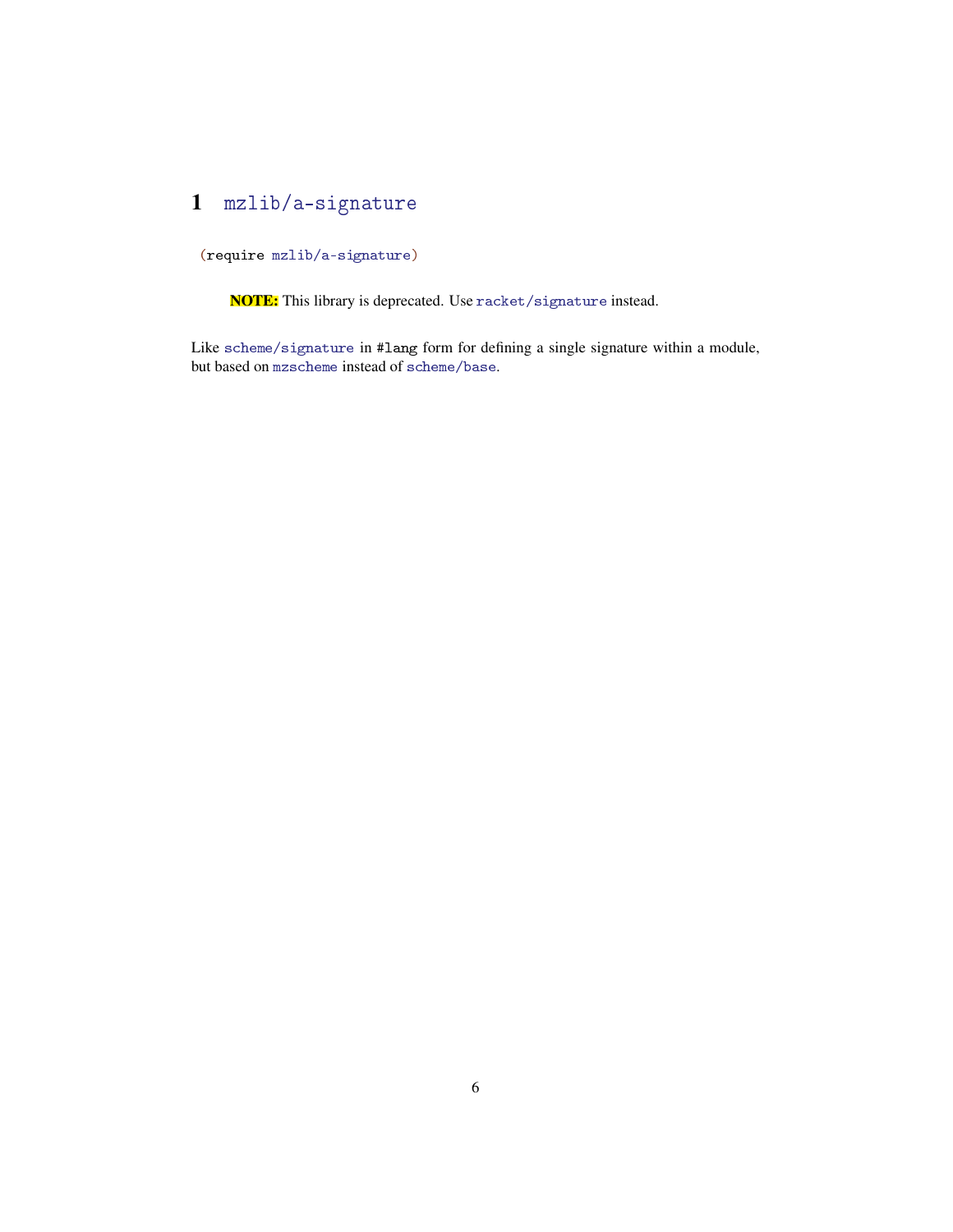### <span id="page-6-0"></span>2 mzlib/a-unit

(require mzlib/a-unit)

NOTE: This library is deprecated. Use racket/unit instead.

Like scheme/unit in #lang form for defining a single unit within a module, but based on mzscheme instead of scheme/base.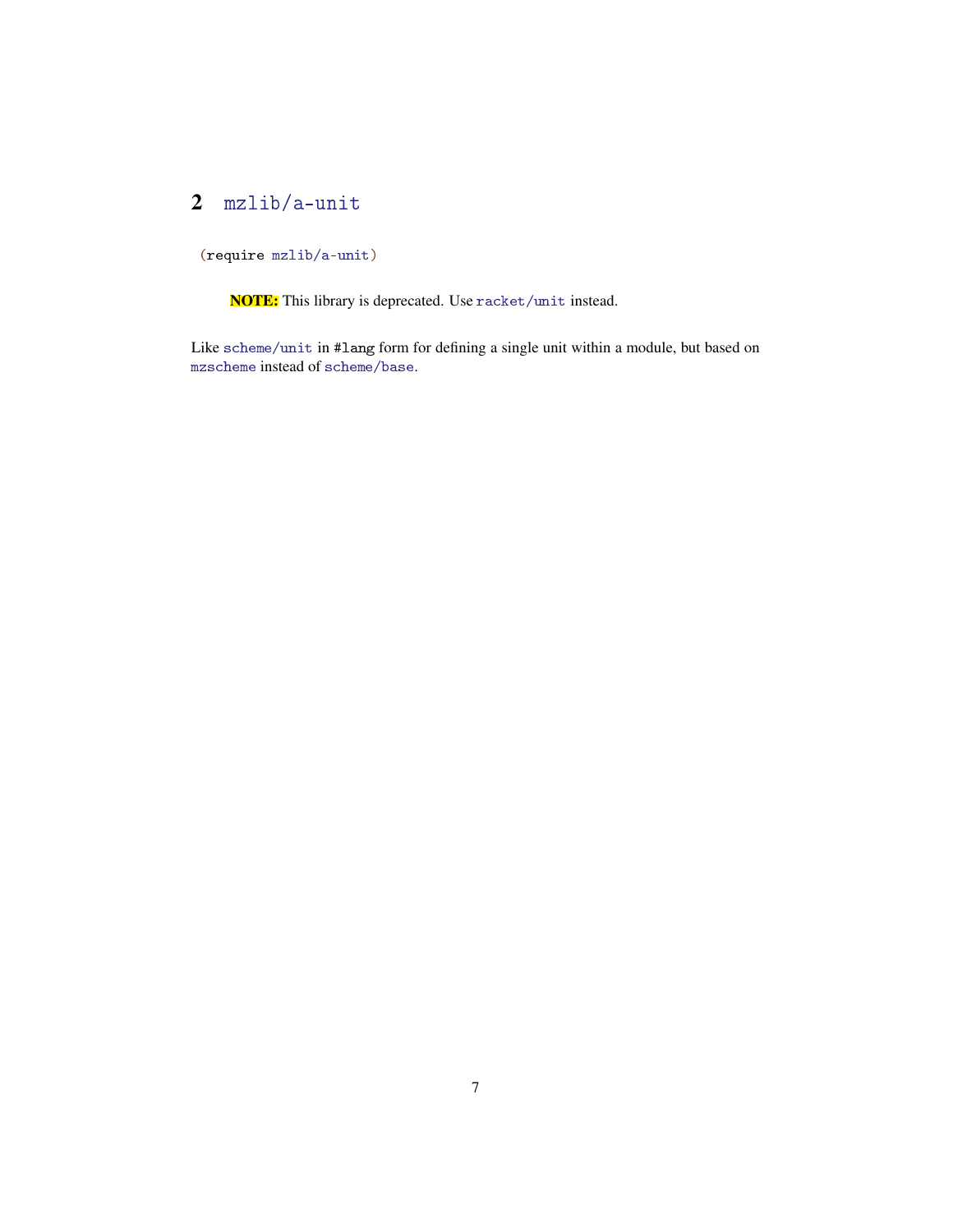## <span id="page-7-0"></span>3 mzlib/async-channel

(require mzlib/async-channel)

NOTE: This library is deprecated. Use racket/async-channel instead.

Re-exports scheme/async-channel.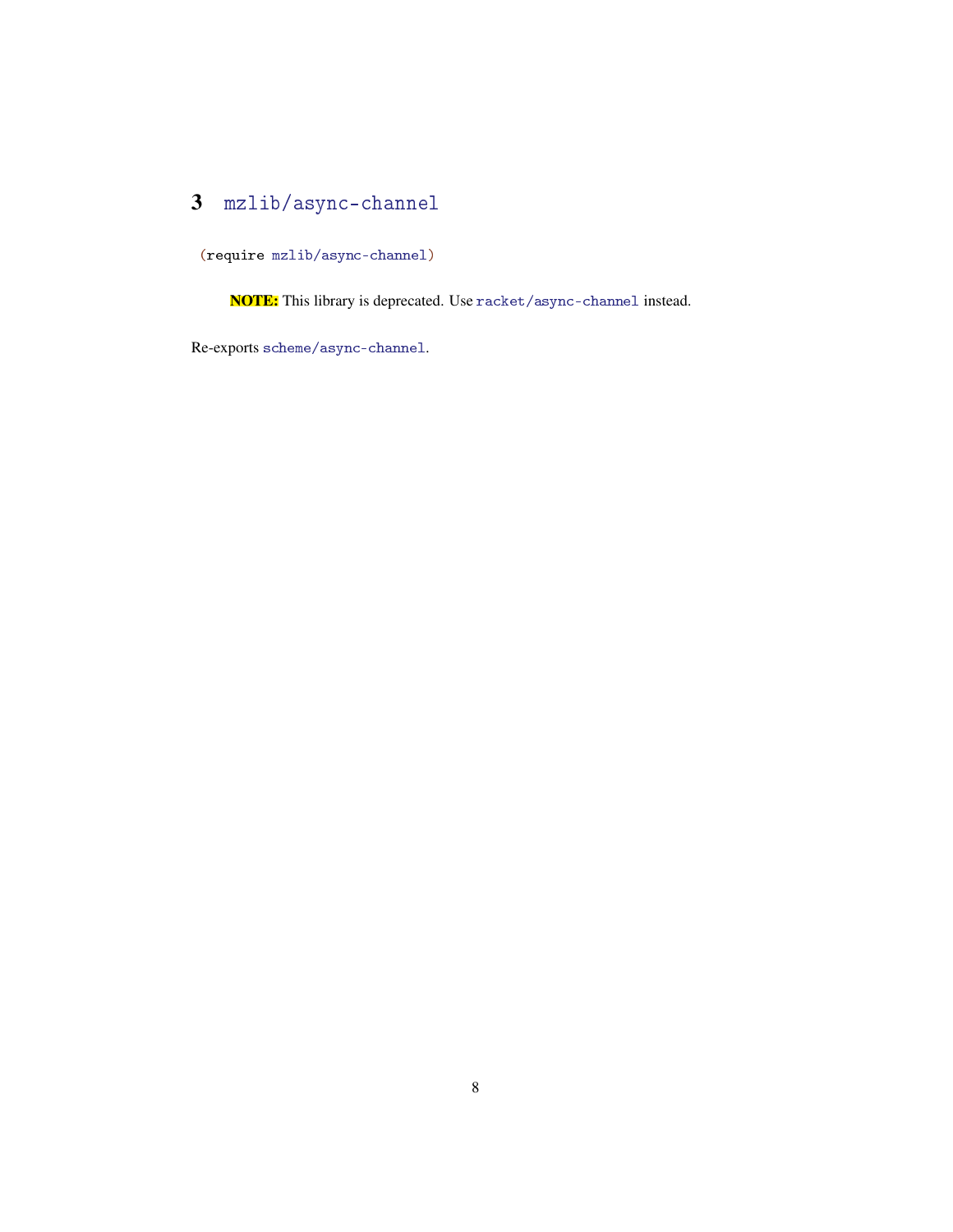#### <span id="page-8-0"></span>4 mzlib/awk

 $id-or-false = id$ 

| #f

```
(require mzlib/awk)
(awk next-record-expr
    (record field-id ...)
    maybe-counter
     ((state-variable init-expr) ...)
    maybe-continue
  clause ...)
 maybe-counter =
                | id
may be-continue =
                | id
         clause = (test body ...+)| (test => procedure-expr)
                | (/ regexp-str / (id-or-false ...+) body ...+)
                | (range excl-start-test excl-stop-test body ...+)
                | (:range incl-start-test excl-stop-test body ...+)
                | (range: excl-start-test incl-stop-test body ...+)
                | (:range: incl-start-test incl-stop-test body ...+)
                \vert (else body ...+)
                \vert (after body ...+)
           test = integer| regexp-string
                | expr
excl-start-test = testexcl-stop-test = testincl-start-test = testinc1-stop-test = test
```
The awk macro from Scsh [Shivers06]. In addition to awk, the Scsh-compatible procedures match:start, match:end, match:substring, and regexp-exec are defined. These match: procedures must be used to extract match information in a regular expression clause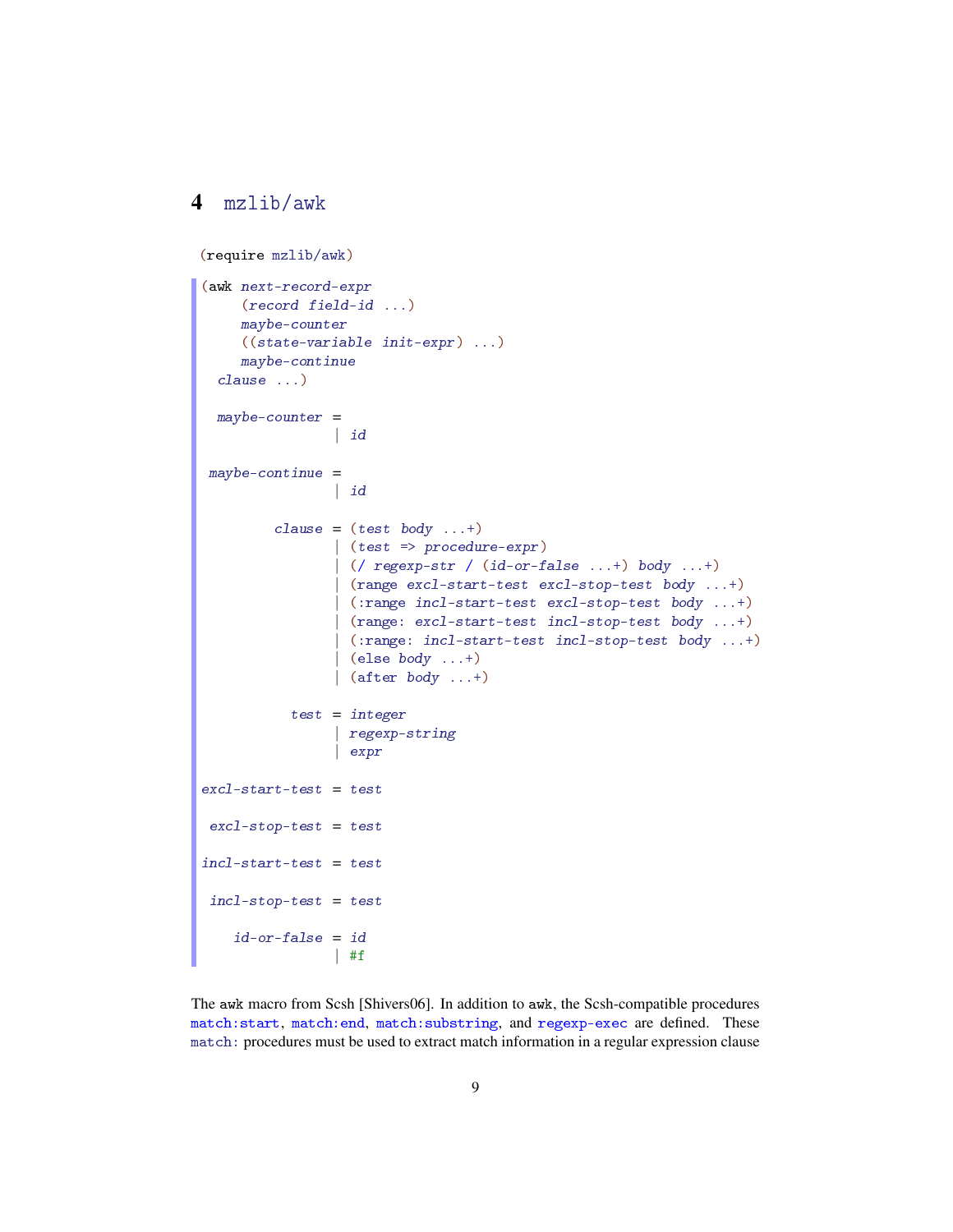when using the => form.

```
(match:start \text{ } rec \text{ } [which]) \rightarrow exact-nonnegative-integer?rec : ....
  which : exact-nonnegative-integer? = 0(match:end \text{rec } [which]) \rightarrow exact-nonnegative-integer?rec : ....
  which : exact-nonnegative-integer? = 0(match:substring \text{rec } [which]) \rightarrow string?rec : ....
  which : exact-nonnegative-integer? = 0
```
Extracts a start position, end position, or substring corresponding to a match. The first argument is the value supplied to the procedure after => in a awk clause or the result of regexp-exec.

```
(regexp-exec re s) \rightarrow (or/c .... false/c)
  re : (or/c string? regexp?)
  s : string?
```
Matches a regexp to a string, returning a record compatible with match: start, etc.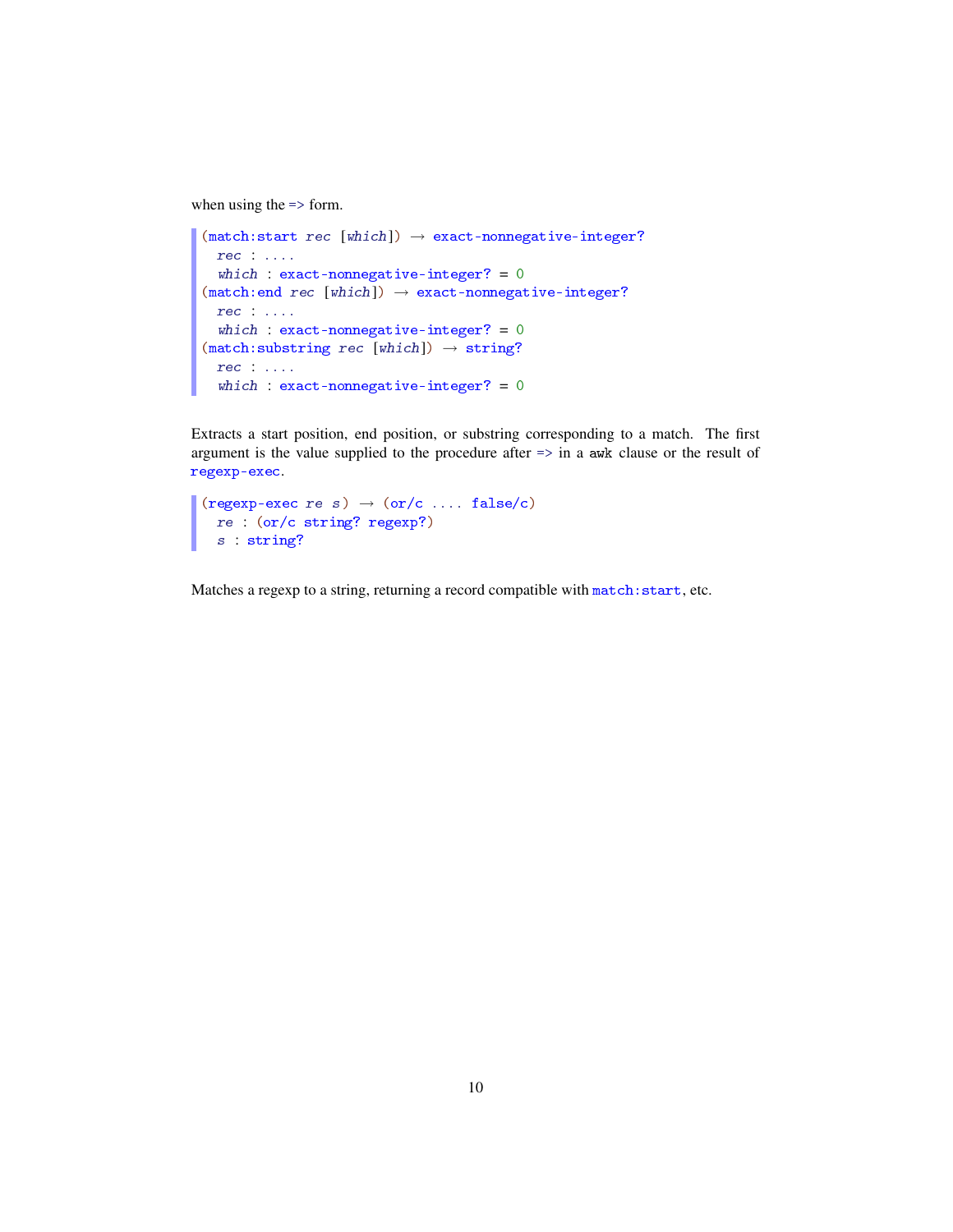# <span id="page-10-0"></span>5 mzlib/class

(require mzlib/class)

NOTE: This library is deprecated. Use racket/class instead.

Re-exports scheme/class, except for the contract constructors.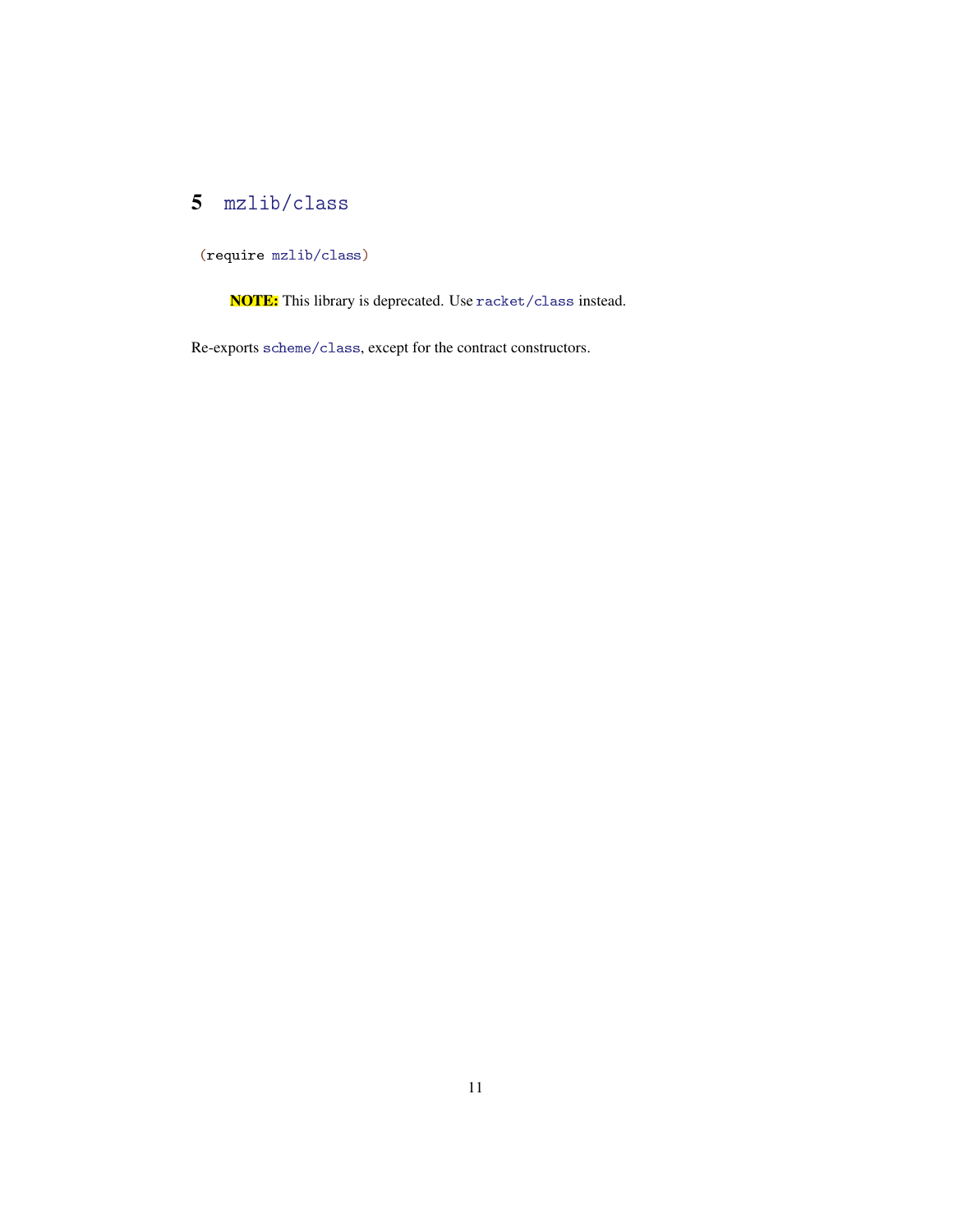#### <span id="page-11-0"></span>6 mzlib/class100

(require mzlib/class100)

NOTE: This library is deprecated. Use racket/class instead. This library will be removed in a future version.

The class100 and class100\* forms provide a syntax close to that of class and class\* in Racket versions 100 through 103, but with the semantics of the current scheme/classbased class system. For a class defined with class100, keyword-based initialization arguments can be propagated to the superclass, but by-position arguments are not (i.e., the expansion of class100 to class always includes an init-rest clause).

The class100 form uses keywords (e.g., public) that are defined by the mzlib/class library, so typically scheme/class must be imported into any context that imports mzlib/class100.

```
(class100* superclass-expr (interface-expr ...) init-ids
 class100-clause
  ...)
```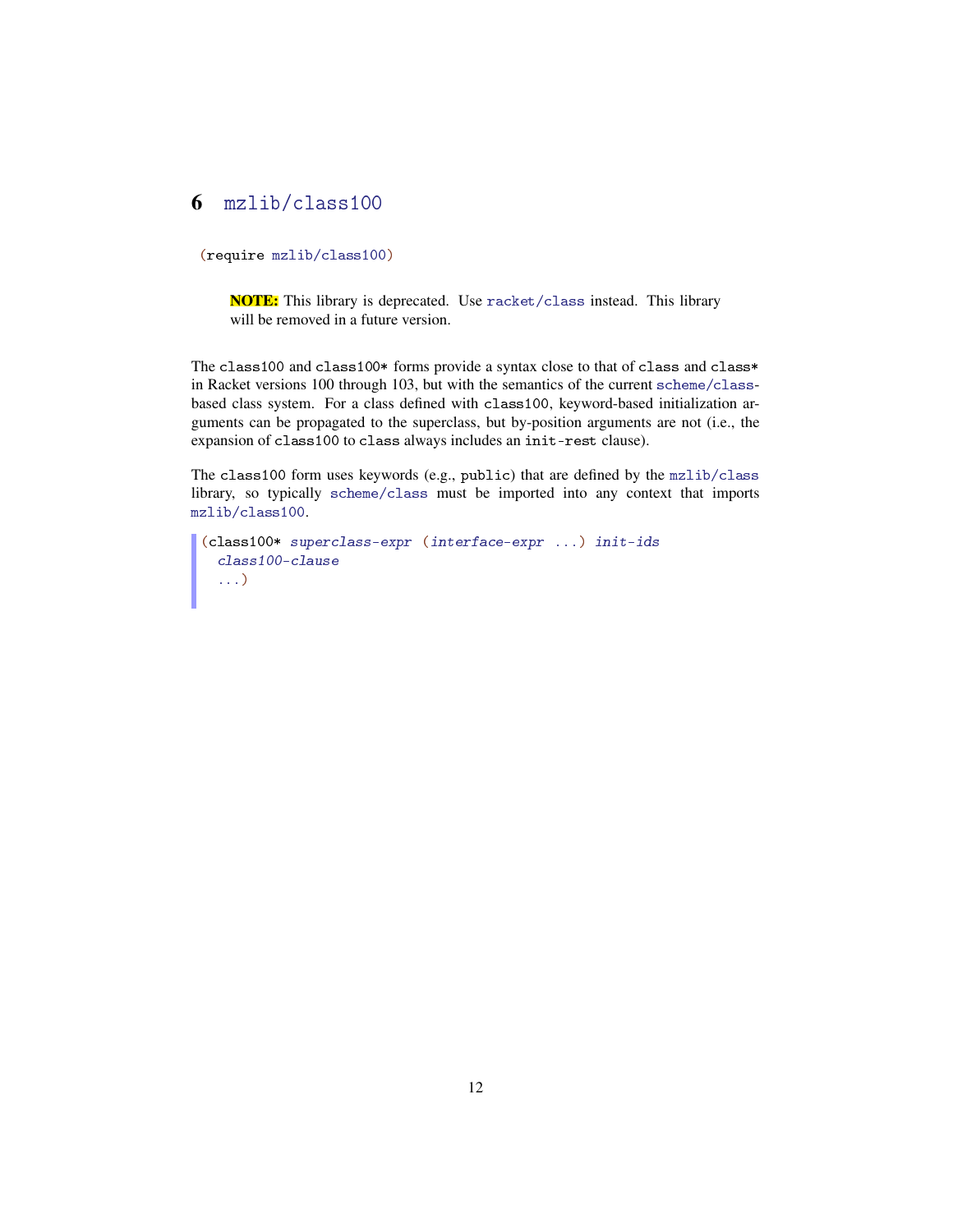```
init-ids = id\vert (id ... id-with-default ...)
                    | (id ... id-with-default ... . id)
   id-with-default = (id default-expr)class100-clause = (sequence expr ...)(public public - method-dec1 ...)| (override public-method-decl ...)
                      | (augment public-method-decl ...)
                      | (pubment public-method-decl ...)
                      | (overment public-method-decl ...)
                      (augride public-method-dec1 ...)| (private private-method-decl ...)
                      | (private-field private-var-decl ...)
                      (inherit <i>inherit</i>-method-decl ...)(rename rename-method-decl ...)
public-method-decl = ((internal-id external-id) method-procedure)
                    | (id method-procedure)
private-method-decl = (id method-procedure)
   private-var-decl = (id initial-value-expr)| (id)
                    | id
inherit-method-dec1 = id| (internal-instance-id external-inherited-id)
rename-method-decl = (internal-id external-id)
(class100 superclass-expr init-ids
    class100-clause
    ...)
```
Like class100\*, but without interface-exprs.

(class100-asi superclass instance-id-clause ...)

Like class100, but all initialization arguments are automatically passed on to the superclass initialization procedure by position.

(class100\*-asi superclass interfaces instance-id-clause ...)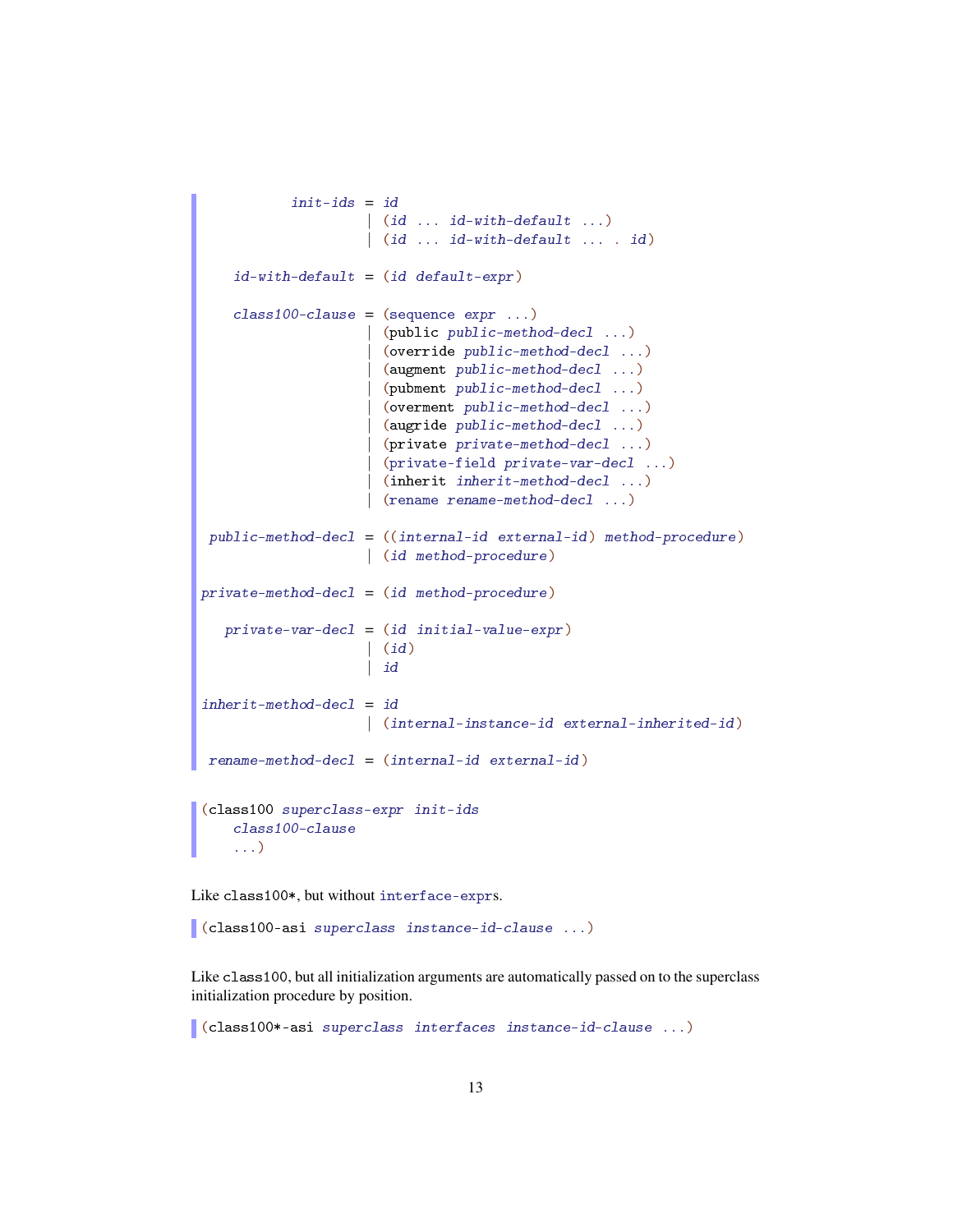Like class100\*, but all initialization arguments are automatically passed on to the superclass initialization procedure by position.

(super-init init-arg-expr ...)

An alias for super-make-object.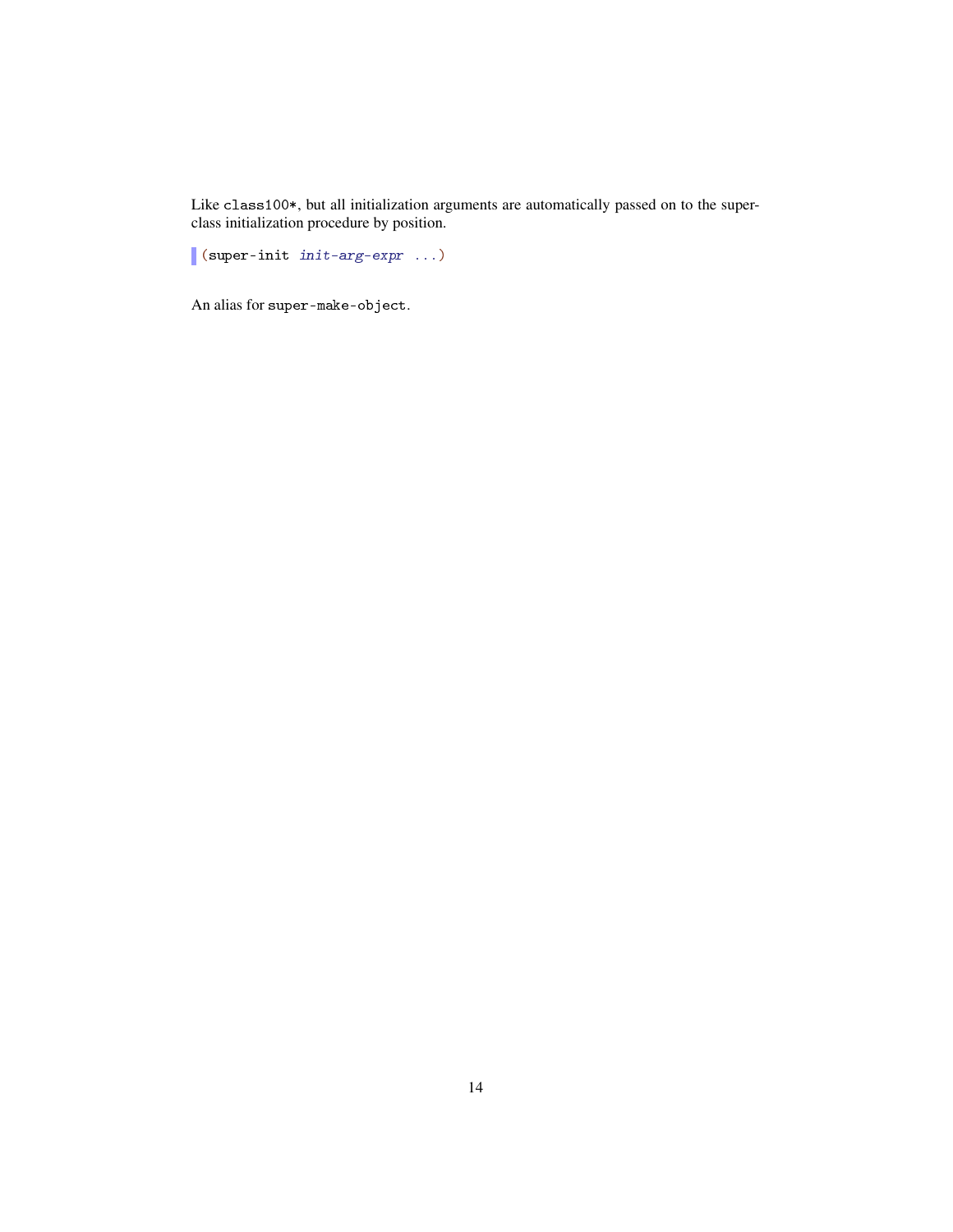## <span id="page-14-0"></span>7 mzlib/cm

(require mzlib/cm)

NOTE: This library is deprecated. Use compiler/cm instead.

Re-exports compiler/cm.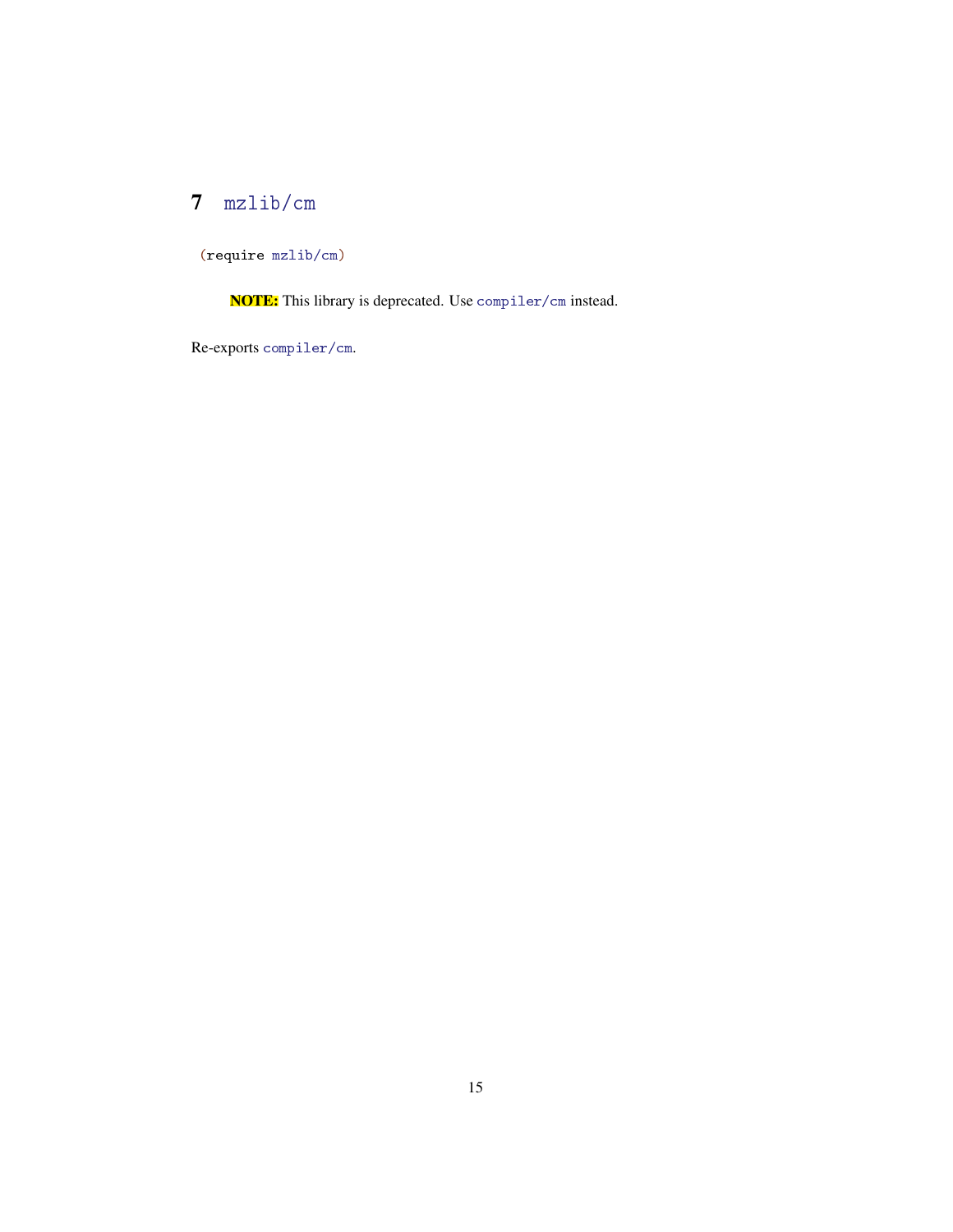## <span id="page-15-0"></span>8 mzlib/cm-accomplice

(require mzlib/cm-accomplice)

NOTE: This library is deprecated. Use compiler/cm-accomplice instead.

Re-exports compiler/cm-accomplice.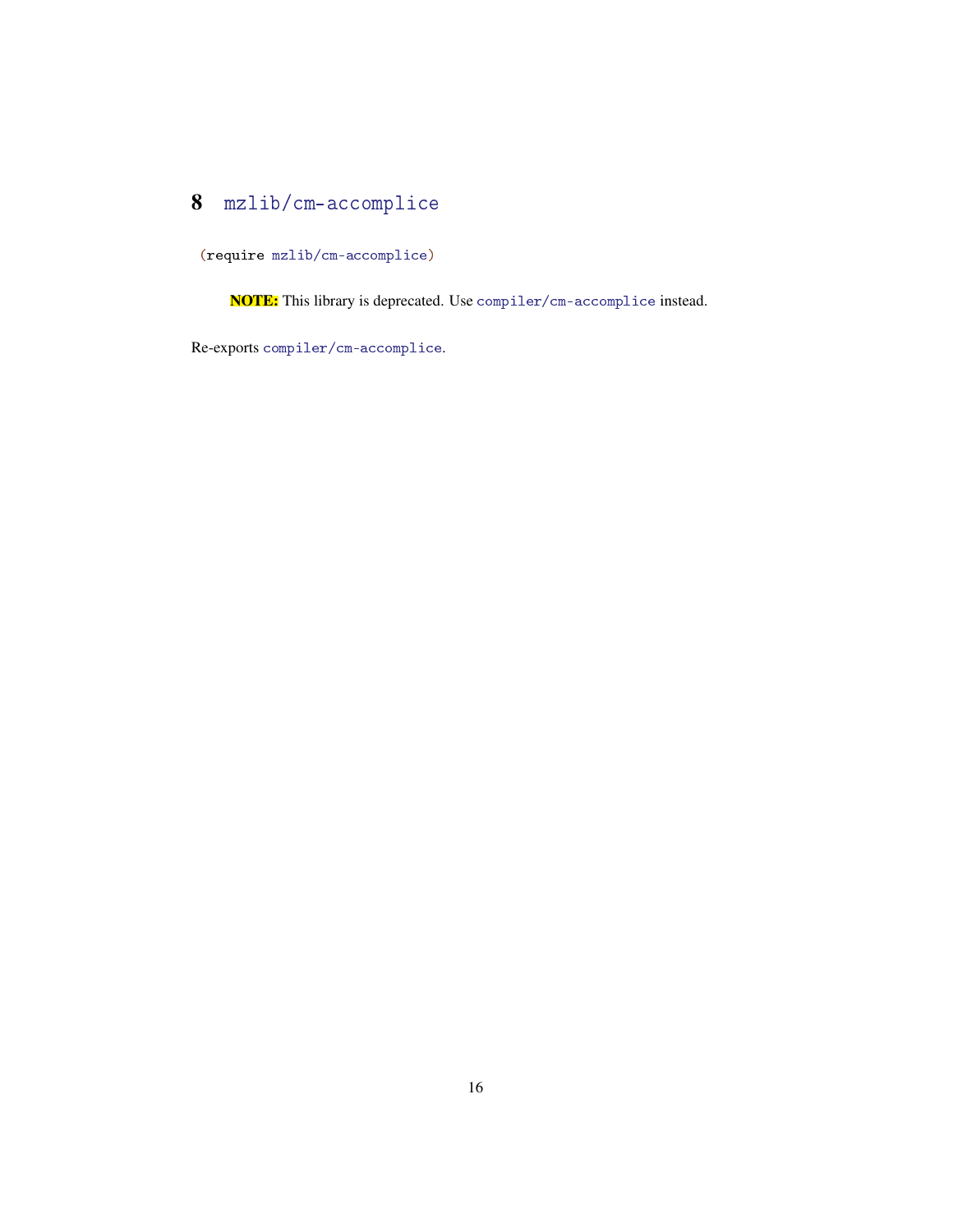#### <span id="page-16-0"></span>9 mzlib/cmdline

(require mzlib/cmdline)

NOTE: This library is deprecated. Use racket/cmdline instead.

Provides a command-line from that is similar to the one in racket/cmdline, but without using keywords. The parse-command-line procedure from racket/cmdline is reexported directly.

```
(command-line program-name-expr argv-expr clause ...)
     clause = (multi flag-specific ...)| (once-each flag-spec ...)
             | (once-any flag-spec ...)
             | (final flag-spec ...)
             | (help-labels string ...)
             | (args arg-formals body-expr ...+)
             | (=> finish-proc-expr arg-help-expr help-proc-expr
                   unknown-proc-expr)
  flag-specific = (flags id ... help-str ...+ body-expr ...+)| (flags => handler-expr help-expr)
      flags = flag-string| (flag-string ...+)
arg-formals = id\begin{pmatrix} id & \cdots \end{pmatrix}(i d \ldots + i d)
```
Like command-line from racket/cmdline, but without keywords in the syntax.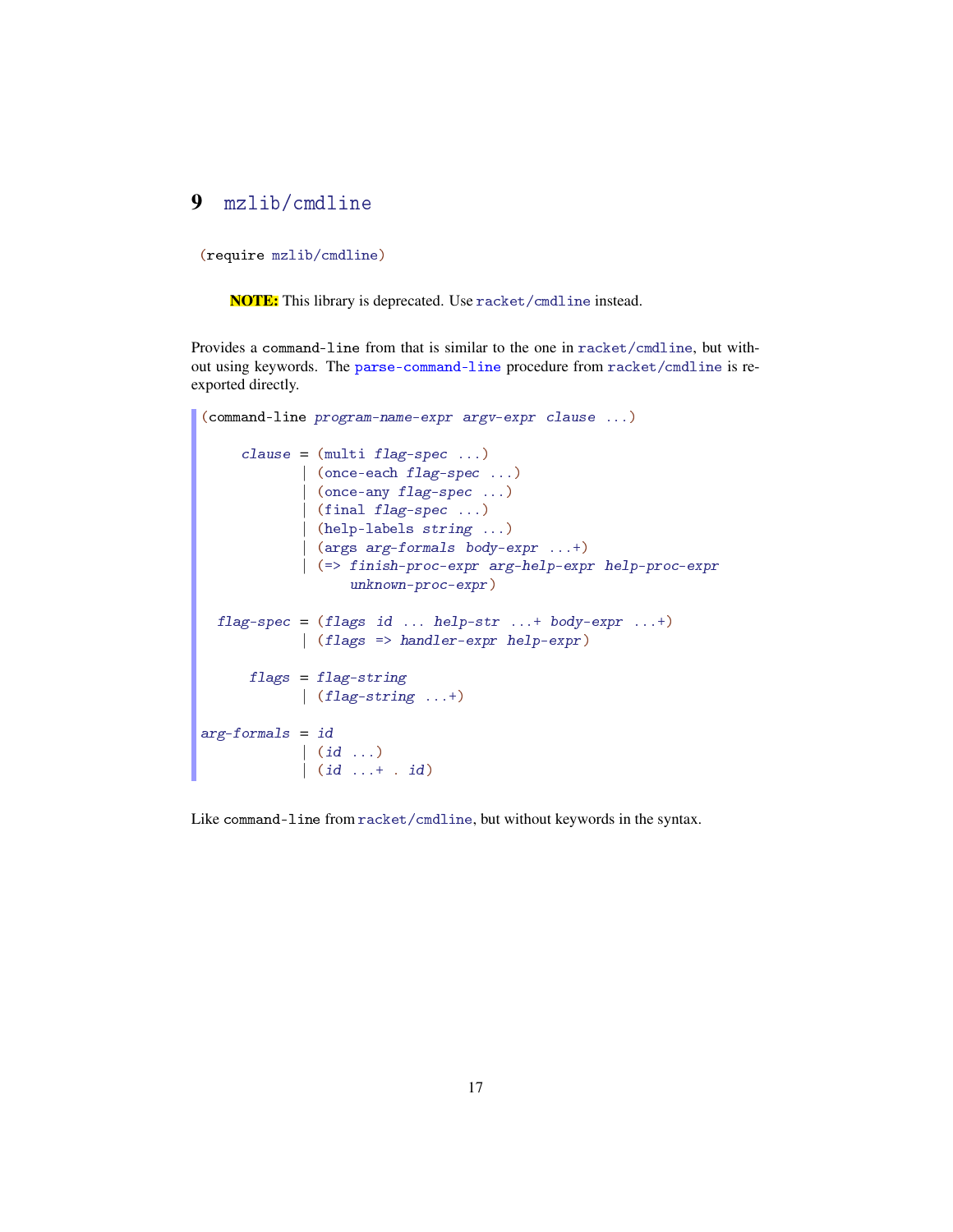### <span id="page-17-0"></span>10 mzlib/cml

```
(require mzlib/cml)
```
The mzlib/cml library defines a number of procedures that wrap Racket concurrency procedures. The wrapper procedures have names and interfaces that more closely match those of Concurrent ML [Reppy99].

```
(spawn thunk) \rightarrow thread?
  thunk : (-) any)
```
Equivalent to (thread/suspend-to-kill thunk).

```
\vert (channel) \rightarrow channel?
```
Equivalent to (make-channel).

(channel-recv-evt ch)  $\rightarrow$  evt? ch : channel?

Equivalent to ch.

 $(charnel-send-evt ch v) \rightarrow evt?$ ch : channel?  $v : any/c$ 

```
Equivalent to (channel-put-evt ch v).
```

```
(thread-done-evt thd) \rightarrow any
  thd : thread?
```

```
Equivalent to (thread-dead-evt thread).
```

```
\vert (current-time) \rightarrow real?
```
Equivalent to (current-inexact-milliseconds).

(time-evt  $tm) \rightarrow \text{evt?}$ tm : real?

Equivalent to (alarm-evt tm).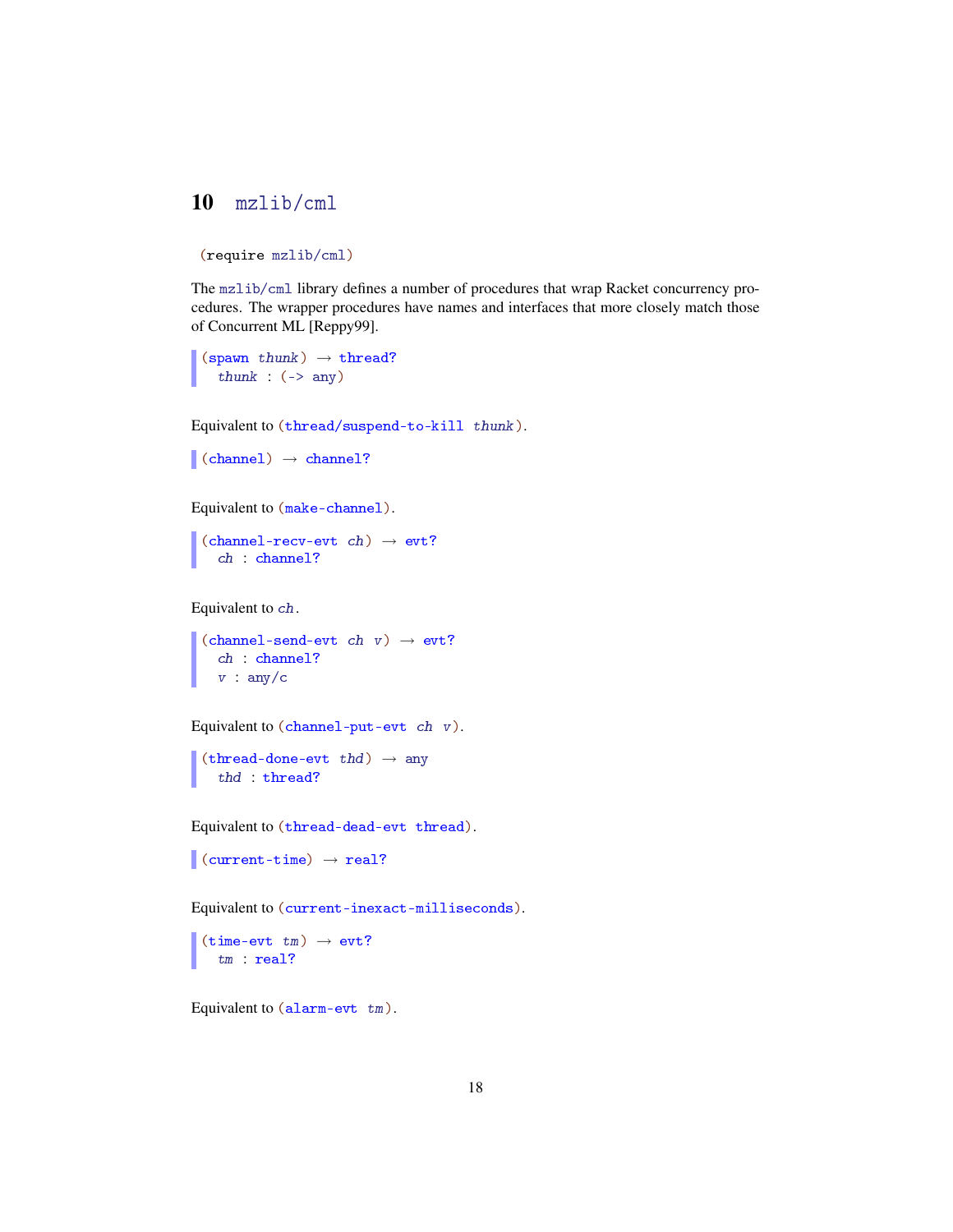#### <span id="page-18-0"></span>11 mzlib/compat

(require mzlib/compat)

The mzlib/compat library defines a number of procedures and syntactic forms that are commonly provided by other Scheme implementations. Most of the procedures are aliases for mzscheme procedures.

```
(= ? n ...+) \rightarrow boolean?n : number?
(\langle ? \ n \dots + \rangle \rightarrow boolean?n : real?
(\geq ? \quad n \quad \ldots +) \rightarrow \text{boolean?}n : real?
(\langle =? n \ldots + \rangle \rightarrow boolean?n : real?
(\geq ? \ n \dots+) \rightarrow boolean?n : real?
```

```
Same as =, \lt, etc.
```
 $(1+ n) \rightarrow number?$ n : number?  $(1- n) \rightarrow number?$ n : number?

Same as add1 and sub1.

 $(gentmp [base]) \rightarrow symbol?$ base :  $(or/c \text{ string? symbol?)} = "g"$ 

```
Same as gensym.
```
 $(flush-output-port [o]) \rightarrow void?$ o : output-port? = (current-output-port)

Same as flush-output.

 $\vert$  (real-time)  $\rightarrow$  exact-integer?

Same as current-milliseconds.

 $(\text{atom? } v) \rightarrow \text{any}$  $v : any/c$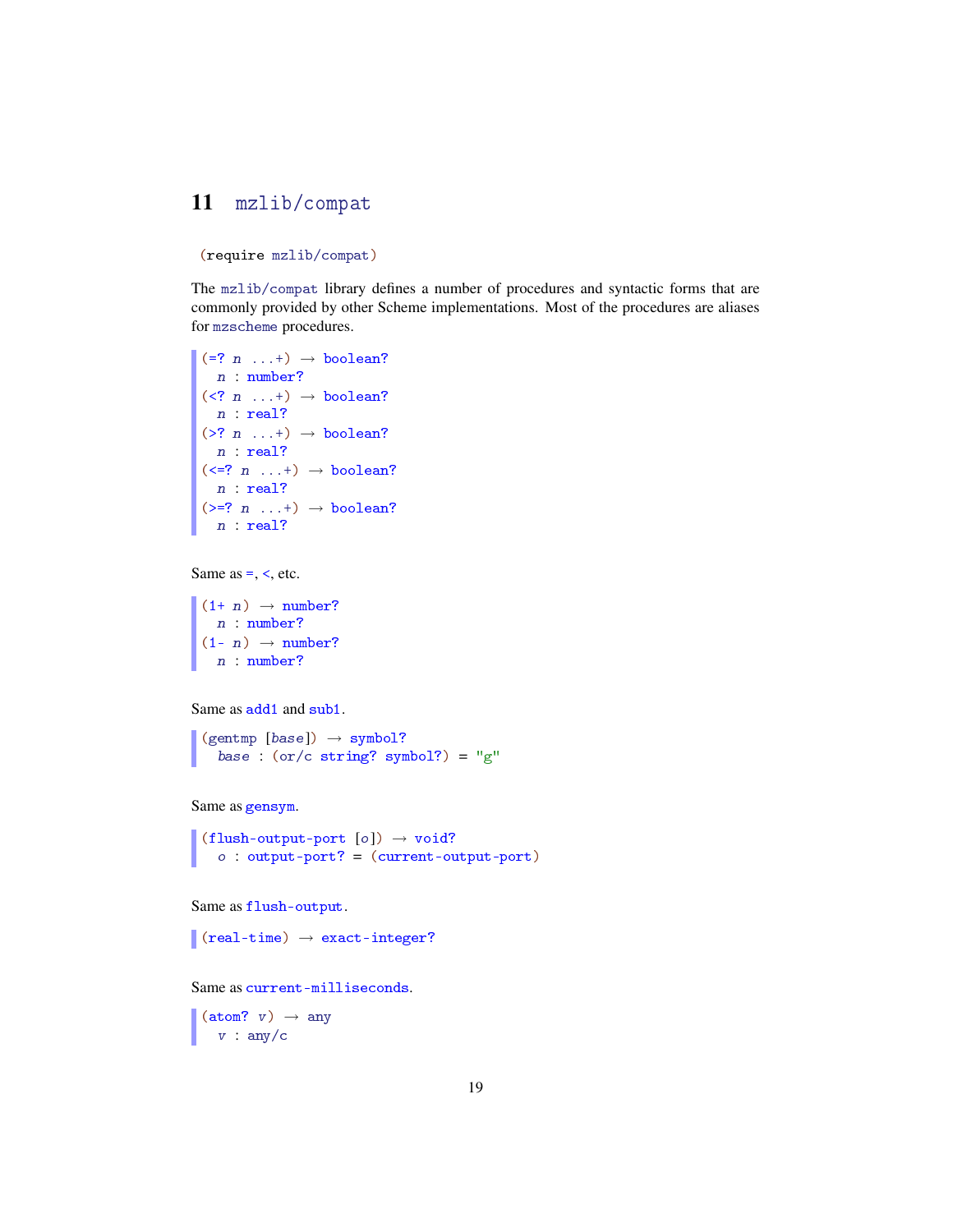Same as  $(not (pair? v))$  (which does not actually imply an atomic value).

```
(define-structure (name-id field-id ...))
(define-structure (name-id field-id ...)
                 ((init-field-id init-expr) ...))
```
Like define-struct, except that the name-id is moved inside the parenthesis for fields. In addition, init-field-ids can be specified with automatic initial-value expression.

The init-field-ids do not have corresponding arguments for the make-name-id constructor. Instead, each init-field-id's init-expr is evaluated to obtain the field's value when the constructor is called. The field-ids are bound in init-exprs, but not other init-field-ids.

Examples:

```
> (define-structure (add left right) ([sum (+ left right)]))
> (add-sum (make-add 3 6))
9
(getprop sym property [default]) \rightarrow any/c
 sym : symbol?
  property : symbol?
  default : any/c = #f(putprop sym property value) \rightarrow void?
  sym : symbol?
  property : symbol?
  value : any/c
```
The getprop function gets a property value associated with sym. The property argument names the property to be found. If the property is not found, default is returned.

The properties obtained with getprop are the ones installed with putprop.

```
(new-cafe [eval-handler]) \rightarrow any
   eval-handler : (\text{any}/c \cdot -) \cdot \text{any}) = #f
```
Emulates Chez Scheme's new-cafe by installing eval-handler into the current-eval parameter while running read-eval-print. In addition, current-exit is set to escape from the call to new-cafe.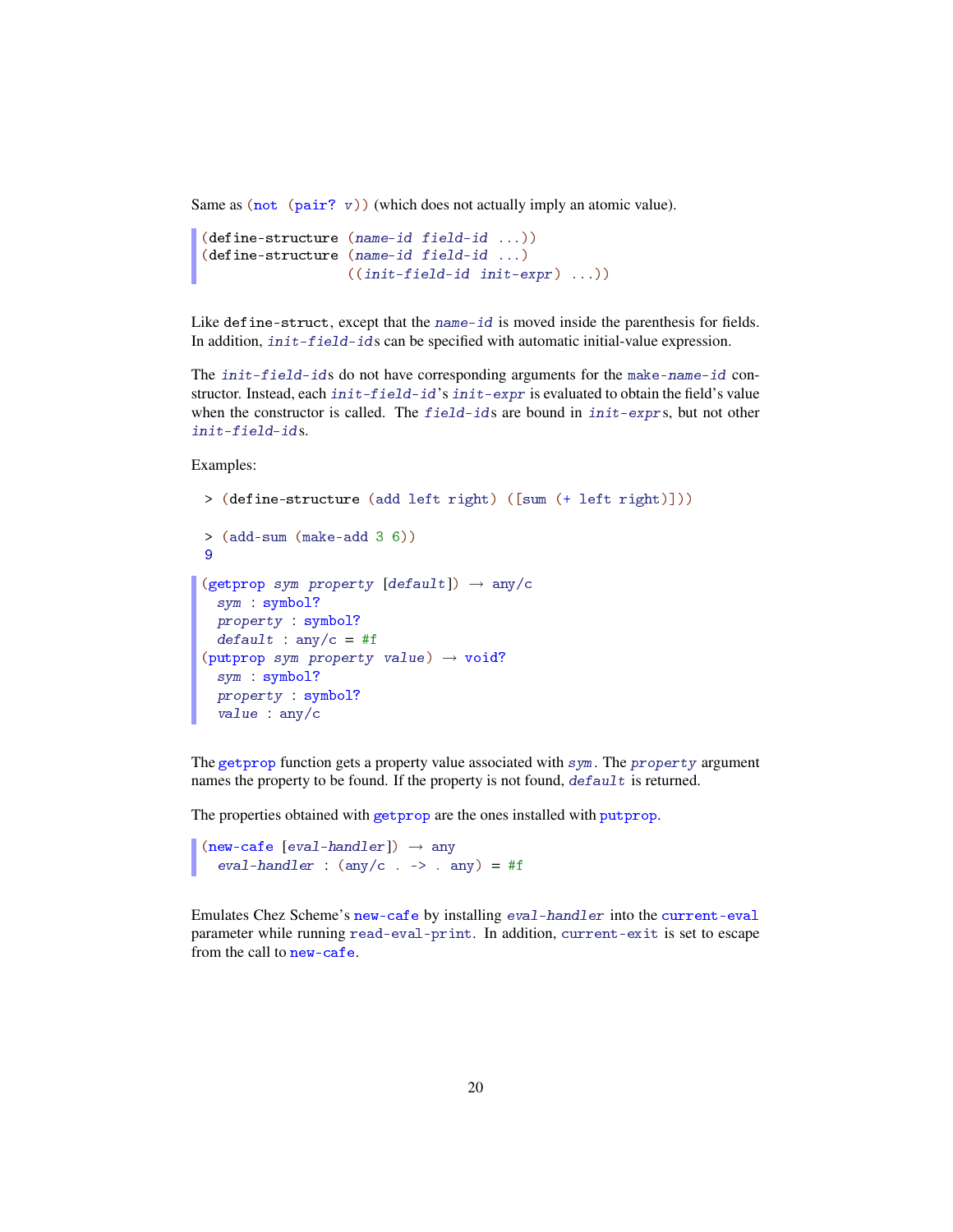### <span id="page-20-0"></span>12 mzlib/compile

(require mzlib/compile)

```
(compile-file src [dest filter]) \rightarrow path?
  src : path-string?
  dest : path-string?
        =
(build-path base "compiled"
          (let-values ([(base name dir?) (split-path src)])
                          (path-add-suffix name #".zo")))
  filter : (\text{any}/c \cdot -) \cdot \text{any}/c) = \text{values}
```
Compiles the Scheme file src and saves the compiled code to dest. If dest is not provided and the "compiled" subdirectory does not already exist, the subdirectory is created. The result of compile-file is the destination file's path.

If the  $filter$  procedure is provided, it is applied to each source expression, and the result is compiled.

The compile-file procedure is designed for compiling modules files, in that each expression in src is compiled independently. If src does not contain a single module expression, then earlier expressions can affect the compilation of later expressions when src is loaded directly. An appropriate  $f$  i  $l$  ter can make compilation behave like evaluation, but the problem is also solved (as much as possible) by the compile-zos procedure.

See also managed-compile-zo.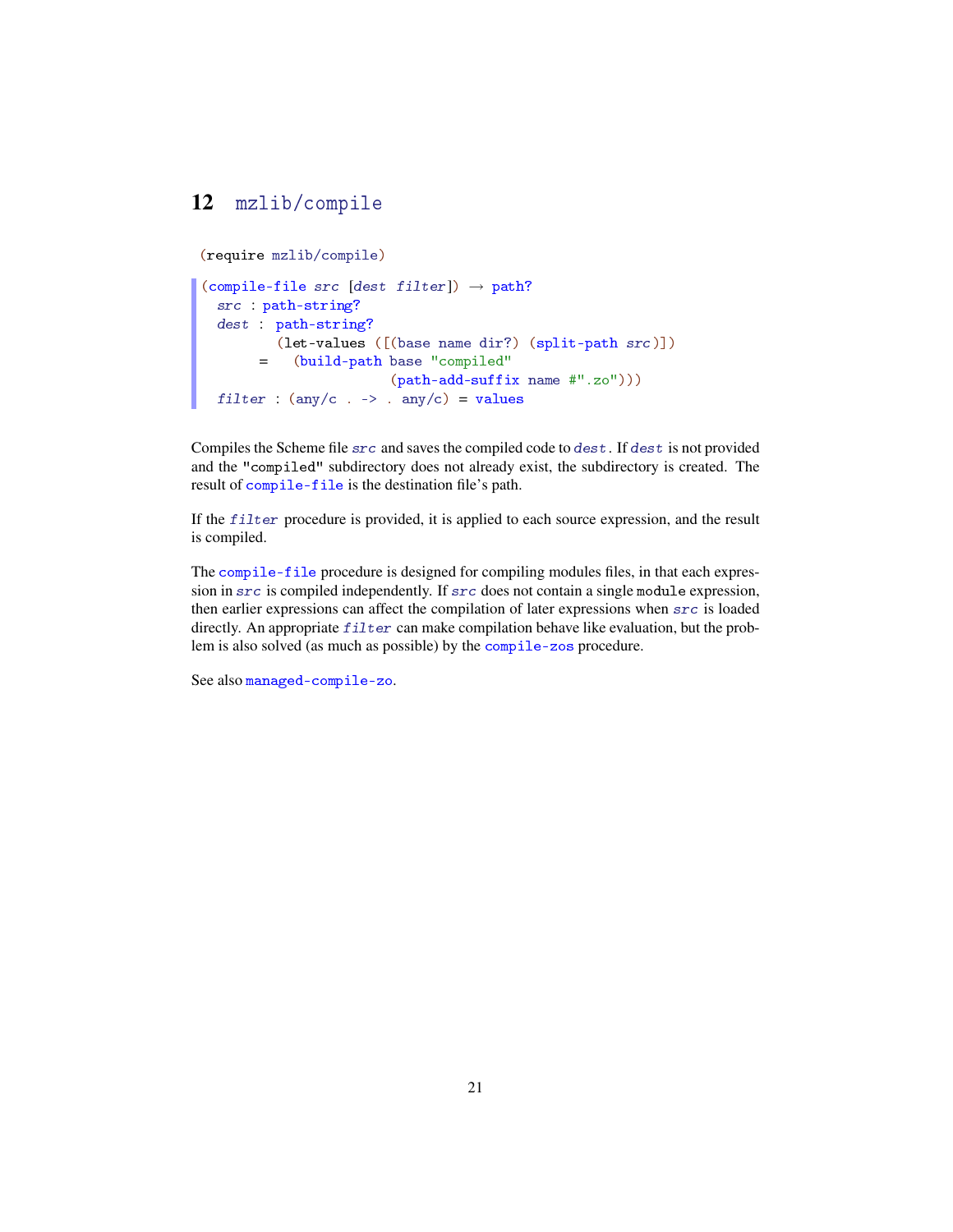### <span id="page-21-0"></span>13 mzlib/contract

(require mzlib/contract)

NOTE: This library is deprecated. Use racket/contract instead. This library is designed as a backwards compatible library for old uses of contracts. It should not be used for new libraries.

The main differences: the function contract syntax is more regular and function contracts now support keywords, and union is now or/c.

The mzlib/contract library re-exports many bindings from racket/contract:

| $\lt/c$                         | flat-rec-contract    |
|---------------------------------|----------------------|
| $\left\langle =\right\rangle$ c | guilty-party         |
| $=$ / $<$                       | integer-in           |
| $>$ / $\circ$                   | list/c               |
| $>=/c$                          | listof               |
| and/ $c$                        | $make-none/c$        |
| any                             | make-proj-contract   |
| any/c                           | natural-number/c     |
| between/c                       | none/c               |
| box-immutable/c                 | not/c                |
| build-compound-type-name        | one-of/c             |
| coerce-contract                 | $\sigma r/c$         |
| $\frac{\text{cons}}{\text{c}}$  | parameter/c          |
| contract                        | printable/c          |
| contract-first-order-passes?    | promise/c            |
| contract-violation->string      | provide/contract     |
| contract?                       | raise-contract-error |
| define-contract-struct          | real-in              |
| false/c                         | recursive-contract   |
| flat-contract                   | string/len           |
| flat-contract-predicate         | symbols              |
| flat-contract?                  | syntax/c             |
| flat-murec-contract             | vector-immutable/c   |
| flat-named-contract             | vector-immutableof   |

It also provides the old version of the following contracts:

(define/contract id contract-expr init-value-expr)

Attaches the contract contract-expr to init-value-expr and binds that to id.

The define/contract form treats individual definitions as units of blame. The definition itself is responsible for positive (co-variant) positions of the contract and each reference to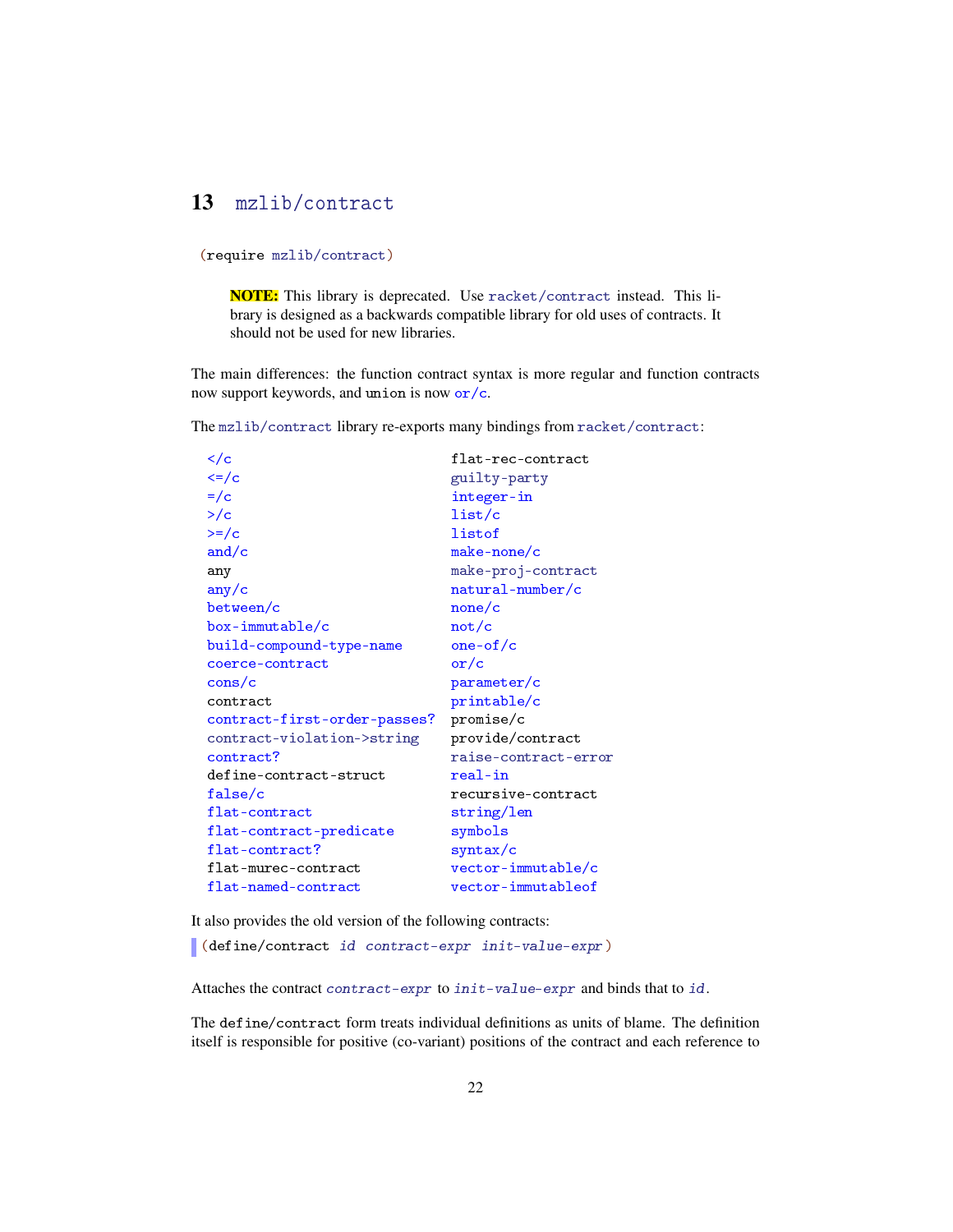id (including those in the initial value expression) must meet the negative positions of the contract.

Error messages with define/contract are not as clear as those provided by provide/contract, because define/contract cannot detect the name of the definition where the reference to the defined variable occurs. Instead, it uses the source location of the reference to the variable as the name of that definition.

```
(box/c c) \rightarrow flat-contract?c : flat-contract?
```
Returns a flat contract that recognizes boxes. The content of the box must match c.

```
(vectorof c) \rightarrow flat-contract?
 c : flat-contract?
```
Accepts a flat contract and returns a flat contract that checks for vectors whose elements match the original contract.

```
(vector/c c ...) \rightarrow flat-contract?
  c : flat-contract?
```
Accepts any number of flat contracts and returns a flat contract that recognizes vectors. The number of elements in the vector must match the number of arguments supplied to vector/c, and each element of the vector must match the corresponding flat contract.

(struct/c struct-id flat-contract-expr ...)

Produces a flat contract that recognizes instances of the structure type named by  $struct-id$ , and whose field values match the flat contracts produced by the  $flat-contract-exprs$ .

```
(build-flat-contract name predicate) \rightarrow flat-contract?
  name : symbol?
  predicate : ( > any/c any)
```
Builds a flat contract out of predicate, giving it the name name. Nowadays, just using predicate directly is preferred.

```
(-> contract-dom-expr ... any)
(-> contract-dom-expr ... contract-rng-expr)
```
This is a restricted form of racket/contract's -> contract that does not handle keyword arguments or multiple value results.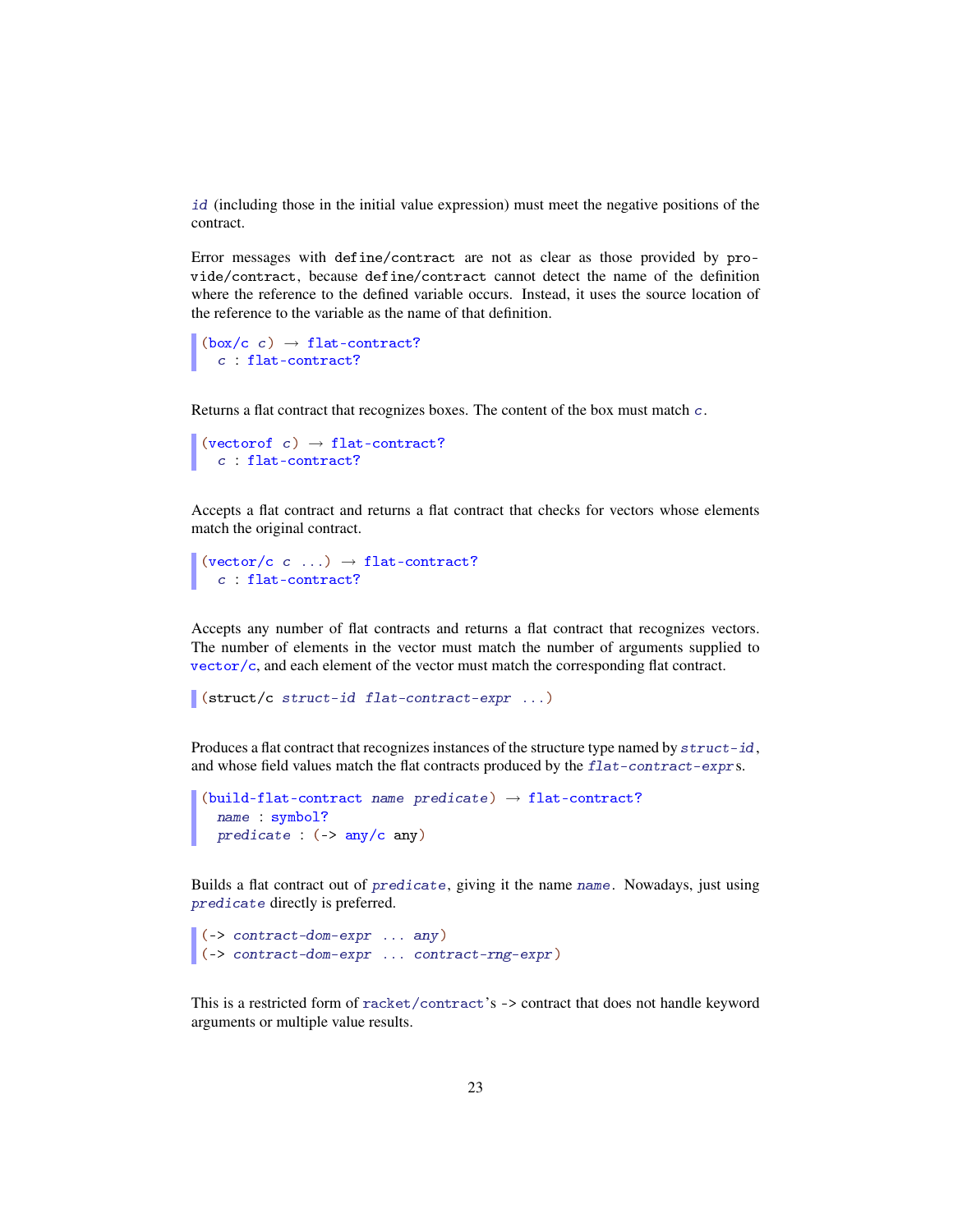```
(-)* (contract-down-expr ...) -><sup>*</sup>(->* (contract-dom-expr ...) contract-rest-expr ->*rng)
\rightarrow*rng = (contract-rng-expr ...)
      | any
```
The  $\rightarrow\ast$  form matches up to racket/contract's  $\rightarrow$  and  $\rightarrow\ast$ , according to the following rules; each equation on the left refers to a mzlib/contract combinator; on the right are the racket/contract equivalents.

```
(-)* (contract-down-expr \dots) any) =
 (-> contract-dom-expr ... any)
 (-)* (contract-down-expr ...)(contract-rng-expr ...)) =(-> contract-dom-expr ... (values contract-rng-expr))
 (-)* (contract-expr ...) contract-rest-expr any) =
 (->* (contract-expr ...) #:rest contract-rest-expr any)
 (->* (contract-expr ...) contract-rest-expr (contract-rng-
 expr ...)) =
 (->* (contract-expr ...)
      #:rest contract-rest-expr
      (values contract-rng-expr ...))
\vert (opt-> (contract-req-expr ...) (contact-opt-expr ...) any)
(opt-> (contract-req-expr ...) (contact-opt-expr ...) contract-rng-expr)
```
The opt-> form is a simplified verison of racket/contract's ->\* and appearances of opt-> can be simply replaced with ->\*.

```
(opt->* (contract-req-expr ...) (contact-opt-expr ...) any)
(opt->* (contract-req-expr ...) (contact-opt-expr ...) (contract-rng-expr ...))
```
The opt->\* form matches up to racket/contract's ->\*, according to the following rules; each equation on the left refers to a mzlib/contract combinator; on the right are the racket/contract equivalents.

```
(opt->* (contract-req-expr ...)(contract-opt-expr ...)(->* (contract-req-expr ...) (contract-opt-expr ...) any)
```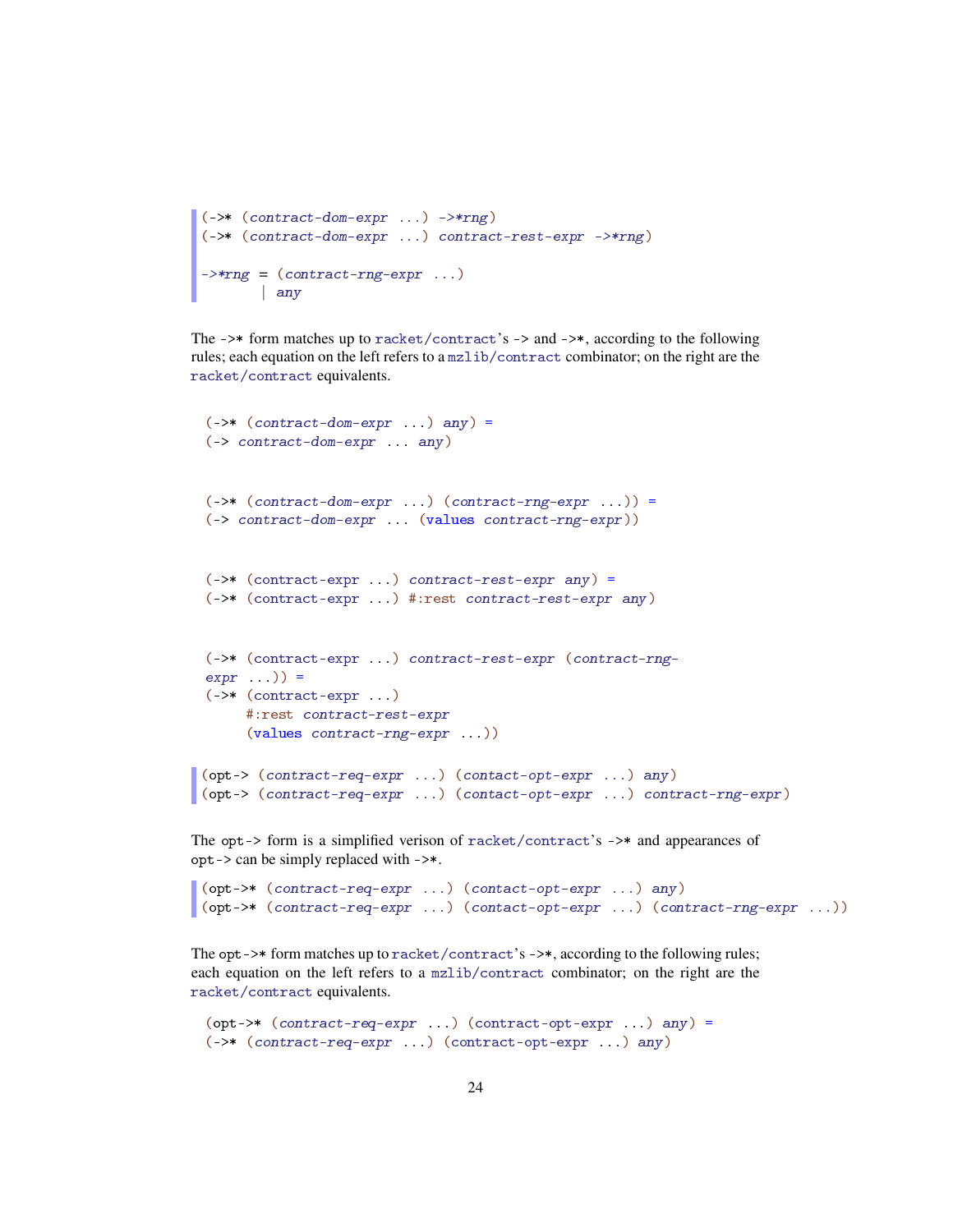```
(opt->* (contract-req-expr ...)
         (contract-opt-expr ...)
         (contract-rng-expr...) =
 (->* (contract-req-expr ...)
      (contract-opt-expr ...)
      (values contract-rng-expr ...))
(->d contract-dom-expr ... contract-rng-fun-expr)
```
The ->d contract constructor is just like ->, except that the range position is expected to be a function that accepts the actual arguments passed to the function, and returns a contract for the range. For example, this is one contract for sqrt:

```
(-> d \text{ real?})(\lambda)(in)(and/c real?
                 (\lambda (out)
                    (< (abs (- (sqr out) in))
                        (0.01))))
```
It says that the input must be a real number, and so must the result, and that the square of the result is within 0.01 of input.

```
(->d* (contract-dom-expr ...) contract-rng-fun-expr)
(->d* (contract-dom-expr ...) contract-rest-expr contract-rng-fun-expr)
```
The  $-\lambda d*$  contract constructor is a generalization of  $-\lambda d$  to support multiple values and rest arguments.

In the two sub-expression case, the first sequence of contracts are contracts on the domain of the function and the second subexpression is expected to evaluate to a function that accepts as many arguments as there are expressions in the first position. It should return multiple values: one contract for each result of the function.

In the three sub-expression case, the first and last subexpressions are just like the subexpressions in the two sub-expression case; the middle sub-expression si expected to evaluate to a contract on the rest argument.

```
(->r ([dom-x contract-dom-expr] ...) rng)
(->r ([dom-x contract-dom-expr] ...) rest-x contract-rest-expr rng)
rng = any| (values contract-expr ...)
    | contract-expr
```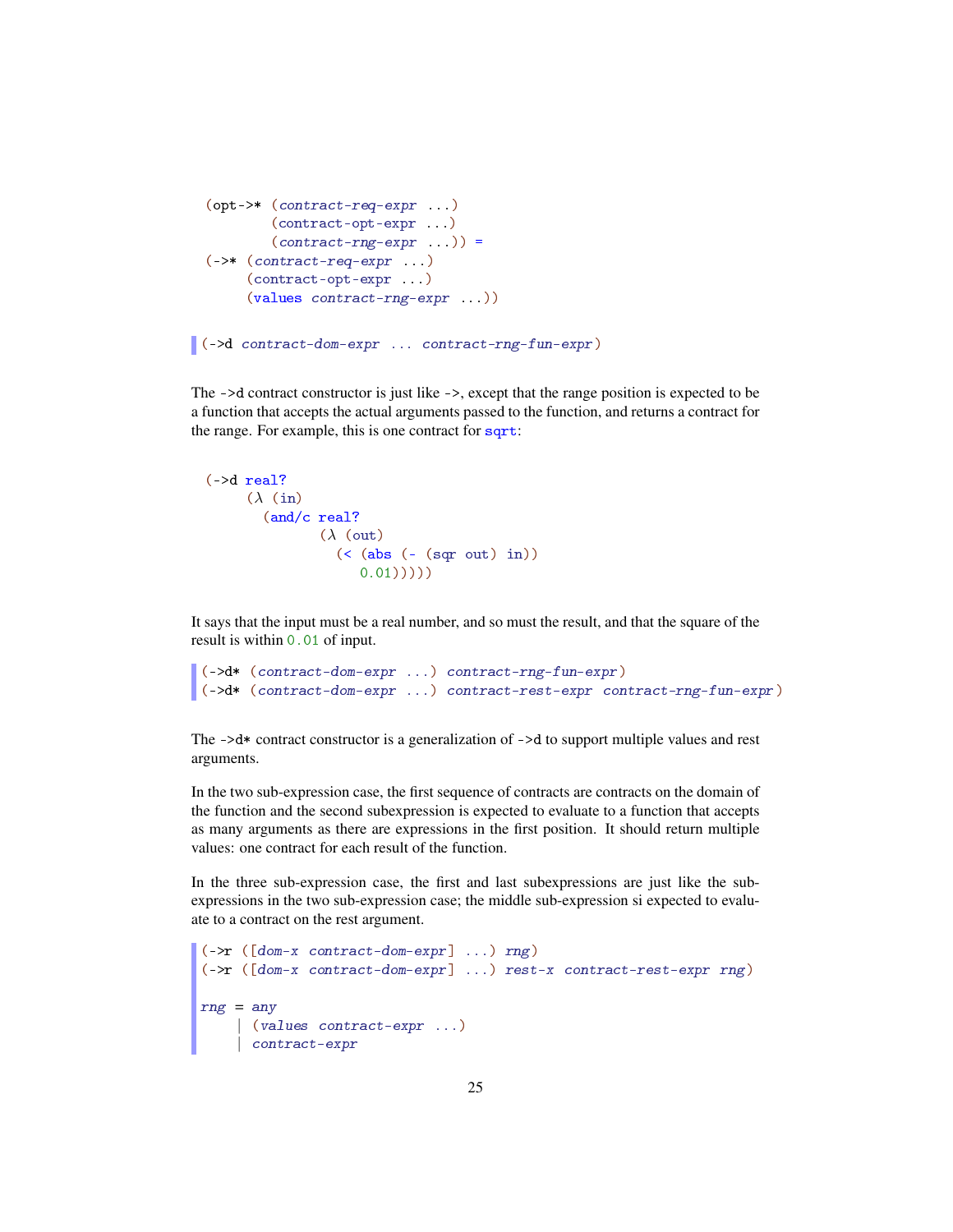The  $\rightarrow$ r form is a simplified version of racket/contract's  $\rightarrow$ i, where each contractdom-expr is parameterized over all of the dom-x variables (and does lax checking; see ->d for details).

```
(->pp ([dom-x contract-dom-expr] ...) pre-cond-expr any)
(->pp ([dom-x contract-dom-expr] ...)
     pre-cond-expr
     (values [rng-x contract-rng-expr] ...)
     post-cond-expr)
(->pp ([dom-x contract-dom-expr] ...)
     pre-cond-expr
     contract-rng-expr
     rng-x
     post-cond-expr)
```
The ->pp form, like ->r is a simplified version of racket/contract's ->i, where each contract-dom-expr is parameterized over all of the dom-x variables (and does lax checking; see racket/contract's  $-\geq d$  for details). Unlike  $-\geq r$ , it also has pre- and postcondition expressions; these expressions are also implicitly parameterized over all of the  $dom-x$  variables and the post-condition is also paramterized over  $rng-x$ , which is bound to the result of the function.

```
(->pp-rest ([dom-x contract-dom-expr] ...) rest-x rest-contract-
expr pre-cond-expr any)
(->pp-rest ([dom-x contract-dom-expr] ...)
          rest-x rest-contract-expr
          pre-cond-expr
          (values [rng-x contract-rng-expr] ...)
          post-cond-expr)
(->pp-rest ([dom-x contract-dom-expr] ...)
         rest-x rest-contract-expr
          pre-cond-expr
          contract-rng-expr
          rng-x
          post-cond-expr)
```
Like ->pp, but with an additional contract for the rest arguments of the function.

(case-> mzlib/contract-arrow-contract-expr ...)

Builds a contract analogous to case-lambda, where each case comes from one of the contract expression arguments (tried in order).

(object-contract [id mzlib/contract-arrow-contract-expr] ...)

Builds a contract for objects where each id is expected to be a method on the object living up to the corresponding contract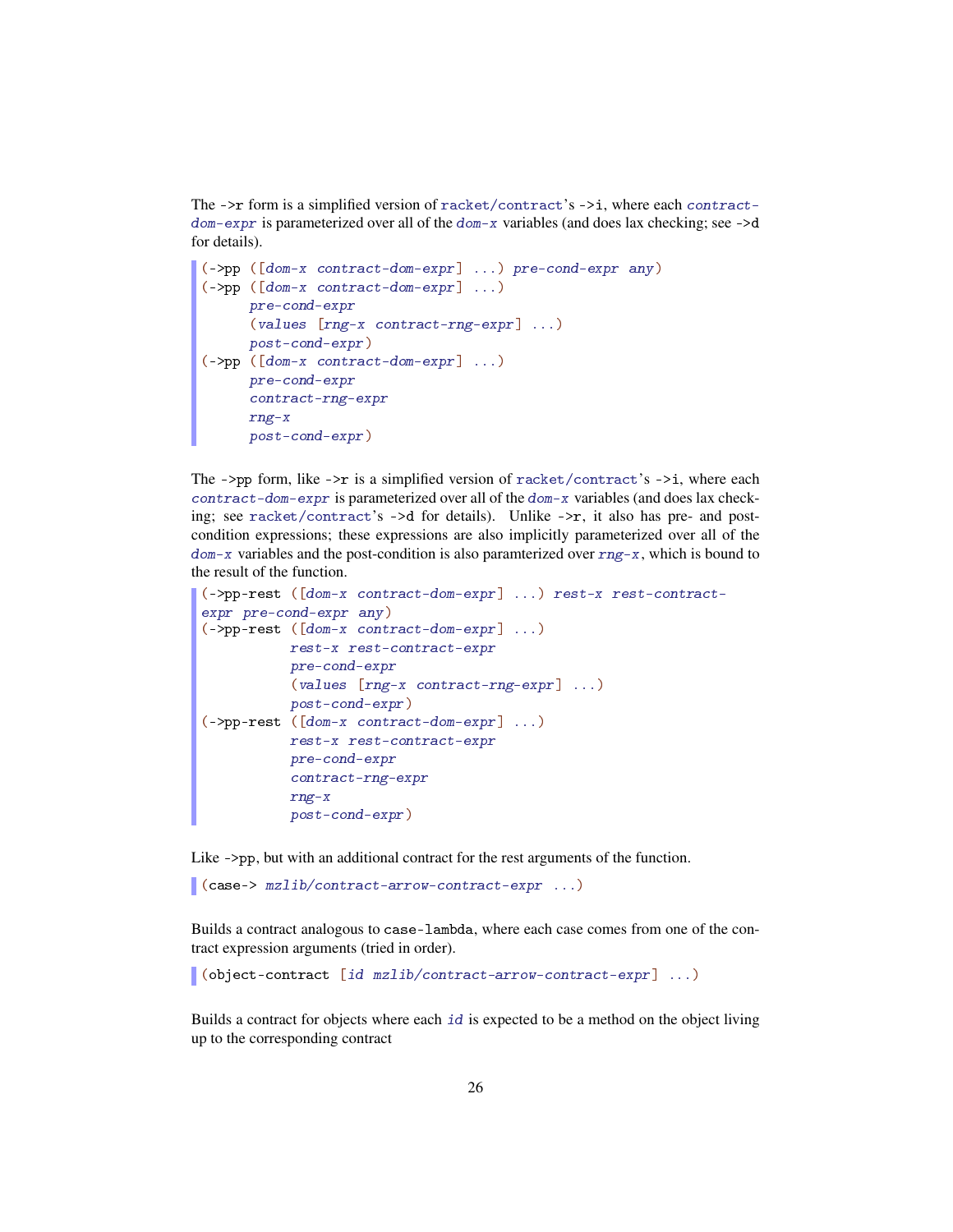### <span id="page-26-0"></span>14 mzlib/control

(require mzlib/control)

NOTE: This library is deprecated. Use racket/control instead.

Re-exports scheme/control.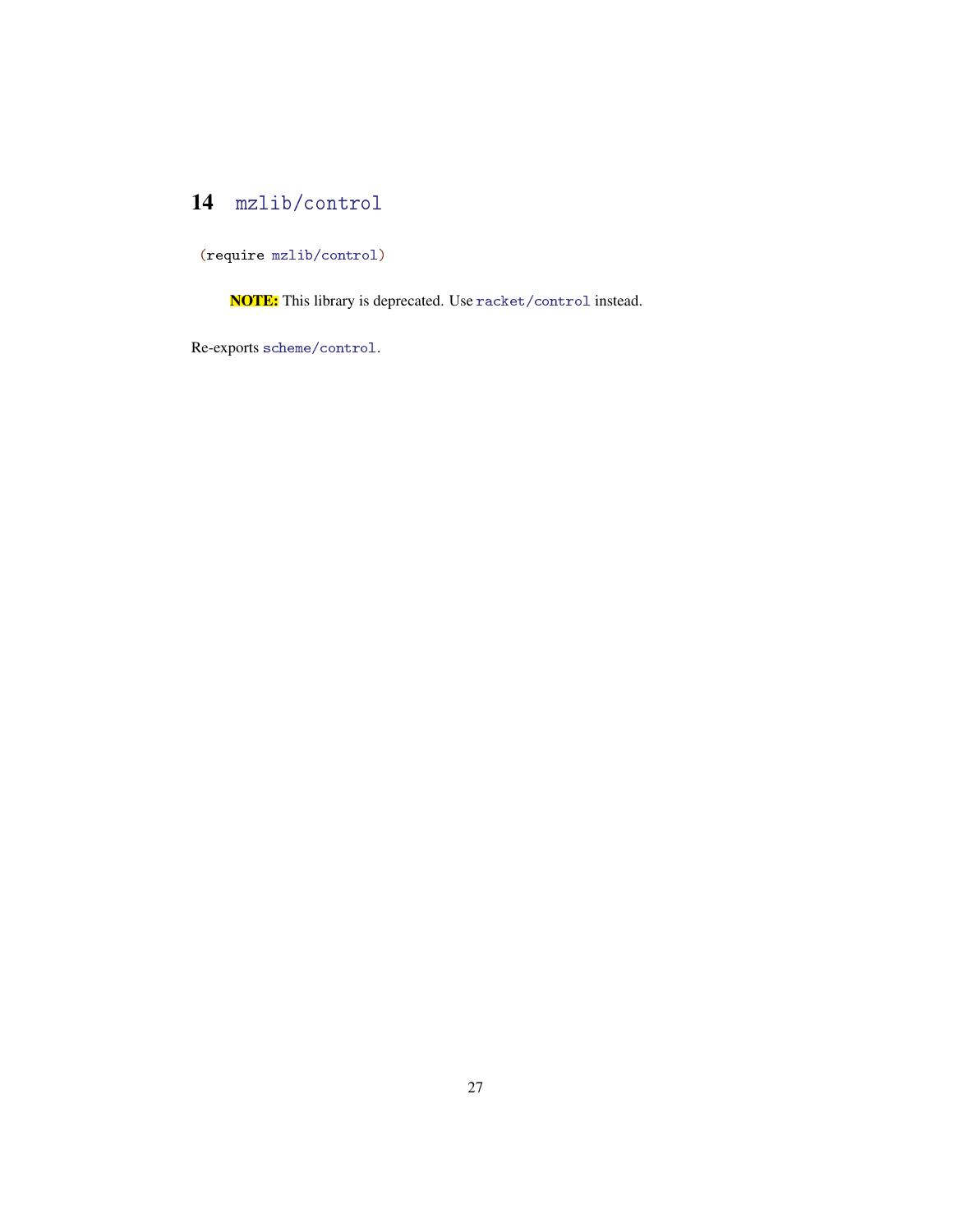### <span id="page-27-0"></span>15 mzlib/date

(require mzlib/date)

NOTE: This library is deprecated. Use racket/date instead.

Re-exports scheme/date.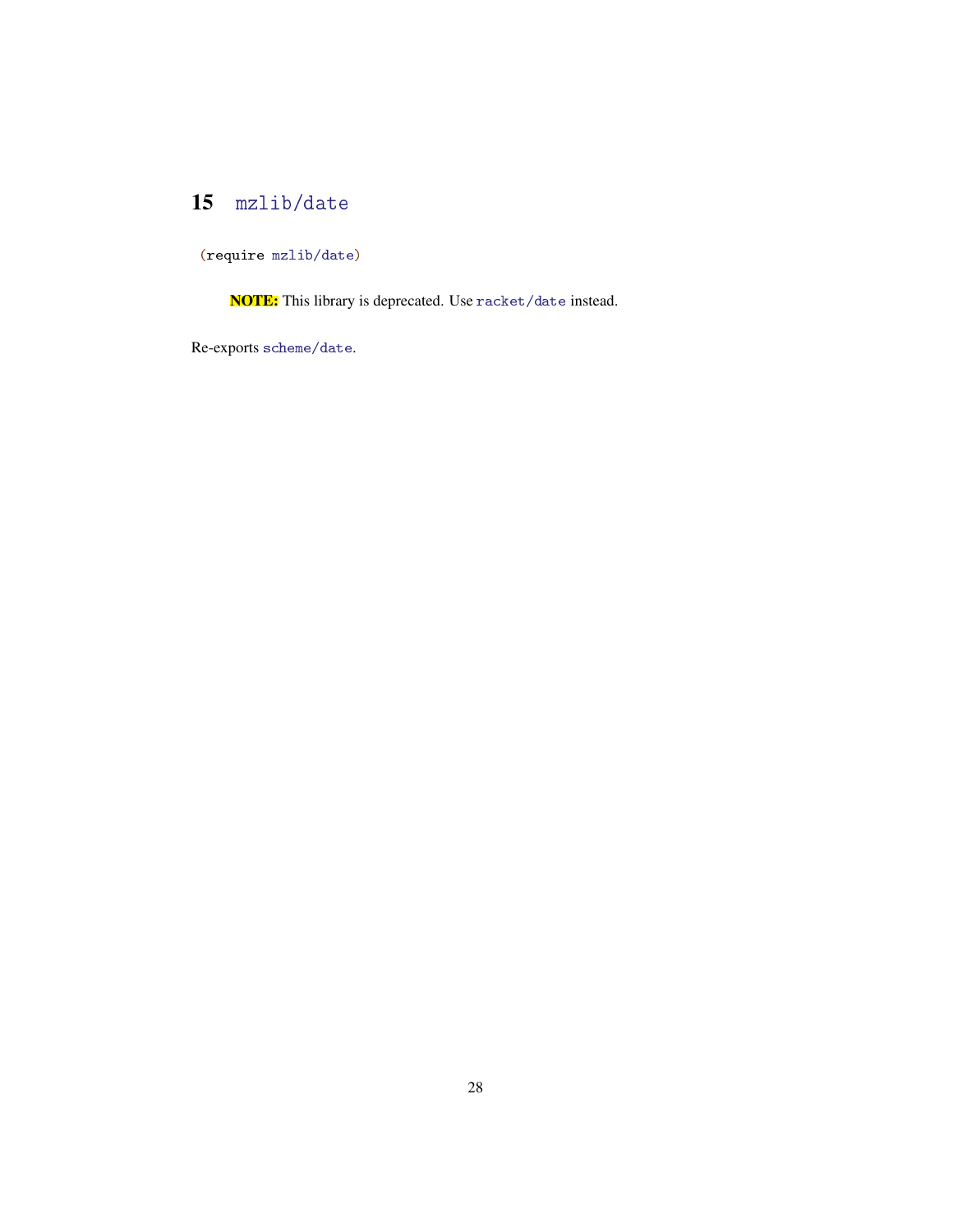### <span id="page-28-0"></span>16 mzlib/deflate

(require mzlib/deflate)

NOTE: This library is deprecated. Use file/gzip instead.

Re-exports file/gzip.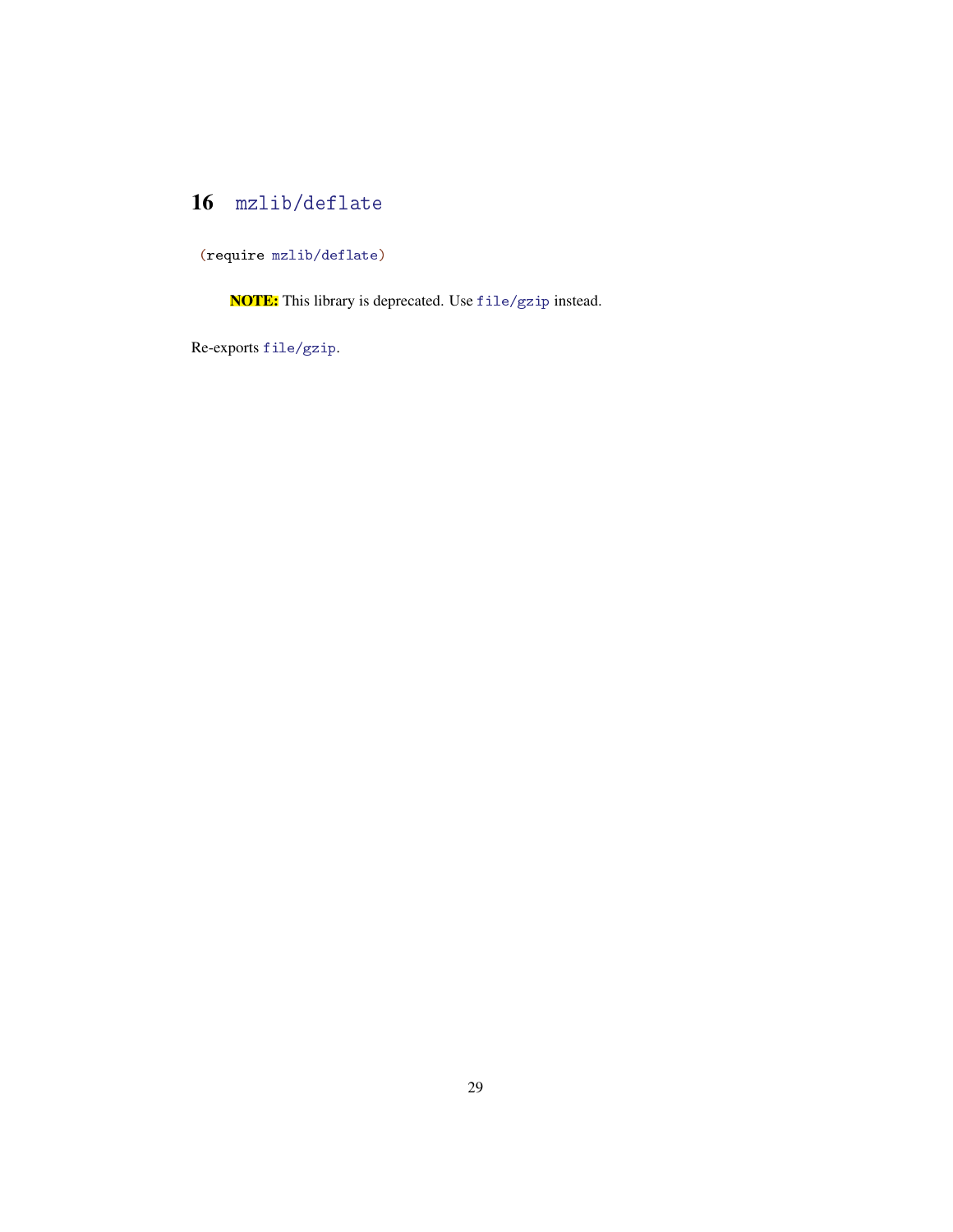### <span id="page-29-0"></span>17 mzlib/defmacro

(require mzlib/defmacro)

NOTE: This library is deprecated. Use compatibility/defmacro instead.

Re-exports compatibility/defmacro.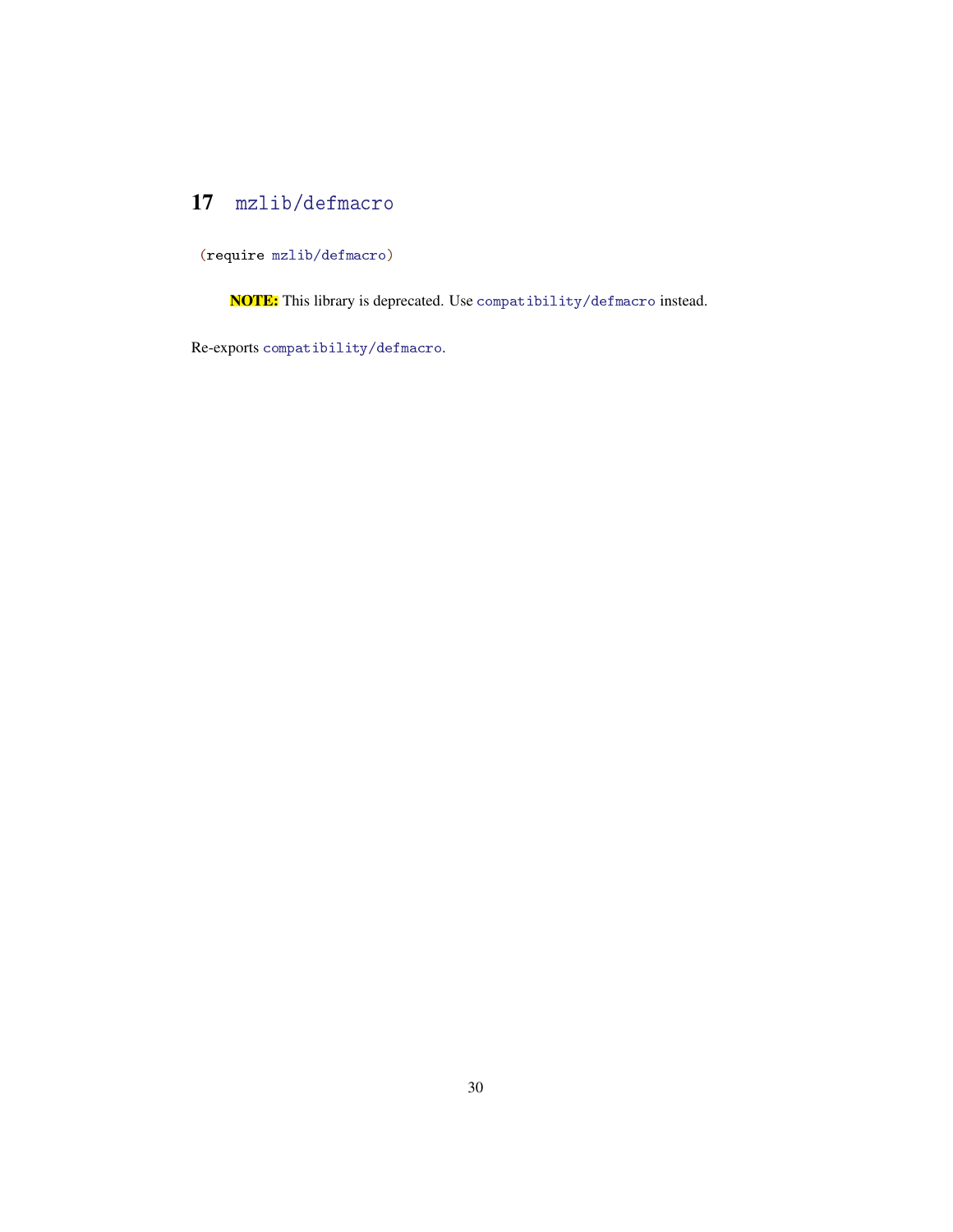#### <span id="page-30-0"></span>18 mzlib/etc

(require mzlib/etc)

The mzlib/etc library re-exports the following from scheme/base and other libraries:

```
boolean=?
 true
 false
 build-list
 build-string
 build-vector
 compose
 local
 symbol=?
 nand
 nor
(begin-lifted expr ...+)
```
Lifts the exprs so that they are evaluated once at the "top level" of the current context, and the result of the last expr is used for every evaluation of the begin-lifted form.

When this form is used as a run-time expression within a module, the "top level" corresponds to the module's top level, so that each expr is evaluated once for each invocation of the module. When it is used as a run-time expression outside of a module, the "top level" corresponds to the true top level. When this form is used in a define-syntax, letrecsyntax, etc. binding, the "top level" corresponds to the beginning of the binding's righthand side. Other forms may redefine "top level" (using local-expand/capture-lifts) for the expressions that they enclose.

```
(begin-with-definitions defn-or-expr ...)
The same as (block defn-or-expr ...).(define-syntax-set (id ...) defn ...)
```
Similar to define-syntaxes, but instead of a single body expression, a sequence of definitions follows the sequence of defined identifiers. For each identifier, the defns should include a definition for  $id/proc$ . The value for  $id/proc$  is used as the (expansion-time) value for id.

The define-syntax-set form is useful for defining a set of syntax transformers that share helper functions, though begin-for-syntax now serves essentially the same purposes.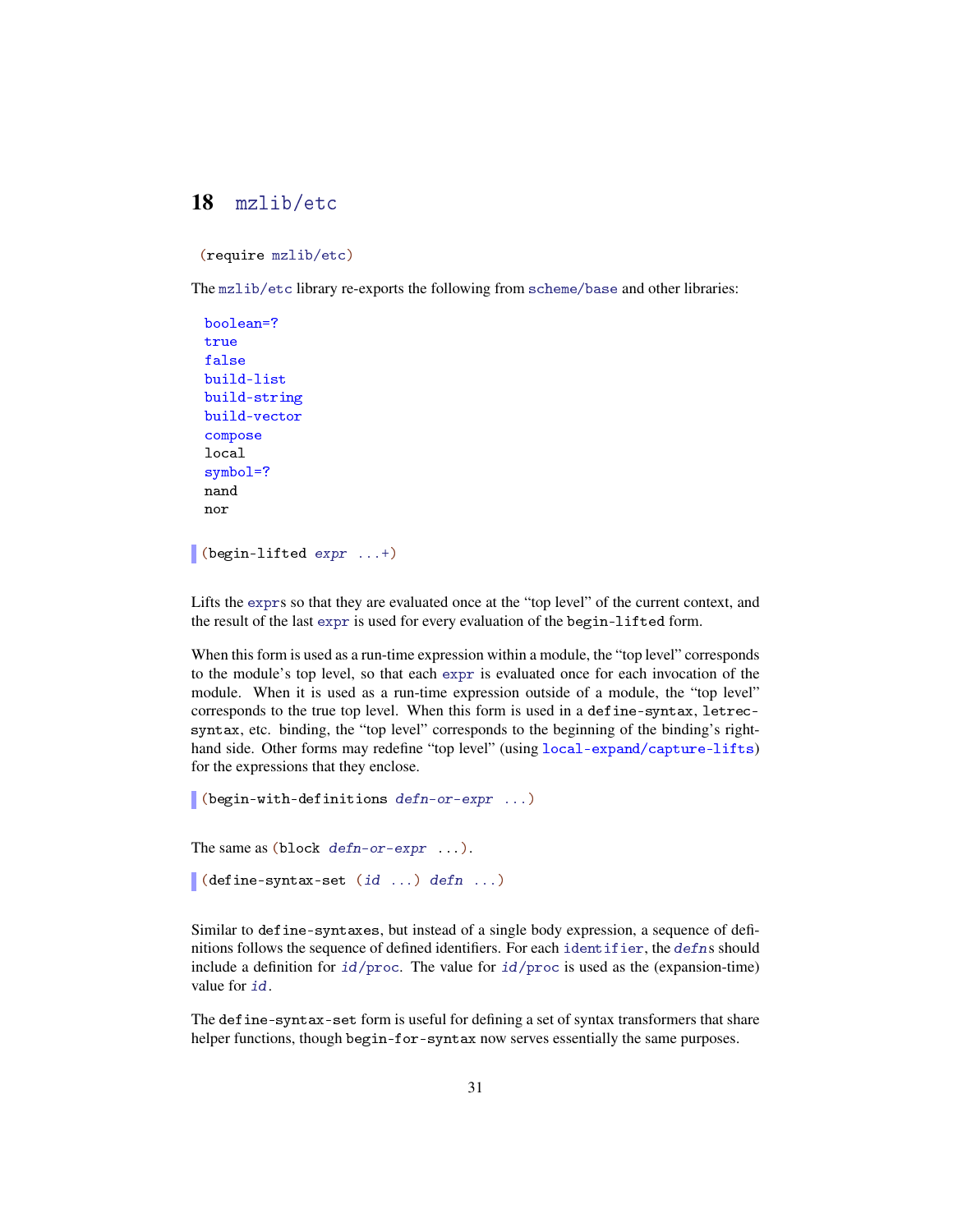Examples:

```
(define-syntax-set (let-current-continuation
                     let-current-escape-continuation)
   (define (mk call-id)
     (lambda (stx)
       (syntax-case stx ()
         [(id body1 body ...)
          (with-syntax ([call call-id])
            #'(call (lambda (id) body1 body ...)))])))
   (define let-current-continuation/proc
     (mk (quote-syntax call/cc)))
   (define let-current-escape-continuation/proc
     (mk (quote-syntax call/ec))))
(evcase key-expr (value-expr body-expr ...) ...+)
(evcase key-expr (value-expr body-expr ...) ... [else body-expr ...])
```
The evcase form is similar to case, except that expressions are provided in each clause instead of a sequence of data. After key-expr is evaluated, each value-expr is evaluated until a value is found that is  $eqv$ ? to the key value; when a matching value is found, the corresponding  $body$ -exprs are evaluated and the value(s) for the last is the result of the entire evcase expression.

The else literal is recognized either as unbound (like in the mzscheme language) or bound as else from scheme/base.

```
(identity v) \rightarrow any/cv : any/c
```
Returns v.

```
(let+ clause body-expr ...+)
clause = (val target expr)| (rec target expr)
        | (vals (target ...) expr)
       | (recs (target expr) ...)
       |\quad ( expr \ldots)target = id\vert (values id ...)
```
A binding construct that specifies scoping on a per-binding basis instead of a per-expression basis. It helps eliminate rightward-drift in programs. It looks similar to let, except each clause has an additional keyword tag before the binding variables.

Each clause has one of the following forms: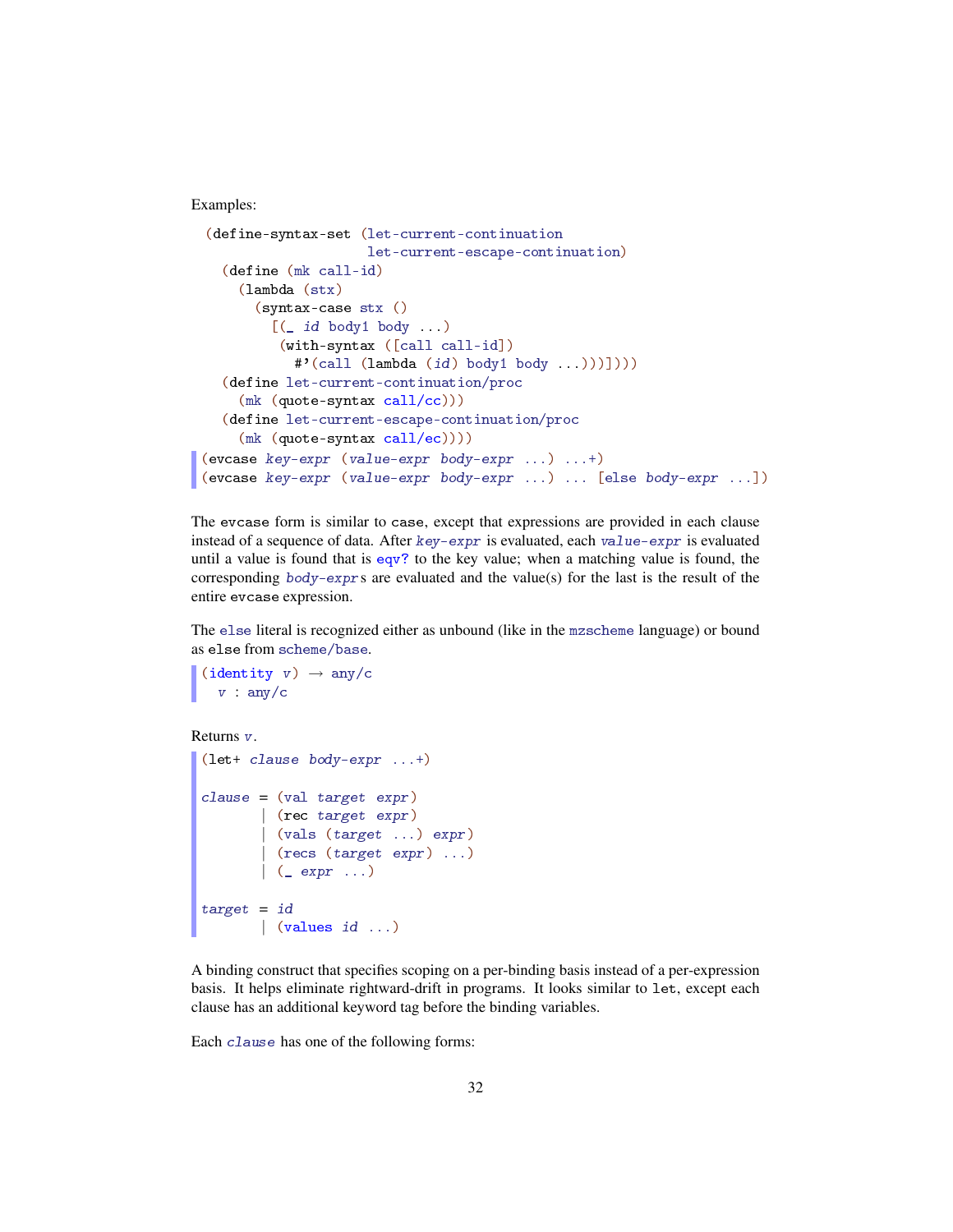- (val target expr) : Binds target non-recursively to expr.
- (rec target expr) : Binds target recursively to expr.
- (vals (target expr)  $\dots$ ): The targets are bound to the exprs. The environment of the exprs is the environment active before this clause.
- (recs (target expr)  $\dots$ ) : The targetss are bound to the exprs. The environment of the exprs includes all of the targetss.
- ( $\Box$  expr  $\dots$ ) : Evaluates the exprs without binding any variables.

The clauses bind left-to-right. When a target is (values id ...), multiple values returned by the corresponding expression are bound to the multiple variables.

Examples:

```
> (let+ ([val (values x y) (values 1 2)])
     (list x y))
'(1)> (let ([x 1])
     (let+ ([val x 3]
              [val y x])
         y))
3
(loop-until start done? next f) \rightarrow void?
  start : any/c
  done? : (\text{any/c} \rightarrow -\rangle . any)
  next : (\text{any}/c \t - > \t any/c)f : \text{(any/c . -> . any)}
```
Repeatedly invokes the  $f$  procedure until the done? procedure returns  $\#t$ :

```
(define (loop-until start done? next f)
  (let loop ([i start])
    (unless (done? i)
       (f \ i)(log p (next i))))(namespace-defined? sym) \rightarrow boolean?sym : symbol?
```
Returns #t if namespace-variable-value would return a value for sym, #f otherwise.

(nand  $expr \dots)$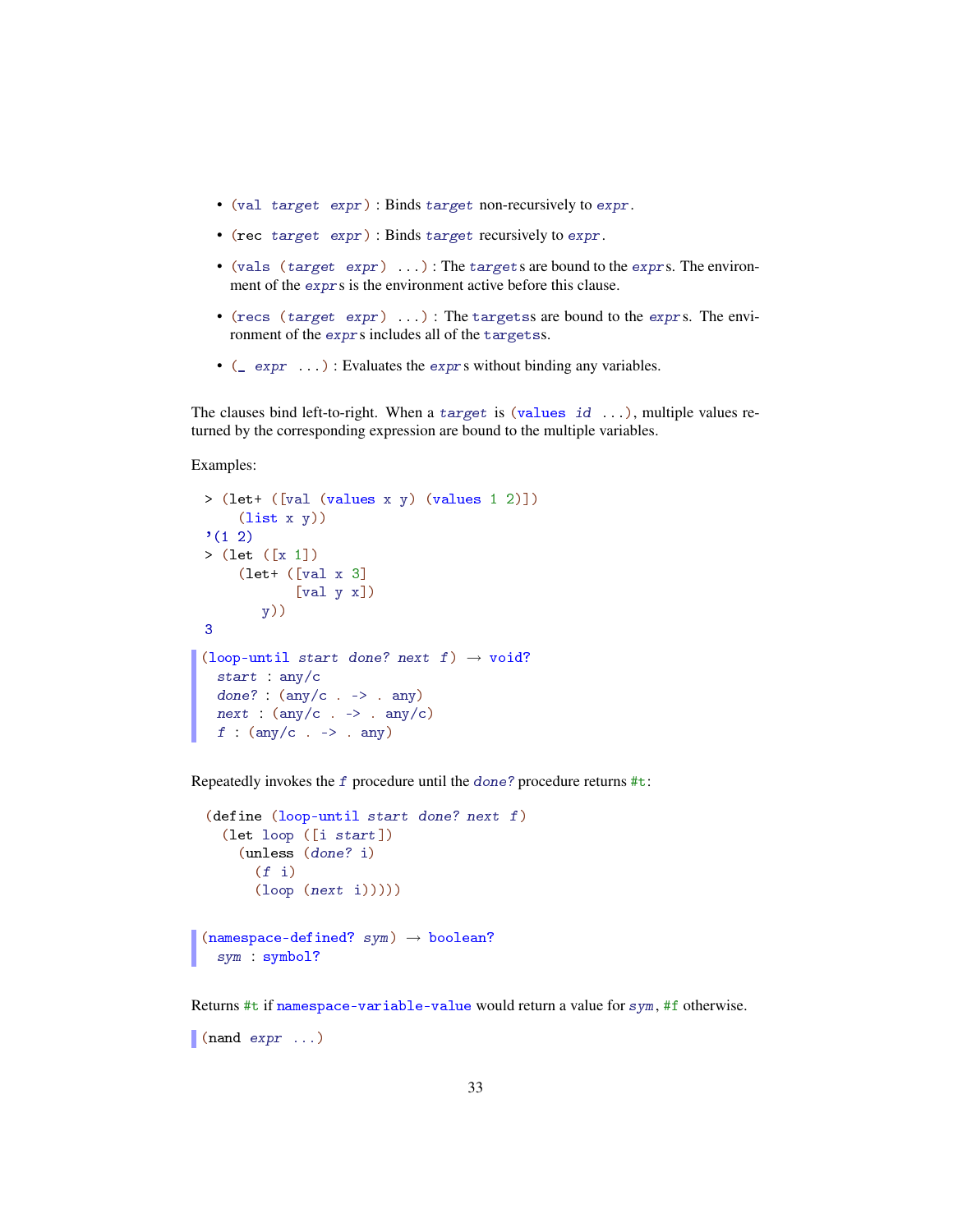```
Same as (\text{not } (\text{and } \text{expr } \dots)).\blacksquare (nor expr ...)
Same as (not (or expr ...)).(opt-lambda formals body ...+)
```
Supports optional (but not keyword) arguments like lambda from scheme/base.

```
(recur id bindings body ...+)
```
Equivalent to (let id bindings body ...+).

```
(rec id value-expr)
(rec (id arg-id ...) expr)
(rec (id arg-id ... . rest-id) expr)
```
Equivalent, respectively, to

```
(letrec ([id value-expr]) id)
(letrec ([id (lambda (arg-id ...) value-expr)]) id)
(letrec ([id (lambda (arg-id ... . rest-id) value-expr)]) id)
```

```
(this-expression-source-directory)
(this-expression-source-directory datum)
```
Expands to an expression that evaluates to the directory of the file containing the source datum. If datum is not supplied, then the entire (this-expression-source-directory) expression is used as datum.

If datum has a source module, then the expansion attempts to determine the module's runtime location. This location is determined by preserving the lexical context of datum in a syntax object, extracting its source module path at run time, and then resolving the module path.

Otherwise, datum's source file is determined through source location information associated with datum, if it is present. As a last resort, current-load-relative-directory is used if it is not #f, and current-directory is used if all else fails.

A directory path derived from source location is always stored in bytes in the expanded code, unless the file is within the result of find-collects-dir, in which case the expansion records the path relative to (find-collects-dir) and then reconstructs it using (findcollects-dir) at run time.

#### See

scheme/runtime-path for a definition form that works better when creating executables.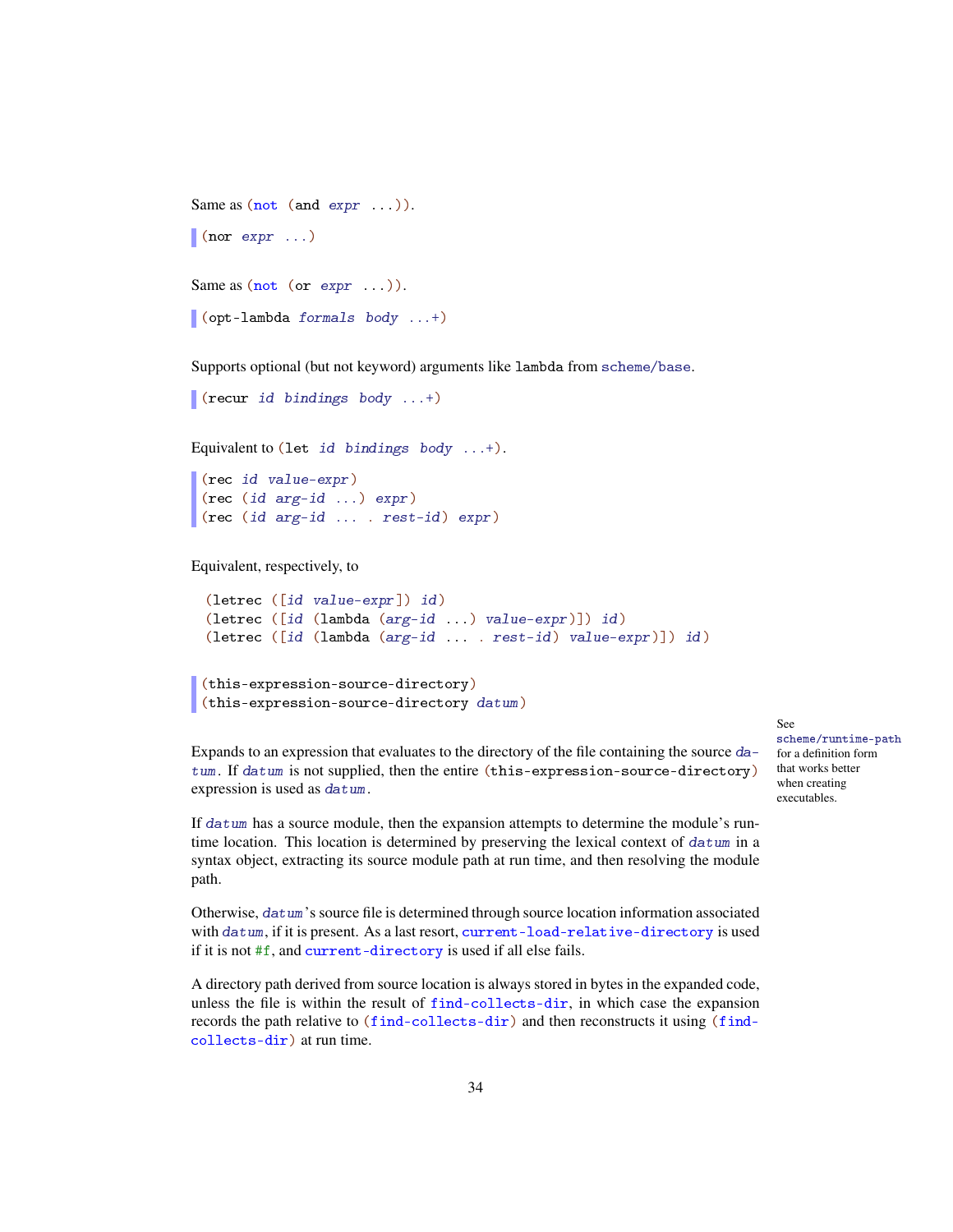```
(this-expression-file-name)
(this-expression-file-name datum)
```
Similar to this-expression-source-directory, except that only source information associated with datum or (this-expression-file-name) is used to extract a filename. If no filename is available, the result is  $#f$ .

```
(hash-table (quote flag) ... (key-expr val-expr) ...)
```
Creates a new hash-table providing the quoted flags (if any) to make-hash-table, and then mapping each key to the corresponding values.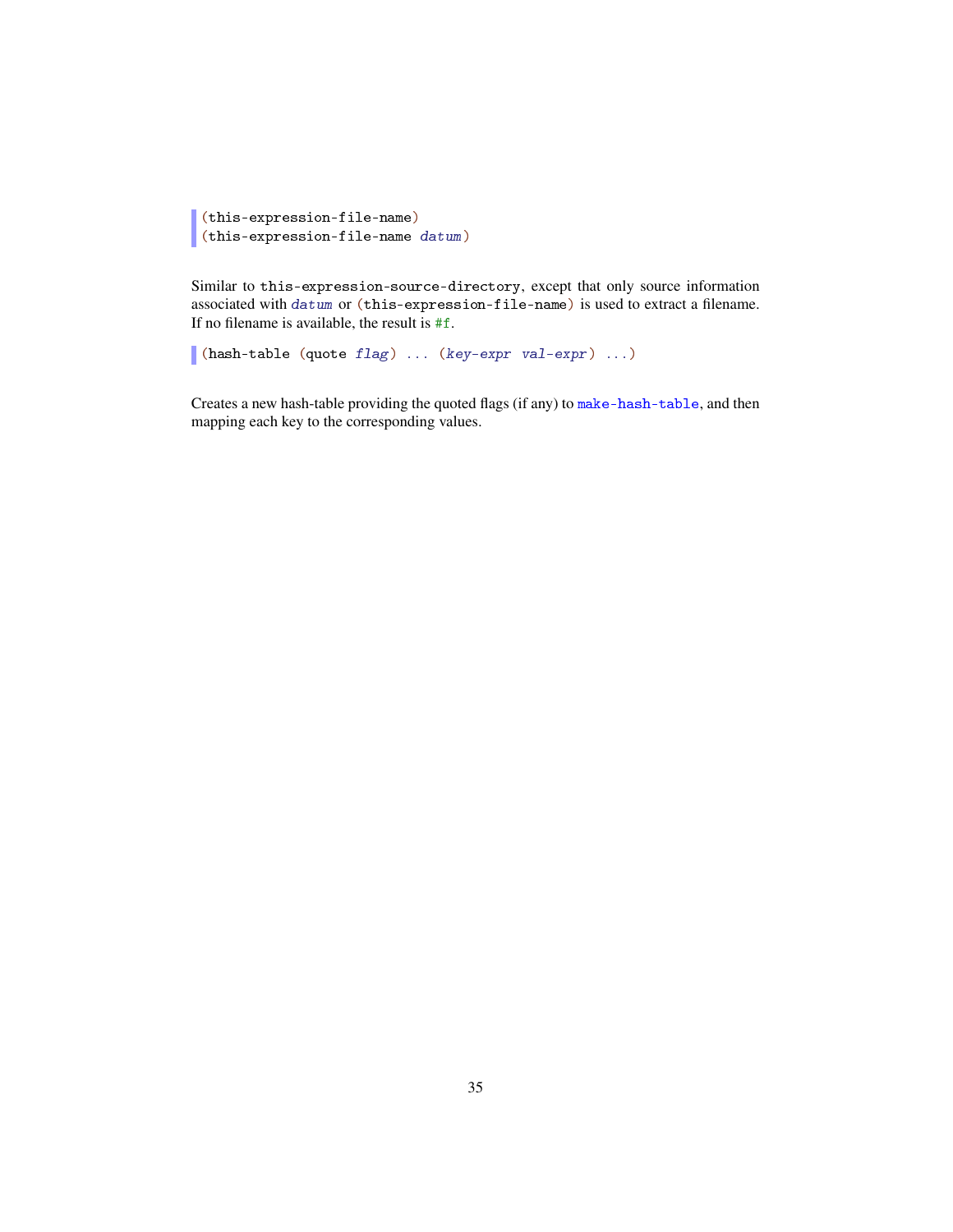#### <span id="page-35-0"></span>19 mzlib/file

(require mzlib/file)

NOTE: This library is deprecated. Use racket/file instead.

The mzlib/file library mostly re-exports from scheme/file:

```
find-relative-path
explode-path
normalize-path
filename-extension
file-name-from-path
path-only
delete-directory/files
copy-directory/files
make-directory*
make-temporary-file
get-preference
put-preferences
fold-files
find-files
pathlist-closure
(call-with-input-file* file proc [mode]) \rightarrow anyfile : path-string?
 proc : (input-port? -> any)
 mode : (one-of/c 'text 'binary) = 'binary
(call-with-output-file* file
                         proc
                        [mode
                         exists]) \rightarrow any
 file : path-string?
 proc : (output-port? -> any)
 mode : (one-of/c 'text 'binary) = 'binary
  exists :
(one-of/c 'error 'append 'update
                     'replace 'truncate 'truncate/replace)
         = 'error
```
Like call-with-input-fileand call-with-output-file, except that the opened port is closed if control escapes from the body of proc.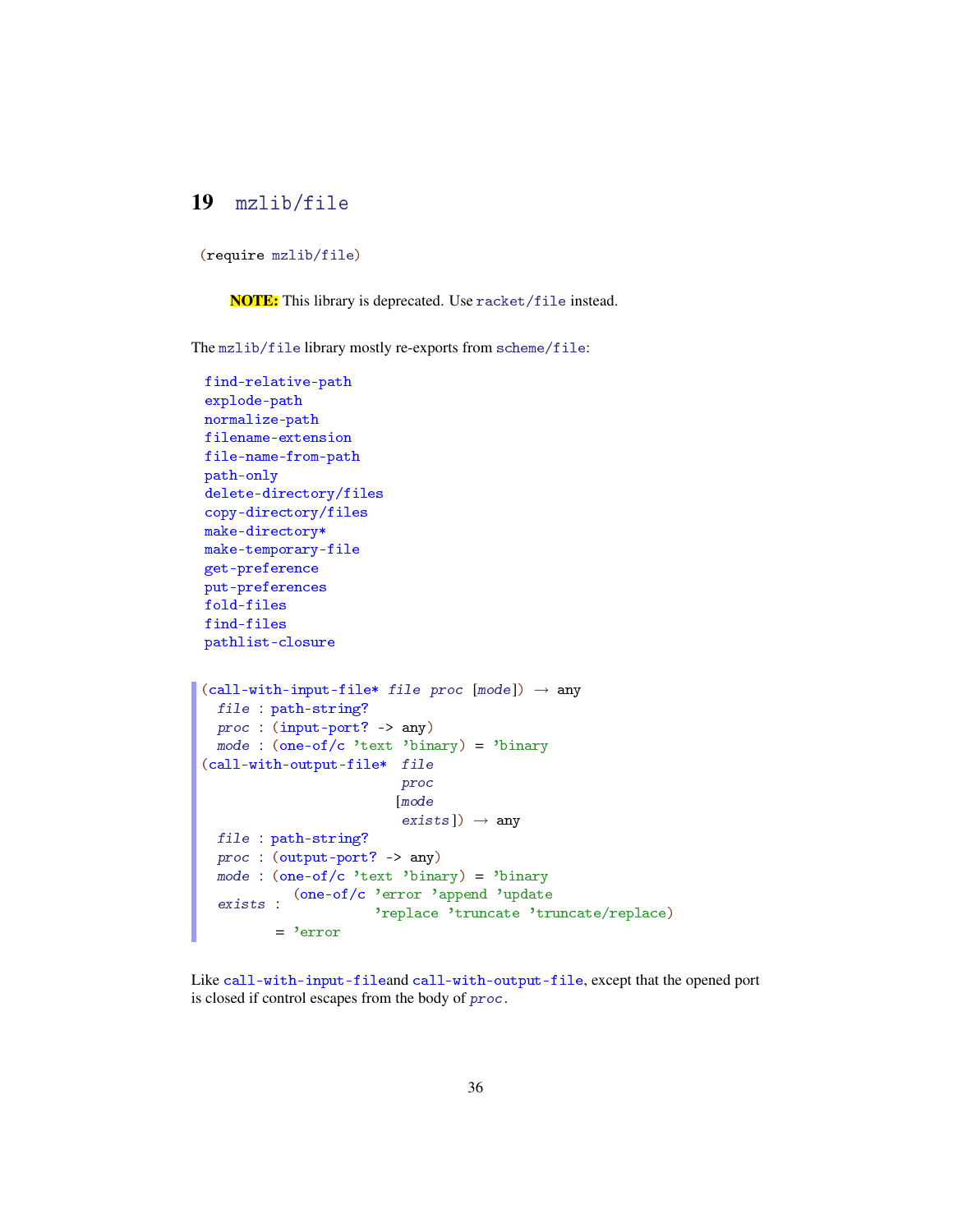```
(build-relative-path base sub ...) \rightarrow (and/c path? relative-path?)
  base : \frac{\text{(or/c path-string)}}{\text{(one of/c)}}(one-of/c 'up 'same))
 sub :
       (or/c (and/c path-string?
                      relative-path?)
              (one-of/c 'up 'same))
(buid-absolute-path base sub ...) \rightarrow (and/c path? absolute-path?)base :
         (or/c (and/c path-string?
                        (not/c relative-path?))
                (one-of/c 'up 'same))
  sub :
       (or/c (and/c path-string?
                      (not/c complete-path?))
               (one-of/c 'up 'same))
```
Like build-path, but with extra constraints to ensure a relative or absolute result.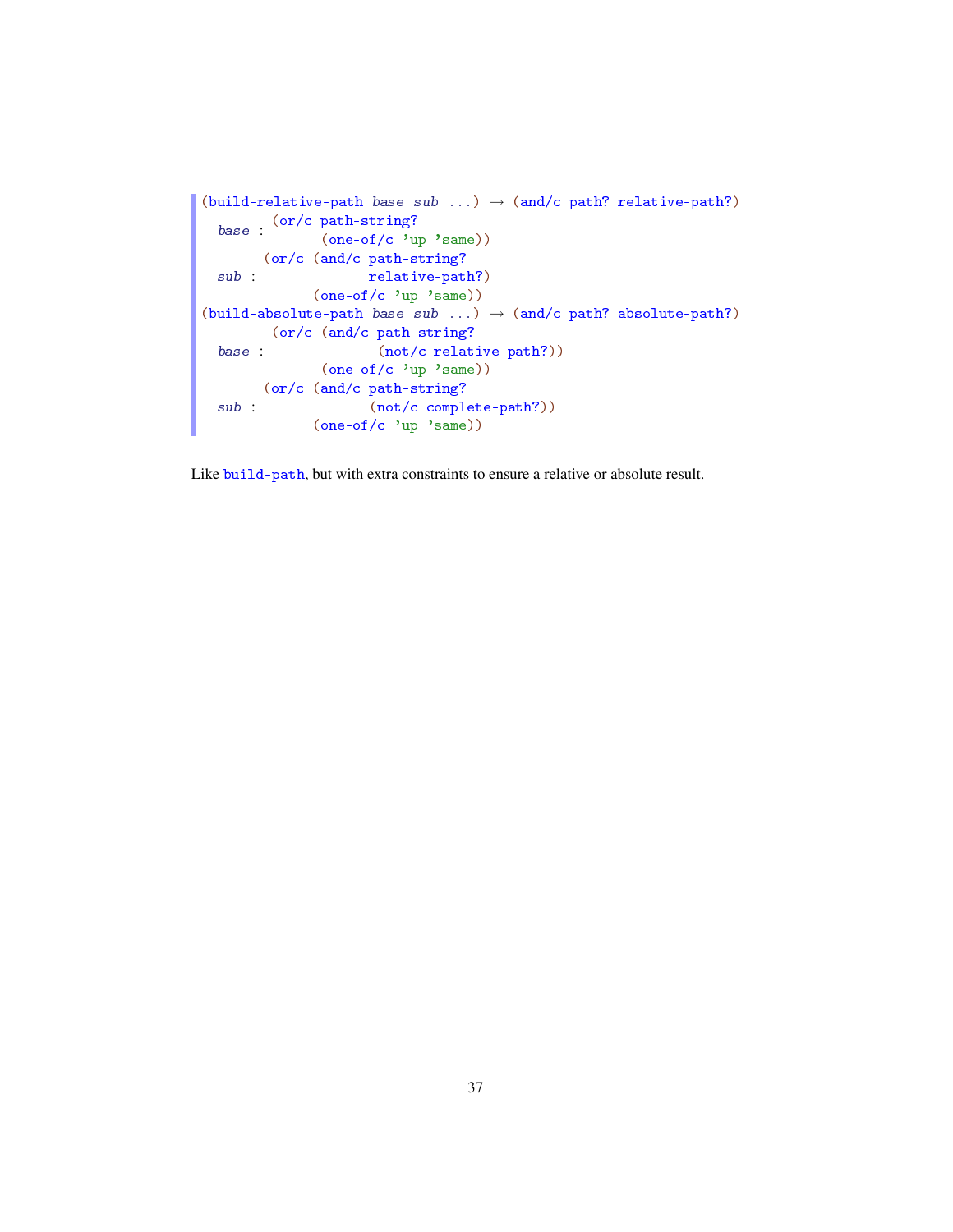# 20 mzlib/for

```
(require mzlib/for)
```
NOTE: This library is deprecated. Use racket/base instead.

The mzlib/for library re-exports from scheme/base:

```
for/fold for*/fold
for for*
for/list for*/list
for/lists for*/lists
for/and for*/and
for/or for*/or
for/first for*/first
for/last for*/last
for/fold/derived for*/fold/derived
in-range
in-naturals
in-list
in-vector
in-string
in-bytes
in-input-port-bytes
in-input-port-chars
in-hash-table
in-hash-table-keys
in-hash-table-values
in-hash-table-pairs
in-parallel
stop-before
stop-after
in-indexed
sequence?
sequence-generate
define-sequence-syntax
make-do-sequence
:do-in
```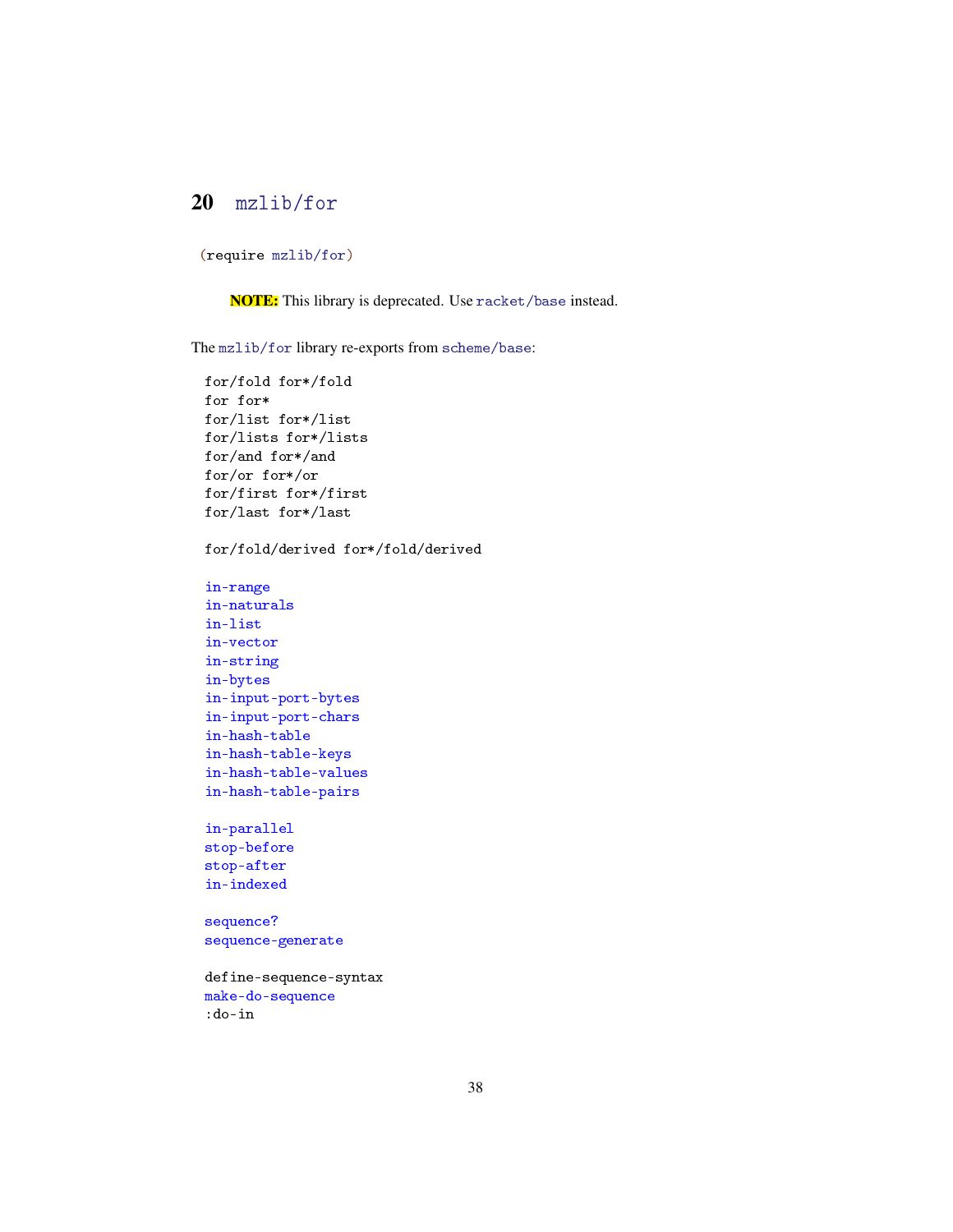# 21 mzlib/foreign

(require mzlib/foreign)

NOTE: This library is deprecated. Use ffi/unsafe instead.

Re-exports scheme/foreign.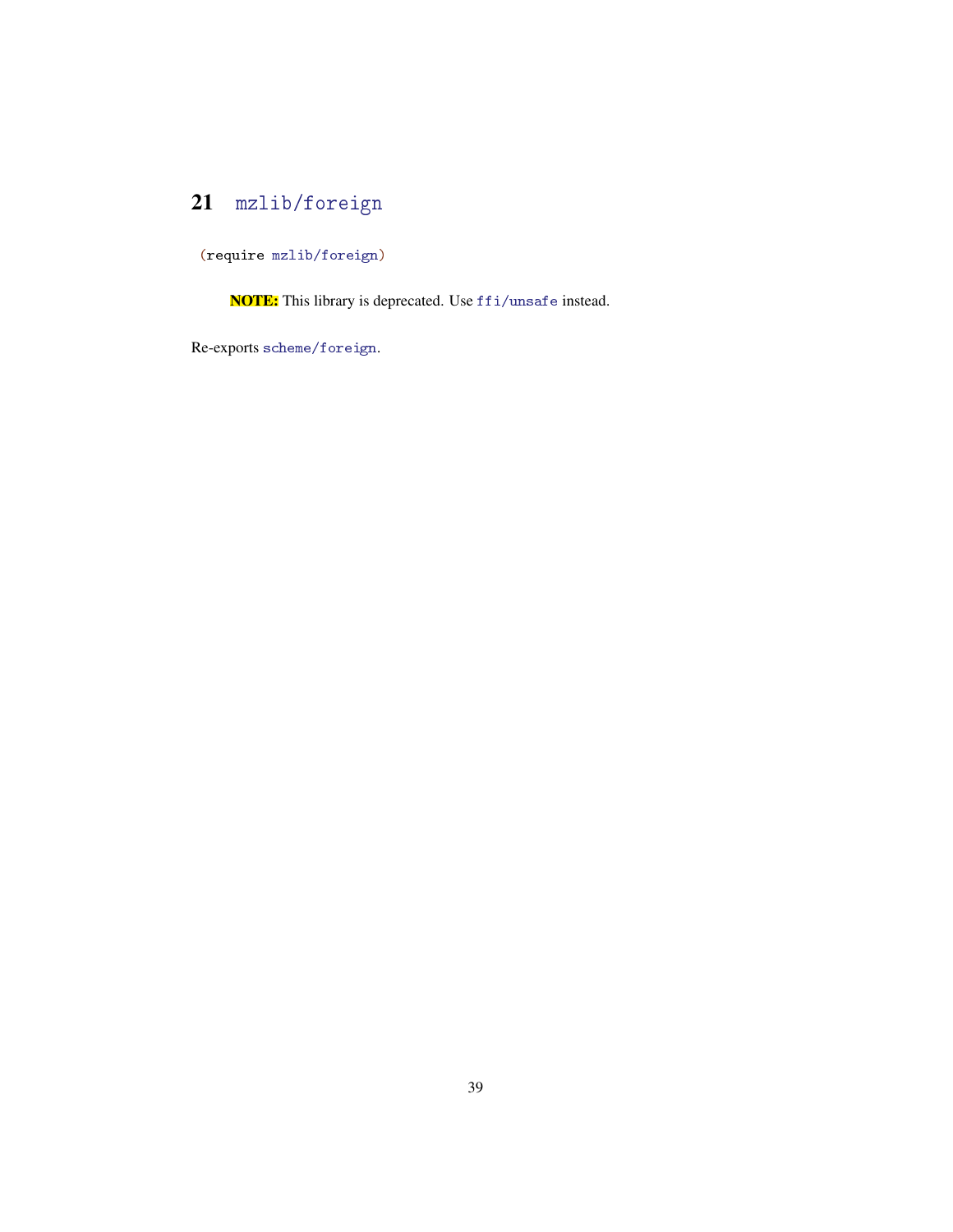# 22 mzlib/include

(require mzlib/include)

NOTE: This library is deprecated. Use racket/include instead.

Similar to scheme/include, but with a different syntax for paths.

```
(include path-spec)
path-specific = string| (build-path elem ...+)
          | (lib file-string collection-string ...)
     elem = string
        | up
          | same
```
Inlines the syntax in the designated file in place of the include expression. The  $path-specific$ can be any of the following:

- A literal string that specifies a path to include, parsed according to the platform's conventions (which means that it is not portable).
- A path construction of the form (build-path elem ...+), where build-path is module-identifier=? either to the build-path export from mzscheme or to the top-level build-path, and where each elem is a path string, up (unquoted), or same (unquoted). The elems are combined in the same way as for the build-path function to obtain the path to include.
- A path construction of the form (lib file-string collection-string ...), where lib is free or refers to a top-level lib variable. The collection-strings are passed to collection-path to obtain a directory; if no collection-stringss are supplied, "mzlib" is used. The file-string is then appended to the directory using build-path to obtain the path to include.

If path-spec specifies a relative path to include, the path is resolved relative to the source for the include expression, if that source is a complete path string. If the source is not a complete path string, then path-spec is resolved relative to the current load relative directory if one is available, or to the current directory otherwise.

The included syntax is given the lexical context of the include expression.

```
(include-at/relative-to context source path-spec)
(include-at/relative-to/reader context source path-spec reader-expr)
(include/reader path-spec reader-expr)
```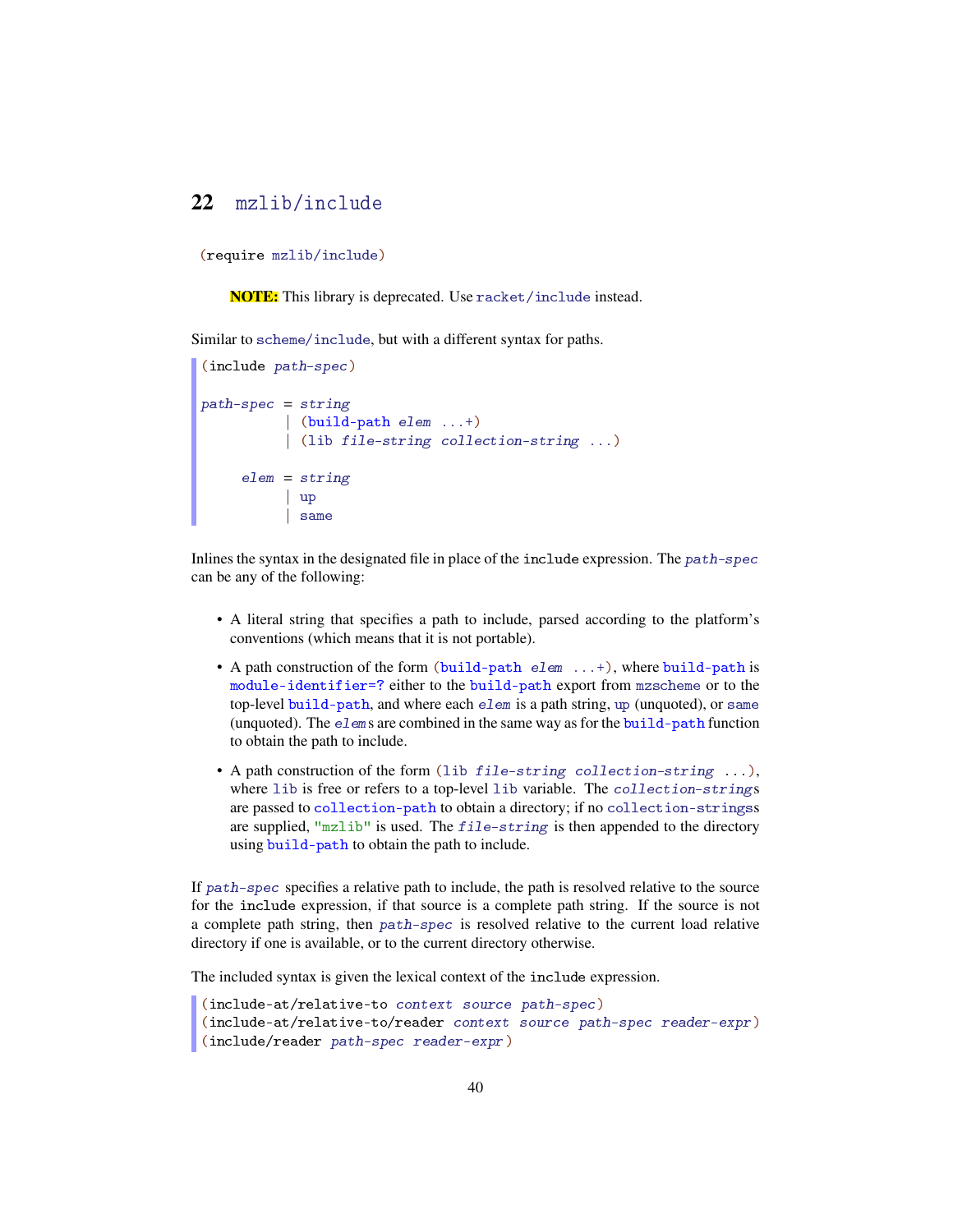Variants of include analogous to the variants of scheme/include.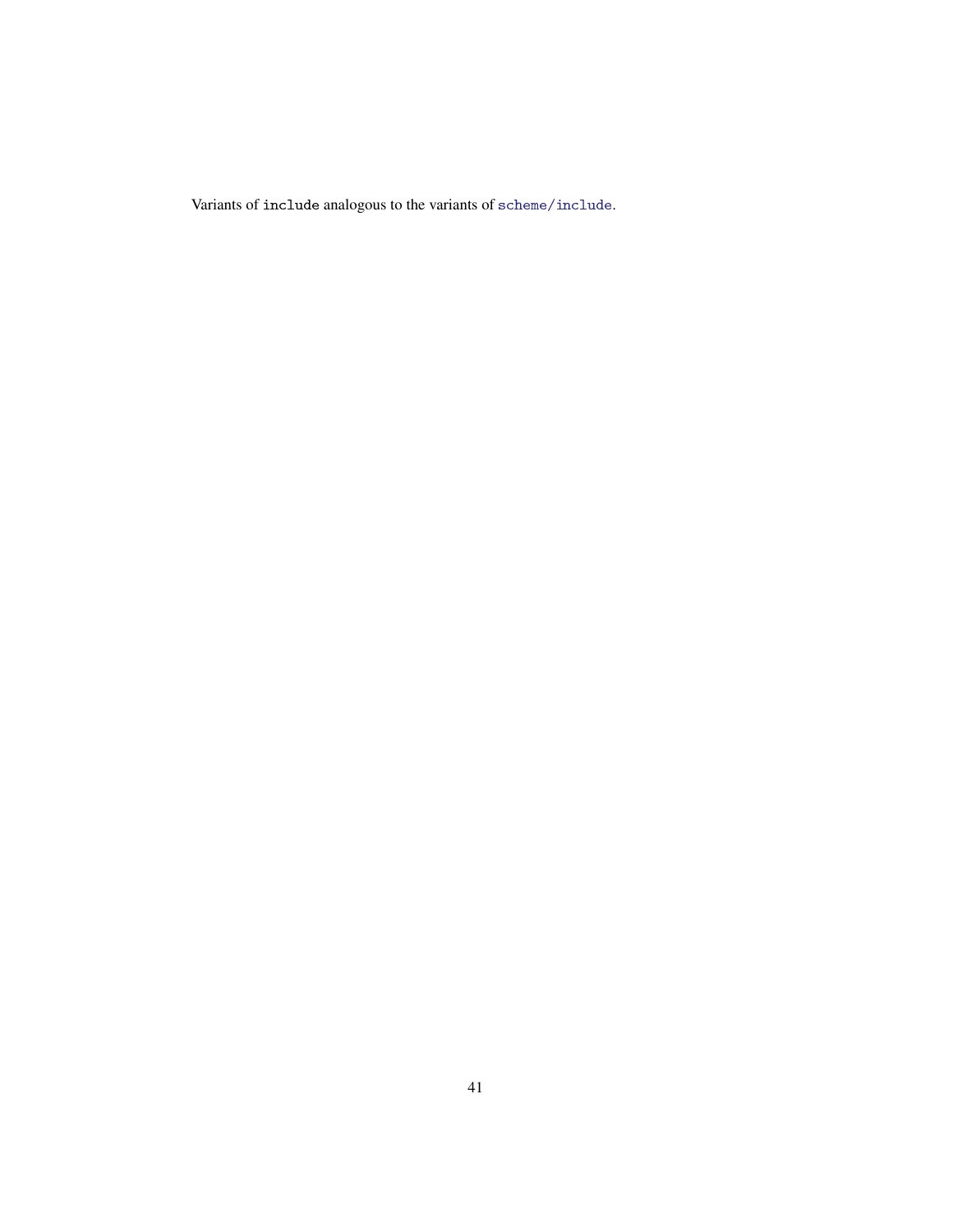# 23 mzlib/inflate

(require mzlib/inflate)

NOTE: This library is deprecated. Use file/gunzip instead.

Re-exports file/gunzip.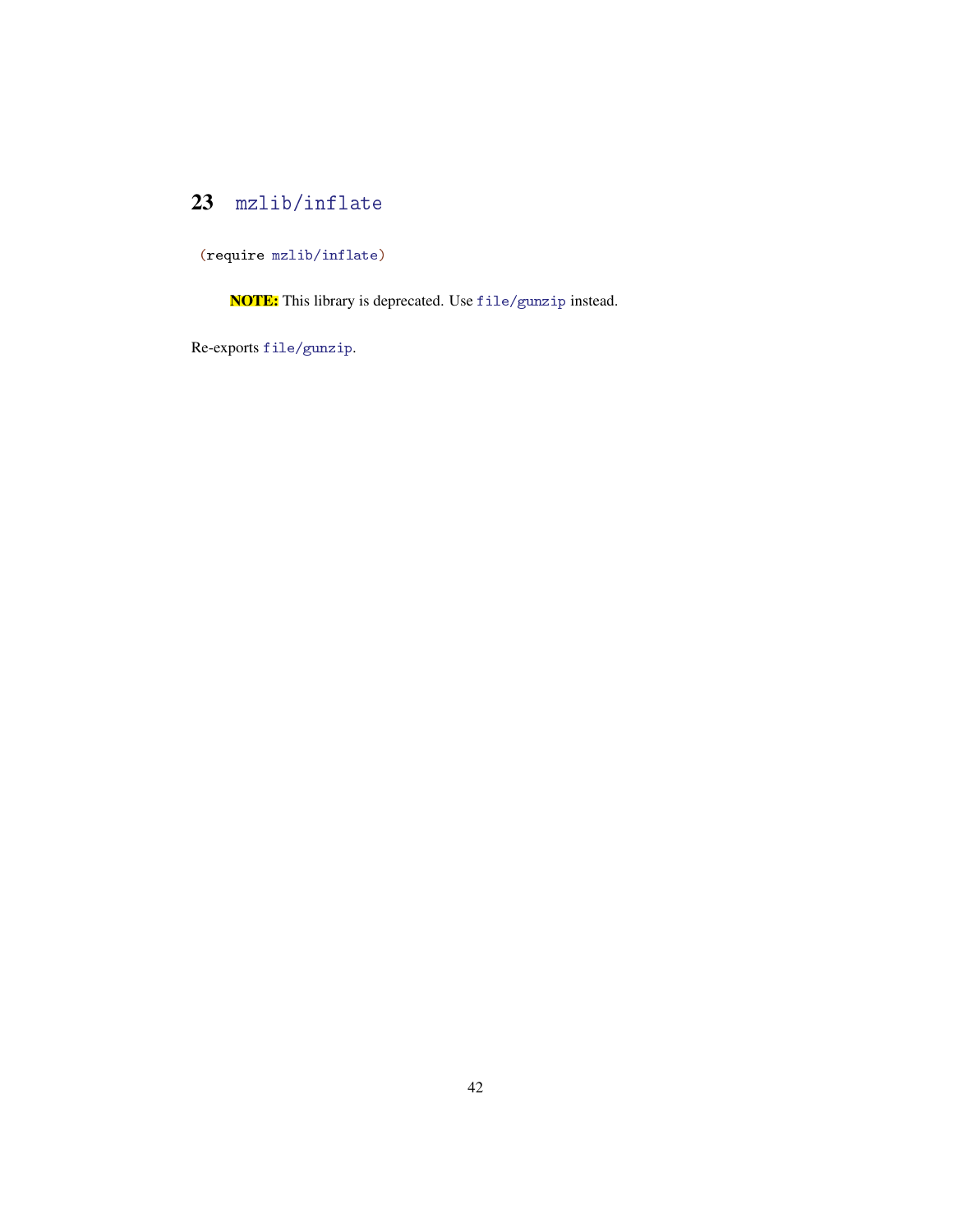# 24 mzlib/integer-set

(require mzlib/integer-set)

NOTE: This library is deprecated. Use data/integer-set instead.

The mzlib/integer-set library re-exports bindings from data/integer-set except that it renames symmetric-difference to xor, subtract to difference, and count to card.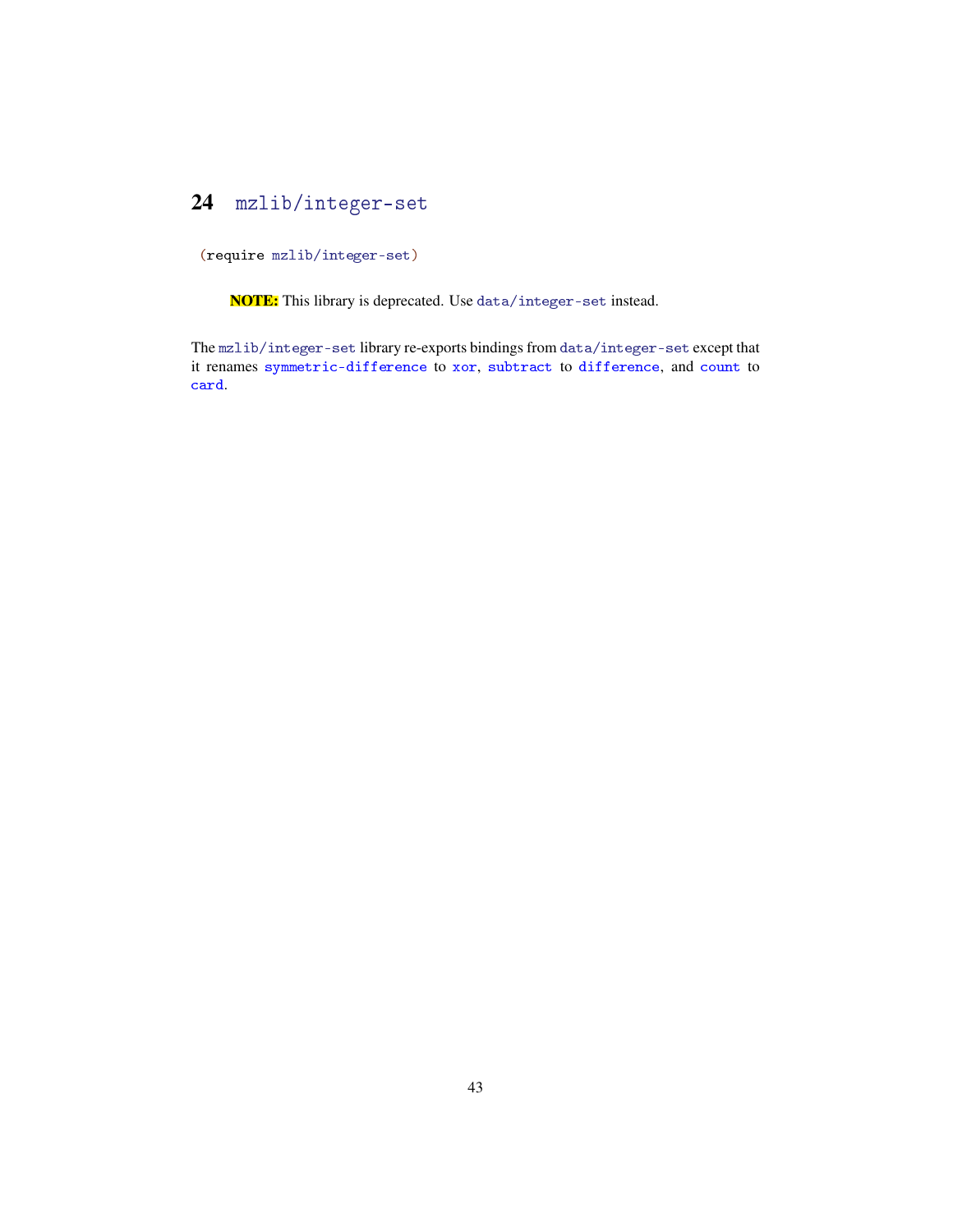## 25 mzlib/kw

```
(require mzlib/kw)
```
NOTE: This library is deprecated. Use racket/base instead. The Racket base language supports keyword arguments. Using the built-in keyword arguments in Racket is highly recommended.

```
(lambda/kw kw-formals body ...+)
(define/kw (head args) body ...+)
    kw\text{-}formals = id| (id ... [#:optional optional-spec ...]
                          [#:key key-spec ...]
                          [rest/mode-spec ...])
                | (id ... . id)
 optional-spec = id
                | (id default-expr)
      key-space = id| (id default-expr)
                | (id keyword default-expr)
rest/mode-spec = #:rest id
                | #:other-keys id
                 #:other-keys+body id
                | #:all-keys id
                | #:body kw-formals
                 | #:allow-other-keys
                 | #:forbid-other-keys
                 | #:allow-duplicate-keys
                 | #:forbid-duplicate-keys
                 #:allow-body
                 | #:forbid-body
                 #:allow-anything
                 #:forbid-anything
          head = id| (head . kw-formals)
```
The lambda and procedureapplication forms of scheme/base support keyword arguments, and it is *not* compatible with the mzlib/kw library.

Like lambda, but with optional and keyword-based argument processing. This form is similar to an extended version of Common Lisp procedure arguments (but note the differences below). When used with plain variable names, lambda/kw expands to a plain lambda, so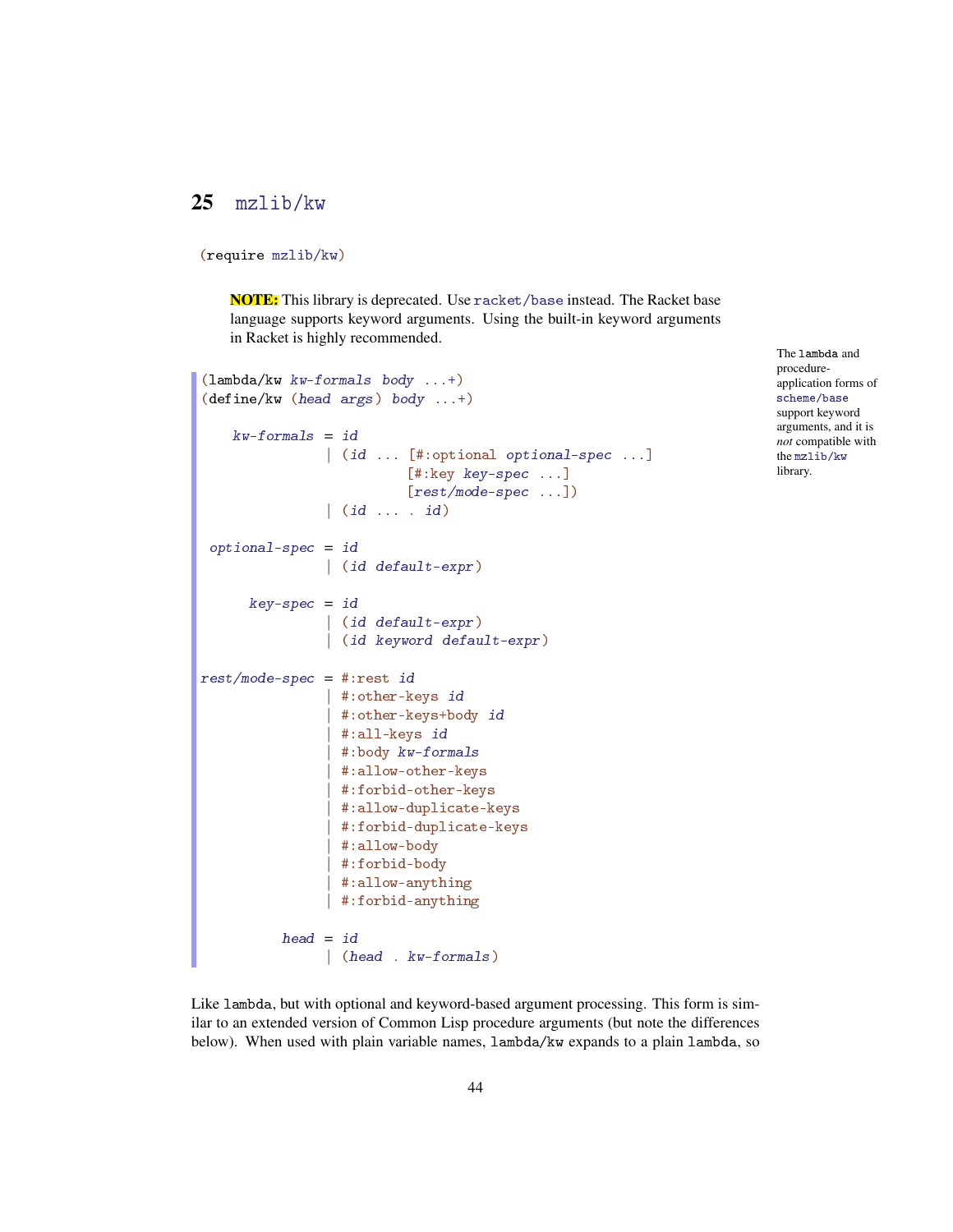lambda/kw is suitable for a language module that will use it to replace lambda. Also, when used with only optionals, the resulting procedure is similar to opt-lambda (but a bit faster).

In addition to lambda/kw, define/kw is similar to define, except that the formals are as in lambda/kw. Like define, this form can be used with nested parenthesis for curried functions (the MIT-style generalization of define).

The syntax of lambda/kw is the same as lambda, except for the list of formal argument specifications. These specifications can hold (zero or more) plain argument names, then an optionals (and defaults) section that begins after an #:optional marker, then a keyword section that is marked by #: keyword, and finally a section holding rest and "rest"-like arguments which are described below, together with argument processing flag directives. Each section is optional, but the order of the sections must be as listed. Of course, all binding ids must be unique.

The following sections describe each part of the kw-formals.

### 25.1 Required Arguments

Required arguments correspond to ids that appear before any keyword marker in the argument list. They determine the minimum arity of the resulting procedure.

#### 25.2 Optional Arguments

The optional-arguments section follows an  $\#$ : optional marker in the  $kw$ -formals. Each optional argument can take the form of a parenthesized variable and a default expression; the latter is used if a value is not given at the call site. The default expression can be omitted (along with the parentheses), in which case  $#f$  is the default.

The default expression's environment includes all previous arguments, both required and optional names. With *k* optionals after *n* required arguments, and with no keyword arguments or rest-like arguments, the resulting procedure accept between *n* and *n+k* arguments, inclusive.

The treatment of optionals is efficient, with an important caveat: default expressions appear multiple times in the resulting case-lambda. For example, the default expression for the last optional argument appears *k-*1 times (but no expression is ever evaluated more than once in a procedure call). This expansion risks exponential blow-up is if lambda/kw is used in a default expression of a lambda/kw, etc. The bottom line, however, is that lambda/kw is a sensible choice, due to its enhanced efficiency, even when you need only optional arguments.

Using both optional and keyword arguments is possible, but note that the resulting behavior differs from traditional keyword facilities (including the one in Common Lisp). See the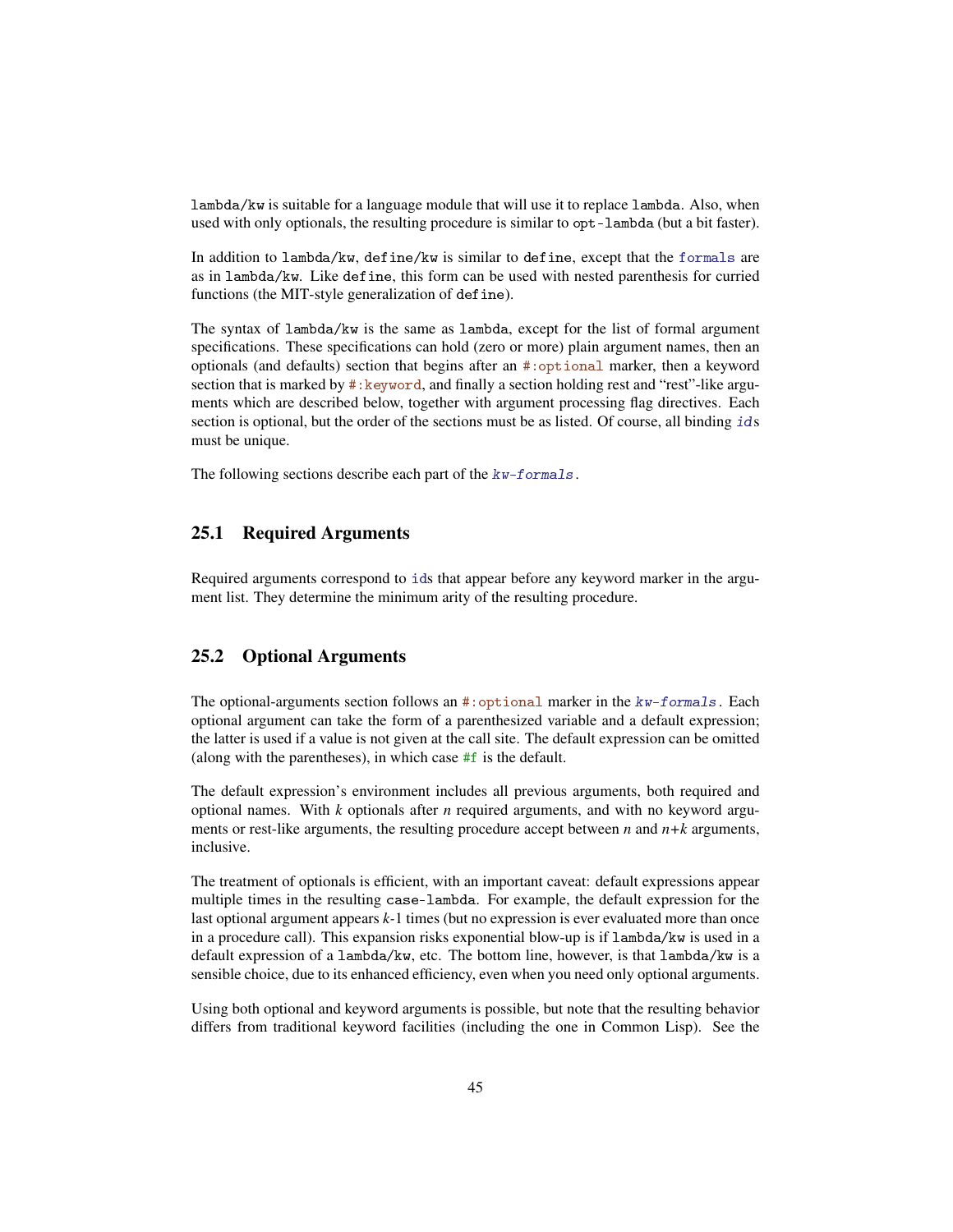following section for details.

#### 25.3 Keyword Arguments

A keyword argument section is marked by a  $\#:\text{key}$ . If it is used with optional arguments, then the keyword specifications must follow the optional arguments (which mirrors the use in call sites; where optionals are given before keywords).

When a procedure accepts both optional and keyword arguments, the argument-handling convention is slightly different than in traditional keyword-argument facilities: a keyword after required arguments marks the beginning of keyword arguments, no matter how many optional arguments have been provided before the keyword. This convention restricts the procedure's non-keyword optional arguments to non-keyword values, but it also avoids confusion when mixing optional arguments and keywords. For example, when a procedure that takes two optional arguments and a keyword argument  $\# : x$  is called with  $\# : x \neq 1$ , then the optional arguments get their default values and the keyword argument is bound to 1. (The traditional behavior would bind  $\#:x$  and 1 to the two optional arguments.) When the same procedure is called with  $1 \# : x \neq 2$ , the first optional argument is bound to 1, the second optional argument is bound to its default, and the keyword argument is bound to 2. (The traditional behavior would report an error, because 2 is provided where  $\#$ : x is expected.)

Like optional arguments, each keyword argument is specified as a parenthesized variable name and a default expression. The default expression can be omitted (with the parentheses), in which case  $#f$  is the default value. The keyword used at a call site for the corresponding variable has the same name as the variable; a third form of keyword arguments has three parts—a variable name, a keyword, and a default expression—to allow the name of the locally bound variable to differ from the keyword used at call sites.

When calling a procedure with keyword arguments, the required argument (and all optional arguments, if specified) must be followed by an even number of arguments, where the first argument is a keyword that determines which variable should get the following value, etc. If the same keyword appears multiple times (and if multiple instances of the keyword are allowed; see §25.6 "Mode Keywords"), the value after the first occurrence is used for the variable:

Example:

```
> ((lambda/kw (#:key x [y 2] [z #:zz 3] #:allow-duplicate-keys)
     (list x y z))
   #:x 'x #:zz 'z #:x "foo")
'(x 2 z)
```
Default expressions are evaluated only for keyword arguments that do not receive a value for a particular call. Like optional arguments, each default expression is evaluated in an environment that includes all previous bindings (required, optional, and keywords that were specified on its left).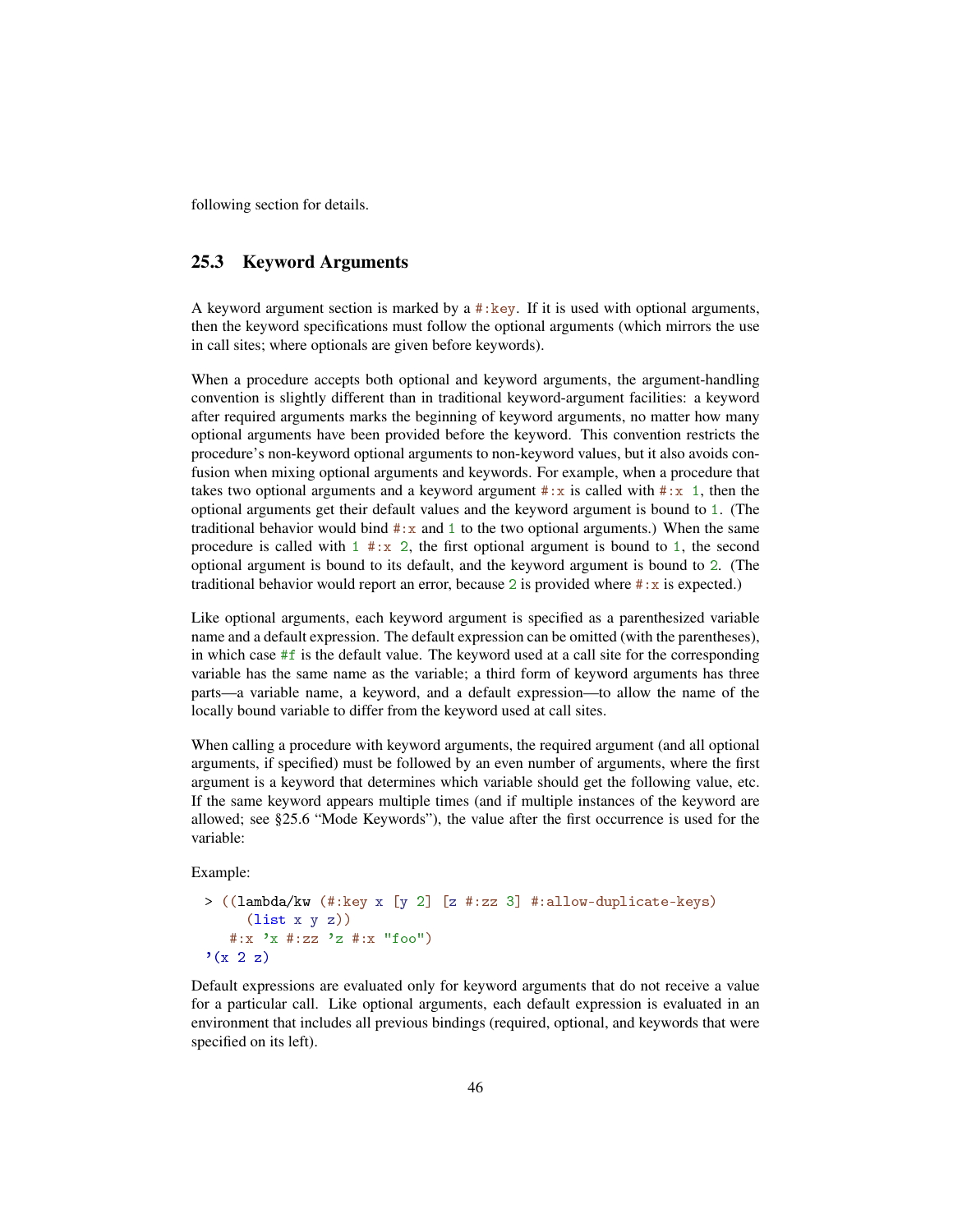See §25.6 "Mode Keywords" for information on when duplicate or unknown keywords are allowed at a call site.

### 25.4 Rest and Rest-like Arguments

The last  $kw\text{-}formals$  section—after the required, optional, and keyword arguments—may contain specifications for rest-like arguments and/or mode keywords. Up to five rest-like arguments can be declared, each with an id to bind:

• #:rest — The variable is bound to the list of "rest" arguments, which is the list of all values after the required and the optional values. This list includes all keyword-value pairs, exactly as they are specified at the call site.

Scheme's usual dot-notation is accepted in  $kw$ -formals only if no other metakeywords are specified, since it is not clear whether it should specify the same binding as a #:rest or as a #:body. The dot notation is allowed without meta-keywords to make the lambda/kw syntax compatible with lambda.

- #:body The variable is bound to all arguments after keyword–value pairs. (This is different from Common Lisp's &body, which is a synonym for &rest.) More generally, a #:body specification can be followed by another kw-formals, not just a single id; see §25.5 "Body Argument" for more information.
- #:all-keys the variable is bound to the list of all keyword-values from the call site, which is always a proper prefix of a #: rest argument. (If no #: body arguments are declared, then #:all-keys binds the same as #:rest.) See also keyword-get.
- #:other-keys The variable is bound like an #:all-keys variable, except that all keywords specified in the kw-formals are removed from the list. When a keyword is used multiple times at a call cite (and this is allowed), only the first instances is removed for the #:other-keys binding.
- #:other-keys+body the variable is bound like a #:rest variable, except that all keywords specified in the kw-formals are removed from the list. When a keyword is used multiple times at a call site (and this is allowed), only the first instance us removed for the #:other-keys+body binding. (When no #:body variables are specified, then #:other-keys+body is the same as #:other-keys.)

In the following example, all rest-like arguments are used and have different bindings:

Example:

```
> ((lambda/kw (#:key x y
               #:rest r
               #:other-keys+body rk
               #:all-keys ak
```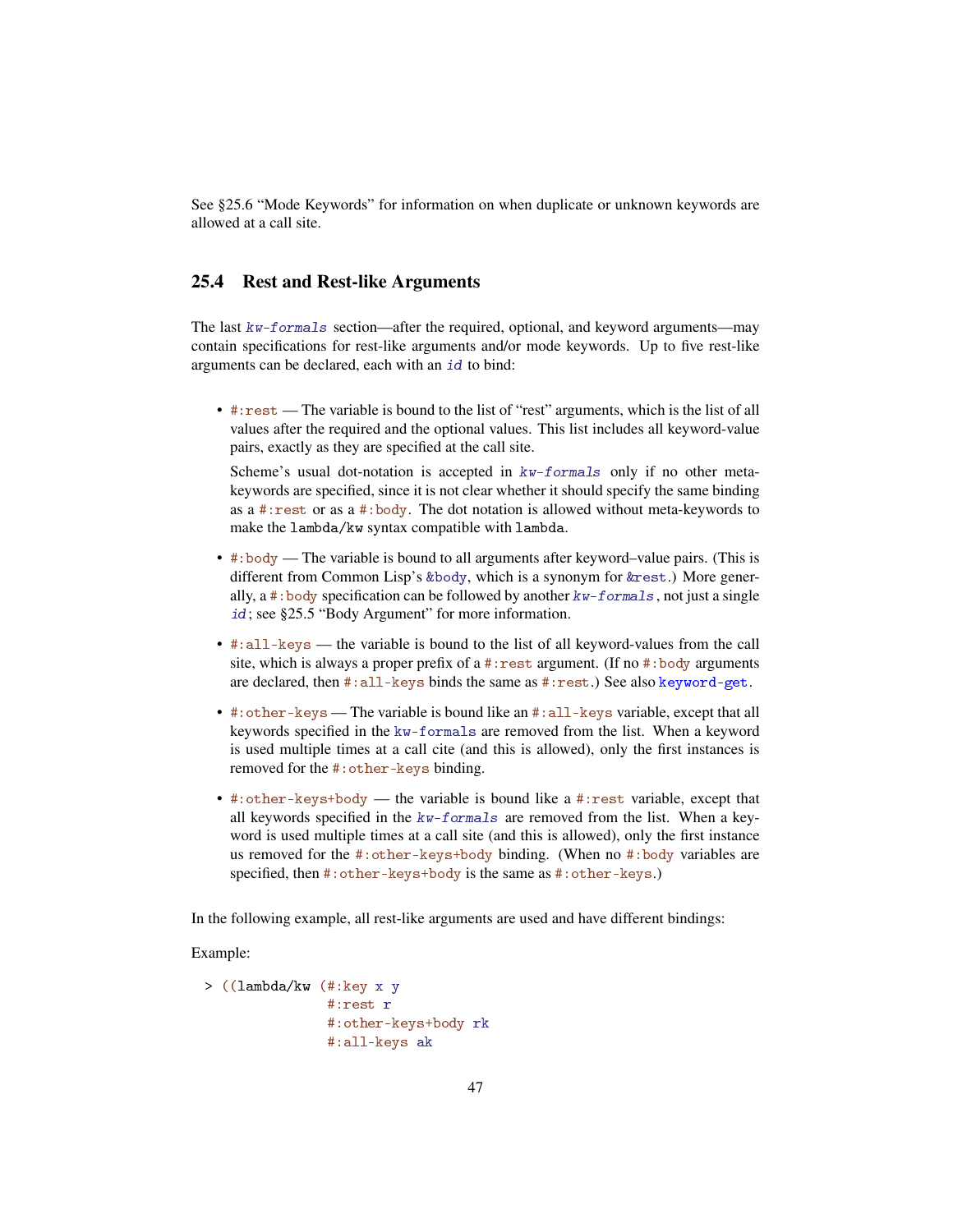```
#:other-keys ok
                                 #:body b)
           (list r rk b ak ok))
      #:z 1 #:x 2 2 3 4)
'((\text{#}:z \space 1 \text{ } \text{#}:x \space 2 \space 2 \space 3 \space 4) (\text{#}:z \space 1 \space 2 \space 3 \space 4) (\text{2} \space 3 \space 4) (\text{#}:z \space 1 \space \text{#}:x \space 2) (\text{#}:z \space 1))
```
Note that the following invariants always hold:

- $rest = (append all-keys body)$
- other-keys+body = (append other-keys body)

To write a procedure that uses a few keyword argument values, and that also calls another procedure with the same list of arguments (including all keywords), use #:other-keys (or #:other-keys+body). The Common Lisp approach is to specify :allow-other-keys, so that the second procedure call will not cause an error due to unknown keywords, but the :allow-other-keys approach risks confusing the two layers of keywords.

### 25.5 Body Argument

The most notable divergence from Common Lisp in  $lambda/kw$  is the #:body argument, and the fact that it is possible at a call site to pass plain values after the keyword-value pairs. The #:body binding is useful for procedure calls that use keyword-value pairs as sort of an attribute list before the actual arguments to the procedure. For example, consider a procedure that accepts any number of numeric arguments and will apply a procedure to them, but the procedure can be specified as an optional keyword argument. It is easily implemented with a #:body argument:

Examples:

```
> (define/kw (mathop #:key [op +] #:body b)
    (apply op b))
> (mathop 1 2 3)
6
> (mathop #:op max 1 2 3)
3
```
(Note that the first body value cannot itself be a keyword.)

A #:body declaration works as an arbitrary kw-formals, not just a single variable like b in the above example. For example, to make the above mathop work only on three arguments that follow the keyword, use  $(x \ y \ z)$  instead of b:

Example: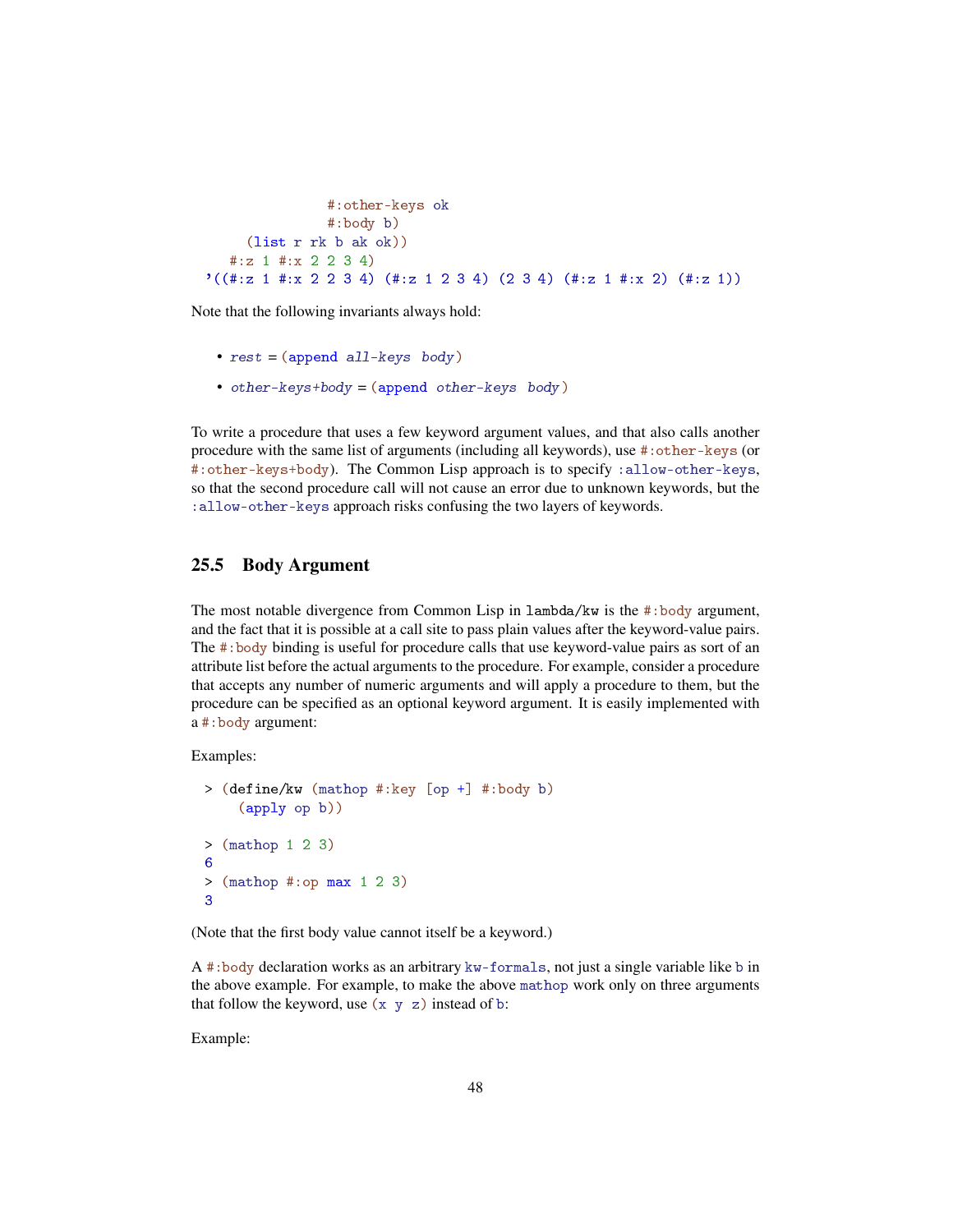```
> (define/kw (mathop #:key [op +] #:body (x y z))
    (op x y z))
```
In general, #:body handling is compiled to a sub procedure using lambda/kw, so that a procedure can use more then one level of keyword arguments. For example:

Examples:

```
> (define/kw (mathop #:key [op +]
                     #:body (x y z #:key [convert values]))
    (op (convert x) (convert y) (convert z)))
> (mathop #:op * 2 4 6 #:convert exact->inexact)
48.0
```
Obviously, nested keyword arguments works only when non-keyword arguments separate the sets.

Run-time errors during such calls report a mismatch for a procedure with a name that is based on the original name plus a ∼body suffix:

#### Example:

```
> (mathop #:op * 2 4)
mathop∼body: arity mismatch;
 the expected number of arguments does not match the given
number
  expected: at least 3
  given: 2
  arguments...:
   2
   4
```
### 25.6 Mode Keywords

Finally, the argument list of a lambda/kw can contain keywords that serve as mode flags to control error reporting.

- #:allow-other-keys The keyword-value sequence at the call site *can* include keywords that are not listed in the keyword part of the lambda/kw form.
- #:forbid-other-keys The keyword-value sequence at the call site *cannot* include keywords that are not listed in the keyword part of the lambda/kw form, otherwise the exn:fail:contract exception is raised.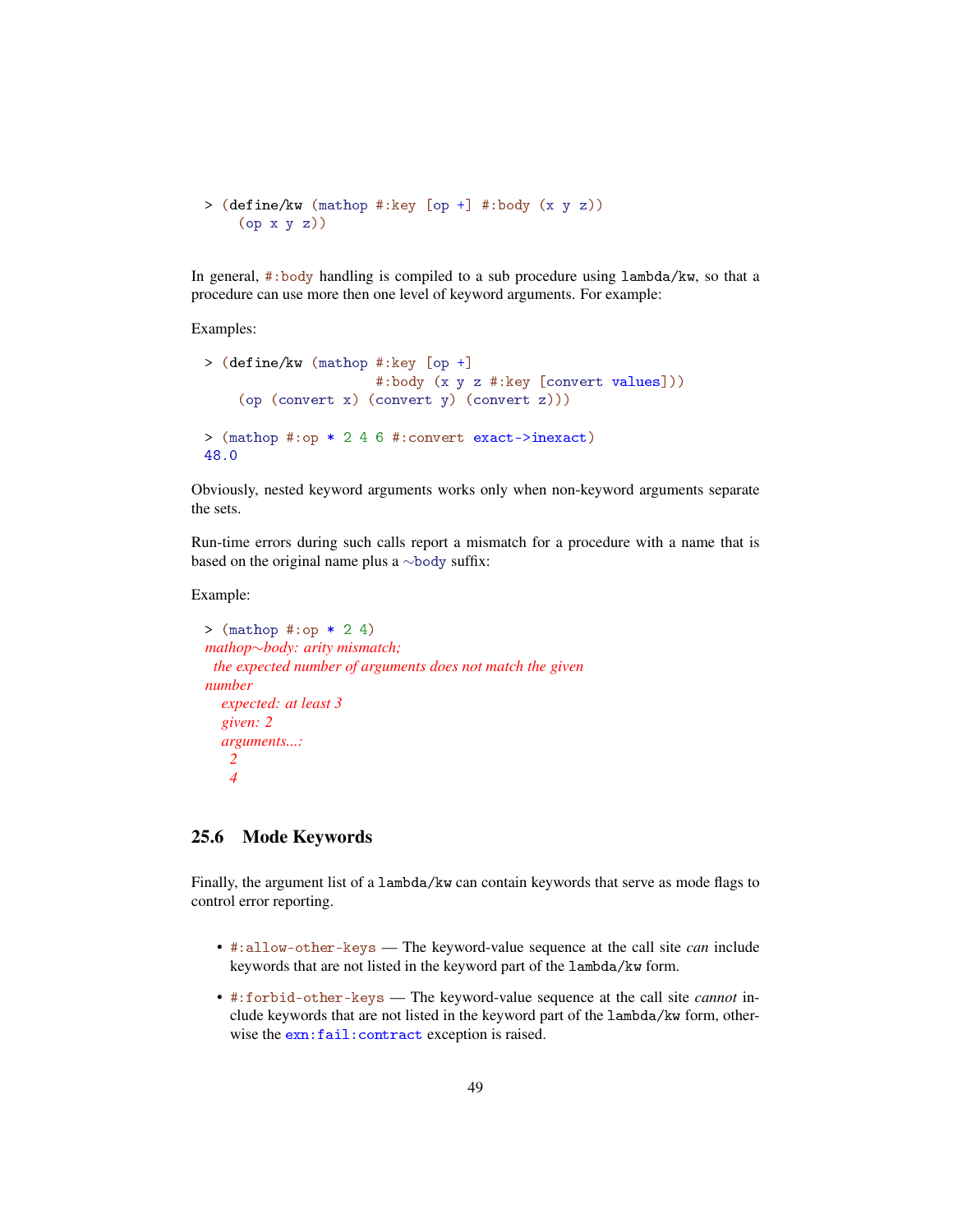- #:allow-duplicate-keys The keyword-value list at the call site *can* include duplicate values associated with same keyword, the first one is used.
- #:forbid-duplicate-keys The keyword-value list at the call site *cannot* include duplicate values for keywords, otherwise the exn:fail:contract exception is raised. This restriction applies only to keywords that are listed in the keyword part of the lambda/kw form — if other keys are allowed, this restriction does not apply to them.
- #:allow-body Body arguments *can* be specified at the call site after all keywordvalue pairs.
- #:forbid-body Body arguments *cannot* be specified at the call site after all keyword-value pairs.
- #:allow-anything Allows all of the above, and treat a single keyword at the end of an argument list as a #:body, a situation that is usually an error. When this is used and no rest-like arguments are used except #:rest, an extra loop is saved and calling the procedures is faster (around 20%).
- #:forbid-anything Forbids all of the above, ensuring that calls are as restricted as possible.

These above mode markers are rarely needed, because the default modes are determined by the declared rest-like arguments:

- The default is to allow other keys if a #:rest, #:other-keys+body, #:all-keys, or #:other-keys variable is declared (and an #:other-keys declaration requires allowing other keys).
- The default is to allow duplicate keys if a #:rest or #:all-keys variable is declared.
- The default is to allow body arguments if a #: rest, #: body, or #: other-keys+body variable is declared (and a #:body argument requires allowing them).

Here's an alternate specification, which maps rest-like arguments to the behavior that they imply:

- #:rest: Everything is allowed (a body, other keys, and duplicate keys);
- #:other-keys+body: Other keys and body are allowed, but duplicates are not;
- #:all-keys: Other keys and duplicate keys are allowed, but a body is not;
- #:other-keys: Other keys must be allowed (on by default, cannot use with #:forbid-other-keys), and duplicate keys and body are not allowed;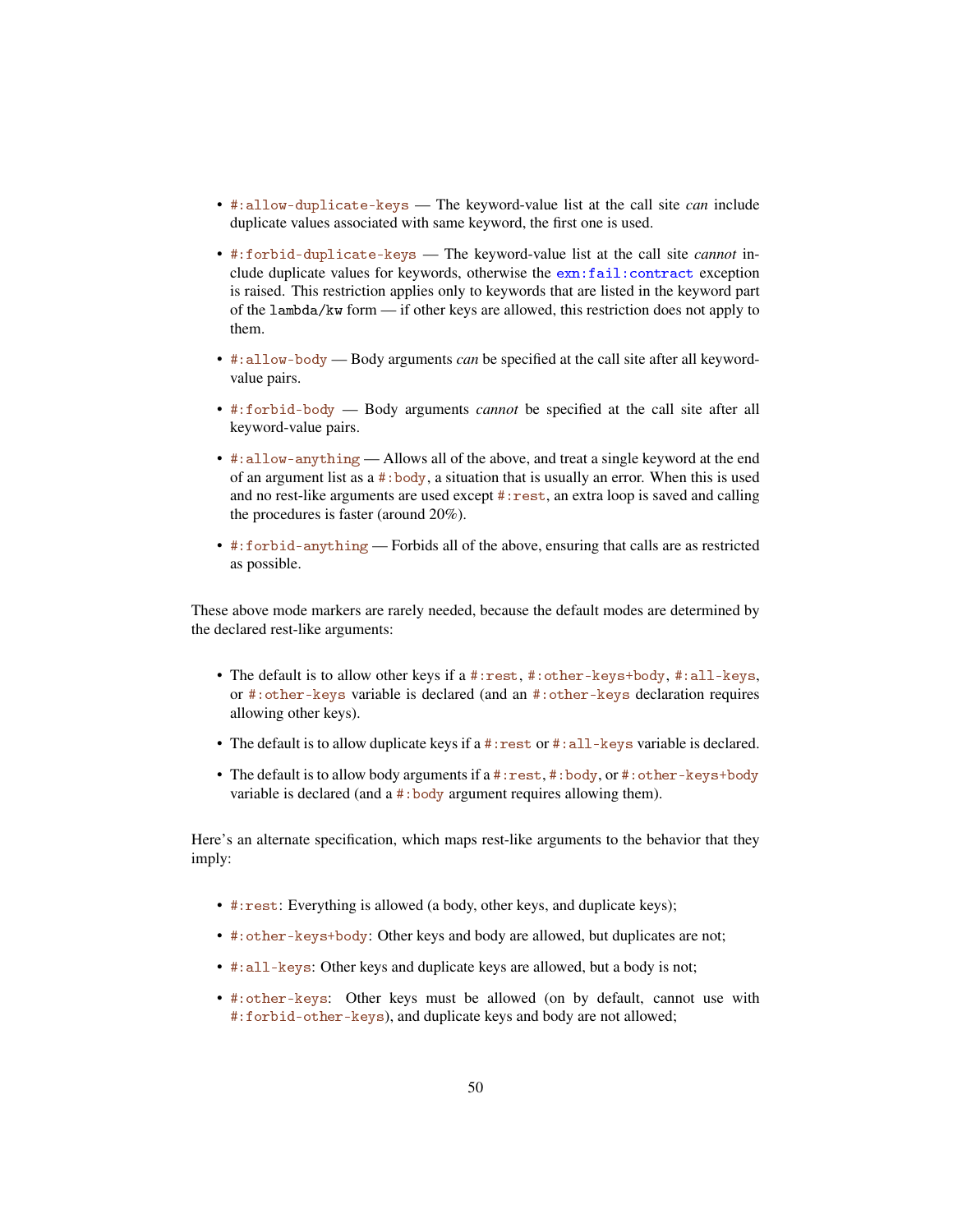- #:body: Body must be allowed (on by default, cannot use with #:forbid-body) and other keys and duplicate keys and body are not allowed;
- Except for the previous two "must"s, defaults can be overridden by an explicit #:allow-... or a #:forbid-... mode.

### 25.7 Property Lists

```
(keyword-get args kw not-found) \rightarrow any
  args : (listof (cons/c keyword? any/c))
  kw : keyword?
  not-found : (\rightarrow any)
```
Searches a list of keyword arguments (a "property list" or "plist" in Lisp jargon) for the given keyword, and returns the associated value. It is the facility that is used by lambda/kw to search for keyword values.

The args list is scanned from left to right, if the keyword is found, then the next value is returned. If the  $kw$  was not found, then the not-found thunk is used to produce a value by applying it. If the kw was not found, and not-found thunk is not given, #f is returned. (No exception is raised if the args list is imbalanced, and the search stops at a non-keyword value.)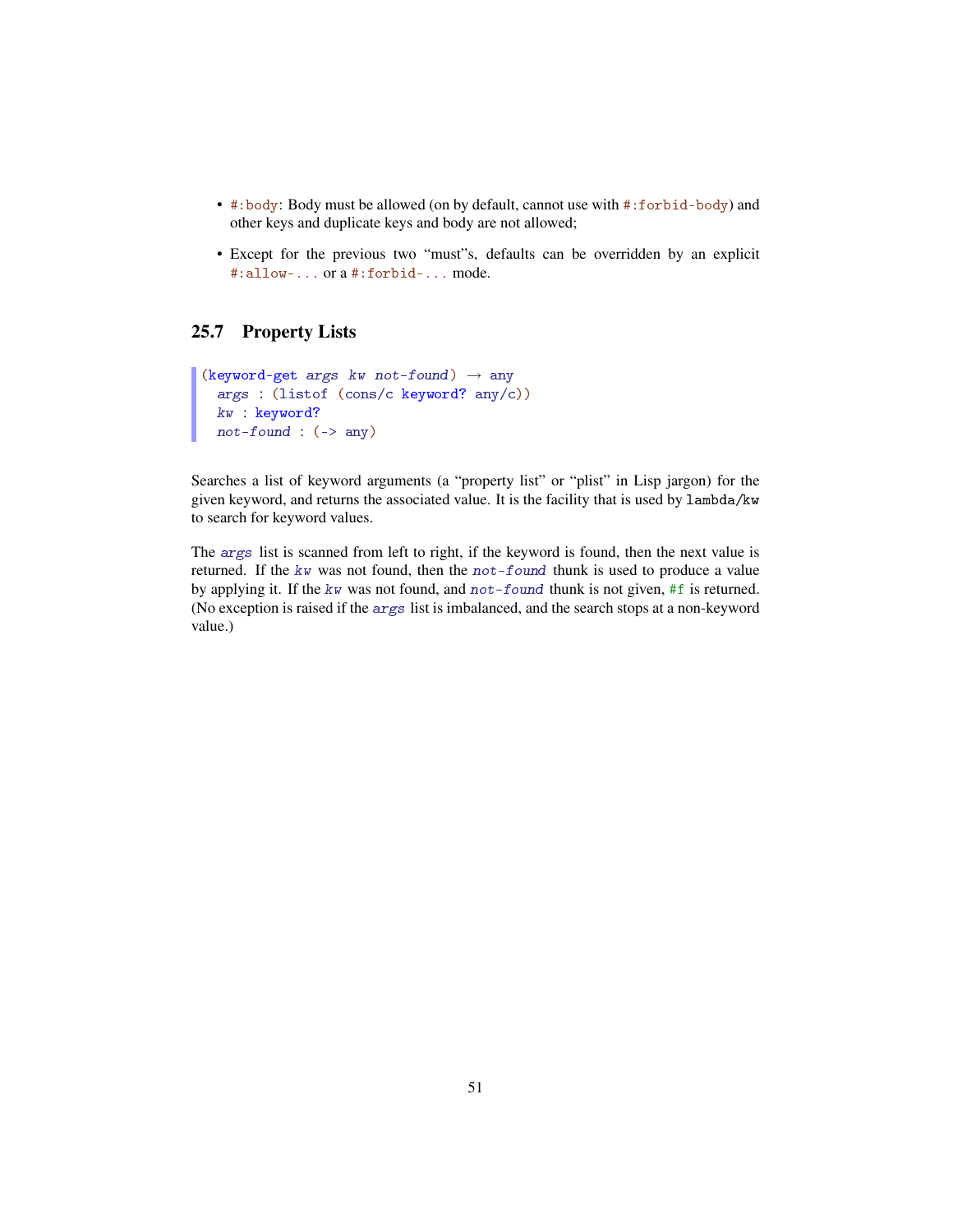### 26 mzlib/list

(require mzlib/list)

NOTE: This library is deprecated. Use racket/list instead.

The mzlib/list library re-exports several functions from scheme/base and scheme/list:

```
cons?
empty?
empty
foldl
foldr
remv
remq
remove
remv*
remq*
remove*
findf
memf
assf
filter
sort
(first v) \rightarrow any/cv : pair?
(\text{second } v) \rightarrow \text{any}/cv : (and/c pair? ....)
(third v) \rightarrow any/cv : (and/c pair? ....)
(fourth v) \rightarrow any/cv : (and/c pair? ....)
(fifth v) \rightarrow any/cv : (and/c pair? ....)
(sixth v) \rightarrow any/cv : (and/c pair? ....)
(seventh v) \rightarrow any/cv : (and/c pair? ....)
(eighth v) \rightarrow any/cv : (and/c pair? ....)
```
Accesses the first, second, etc. elment of "list" v. The argument need not actually be a list; it is inspected only as far as necessary to obtain an element (unlike the same-named functions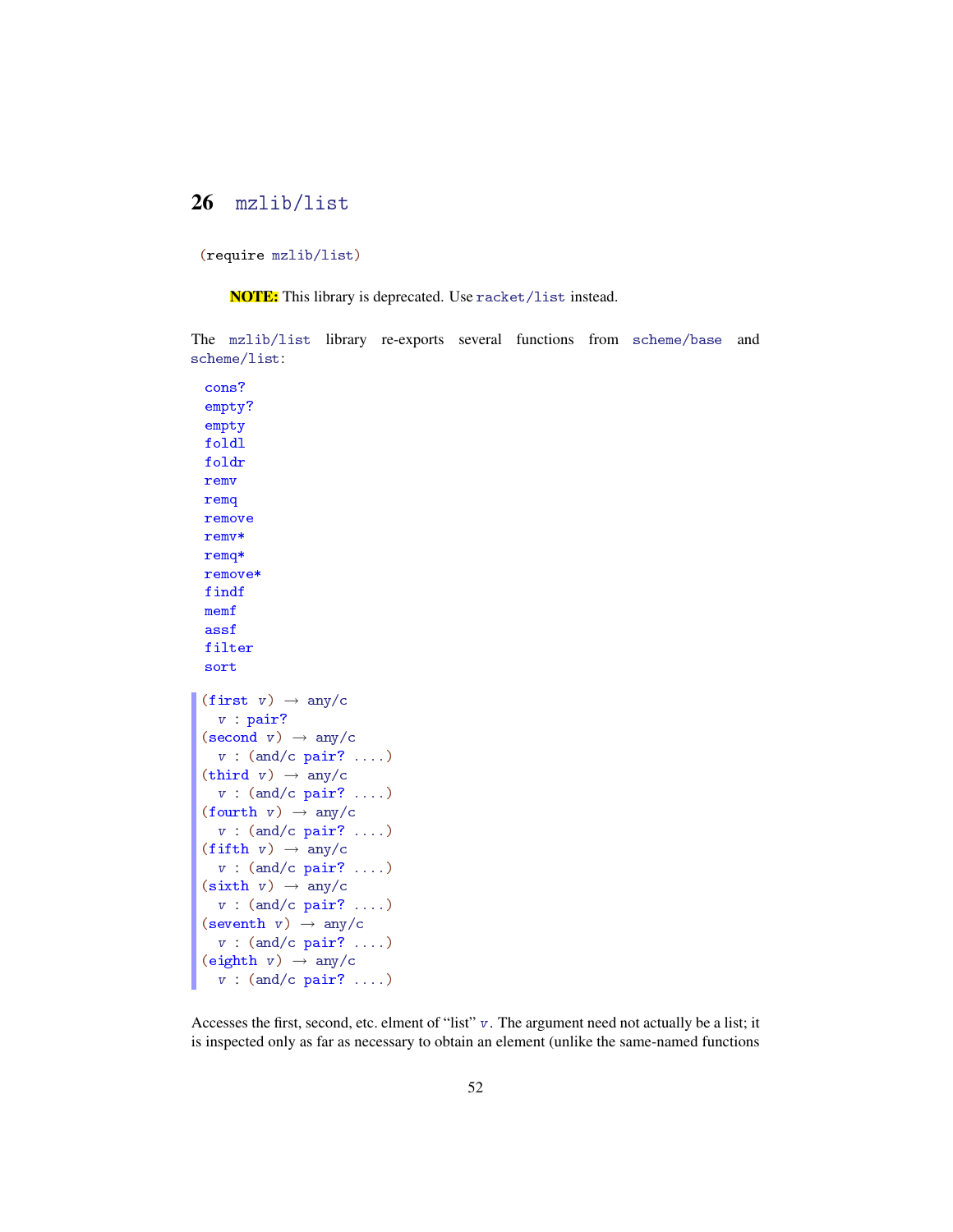from scheme/list, which do require the argument to be a list).

```
(rest v) \rightarrow any/c
  v : pair?
```
The same as  $cdr.$ 

```
(last-pair v) \rightarrow pair?v : pair?
```
Returns the last pair in  $v$ , raising an error if  $v$  is not a pair (but  $v$  does not have to be a proper list).

```
(merge-sorted-lists 1st1 1st2 1ess-than?) \rightarrow list?lst1 : list?
  lst2 : lst?
  less-than? : (\text{any}/c \text{ any}/c \cdot \rightarrow \text{ any}/c)
```
Merges the two sorted input lists, creating a new sorted list. The merged result is stable: equal items in both lists stay in the same order, and these in  $1st1$  precede  $1st2$ .

```
(mergesort 1st 1ess-than?) \rightarrow list?lst : list?
  less-than? : (\text{any}/c \text{ any}/c \cdot \rightarrow \text{ any}/c)
```
The same as sort.

```
(quicksort 1st 1ess-than?) \rightarrow 1ist?lst : list?
  less-than? : (\text{any}/c \text{ any}/c \text{ . -> . any}/c)
```
The same as sort.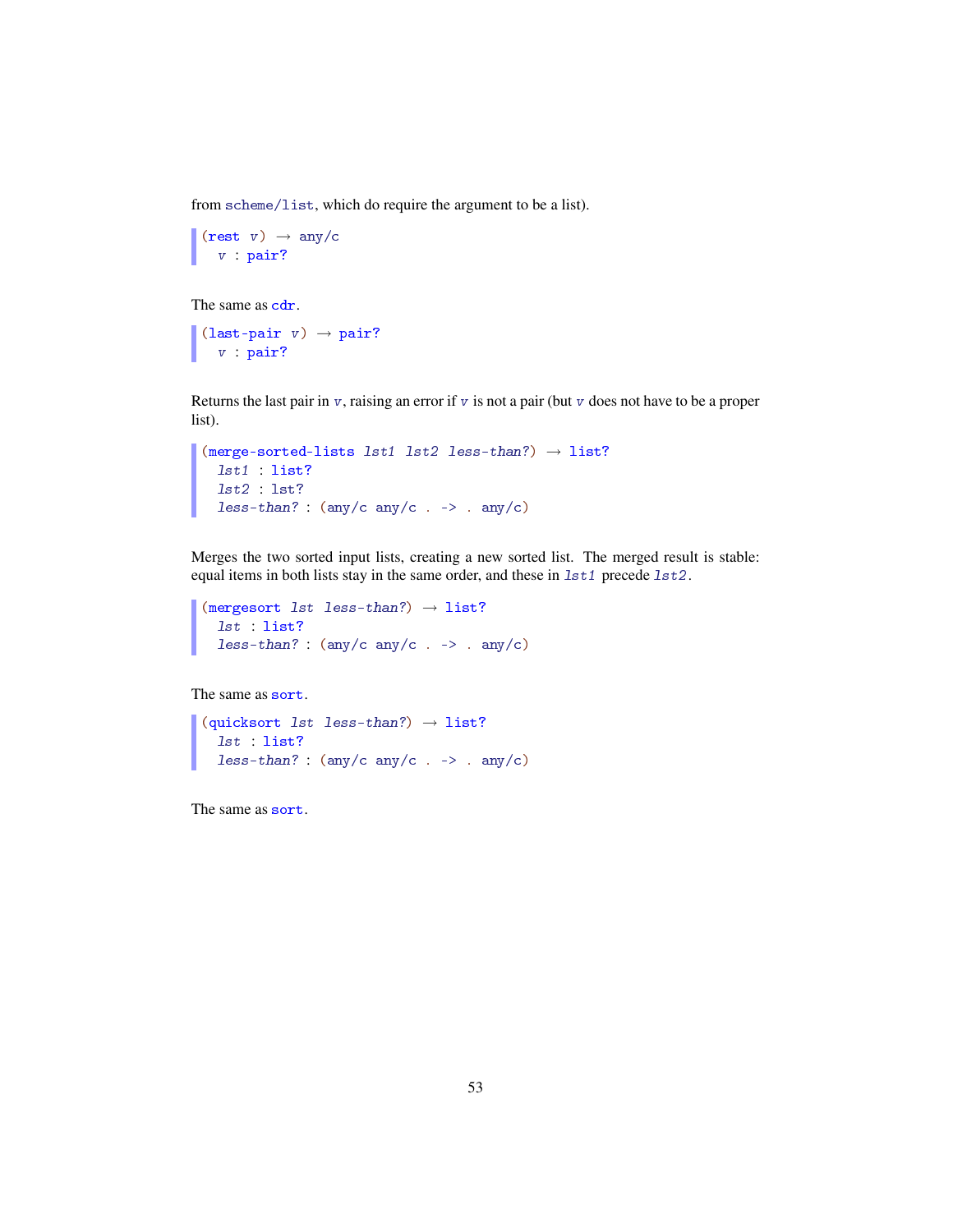# 27 mzlib/match

```
(require mzlib/match)
```
NOTE: This library is deprecated. Use racket/match instead.

The mzlib/match library provides a match form similar to that of racket/match, but with an different (older and less extensible) syntax of patterns.

```
(match val-expr clause ...)
clause = [pat \text{ expr } ...+][ [pat (=> id) expr ...+]
```
See match from racket/match for a description of matching. The grammar of pat for this match is as follows:

| pat             | $::= id$ |                            | match anything, bind identifier                   |
|-----------------|----------|----------------------------|---------------------------------------------------|
|                 |          |                            | match anything                                    |
|                 |          | literal                    | match literal                                     |
|                 |          | datum                      | match equal? datum                                |
|                 |          | $(1vp \dots)$              | match sequence of 1 vp s                          |
|                 |          | $(1vp \ldots \ldots pa t)$ | match 1vps consed onto a pat                      |
|                 |          | # $(1vp \dots)$            | match vector of pats                              |
|                 |          | #&pat                      | match boxed pat                                   |
|                 |          | $($struct-id pat)$         | match struct-id instance                          |
|                 |          | (and pat)                  | match when all pats match                         |
|                 |          | (or pat)                   | match when any pat match                          |
|                 |          | (not pat)                  | match when no pat match                           |
|                 |          | $(= expr pat)$             | match ( $expr$ value) to $pat$                    |
|                 |          |                            | (? pred-expr pat ) match if (expr value) and pats |
|                 |          | $'$ qp                     | match quasipattern                                |
| $literal ::=$   |          | #t                         | match true                                        |
|                 |          | #f                         | match false                                       |
|                 |          | string                     | match equal? string                               |
|                 |          | number                     | match equal? number                               |
|                 |          | character                  | match equal? character                            |
|                 |          | bytes                      | match equal? byte string                          |
|                 |          | keyword                    | match equal? keyword                              |
|                 |          | regexp                     | match equal? regexp literal                       |
|                 |          | pregexp                    | match equal? pregexp literal                      |
| 1 <sub>vp</sub> |          | $\cdots$ pat               | greedily match pat instances                      |
|                 |          | pat                        | match pat                                         |
| 000             |          | $117 - 111$                | zero or more; $\ldots$ is literal                 |
|                 |          | ---                        | zero or more                                      |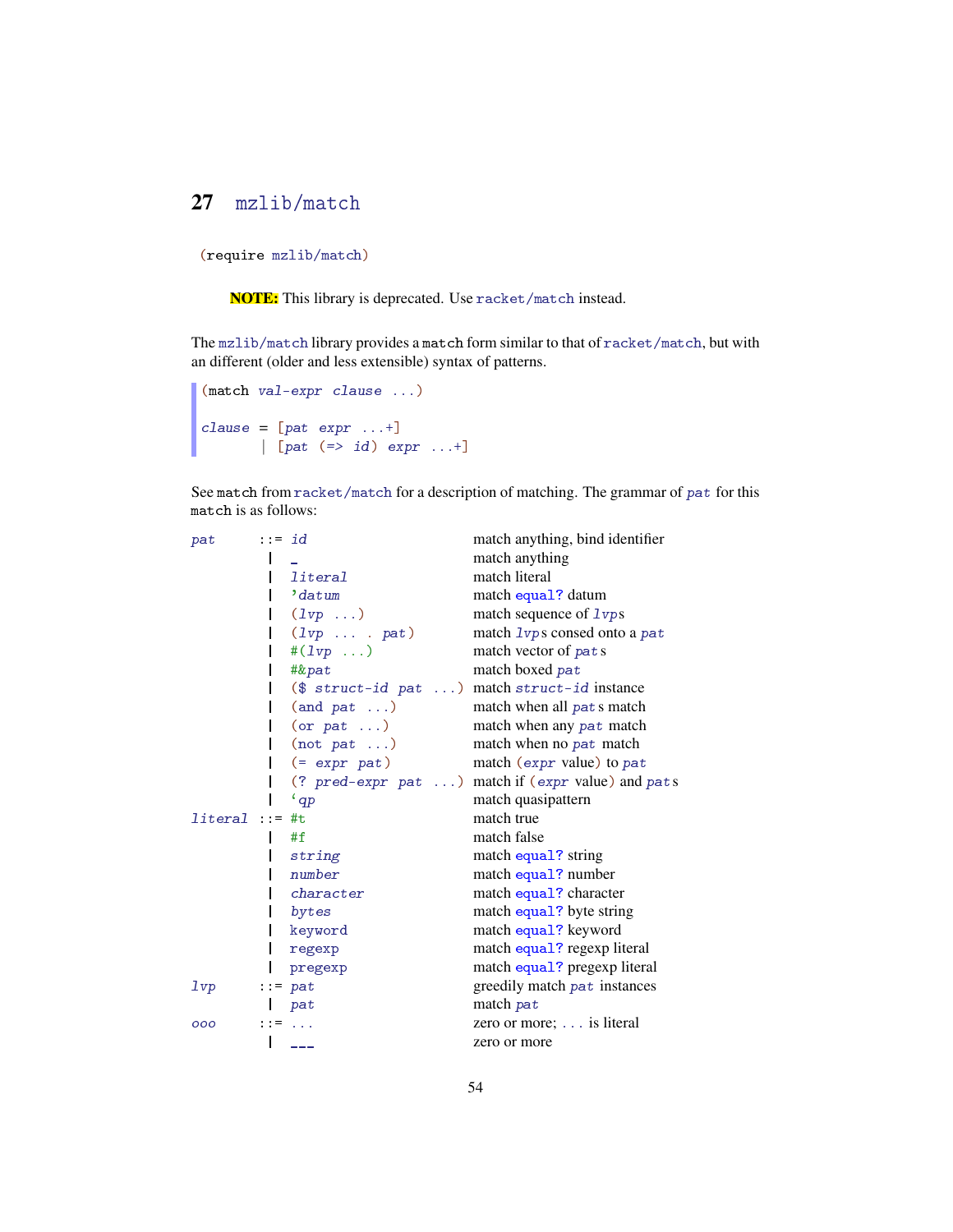```
\vert \cdot \vert \cdot \vert k k or more
         \vert \quad \vert_{-k} k or more
qp ::= literal match literal
         | id match equal? symbol<br>| (qp ...) match sequences of qp
                                   match sequences of qps| (qp ... . qp) match sequence of qps consed onto a qp
         | (qp ... qp ooo) match qps consed onto a repeated qp
         |(4qp \dots) match vector of qps<br>
| # \& qp match boxed qp
                                   match boxed qp
         | ,pat match pat
         | , @pat match pat, spliced
 (define/match (head args) match*-clause ...)
 (match-lambda clause ...)
 (match-lambda* clause ...)
 (match-let ([pat expr] ...) body ...+)(\texttt{match-let*} ([pat expr] ...) body ...+)
 (match-letterc ([pat expr] ...) body ...+)(match-define pat expr)
```
Analogous to the combined forms from racket/match.

```
(define-match-expander id proc-expr)
(define-match-expander id proc-expr proc-expr)
(define-match-expander id proc-expr proc-expr proc-expr)
(match-equality-test) \rightarrow (any/c any/c . -> . any)(match-equality-test comp-proc) \rightarrow void?comp-proc : (\text{any}/c \text{ any}/c \cdot \rightarrow \text{ any})
```
Analogous to the form and parameter from racket/match. The define-match-expander form, however, supports an extra proc-expr as the middle one: an expander for use with match from mzlib/match.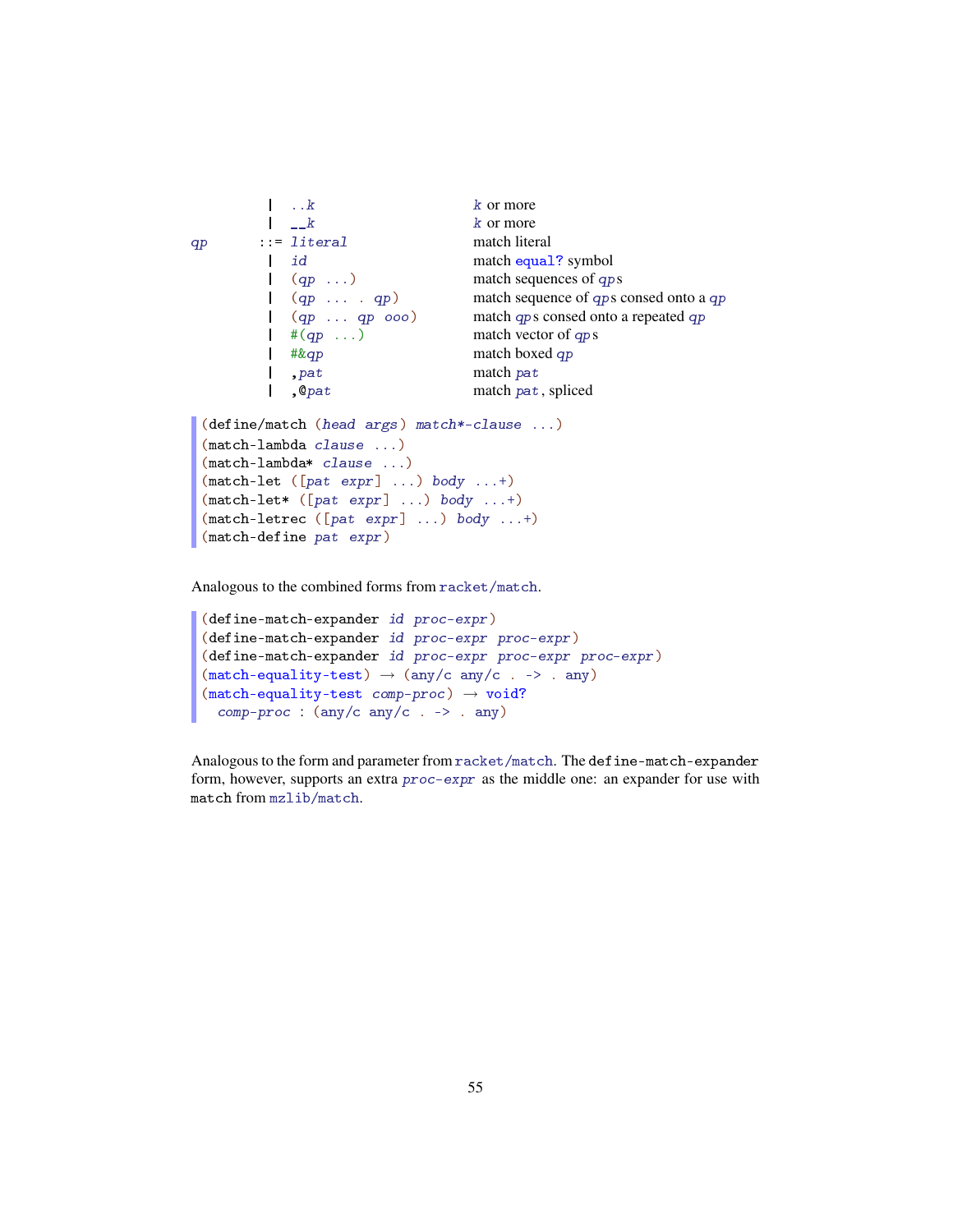# 28 mzlib/math

(require mzlib/math)

NOTE: This library is deprecated. Use racket/math instead.

Re-exports scheme/math, and also exports e.

e : real?

An approximation to Euler's constant: 2.718281828459045.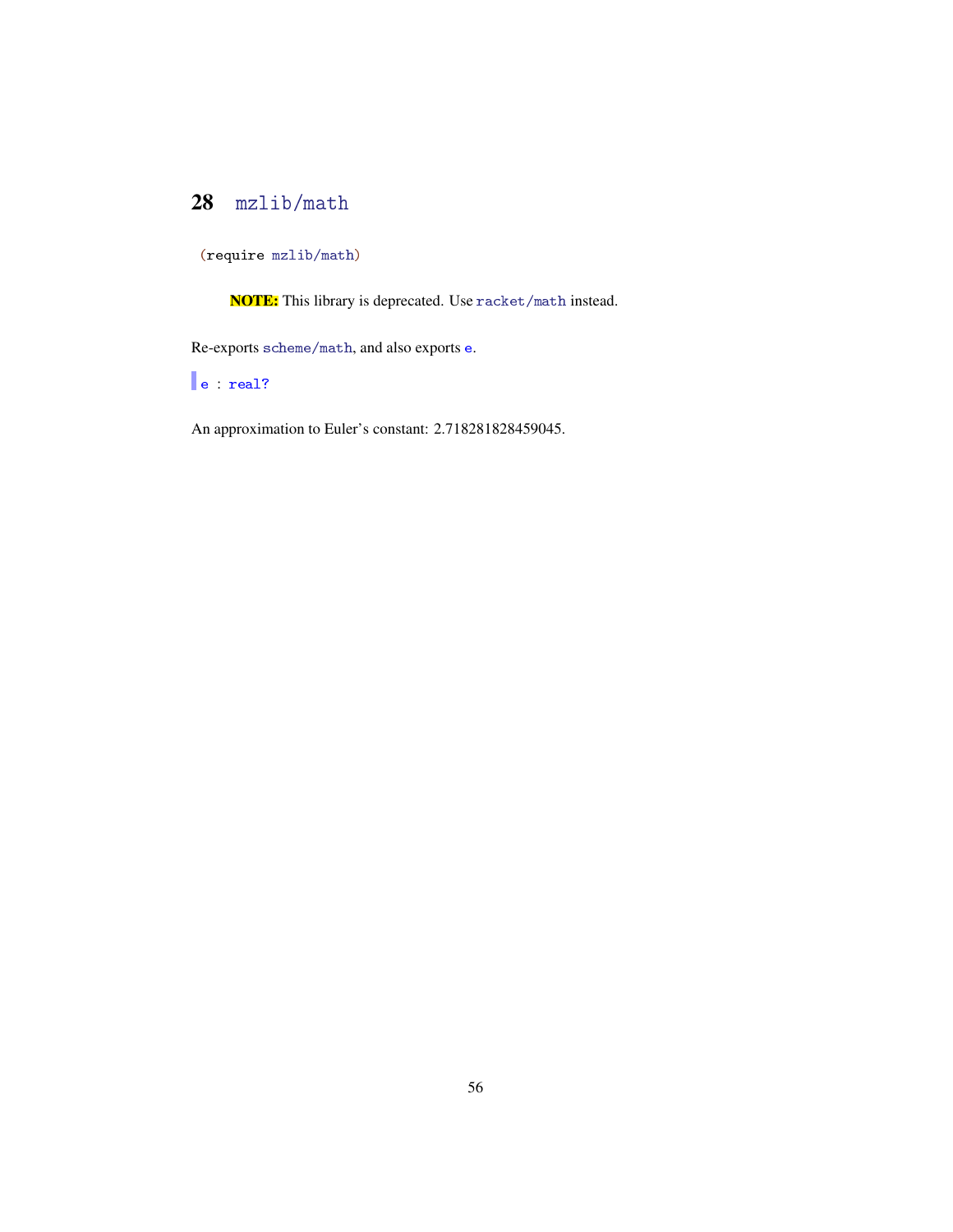# 29 mzlib/md5

(require mzlib/md5)

NOTE: This library is deprecated. Use file/md5 instead.

Re-exports file/md5.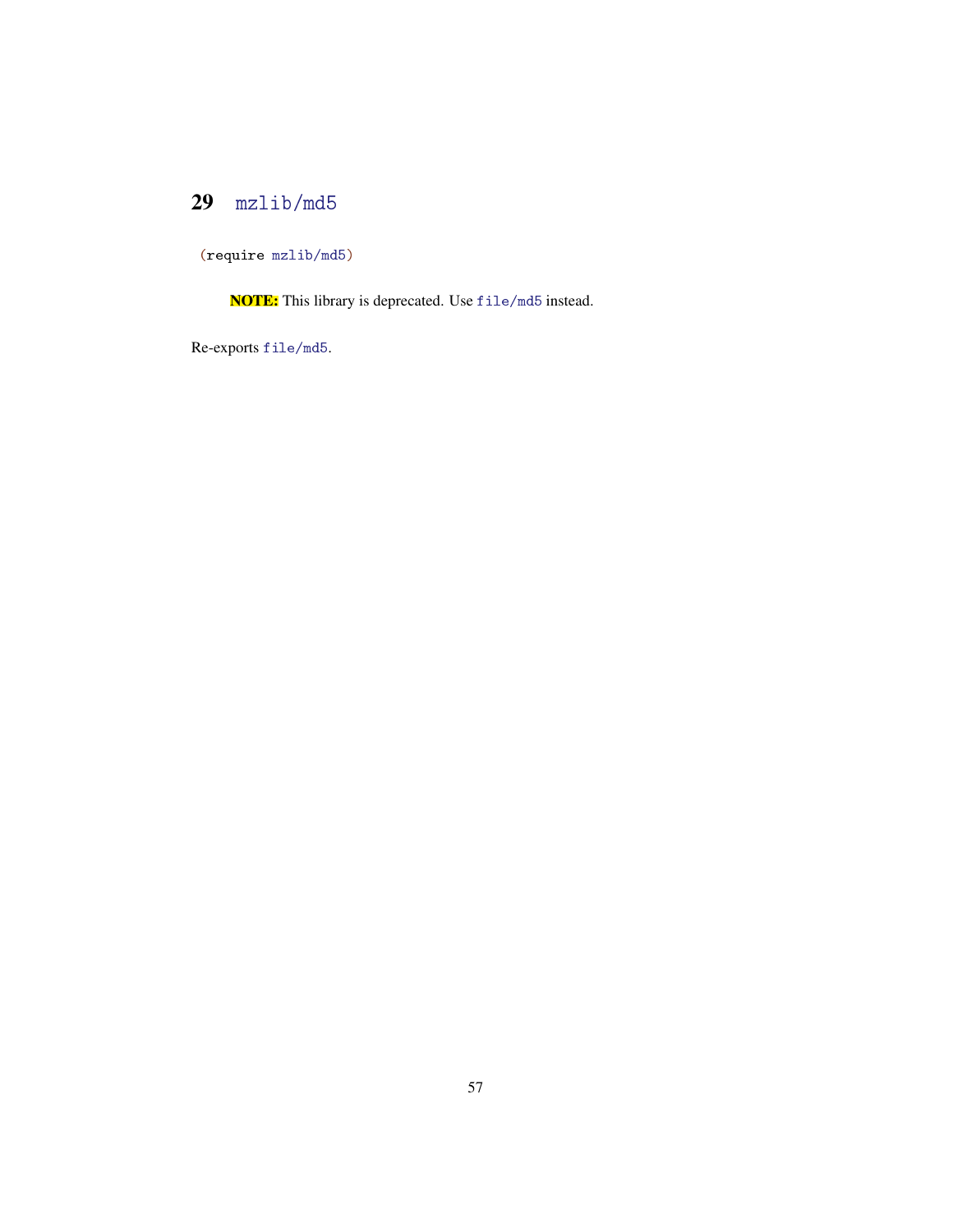# 30 mzlib/os

```
(require mzlib/os)
```

```
\vert (gethostname) \rightarrow string?
```
Returns a string for the current machine's hostname (including its domain).

```
\vert (getpid) \rightarrow exact-integer?
```
Returns an integer identifying the current process within the operating system.

```
(truncate-file file [n-bytes]) \rightarrow void?
   file : path-string?
   n-bytes : exact-nonnegative-integer? = 0
```
Truncates or extends the given file so that it is n-bytes long. If the file does not exist, or if the process does not have sufficient privilege to truncate the file, the exn:fail exception is raised.

The truncate-file function is implemented in terms of racket/base's filetruncate.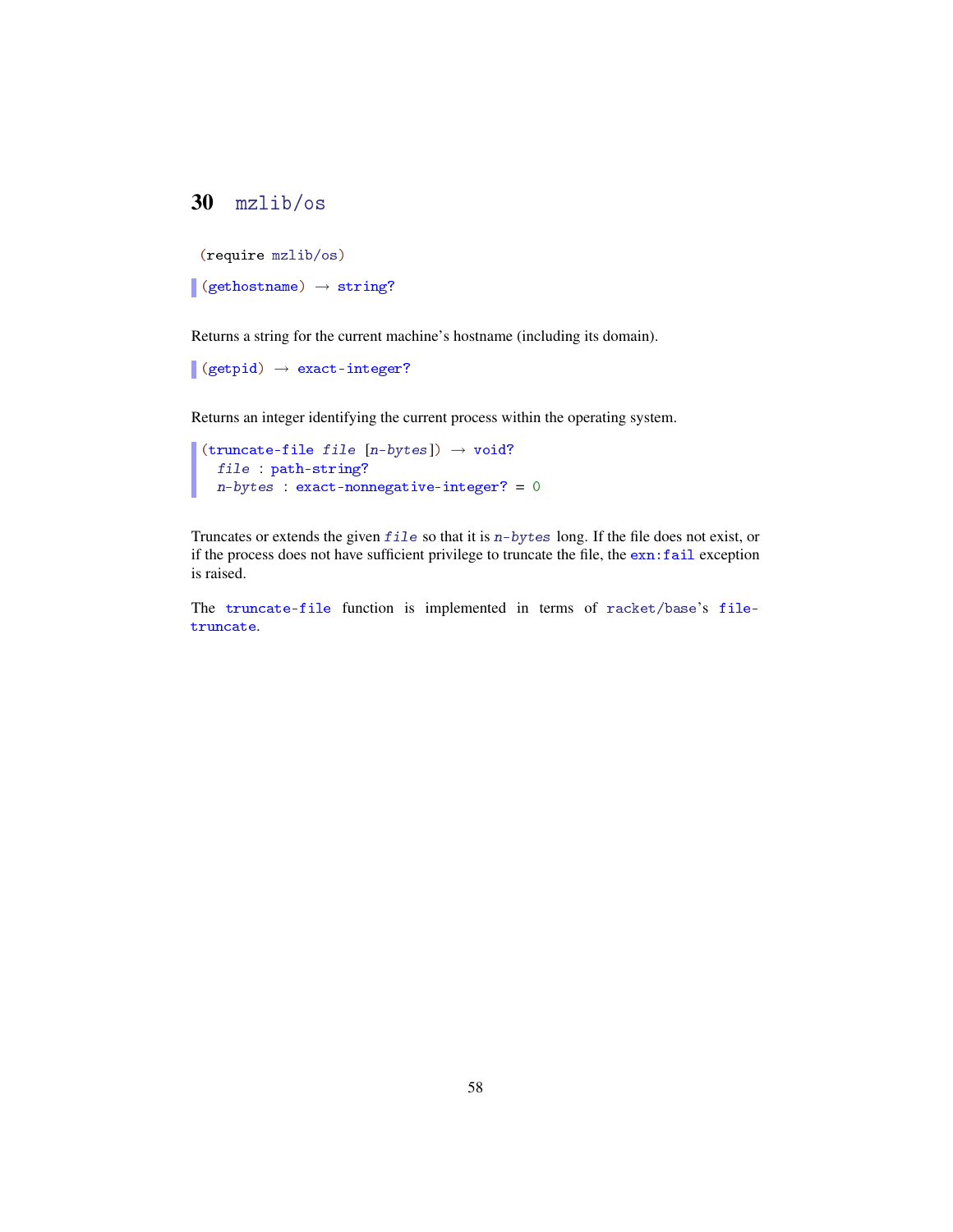### 31 mzlib/pconvert

#### (require mzlib/pconvert)

The mzlib/pconvert library defines routines for printing Scheme values as evaluable Sexpressions. Racket's default printing mode also prints values as expressions (in contrast to the Lisp and Scheme tradition of printing readable S-expressions), but mzlib/pconvert is more configurable and approximates expressions for a wider range of values. For example, procedures print using lambda instead of #<procedure>.

The print-convert procedure does not print values; rather, it converts a Scheme value into another Scheme value such that the new value pretty-writes as a Scheme expression that evaluates to the original value. For example, (pretty-write (print-convert '(9) ,(box 5) #(6 7)))) prints the literal expression (list 9 (box 5) (vector 6 7)) to the current output port.

To install print converting into the read-eval-print loop, require mzlib/pconvert and call the procedure install-converting-printer.

In addition to print-convert, this library provides print-convert, build-share, getshared, and print-convert-expr. The last three are used to convert sub-expressions of a larger expression (potentially with shared structure).

See also prop:print-convert-constructor-name.

```
(abbreviate-cons-as-list) \rightarrow boolean?(abbreviate-cons-as-list abbreviate?) \rightarrow void?
  abbreviate? : any/c
```
A parameter that controls how lists are represented with constructor-style conversion. If the parameter's value is #t, lists are represented using list. Otherwise, lists are represented using cons. The initial value of the parameter is #t.

```
(booleans-as-true/false) \rightarrow boolean?(booleans-as-true/false use-name?) \rightarrow void?
  use-name? : any/c
```
A parameter that controls how #t and #f are represented. If the parameter's value is #t, then  $\#t$  is represented as true and  $\#f$  is represented as false. The initial value of the parameter is #t.

```
(use-named/undefined-handler) \rightarrow (any/c . -> . any/c)(use-named/undefined-handler use-handler) \rightarrow void?use-handler : (\text{any/c} \rightarrow -\text{any/c})
```
A parameter that controls how values that have inferred names are represented. The procedure is passed a value. If the procedure returns true, the procedure associated with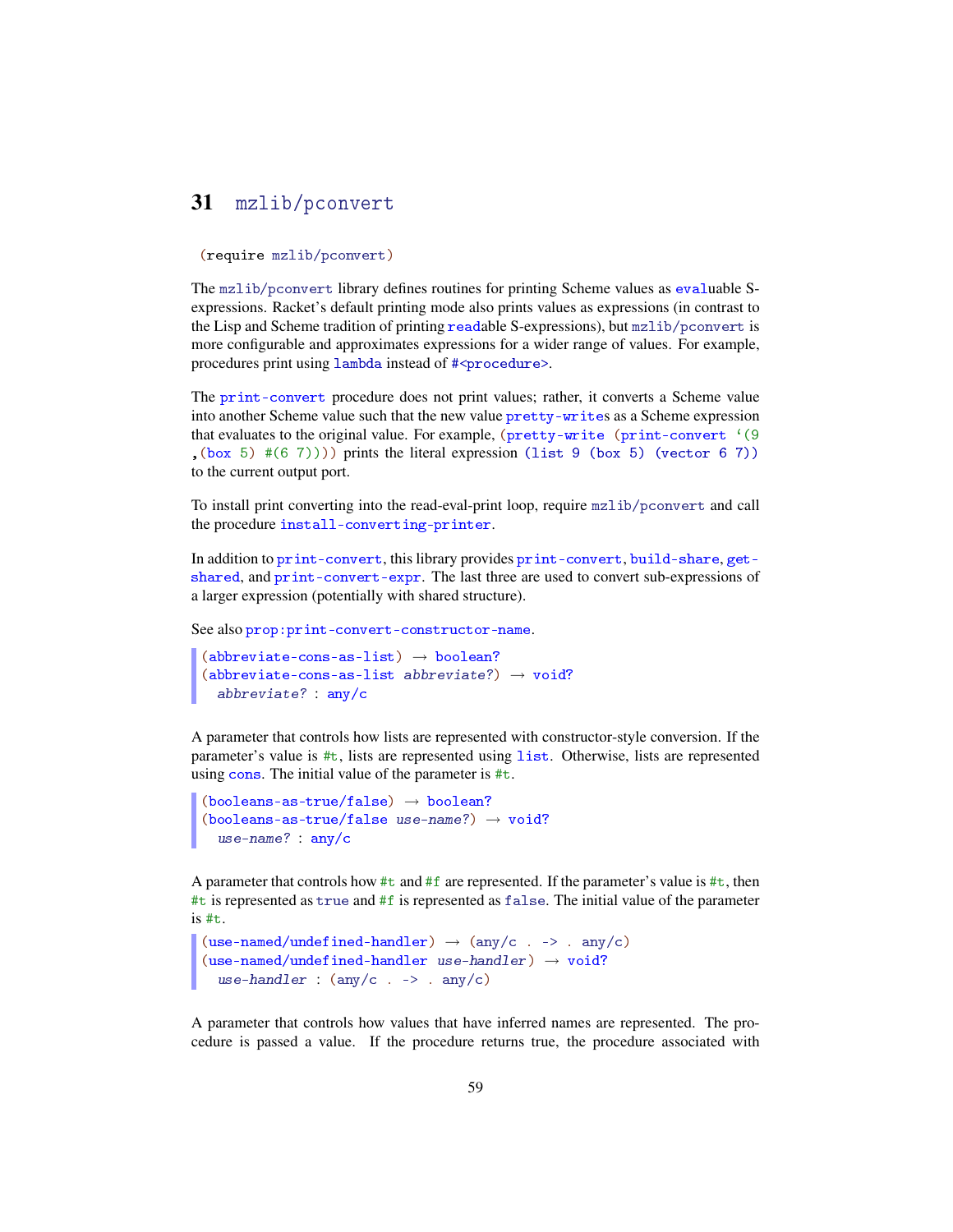named/undefined-handler is invoked to render that value. Only values that have inferred names but are not defined at the top-level are used with this handler.

The initial value of the parameter is  $(\text{lambda } (x) \# f)$ .

```
(named/undefined-handler) \rightarrow (any/c . -> . any/c)(named/underined-handler use-handler) \rightarrow void?use-handler : (\text{any/c} \rightarrow -\text{any/c})
```
Parameter for a procedure that controls how values that have inferred names are represented. The procedure is called only if use-named/undefined-handler returns true for some value. In that case, the procedure is passed that same value, and the result of the parameter is used as the representation for the value.

The initial value of the parameter is  $(\text{lambda } (x) \# f)$ .

```
(\text{add-make-prefix-to-constructor}) \rightarrow \text{boolean?}(\text{add-make-prefix-to-constructor add-prefix?)} \rightarrow \text{void?}add-prefix? : any/c
```
A parameter that controls whether a make- prefix is added to a constructor name for a structure instance. The initial value of the parameter is #f.

```
(build\text{-}share \t v) \rightarrow ...v : any/c
```
Takes a value and computes sharing information used for representing the value as an expression. The return value is an opaque structure that can be passed back into get-shared or print-convert-expr.

```
(constructor-style-printing) \rightarrow boolean?(constructor-style-printing use-constructors?) \rightarrow void?use-constructors? : any/c
```
Parameter that controls how values are represented after conversion. If this parameter's value is  $\#t$ , then constructors are used; e.g., pair containing 1 and 2 is represented as (cons 1 2). Otherwise, quasiquote-style syntax is used; e.g., the pair containing 1 and 2 is represented as  $(1 \cdot 2)$ . The initial value of the parameter is #f.

The constructor used for mutable pairs is mcons, unless print-mpair-curly-braces is set to  $#f$ , in which case cons and list are used. Similarly, when using quasiquote style and print-mpair-curly-braces is set to #f, mutable pair constructions are represented using quote, quasiquote, etc.

See also quasi-read-style-printing and prop:print-convert-constructorname.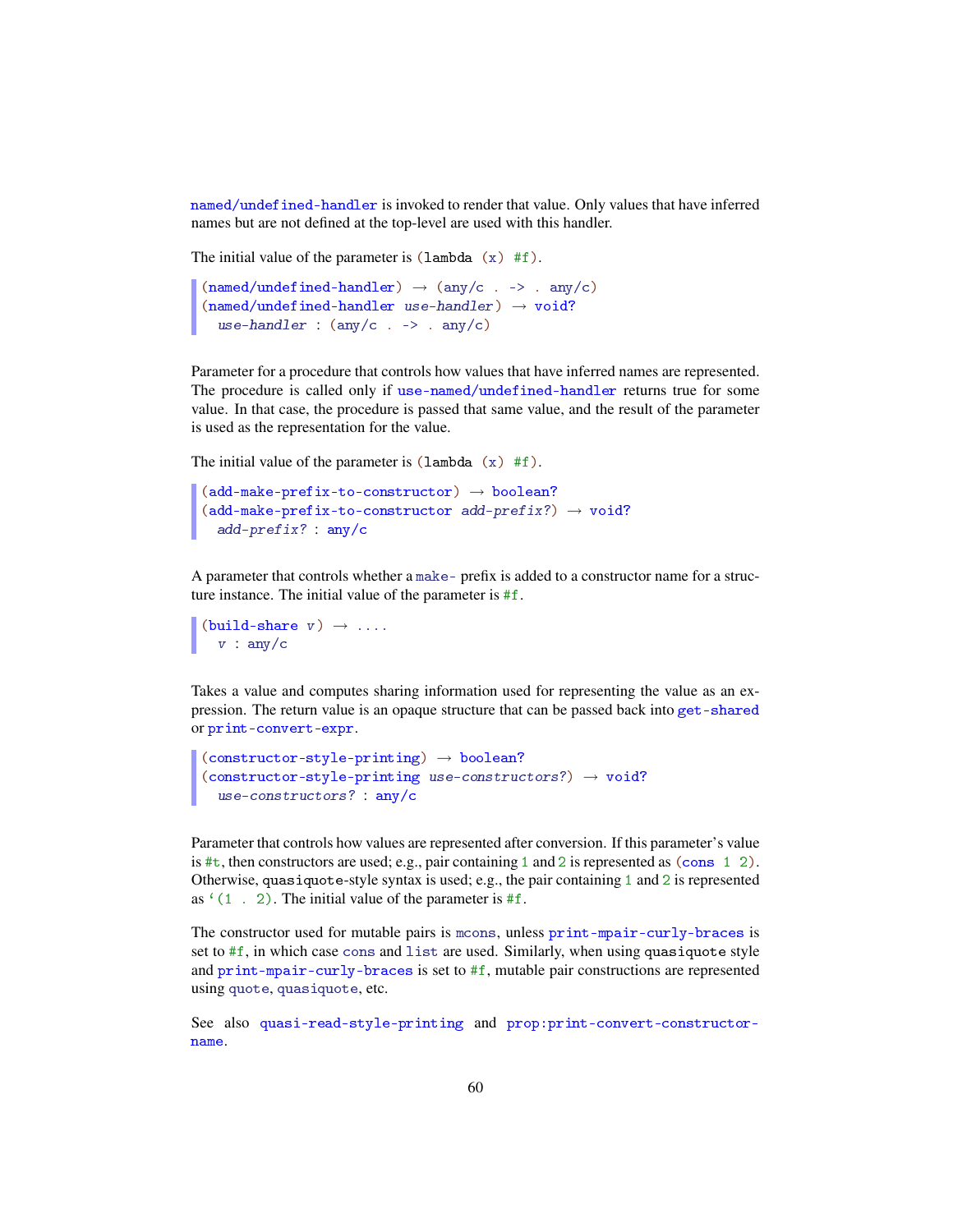```
(current-build-share-hook)
 \rightarrow (any/c (any/c . -> . void?)
                (\text{any}/c \cdot -\rangle . \text{void}?) . \rightarrow . \text{any})
(current-build-share-hook \text{ } hook) \rightarrow void?hook (any/c (any/c . -> . void?)
                        (\text{any}/c \cdot -\rangle . \text{void}?) . \rightarrow . \text{any}
```
Parameter that sets a procedure used by print-convert and build-share to assemble sharing information. The procedure  $hook$  takes three arguments: a value  $v$ , a procedure basic-share, and a procedure sub-share; the return value is ignored. The basic-share procedure takes  $v$  and performs the built-in sharing analysis, while the  $sub\text{-}share$  procedure takes a component of  $v$  ands analyzes it. Sharing information is accumulated as values are passed to basic-share and sub-share.

A current-build-share-hook procedure usually works together with a currentprint-convert-hook procedure.

```
(current-build-share-name-hook)
\rightarrow (any/c . -> . (or/c symbol? false/c))
(current-build-share-name-hook \; \textit{hook}) \rightarrow \textit{void?}hook : (\text{any}/c \cdot \rightarrow \cdot \text{(or}/c \text{ symbol? false}/c))
```
Parameter that sets a procedure used by print-convert and build-share to generate a new name for a shared value. The hook procedure takes a single value and returns a symbol for the value's name. If hook returns  $#f$ , a name is generated using the form "-n-, where n is an integer.

```
(current-print-convert-hook) \rightarrow (any/c . -> . any/c)(\text{any}/c \text{ (any}/c \text{ . --} > \text{ . any}/c)). \rightarrow . any/c)
(current-print-convert-hook \; \textit{hook}) \; \rightarrow \; \textit{void?}hook : (\text{any}/c \cdot \rightarrow \cdot \text{any}/c)(\text{any}/c \text{ (any}/c \text{ . -> . any}/c))\cdot -> \cdot any/c)
```
Parameter that sets a procedure used by print-convert and print-convert-expr to convert values. The procedure hook takes three arguments—a value  $v$ , a procedure basicconvert, and a procedure sub-convert—and returns the converted representation of v. The  $basic-convert$  procedure takes v and returns the default conversion, while the  $sub$ convert procedure takes a component of v and returns its conversion.

A current-print-convert-hook procedure usually works together with a currentbuild-share-hook procedure.

 $\vert$  (current-read-eval-convert-print-prompt)  $\rightarrow$  string?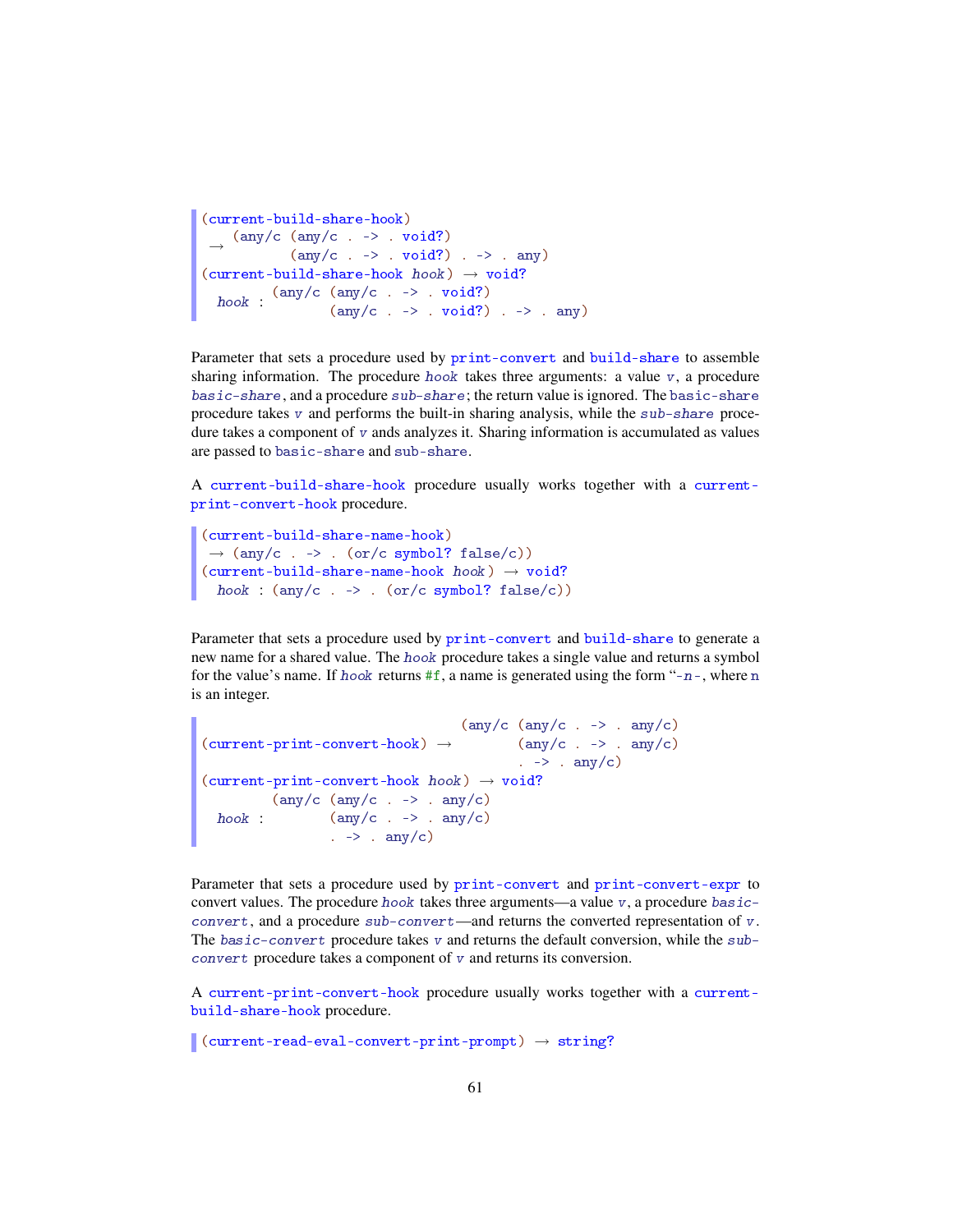```
(current-read-eval-convert-print-prompt str) \rightarrow void?str : string?
```
Parameter that sets the prompt used by install-converting-printer. The initial value  $is "|- "$ .

```
(get-shared share-info [cycles-only?])
\rightarrow (list-of (cons/c symbol? any/c))
 share-info : ....
 cycles-only? : any/c = #f
```
The shared-info value must be a result from build-share. The procedure returns a list matching variables to shared values within the value passed to build-share.

The default value for cycles-only? is #f; if it is not #f, get-shared returns only information about cycles.

For example,

```
(get-shared (build-share (shared ([a (cons 1 b)]
                                 [b (cons 2 a)])a)))
```
might return the list

 $\prime ((-1- (\text{cons } 1 -2-)) (-2- (\text{cons } 2 -1-)))$ 

```
\vert (install-converting-printer) \rightarrow void?
```
Sets the current print handler to print values using print-convert and sets print-asexpression to #f (since the conversion of a value is meant to be printed in readable form rather than evaluable form). The current read handler is also set to use the prompt returned by current-read-eval-convert-print-prompt.

```
(print-convert v [cycles-only?] \rightarrow any/c
  v : any/ccycles-only? : any/c = (show-sharing)
```
Converts the value v. If  $cycles-only$ ? is not #f, then only circular objects are included in the output.

```
(print-convert-expr share-info
                       \overline{v}unroll-once?) \rightarrow any/cshare-info : ....
  v : any/cunroll-once? : any/c
```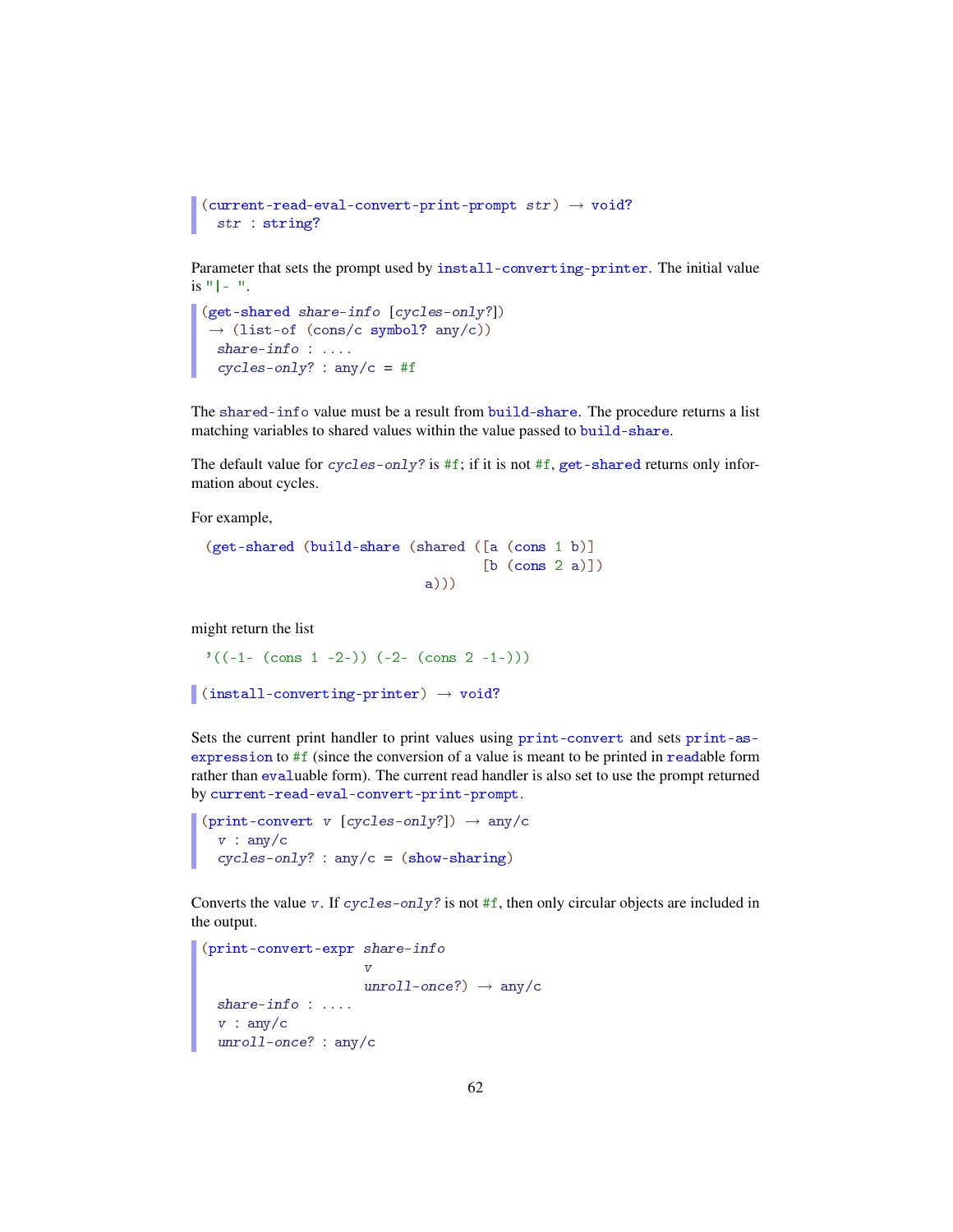Converts the value v using sharing information  $share\text{-}info$ , which was previously returned by build-share for a value containing v. If the most recent call to get-shared with share-info requested information only for cycles, then print-convert-expr will only display sharing among values for cycles, rather than showing all value sharing.

The  $unroll-once$ ? argument is used if v is a shared value in share-info. In this case, if  $unroll-once$ ? is  $#f$ , then the return value will be a shared-value identifier; otherwise, the returned value shows the internal structure of  $v$  (using shared value identifiers within  $v$ 's immediate structure as appropriate).

```
(quasi-read-style-printing) \rightarrow boolean?(quasi-read-style-printing on?) \rightarrow void?on? : any/c
```
Parameter that controls how vectors and boxes are represented after conversion when the value of constructor-style-printing is #f. If quasi-read-style-printing is set to #f, then boxes and vectors are unquoted and represented using constructors. For example, the list of a box containing the number 1 and a vector containing the number 1 is represented as  $'($ , (box 1), (vector 1). If the parameter's value is  $\#\text{t}$ , then  $\#\&\ldots$  and  $\#\llots$ ) are used, e.g.,  $(4k1 \#(1))$ . The initial value of the parameter is #t.

```
(show-sharing) \rightarrow boolean?(show-sharing show?) \rightarrow void?show? : any/c
```
Parameter that determines whether sub-value sharing is conserved (and shown) in the converted output by default. The initial value of the parameter is  $\#t$ .

```
(\verb|whole/fractional-exact-numbers)\ \rightarrow\ \verb|boolean?|(whole/fractional-exact-numbers whole-frac?) \rightarrow void?whole-frac? : any/c
```
Parameter that controls how exact, non-integer numbers are converted when the numerator is greater than the denominator. If the parameter's value is  $\#t$ , the number is converted to the form  $($ + integer fraction) (i.e., a list containing  $'$ +, an exact integer, and an exact rational less than 1 and greater than  $-1$ ). The initial value of the parameter is  $\#f$ .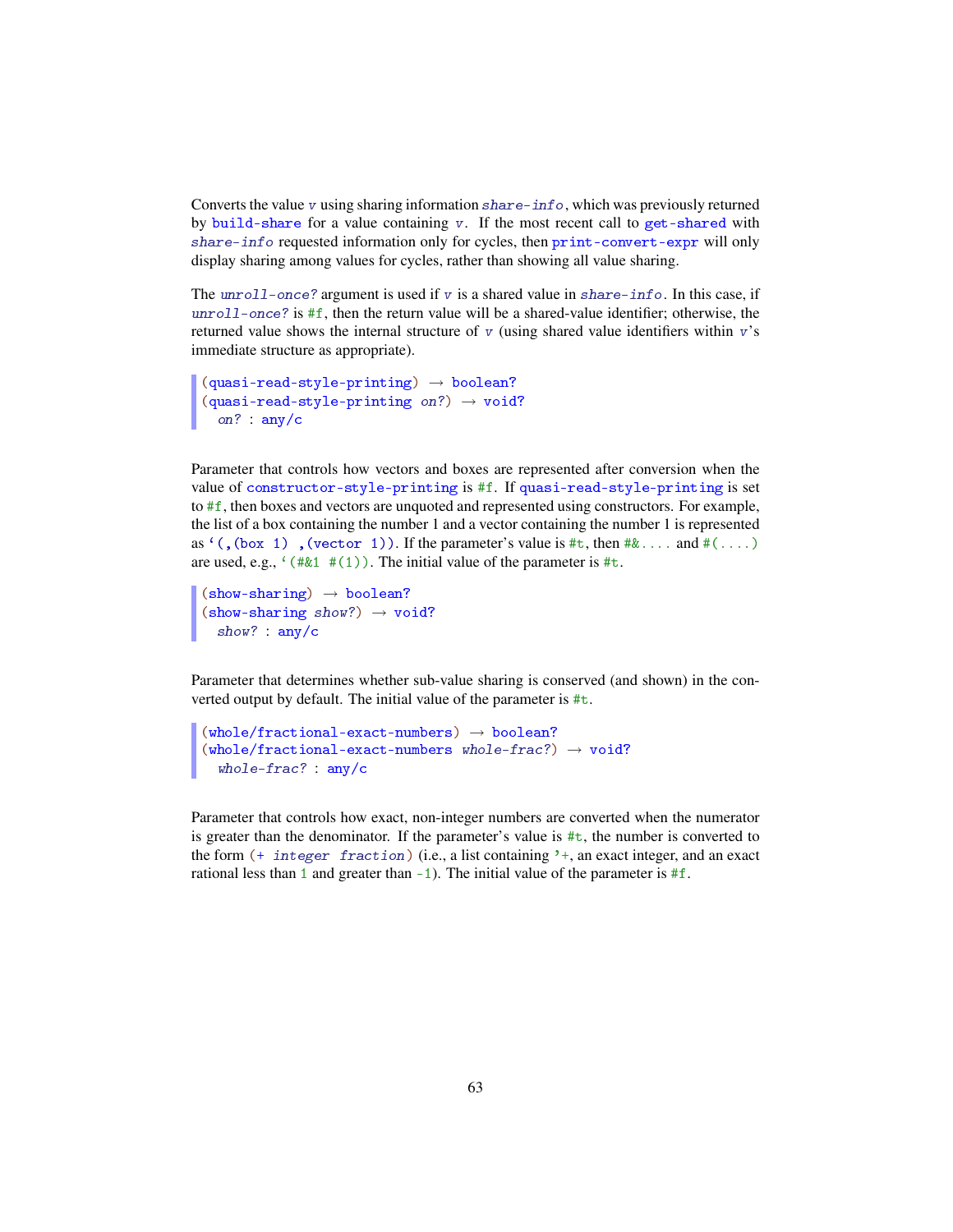## 32 mzlib/pconvert-prop

(require mzlib/pconvert-prop)

```
prop:print-converter : property?
(print-converter? v) \rightarrow anyv : any/c(print-converter-proc v)
 \rightarrow (any/c (any/c . -> . any/c) . -> . any/c)
 v : print-converter?
```
The prop:print-converter property can be given a procedure value for a structure type. In that case, for constructor-style print conversion via print-convert, instances of the structure are converted by calling the procedure that is the property's value. The procedure is called with the value to convert and a procedure to recursively convert nested values. The result should be an S-expression for the converted value.

The print-converter? predicate recognizes instances of structure types that have the prop:print-converter property, and print-converter-proc extracts the property value.

```
prop:print-convert-constructor-name : property?
(print-convert-named-constructor? v) \rightarrow anyv : any/c(print-convert-constructor-name \ v) \rightarrow anyv : print-convert-named-constructor?
```
The prop:print-convert-constructor-name property can be given a symbol value for a structure type. In that case, for constructor-style print conversion via print-convert, instances of the structure are shown using the symbol as the constructor name.

The prop:print-converter property takes precedence over prop:print-convertconstructor-name. If neither is attached to a structure type, its instances are converted using a constructor name that is make- prefixed onto the result of object-name.

The print-convert-named-constructor? predicate recognizes instances of structure types that have the prop:print-convert-constructor-name property, and printconvert-constructor-name extracts the property value.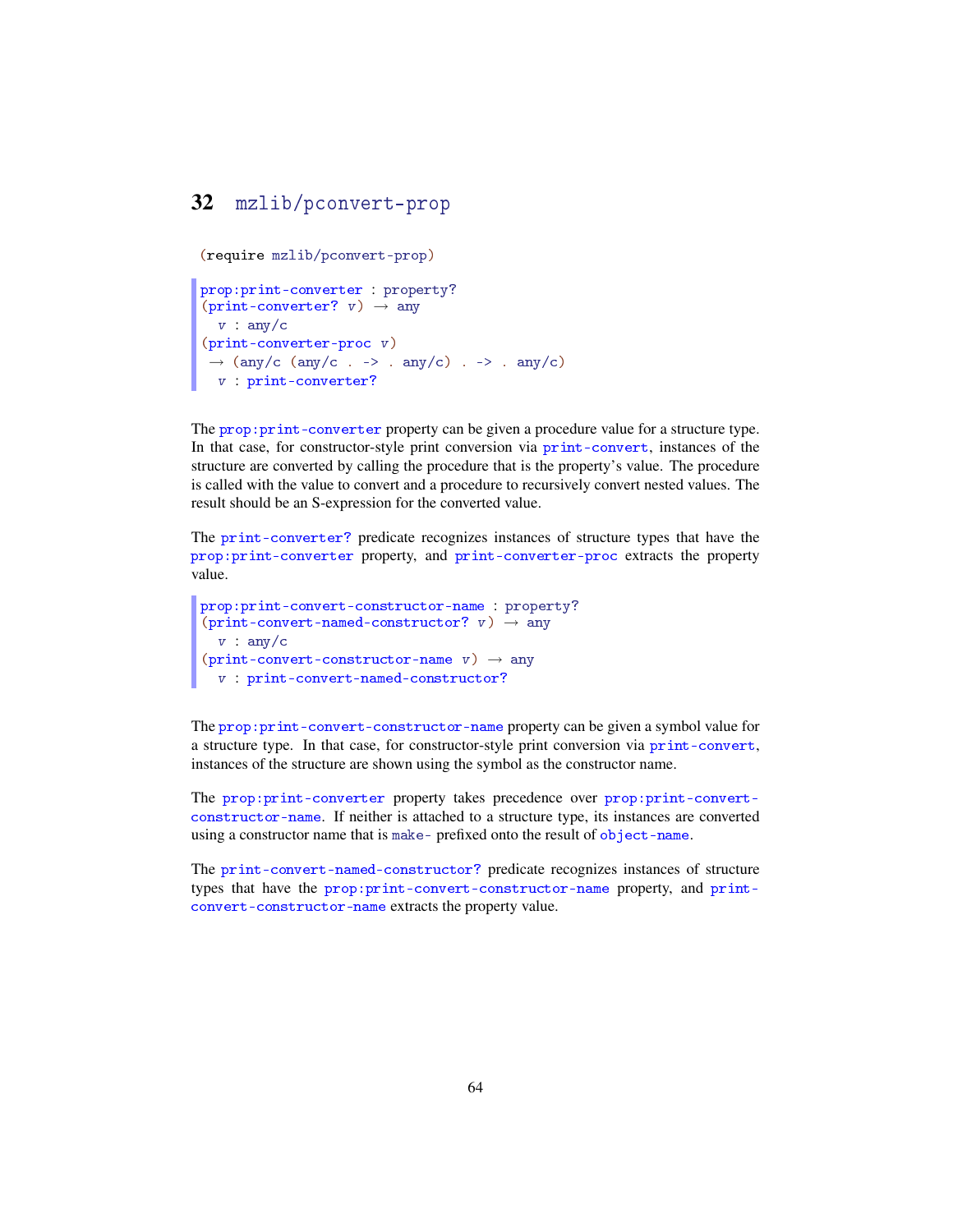# 33 mzlib/plt-match

(require mzlib/plt-match)

NOTE: This library is deprecated. Use racket/match instead.

The mzlib/plt-match library mostly re-provides scheme/match.

```
(define-match-expander id proc-expr)
(define-match-expander id proc-expr proc-expr)
(define-match-expander id proc-expr proc-expr proc-expr)
```
The same as the form from mzlib/match.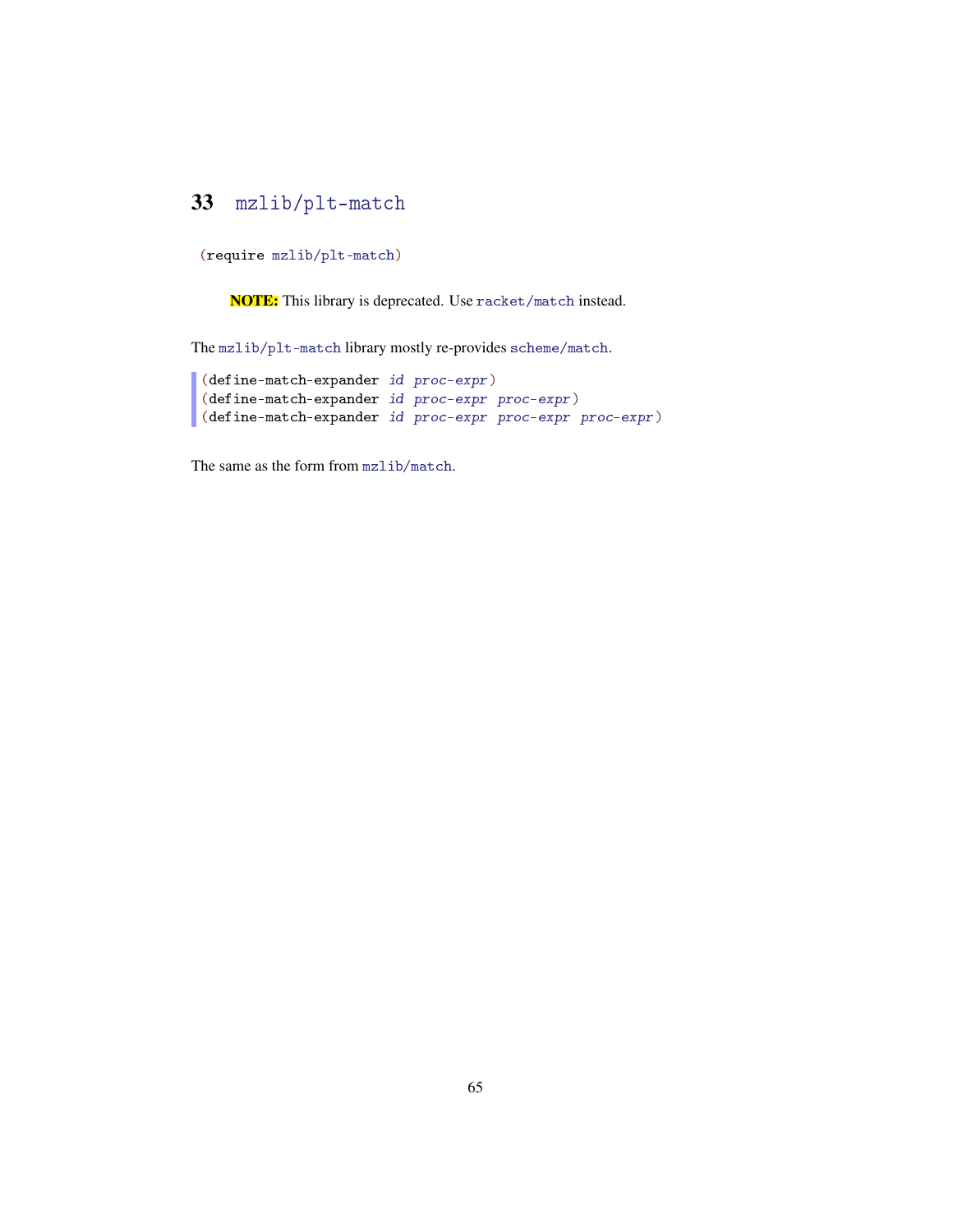# 34 mzlib/port

```
(require mzlib/port)
```
NOTE: This library is deprecated. Use racket/port instead.

The mzlib/port library mostly re-provides racket/port.

```
\vert (strip-shell-command-start in) \rightarrow void?
   in : input-port?
```
Reads and discards a leading #! in in (plus continuing lines if the line ends with a backslash). Since #! followed by a forward slash or space is a comment, this procedure is not needed before reading Scheme expressions.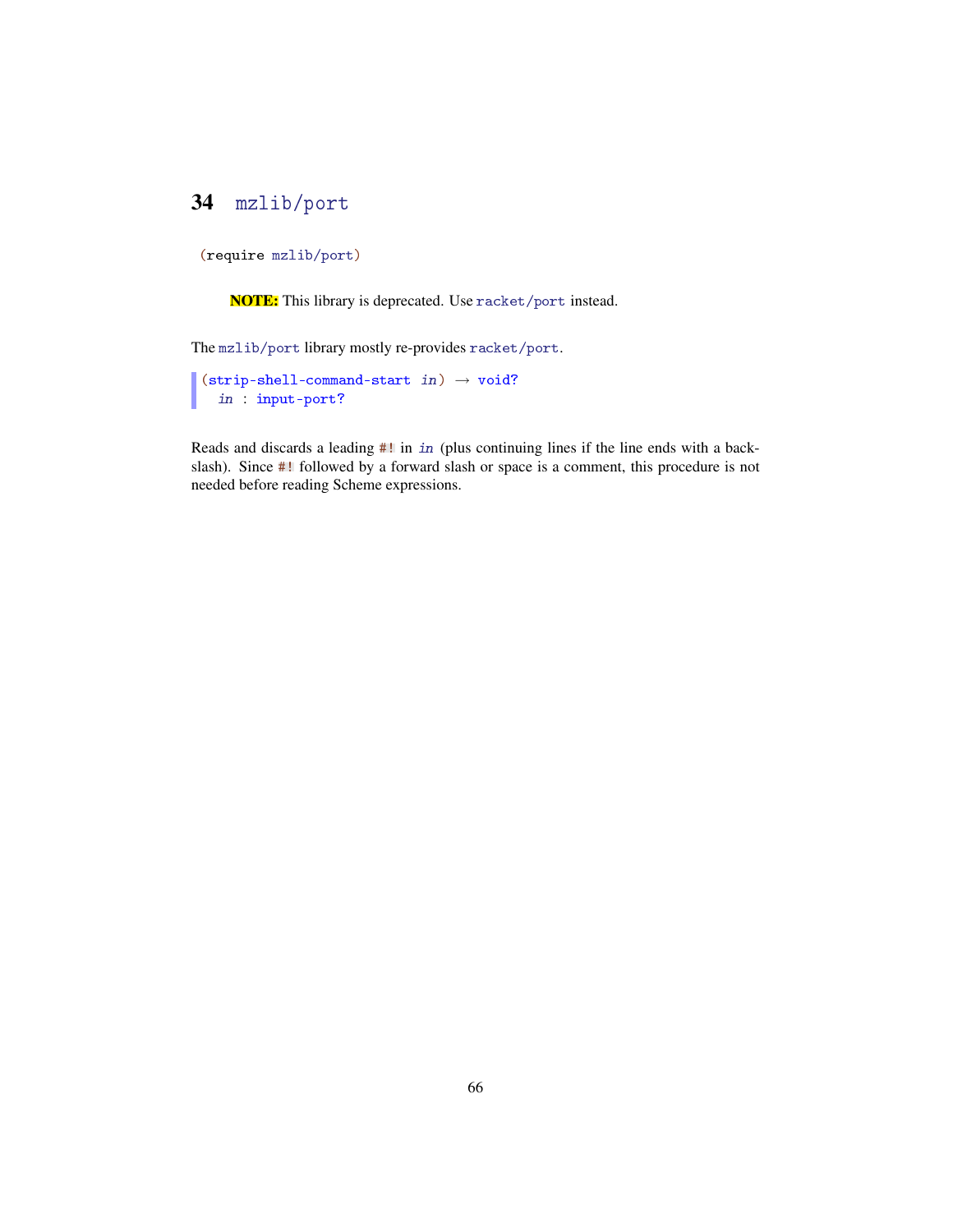# 35 mzlib/pregexp

(require mzlib/pregexp)

NOTE: This library is deprecated. Use racket/base instead.

The mzlib/pregexp library provides wrappers around regexp-match, etc. that coerce string and byte-string arguments to pregexp matchers instead of regexp matchers.

The library also re-exports: pregexp, and it re-exports regexp-quote as pregexp-quote.

```
(pregexp-match pattern
               input
               [start-pos
               end-pos
               output-port])
 \rightarrow(or/c (listof (or/c (cons (or/c string? bytes?)
                              (or/c string? bytes?))
                        false/c))
          false/c)
 pattern : (or/c string? bytes? regexp? byte-regexp?)
 input : (or/c string? bytes? input-port?)
 start-pos : exact-nonnegative-integer? = 0end-pos : (or/c exact-nonnegative-integer? false/c) = #f
 output-port : (or/c output-port? false/c) = #f
(pregexp-match-positions pattern
                          input
                         [start-pos
                          end-pos
                          output-port])
 \rightarrow(or/c (listof (or/c (cons exact-nonnegative-integer?
                              exact-nonnegative-integer?)
                        false/c))
          false/c)
 pattern : (or/c string? bytes? regexp? byte-regexp?)
 input : (or/c string? bytes? input-port?)
 start-pos : exact-nonnegative-integer? = 0
 end-pos : (or/c exact-nonnegative-integer? false/c) = #f
 output-port : (or/c output-port? false/c) = #f
```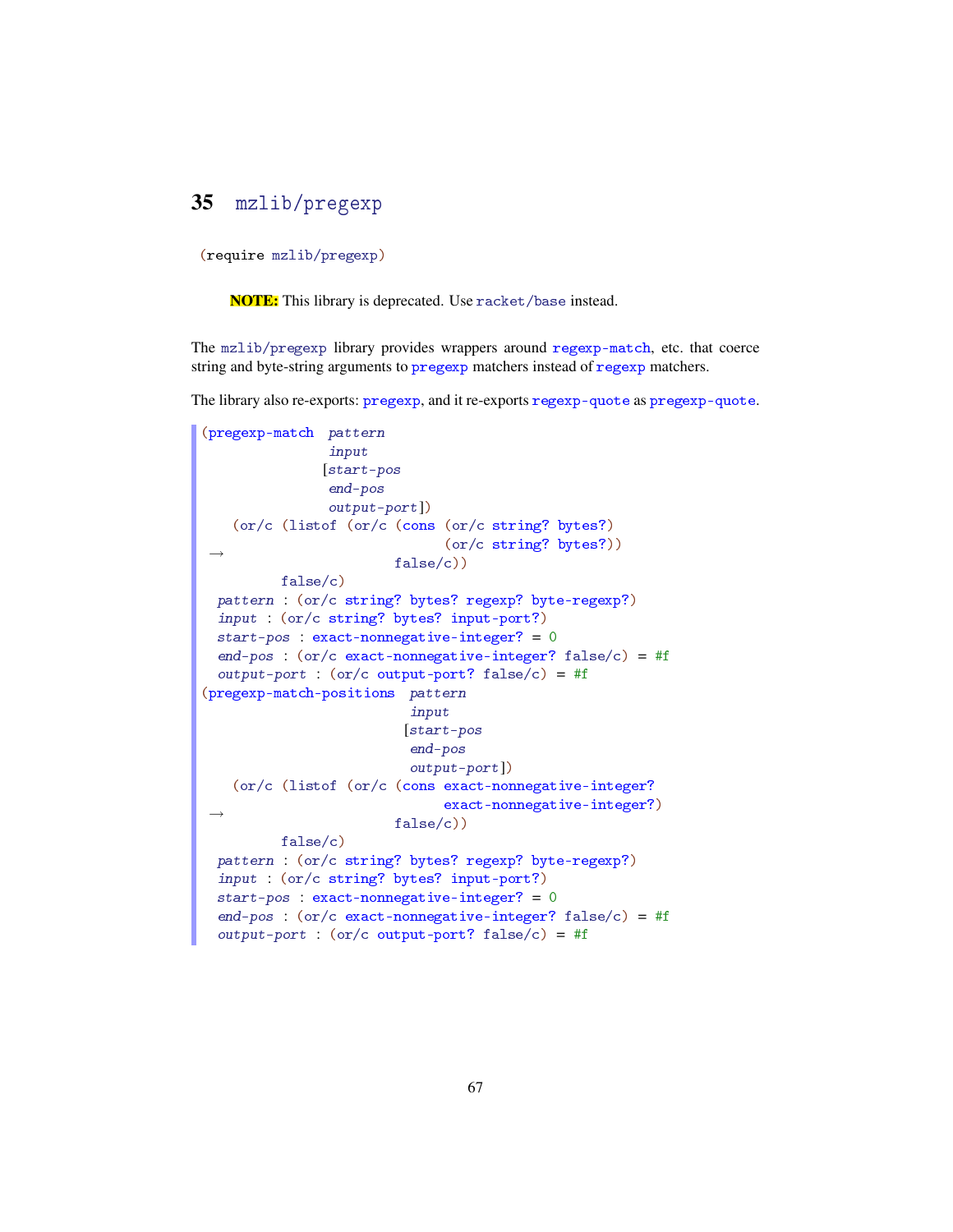```
(pregexp-split pattern
               input
              [start-pos
               end-pos]) \rightarrow (listof (or/c string? bytes?))
 pattern : (or/c string? bytes? regexp? byte-regexp?)
 input : (or/c string? bytes? input-port?)
 start-pos : exact-nonnegative-integer? = 0end-pos : (or/c exact-nonnegative-integer? false/c) = #f
(pregexp-replace pattern input insert) \rightarrow (or/c string? bytes?)
 pattern : (or/c string? bytes? regexp? byte-regexp?)
 input : (or/c string? bytes?)
 insert :
          (or/c string? bytes?
                (string? . -> . string?)
                (bytes? -> -> bytes?)(pregexp-replace* pattern input insert) \rightarrow (or/c string? bytes?)pattern : (or/c string? bytes? regexp? byte-regexp?)
 input : (or/c string? bytes?)
  insert : (string? . -> . string?)
        (or/c string? bytes?
                (bytes? . -> . bytes?))
```
Like regexp-match, etc., but a string pattern argument is compiled via pregexp, and a byte string pattern argument is compiled via byte-pregexp.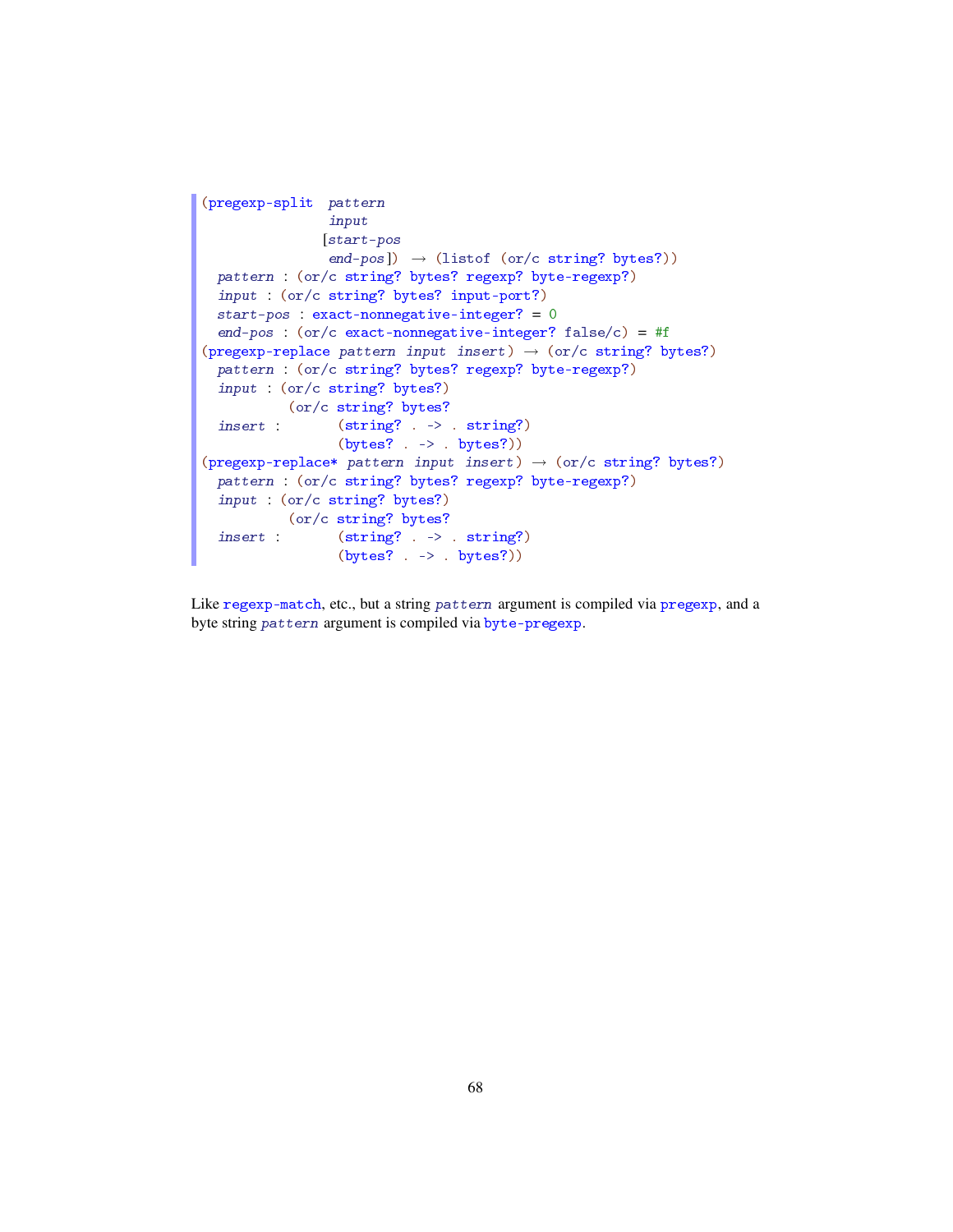# 36 mzlib/pretty

(require mzlib/pretty)

NOTE: This library is deprecated. Use racket/pretty instead.

Re-exports scheme/pretty.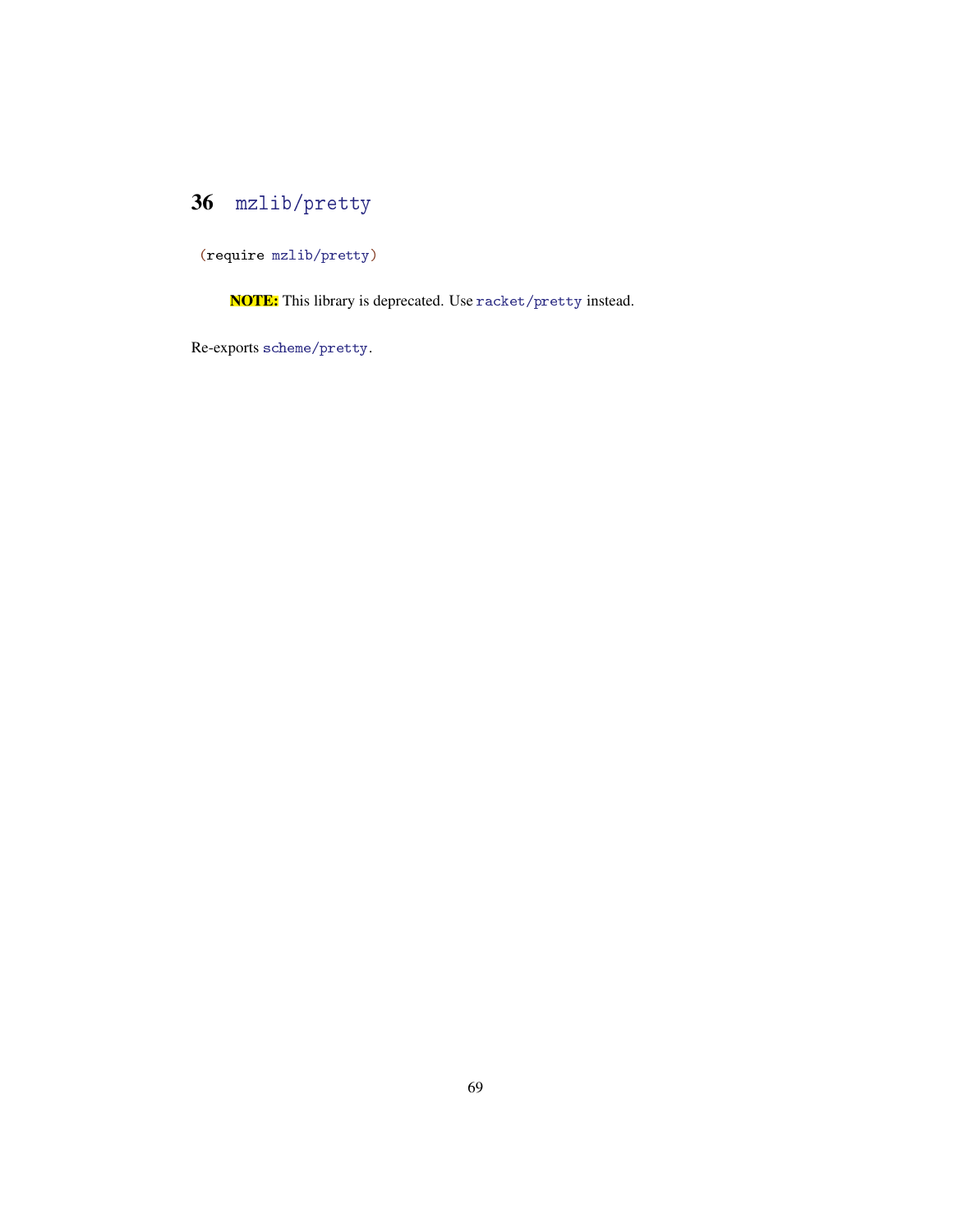# 37 mzlib/process

(require mzlib/process)

NOTE: This library is deprecated. Use racket/system instead.

Re-exports scheme/system.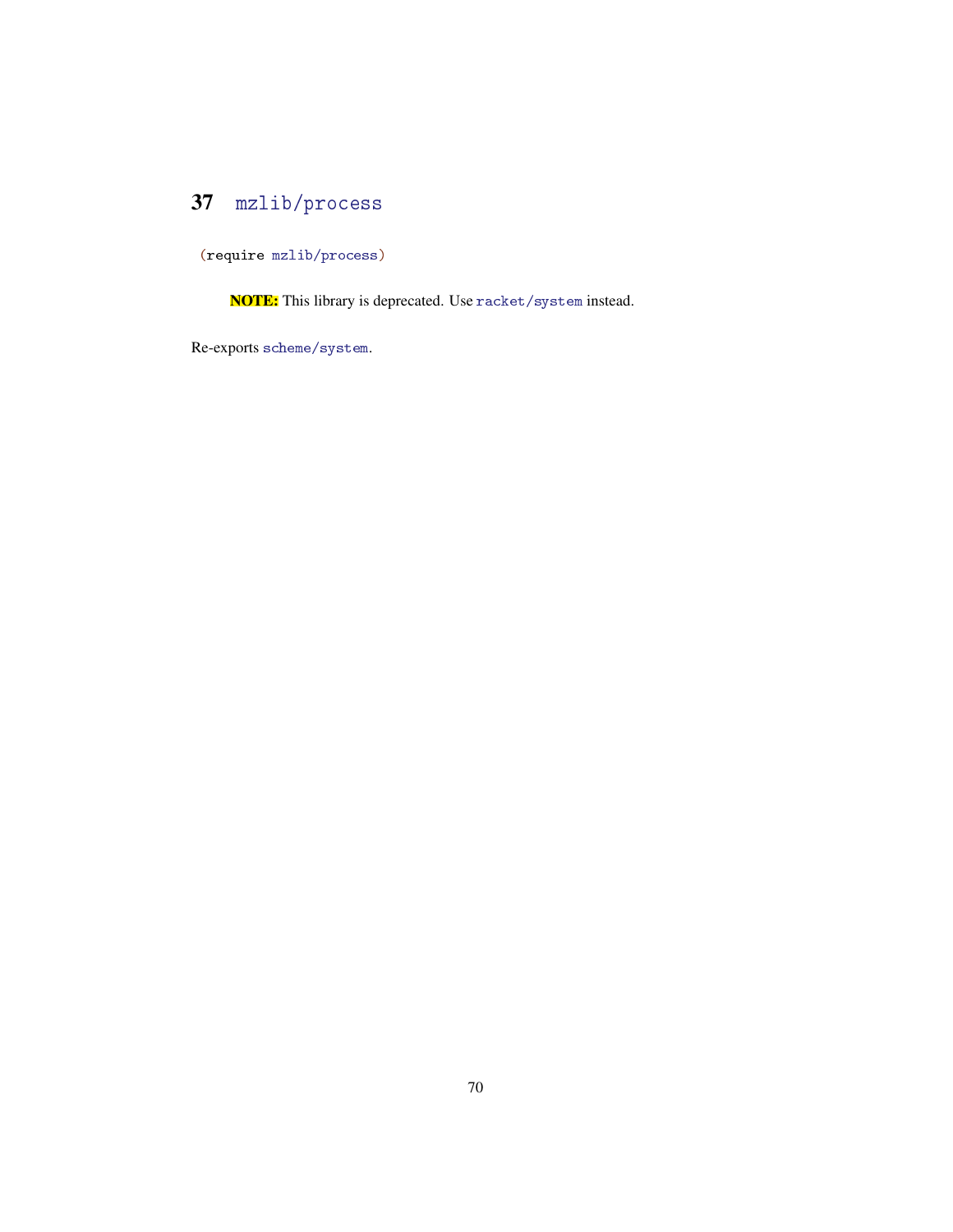### 38 mzlib/restart

```
(require mzlib/restart)
```
NOTE: This library is deprecated. Use racket/sandbox instead. The racket/sandbox library provides a more general way to simulate running a new Racket process.

```
(restart-mzscheme init-argv
                     adjust-flag-table
                     argv
                    init-namespace) \rightarrow boolean?
 init-argv : (vectorof string?)
  adjust-flag-table : (\text{any}/c \cdot \rightarrow \cdot \text{any}/c)argv : (vectorof string?)
  init-namespace : (-) any)
```
Simulates starting Racket with the vector of command-line strings argv. The init-argv, adjust-flag-table, and init-namespace arguments are used to modify the default settings for command-line flags, adjust the parsing of command-line flags, and customize the initial namespace, respectively.

The vector of strings  $init - argv$  is read first with the standard Racket command-line parsing. Flags that load files or evaluate expressions (e.g., -f and -e) are ignored, but flags that set Racket's modes (e.g.,  $-c$  or  $-j$ ) effectively set the default mode before  $\arg y$  is parsed.

Before  $\arg v$  is parsed, the procedure  $\arg u = \arg v$  is called with a command-line flag table as accepted by parse-command-line. The return value must also be a table of command-line flags, and this table is used to parse  $\arg v$ . The intent is to allow adjustflag-table to add or remove flags from the standard set.

After argv is parsed, a new thread and a namespace are created for the "restarted" Racket. (The new namespace is installed as the current namespace in the new thread.) In the new thread, restarting performs the following actions:

- The init-namespace procedure is called with no arguments. The return value is ignored.
- Expressions and files specified by argv are evaluated and loaded. If an error occurs, the remaining expressions and files are ignored, and the return value for restartmzscheme is set to #f.
- The read-eval-print-loop procedure is called, unless a flag in init-argv or argv disables it. When read-eval-print-loop returns, the return value for restart-mzscheme is set to #t.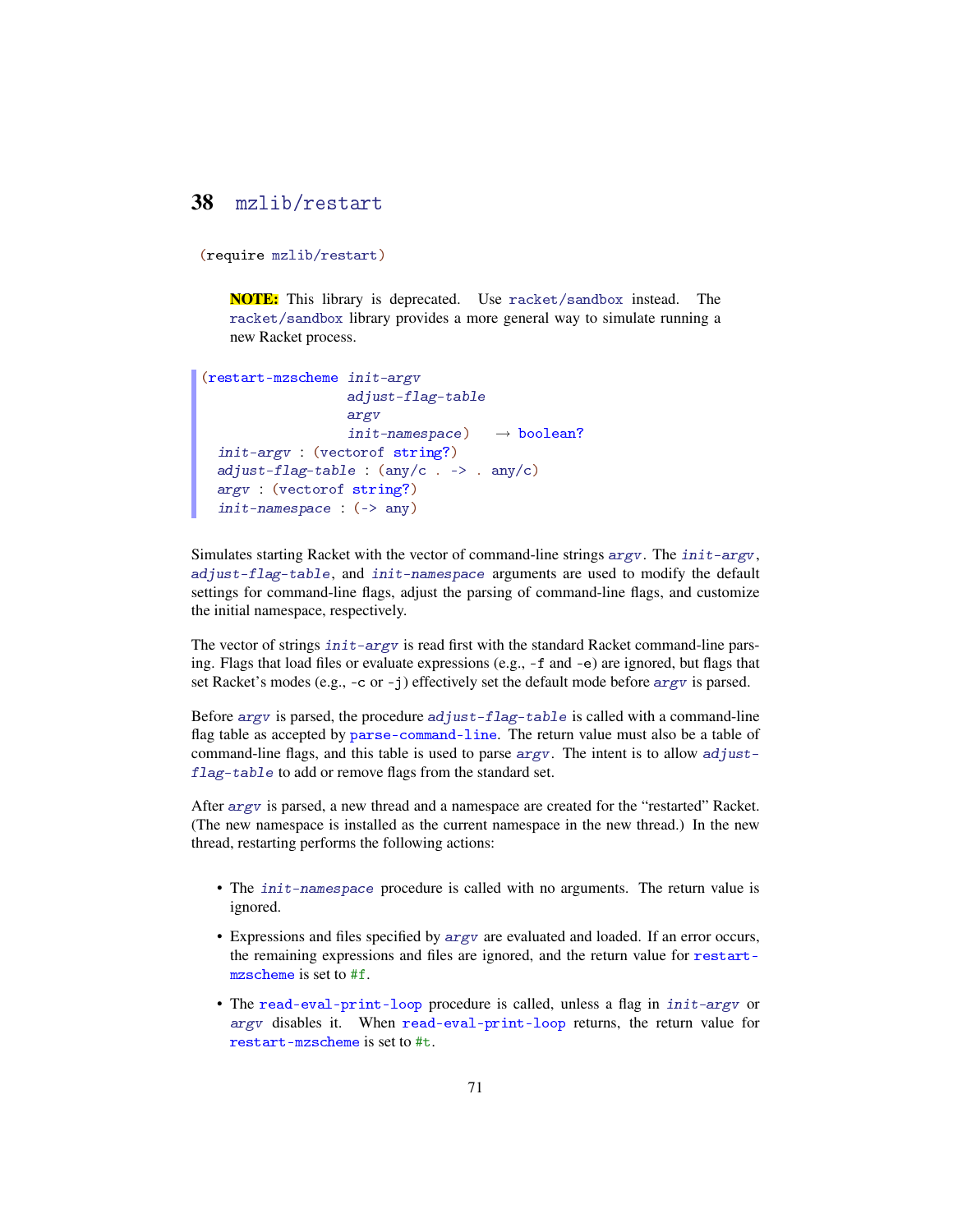Before evaluating command-line arguments, an exit handler is installed that immediately returns from restart-mzscheme with the value supplied to the handler. This exit handler remains in effect when read-eval-print-loop is called (unless a command-line argument changes it). If restart-mzscheme returns normally, the return value is determined as described above.

Note that an error in a command-line expression followed by read-eval-print-loop produces a #t result. This is consistent with Racket's stand-alone behavior.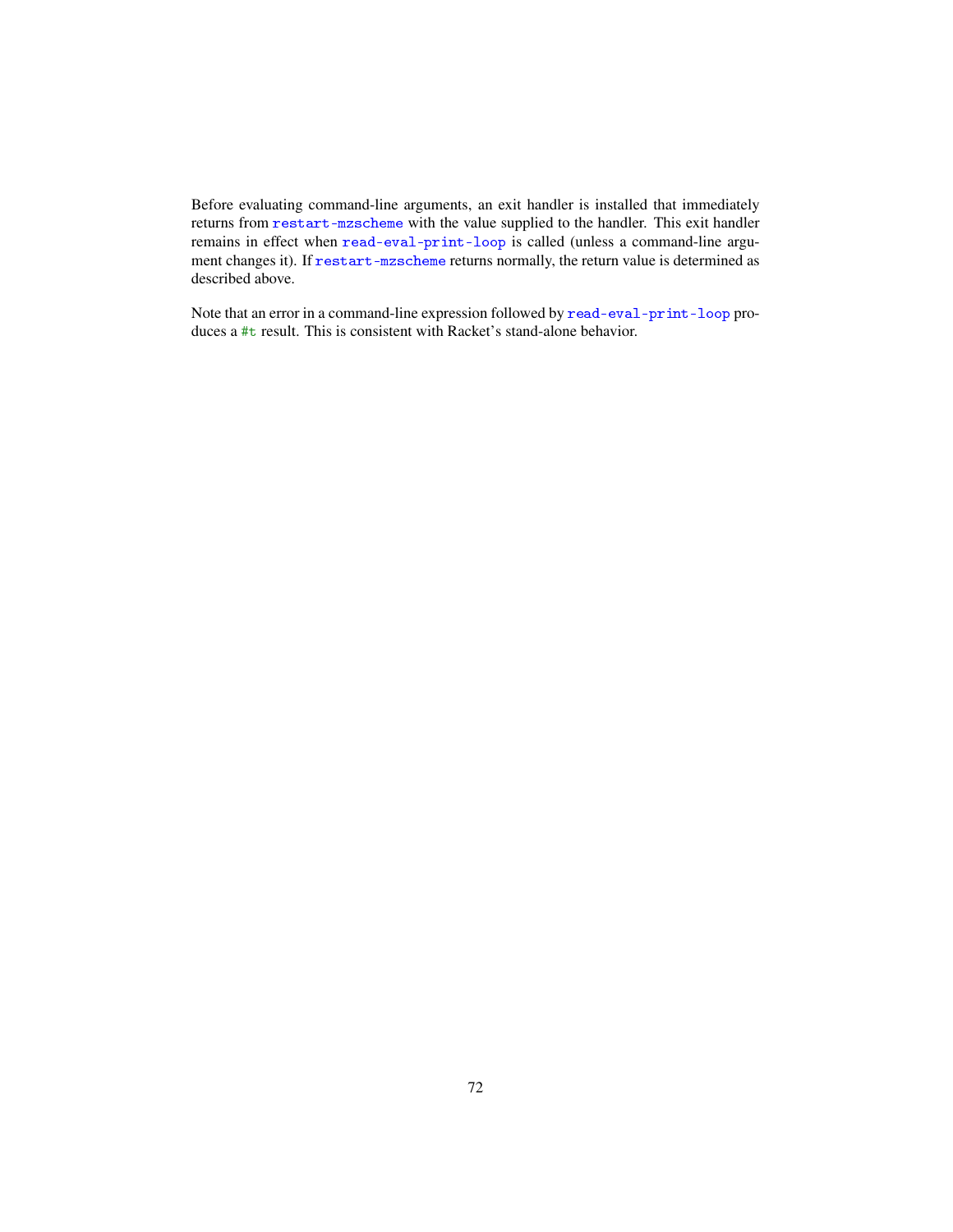# <span id="page-72-0"></span>39 mzlib/runtime-path

(require mzlib/runtime-path)

NOTE: This library is deprecated. Use racket/runtime-path instead.

Re-exports scheme/runtime-path.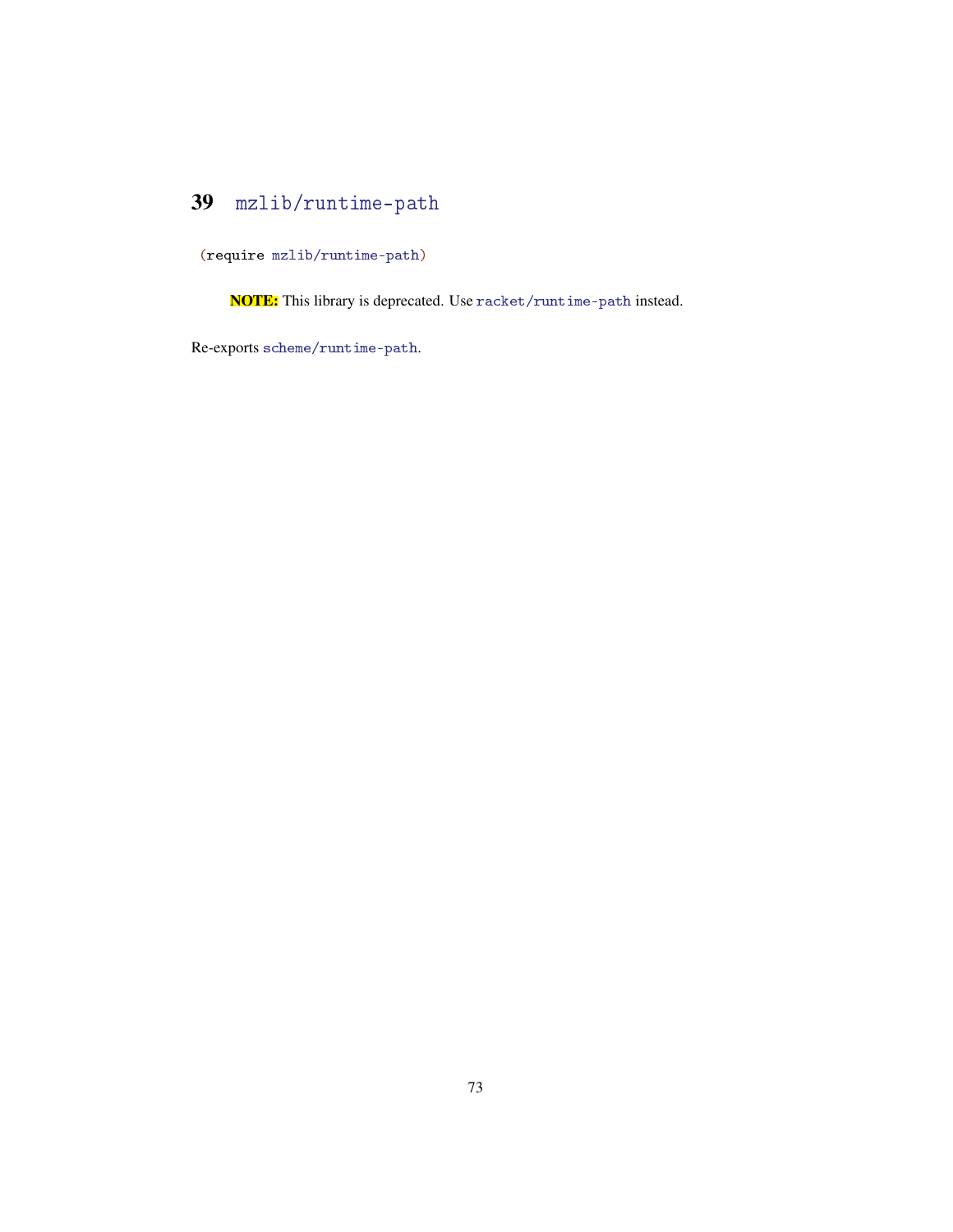#### <span id="page-73-0"></span>40 mzlib/sandbox

(require mzlib/sandbox)

NOTE: This library is deprecated. Use racket/sandbox instead.

The mzlib/sandbox library mostly re-exports racket/sandbox, but it provides a slightly different make-evaluator function.

The library re-exports the following bindings:

```
sandbox-init-hook
sandbox-reader
sandbox-input
sandbox-output
sandbox-error-output
sandbox-propagate-breaks
sandbox-coverage-enabled
sandbox-namespace-specs
sandbox-override-collection-paths
sandbox-security-guard
sandbox-path-permissions
sandbox-network-guard
sandbox-make-inspector
sandbox-eval-limits
kill-evaluator
break-evaluator
set-eval-limits
put-input
get-output
get-error-output
get-uncovered-expressions
call-with-limits
with-limits
exn:fail:resource?
exn:fail:resource-resource
(make-evaluator language
                requires
                input-program \dots) \rightarrow (any/c . -> . any)
 language :
             (or/c module-path?
                   (one-of/c 'r5rs 'beginner 'beginner-abbr
                             'intermediate 'intermediate-lambda 'advanced)
                   (list/c (one-of/c 'special) symbol?)
                   (list/c (one-of/c 'special) symbol?)
```
(cons/c (one-of/c 'begin) list?))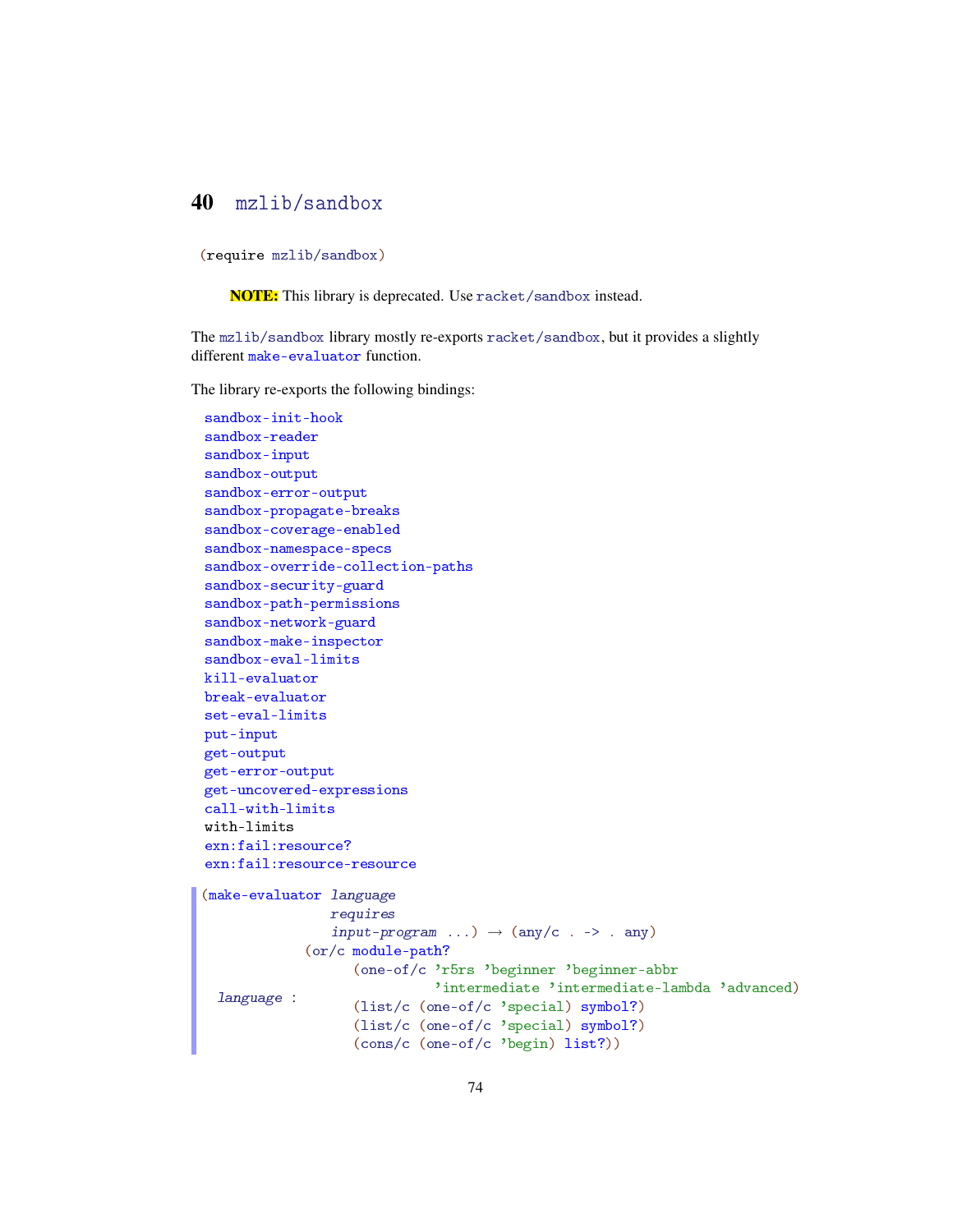```
requires :
(or/c (cons/c 'begin list?)
                    (listof (or/c module-path? path?)))
  input-program : any/c
(make-evaluation module-dec1) \rightarrow (any/c . -> . any)module-decl : (or/c syntax? pair?)
```
Like make-evaluator or make-module-evaluator, but with several differences:

- The language argument can be one of a fixed set of symbols: 'r5rs, etc. They are converted by adding a (list 'special ....) wrapper.
- If requires starts with 'begin, then each element in the remainder of the list is effectively evaluated as a prefix to the program. Otherwise, it corresponds to the #:requires argument of make-evaluator.
- For each of language and requires that starts with 'begin, the expressions are inspected to find top-level require forms (using symbolic equality to detect require), and the required modules are added to the #: allow list for make-evaluator.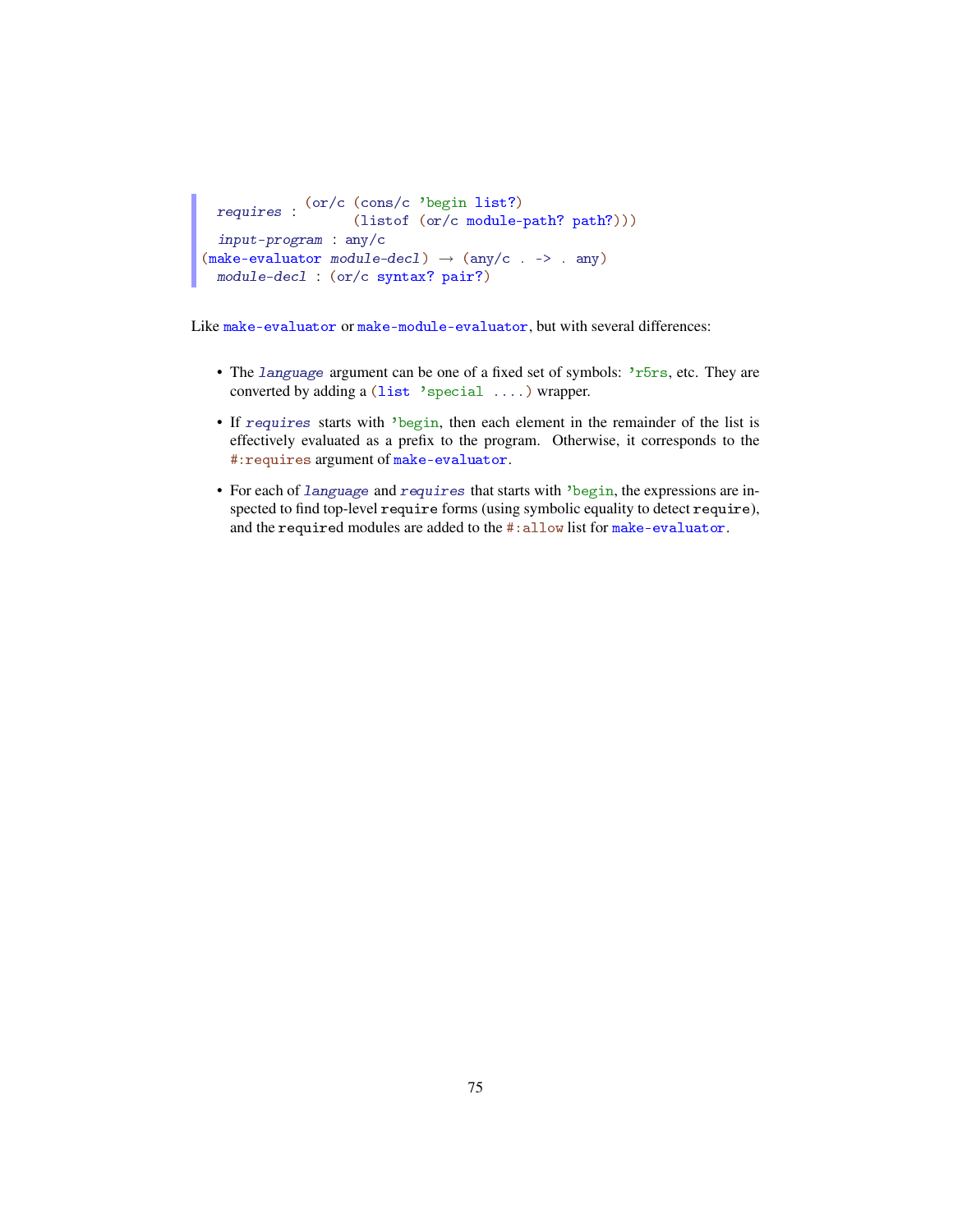#### <span id="page-75-0"></span>41 mzlib/sendevent

(require mzlib/sendevent)

The mzlib/sendevent library provides a send-event function that works only on Mac OS X, and only when running in GRacket (though the library can be loaded in Racket).

```
(send-event receiver-bytes
             event-class-bytes
             event-id-bytes
            [direct-arg-v
             argument-list]) \rightarrow any/c
 receiver-bytes :
                   (lambda (s) (and (bytes? s)
                                      (= 4 (bytes-length s))))
  event-class-bytes: (lambda (s) (and (bytes? s)
                                         (= 4 (bytes-length s))))
  event-id-bytes : (\text{lambda}(s) \text{ (and } (bytes? s))(= 4 (bytes-length s))))direct-arg-v : any/c = (void)argument-list : list? = null
```
Calls send-event scheme/gui/base, if available, otherwise raises exn:fail:unsupported.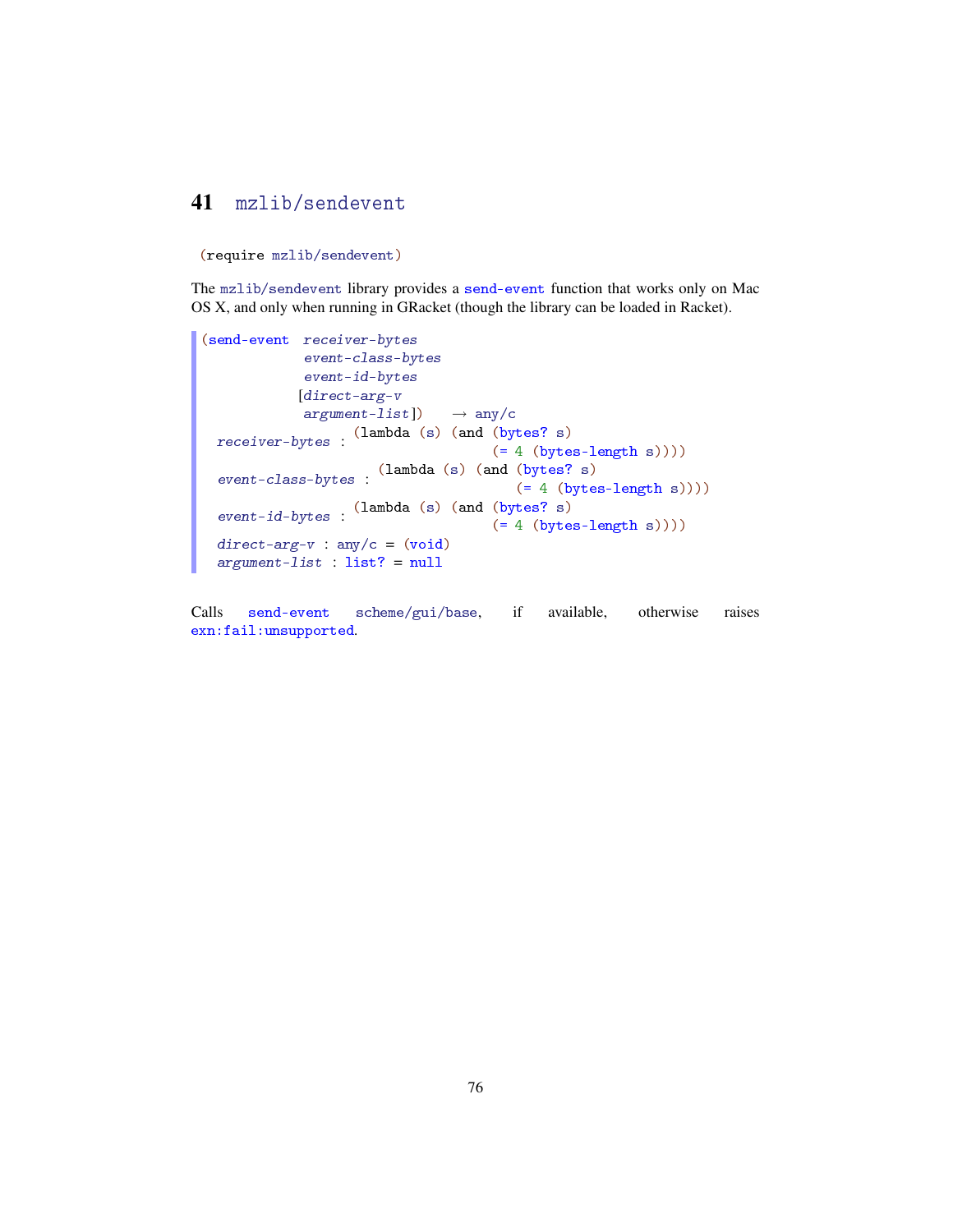### <span id="page-76-0"></span>42 mzlib/serialize

(require mzlib/serialize)

NOTE: This library is deprecated. Use racket/serialize instead.

The mzlib/serialize library provides the same bindings as racket/serialize, except that define-serializable-struct and define-serializable-struct/versions are based on the syntax of define-struct from mzscheme.

```
(define-serializable-struct id-maybe-super (field-id ...) maybe-
inspector-expr)
(define-serializable-struct/versions id-maybe-super vers-num (field-id ...)
                                     (other-version-clause ...)
                                     maybe-inspector-expr)
      id-maybe-super = id
                     | (id super-id)
may be-inspector-expr =| inspector-expr
other-version-clause = (other-vers make-proc-expr
                                   cycle-make-proc-expr)
```
Like define-serializable-struct and define-serializable-struct/versions, but with the syntax of closer to define-struct of mzscheme.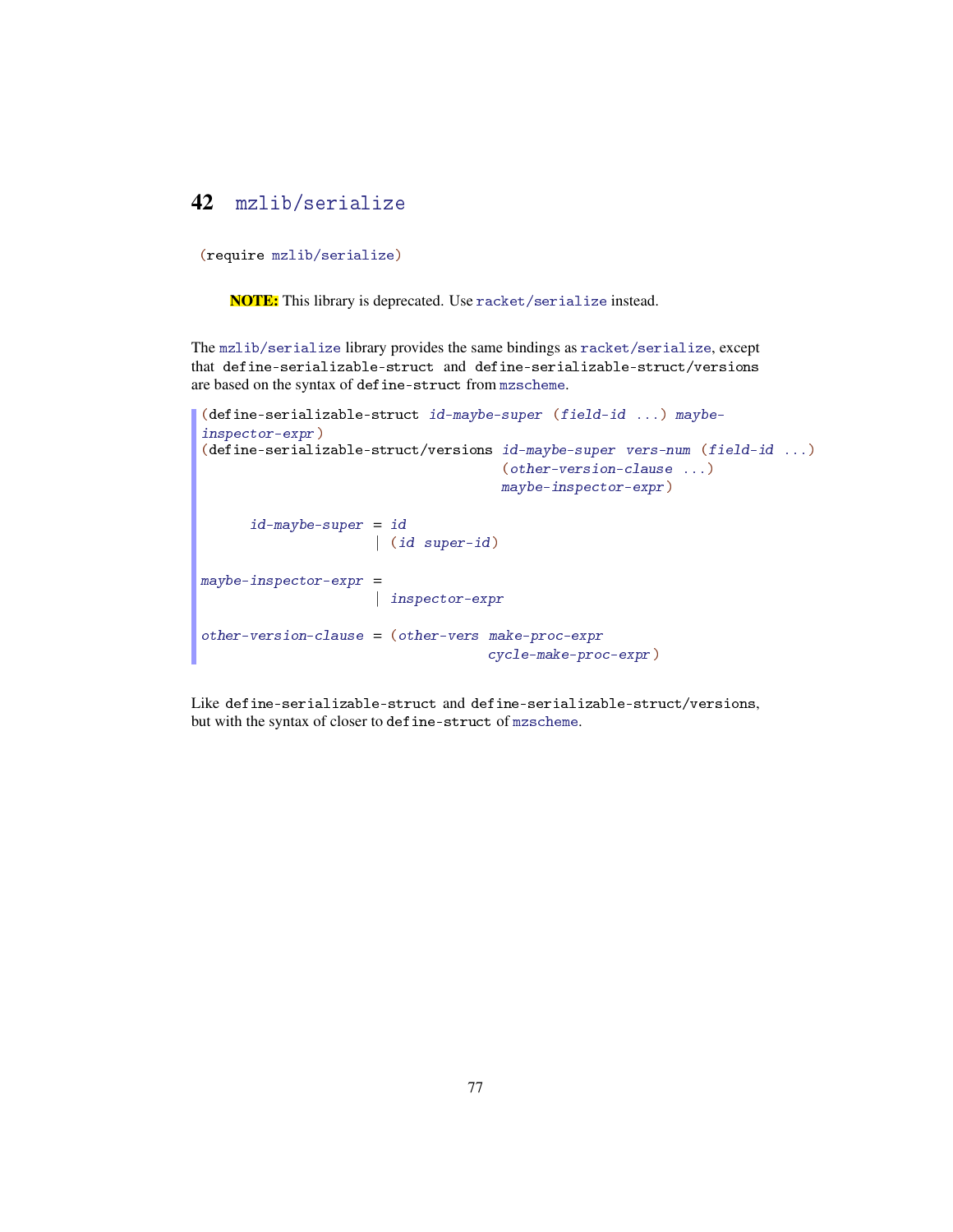### <span id="page-77-0"></span>43 mzlib/shared

(require mzlib/shared)

NOTE: This library is deprecated. Use racket/shared instead.

Re-exports scheme/shared.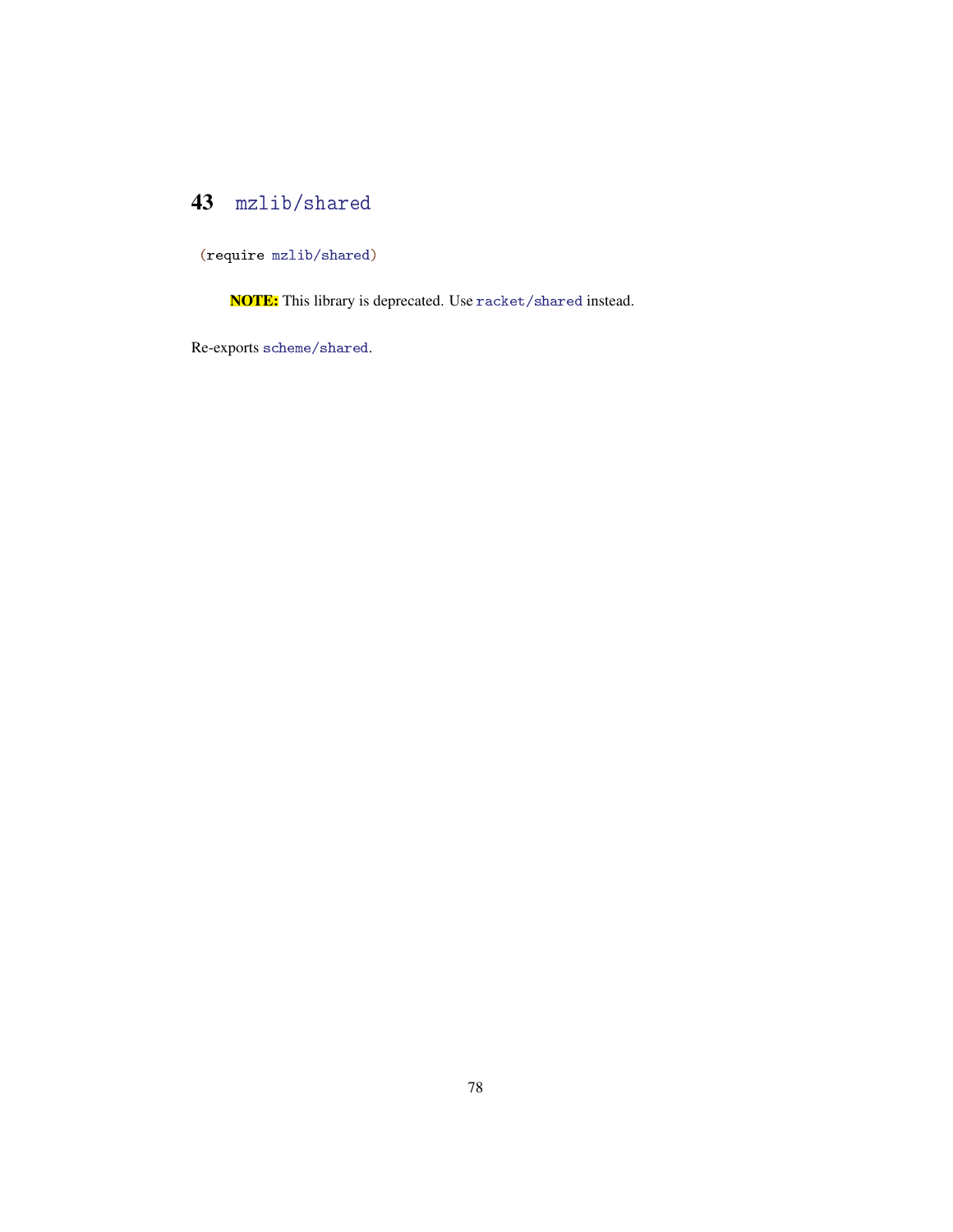#### <span id="page-78-0"></span>44 mzlib/string

(require mzlib/string)

NOTE: This library is deprecated. Use racket/base instead. Also see racket/string

The mzlib/string library re-exports several functions from scheme/base:

```
real->decimal-string
regexp-quote
regexp-replace-quote
regexp-match*
regexp-match-positions*
regexp-match-peek-positions*
regexp-split
regexp-match-exact?
```
It also re-exports regexp-try-match as regexp-match/fail-without-reading.

```
(glob->regexp [str
              hide-dots?
              case-sensitive?
              simple?] \rightarrow (or/c regexp? byte-regexp?)
 str : (or/c \text{ string bytes?}) = ?hide-dots? : any/c = #tcase-sensitive? : any/c
                 = (eq? (system-path-convention-type)'unix)
 simple? : any/c = #f
```
Produces a regexp for a an input "glob pattern"  $str.$  A glob pattern is one that matches  $*$ with any string,  $\Omega$  with a single character, and character ranges are the same as in regexps (unless simple? is true). In addition, the resulting regexp does not match strings that begin with ., unless str begins with . or hide-dots? is #f. The resulting regexp can be used with string file names to check the glob pattern. If the glob pattern is provided as a byte string, the result is a byte regexp.

The case-sensitive? argument determines whether the resulting regexp is case-sensitive.

If  $simple$ ? is true, then ranges with  $\lbrack \ldots \rbrack$  in  $str$  are treated as literal character sequences.

 $\vert$  (string-lowercase! str)  $\rightarrow$  void? str : (and/c string? (not/c immutable?))

Destructively changes str to contain only lowercase characters.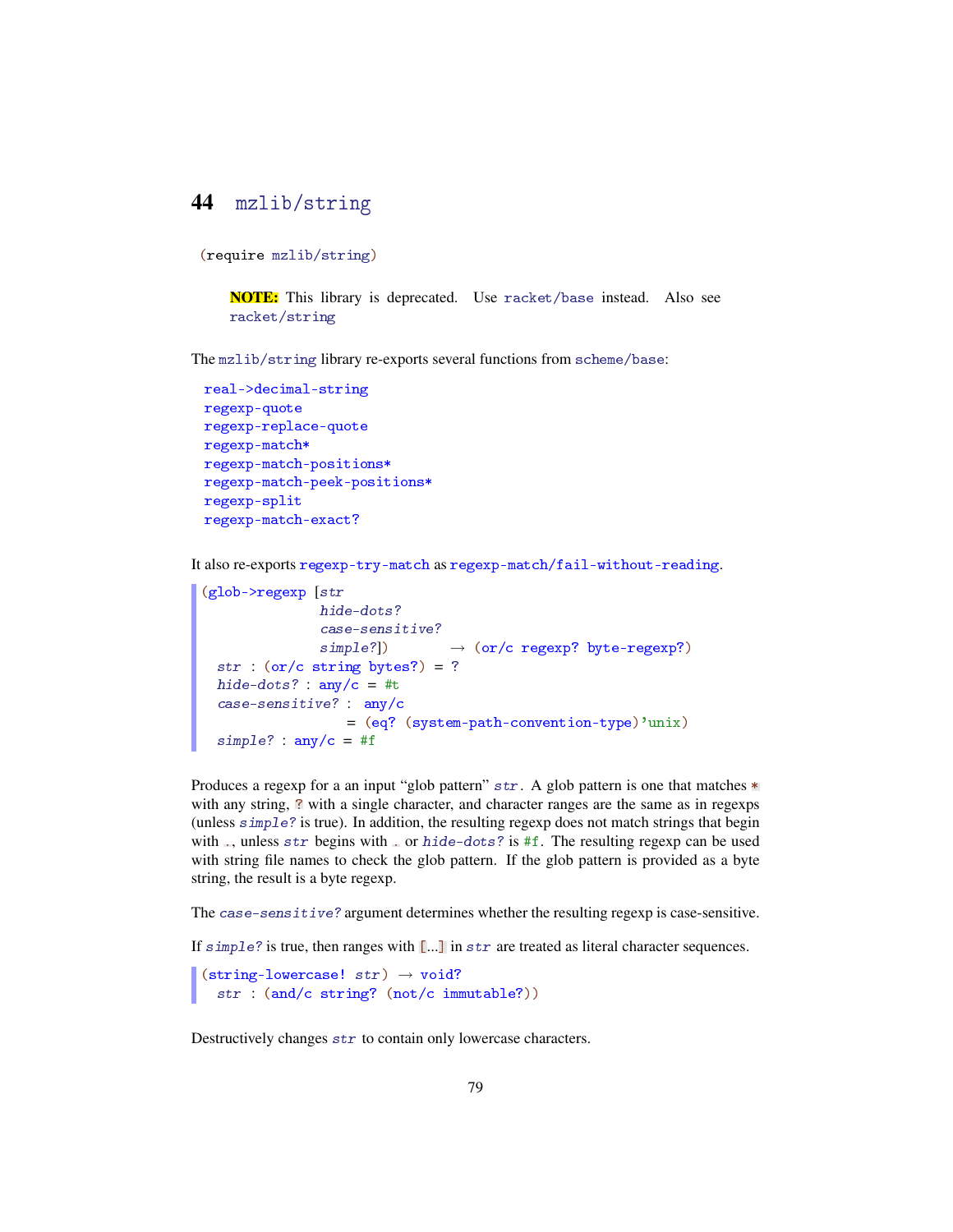```
(string-uppercase! str) \rightarrow void?
   str : (and/c string? (not/c immutable?))
```
Destructively changes str to contain only uppercase characters.

```
(eval-string str [err-handler]) \rightarrow list?str : (or/c string? bytes?)
  err-handler: (any/c \t, -> . any/c) = #f(or/c false/c
                         (-\frac{\text{any}}{\text{c}})
```
Reads and evaluates S-expressions from str, returning results for all of the expressions in the string. If any expression produces multiple results, the results are spliced into the resulting list. If str contains only whitespace and comments, an empty list is returned, and if str contains multiple expressions, the result will be contain multiple values from all subexpressions.

The err-handler argument can be:

- #f (the default) which means that errors are not caught;
- a one-argument procedure, which will be used with an exception (when an error occurs) and its result will be returned
- a thunk, which will be used to produce a result.

```
(exp->string \; expr) \rightarrow string?expr : any/c
```
Prints expr into a string and returns the string.

```
(\text{read-from-string str [err-handler]}) \rightarrow \text{any}/cstr : (or/c string? bytes?)
  err-handler: (any/c \t, -> . any/c) = #f(or/c false/c
                           (-\frac{\text{any}}{\text{c}})
```
Reads the first S-expression from str and returns it. The err-handler is as in evalstring.

```
(read-from-string-all str [err-handler]) \rightarrow list?str : (or/c string? bytes?)
  err-handler: (any/c \t, -> . any/c) = #f(or/c false/c
                     (->any/c))
```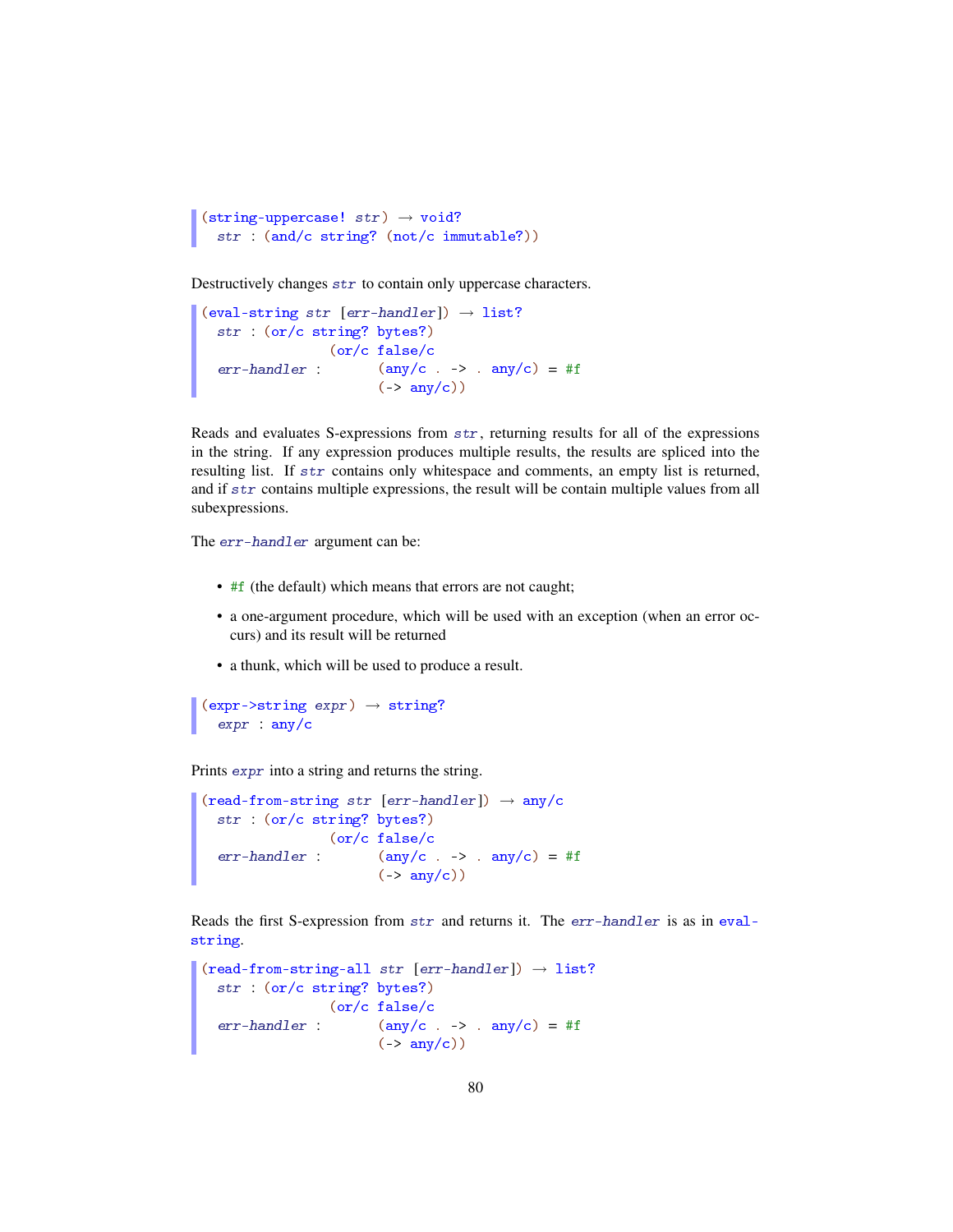Reads all S-expressions from the string (or byte string) str and returns them in a list. The err-handler is as in eval-string.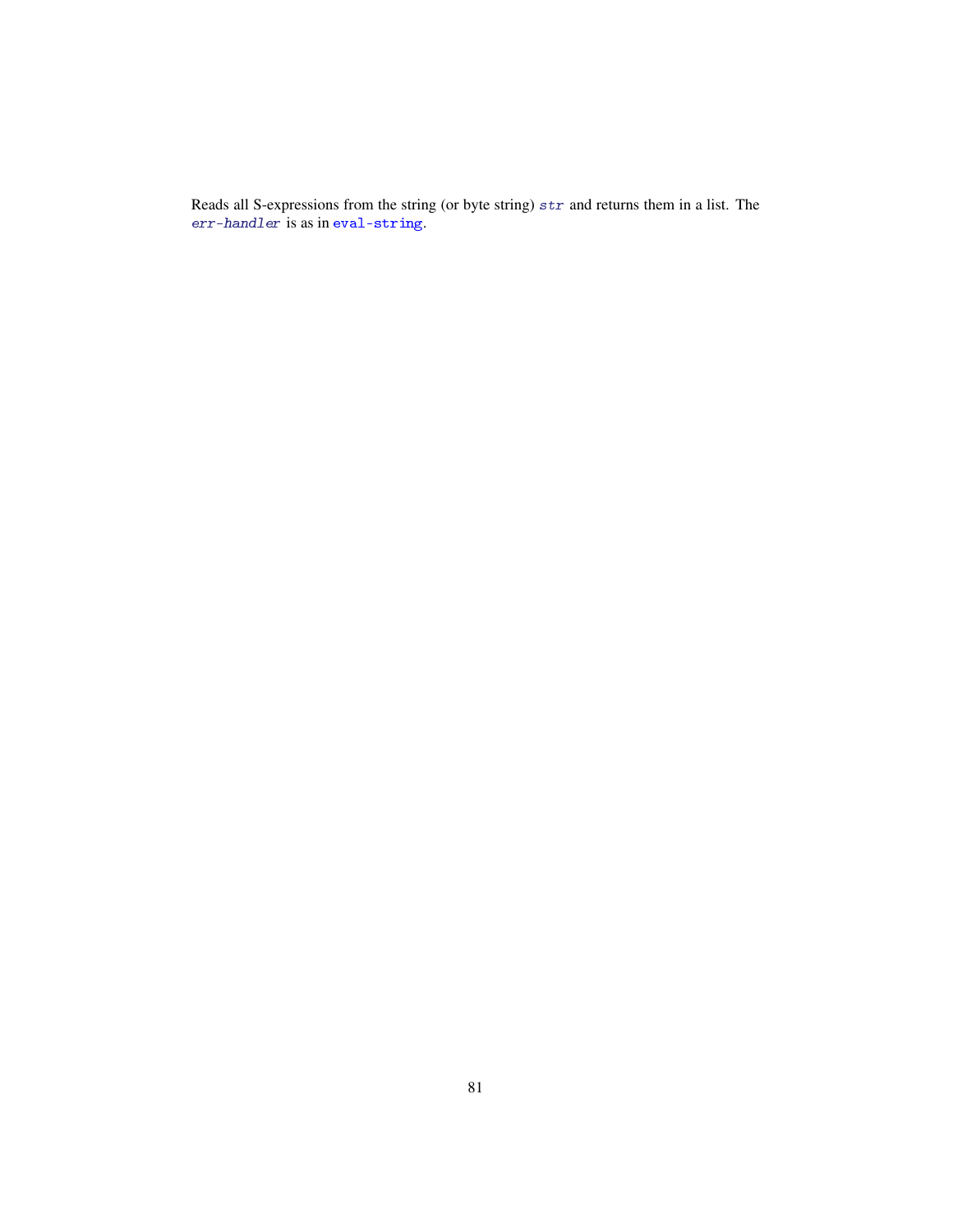#### <span id="page-81-0"></span>45 mzlib/struct

```
(require mzlib/struct)
(copy-struct struct-id struct-expr
             (accessor-id field-expr) ...)
```
"Functional update" for structure instances. The result of evaluating struct-expr must be an instance of the structure type named by struct-id. The result of the copy-struct expression is a fresh instance of struct-id with the same field values as the result of struct-expr, except that the value for the field accessed by each accessor-id is replaced by the result of field-expr.

The result of  $struct-expr$  might be an instance of a sub-type of  $struct-id$ , but the result of the copy-struct expression is an immediate instance of struct-id. If struct-expr does not produce an instance of struct-id, the exn:fail:contract exception is raised.

If any  $accessor-id$  is not bound to an accessor of  $struct-id$  (according to the expansiontime information associated with  $struct-id$ , or if the same accessor-id is used twice, then a syntax error is raised.

```
(define-struct/properties id (field-id ...)
                           ((prop-expr \ val-expr) \ldots)maybe-inspector-expr)
may be-inspector-expr =| expr
```
Like define-struct from mzscheme, but properties can be attached to the structure type. Each prop-expr should produce a structure-type property value, and each val-expr produces the corresponding value for the property.

Examples:

```
> (define-struct/properties point (x y)
      ([prop:custom-write (lambda (p port write?)
                           (fprintf port "(∼a, ∼a)"
                                         (point-x p)
                                         (point-y p)))]))
 > (display (make-point 1 2))
 (1, 2)(make-->vector struct-id)
```
Builds a function that accepts a structure type instance (matching struct-id) and provides a vector of the fields of the structure type instance.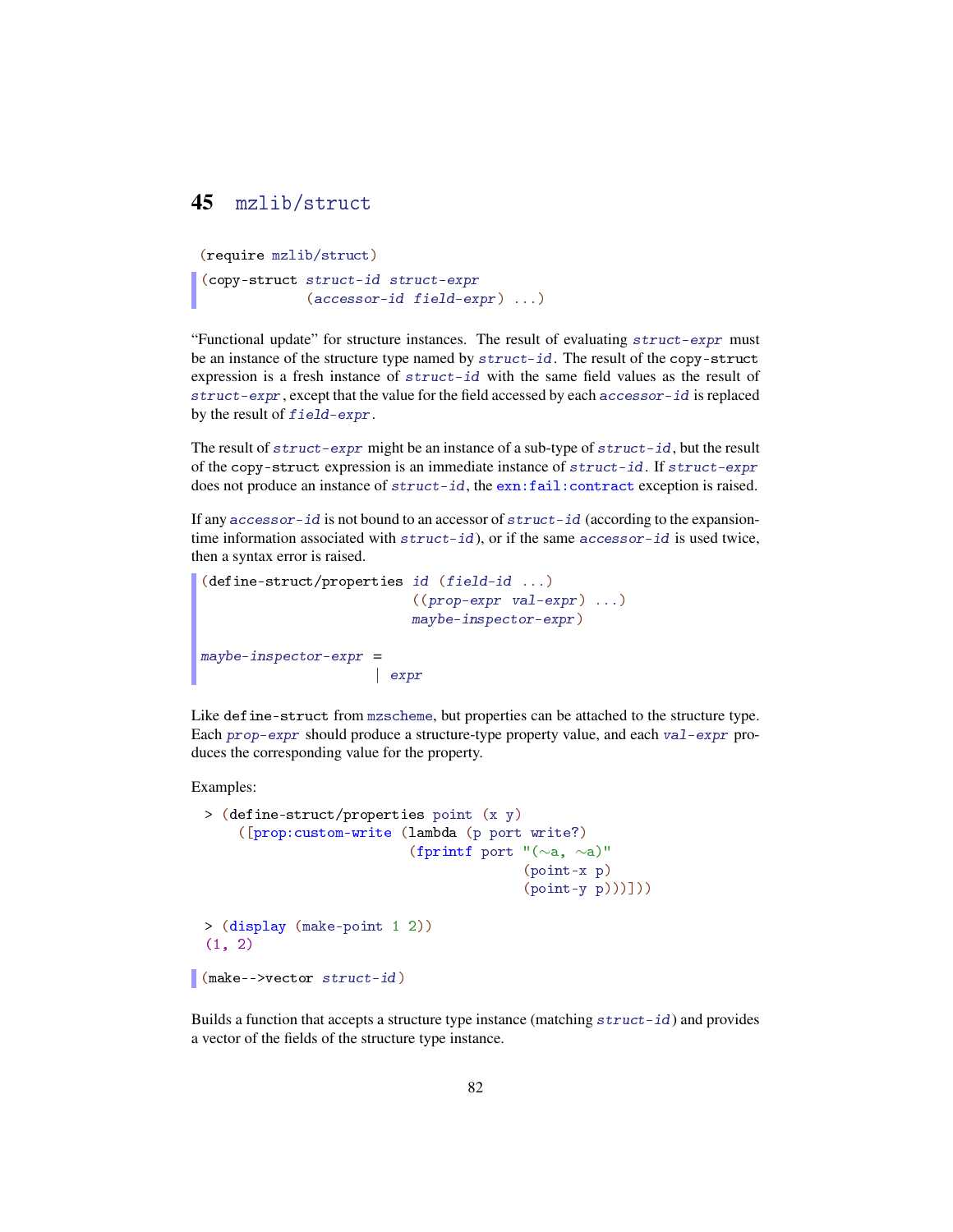### <span id="page-82-0"></span>46 mzlib/stxparam

(require mzlib/stxparam)

NOTE: This library is deprecated. Use racket/stxparam instead. Also see racket/stxparam-exptime.

Re-exports scheme/stxparam and scheme/stxparam-exptime (both at phase level 0).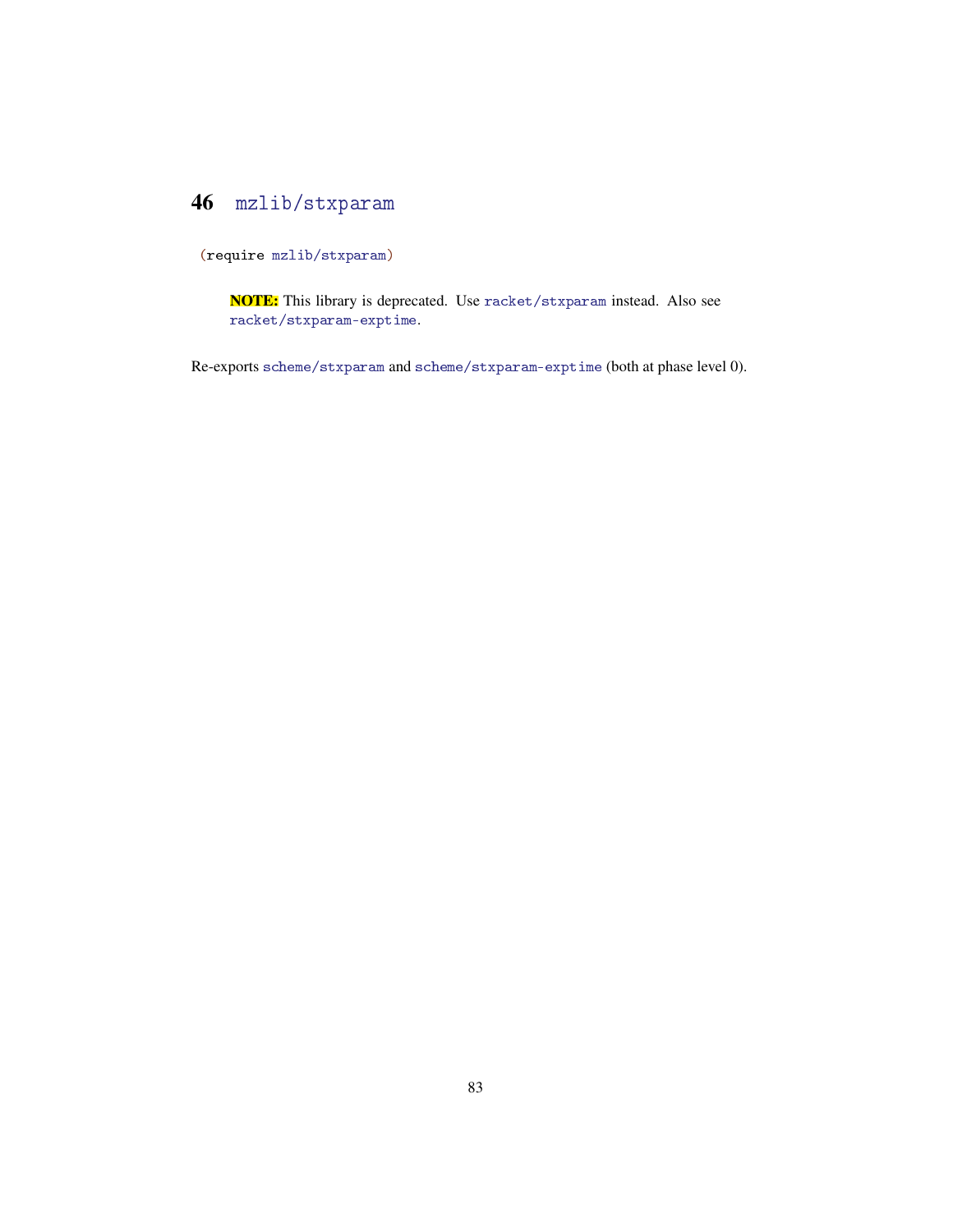# <span id="page-83-0"></span>47 mzlib/surrogate

(require mzlib/surrogate)

NOTE: This library is deprecated. Use racket/surrogate instead.

Re-exports scheme/surrogate.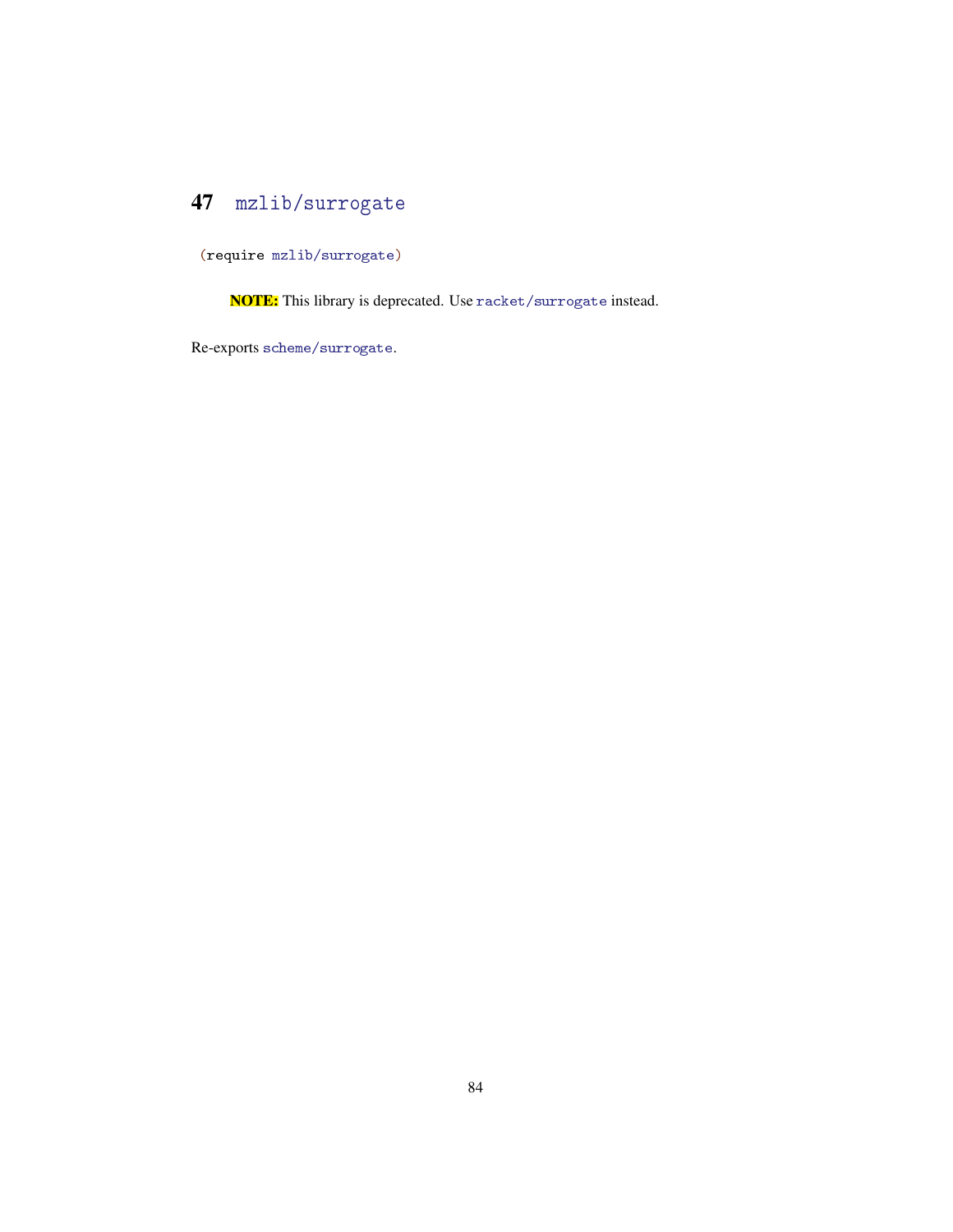# <span id="page-84-0"></span>48 mzlib/tar

(require mzlib/tar)

NOTE: This library is deprecated. Use file/tar instead.

Re-exports file/tar.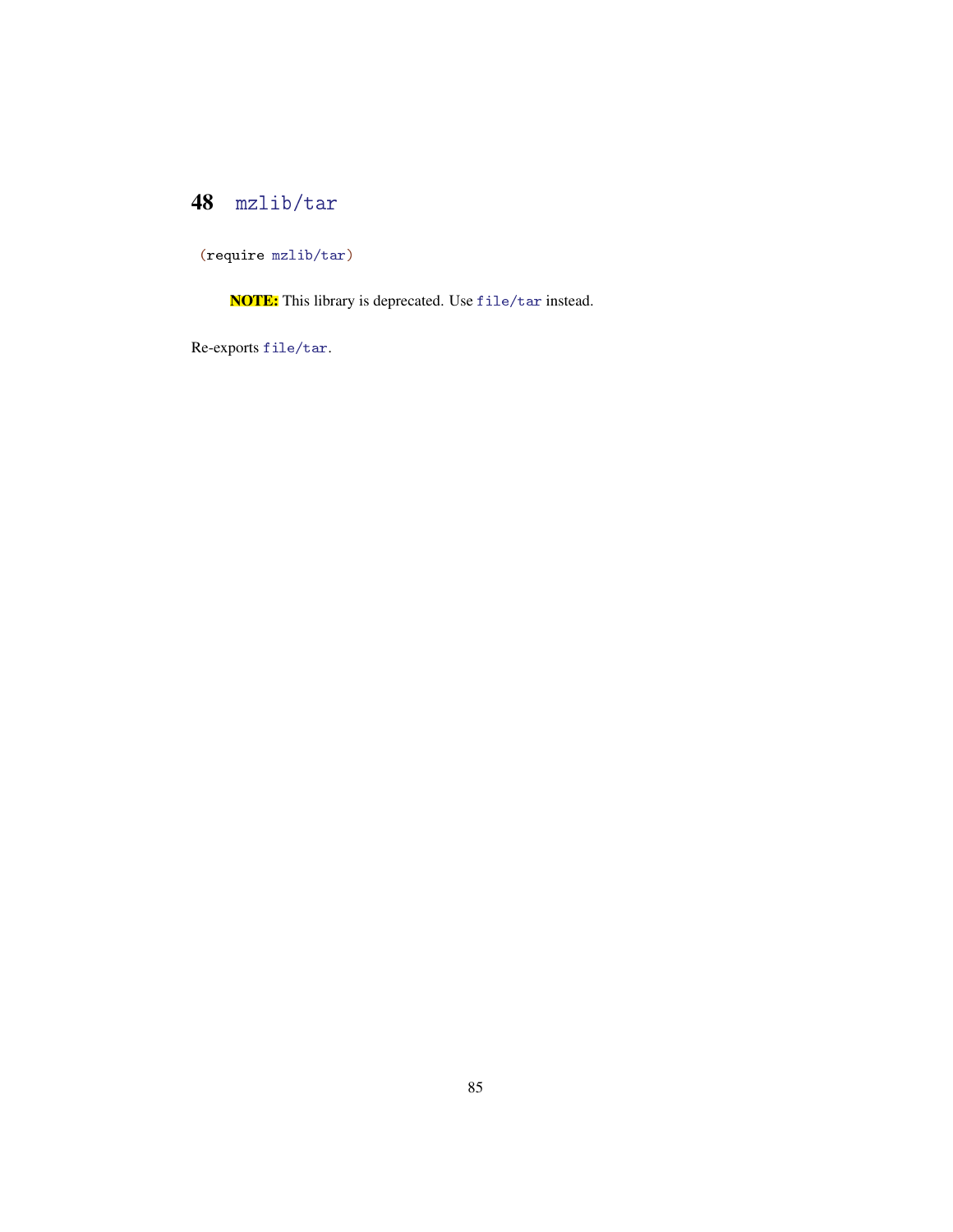#### <span id="page-85-0"></span>49 mzlib/thread

(require mzlib/thread)

NOTE: This library is deprecated. Use racket/engine instead.

Re-exports the bindings from racket/engine under different names and also provides two extra bindings. The renamings are:

- engine as coroutine
- engine? as coroutine?
- engine-run as coroutine-run
- engine-result as coroutine-result
- engine-kill as coroutine-kill

```
(consumer-thread f [init]) \rightarrow thread? procedure?
  f : procedure?
  init: (-> any) = void
```
Returns two values: a thread descriptor for a new thread, and a procedure with the same arity as f.

When the returned procedure is applied, its arguments are queued to be passed on to  $f$ , and #<void> is immediately returned. The thread created by consumer-thread dequeues arguments and applies  $f$  to them, removing a new set of arguments from the queue only when the previous application of  $f$  has completed; if  $f$  escapes from a normal return (via an exception or a continuation), the  $f$ -applying thread terminates.

The init argument is a procedure of no arguments; if it is provided, init is called in the new thread immediately after the thread is created.

```
(run-server port-no
              conn-proc
              conn-timeout
             [handler
              listen
              close
              accept
              \text{accept}/\text{break}) \rightarrow void?
  port-no : (integer-in 1 65535)
  conn-proc : (input-port? output-port? . -> . any)
```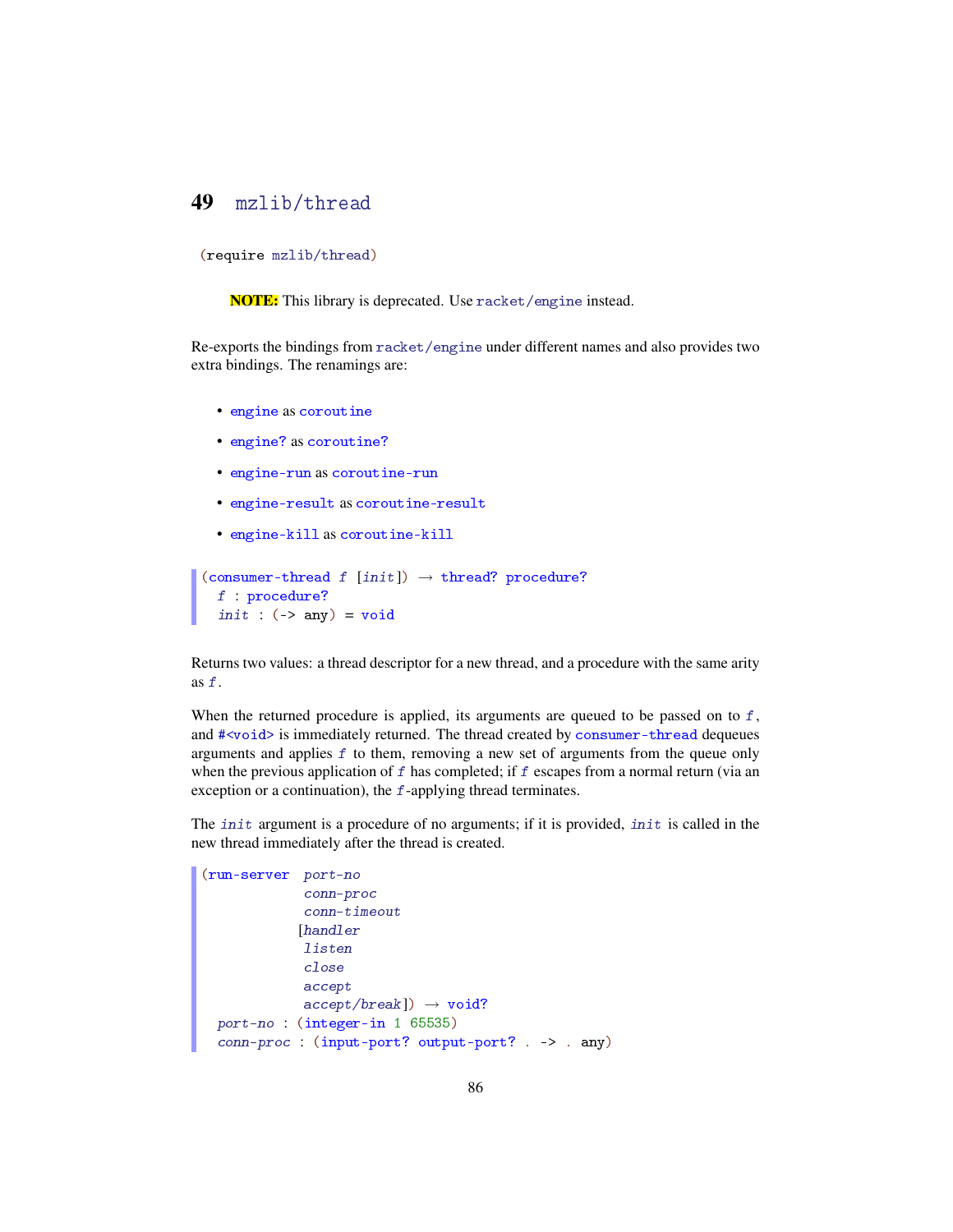```
conn-timeout : (and/c real? (not/c negative?))
handler : (\text{exn? .} \rightarrow . \text{any/c}) = \text{void}listen :
((integer-in 1 65535) (one-of/c 5) (one-of/c #t)
           . -> . listener?)
      = tcp-listen
close: (Listener? . -&gt; . any) = <code>tcp-close</code>accept : (listener? . ->* . (input-port? output-port?))
       = tcp-accept
accept/break : (listener? . ->* . (input-port? output-port?))
              = tcp-accept/enable-break
```
Executes a TCP server on the port indicated by port-no. When a connection is made by a client, conn is called with two values: an input port to receive from the client, and an output port to send to the client.

Each client connection is managed by a new custodian, and each call to conn occurs in a new thread (managed by the connection's custodian). If the thread executing conn terminates for any reason (e.g., conn returns), the connection's custodian is shut down. Consequently, conn need not close the ports provided to it. Breaks are enabled in the connection thread if breaks are enabled when run-server is called.

To facilitate capturing a continuation in one connection thread and invoking it in another, the parameterization of the run-server call is used for every call to handler. In this parameterization and for the connection's thread, the current-custodian parameter is assigned to the connection's custodian.

If conn-timeout is not  $#f$ , then it must be a non-negative number specifying the time in seconds that a connection thread is allowed to run before it is sent a break signal. Then, if the thread runs longer than (\* conn-timeout 2) seconds, then the connection's custodian is shut down. If conn-timeout is #f, a connection thread can run indefinitely.

If handler is provided, it is passed exceptions related to connections (i.e., exceptions not caught by conn-proc, or exceptions that occur when trying to accept a connection). The default handler ignores the exception and returns  $\#$ <void>.

The run-server function uses listen, close, accept and accept/break in the same way as it might use tcp-listen, tcp-close, tcp-accept, and tcp-accept/enablebreak to accept connections. Provide alternate procedures to use an alternate communication protocol (such as  $SSL$ ) or to supply optional arguments in the use of  $top-listen$ . The listener? part of the contract indicates that the procedures must all work on the same kind of listener value.

The run-server procedure loops to serve client connections, so it never returns. If a break occurs, the loop will cleanly shut down the server, but it will not terminate active connections.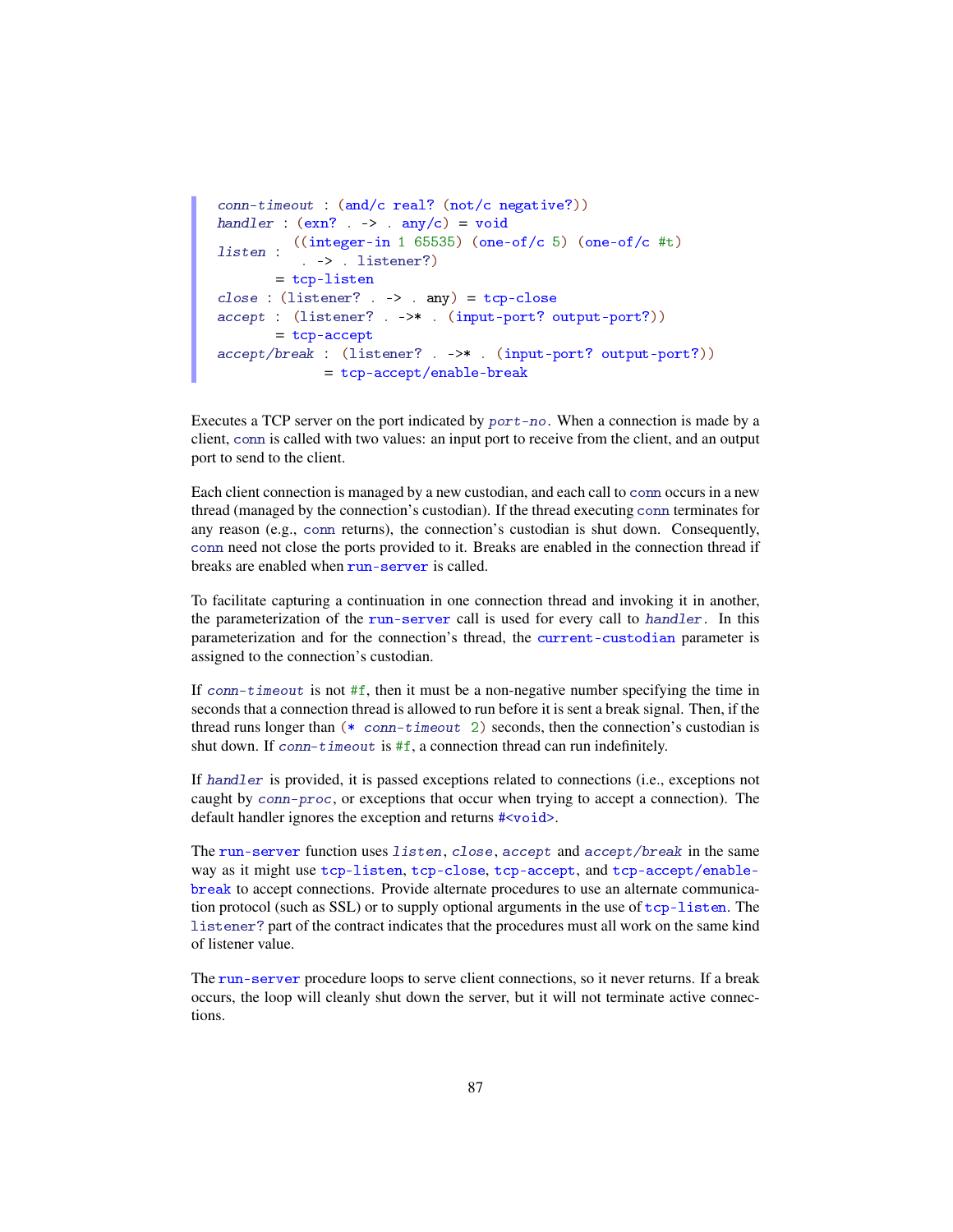# <span id="page-87-0"></span>50 mzlib/trace

(require mzlib/trace)

NOTE: This library is deprecated. Use racket/trace instead.

Re-exports racket/trace.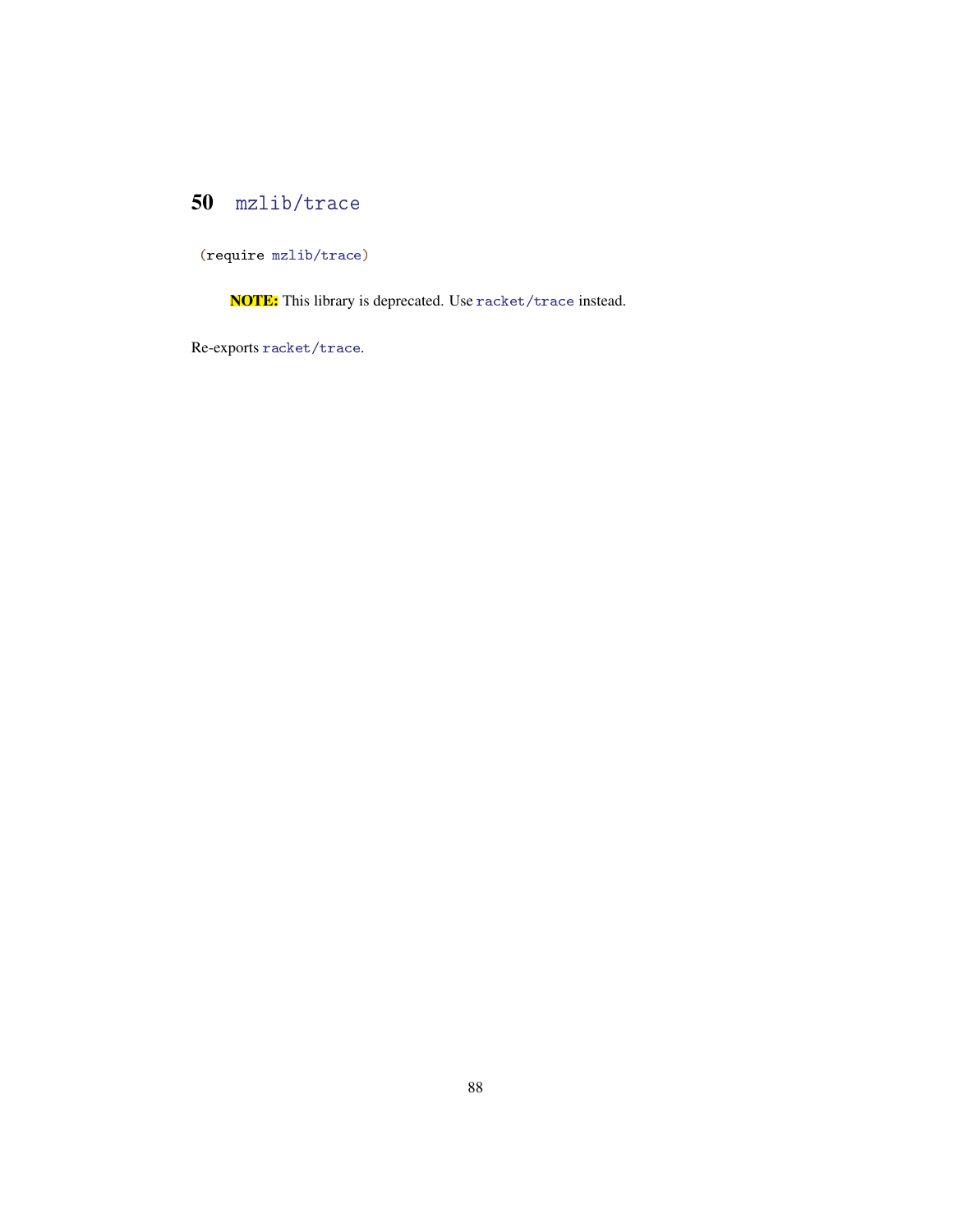#### <span id="page-88-0"></span>51 mzlib/traceld

#### (require mzlib/traceld)

The mzlib/traceld library does not provide any bindings. Instead, mzlib/traceld is required for its side-effects.

The mzlib/traceld library installs a new load handler (see current-load) and loadextension handler (see current-load-extension) to print information about the files that are loaded. These handlers chain to the current handlers to perform the actual loads. Trace output is printed to the port that is the current error port (see current-error-port) when the library is instantiated.

Before a file is loaded, the tracer prints the file name and "time" (as reported by the procedure current-process-milliseconds) when the load starts. Trace information for nested loads is printed with indentation. After the file is loaded, the file name is printed with the "time" that the load completed.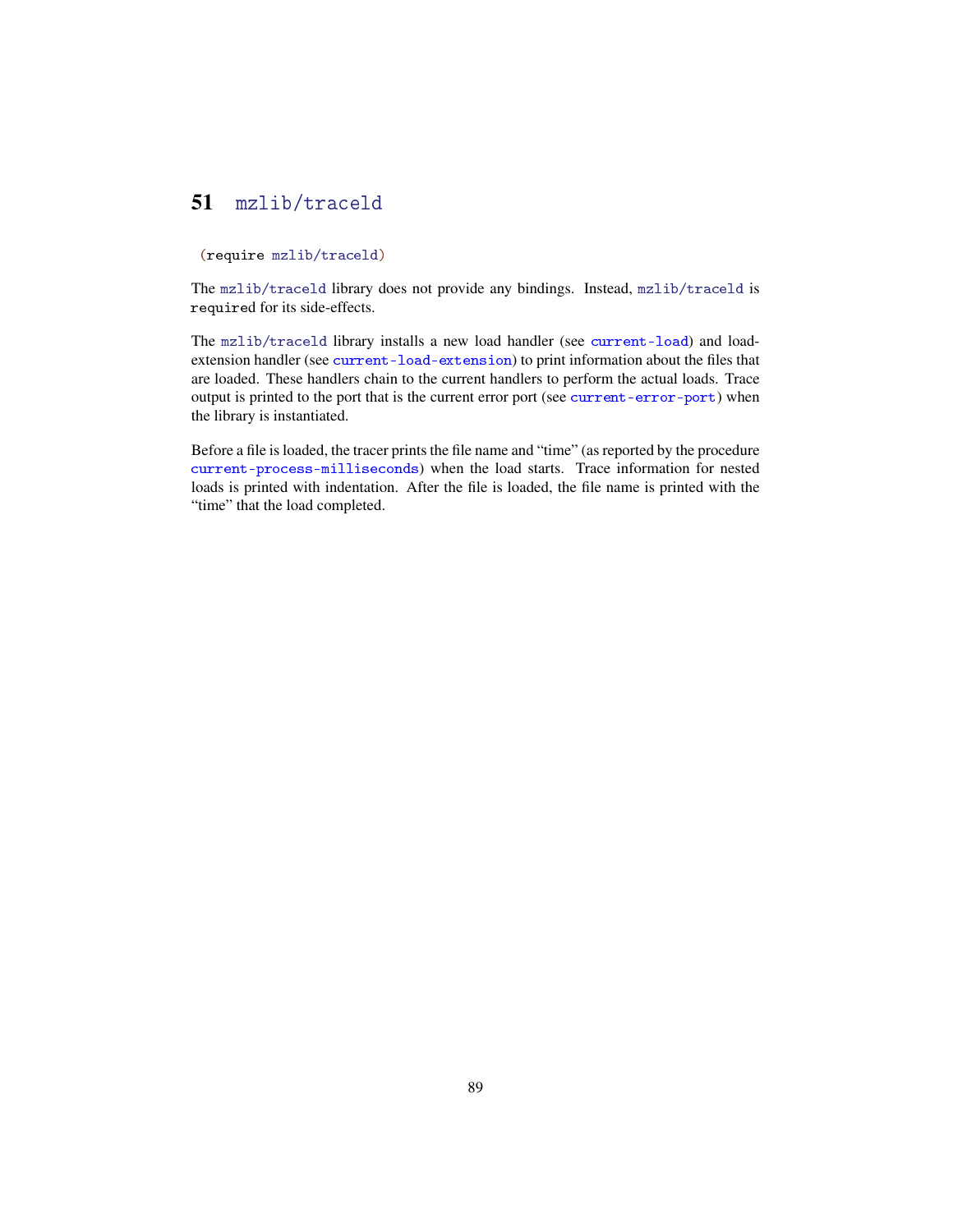# <span id="page-89-0"></span>52 mzlib/trait

(require mzlib/trait)

NOTE: This library is deprecated. Use racket/trait instead.

Re-exports scheme/trait.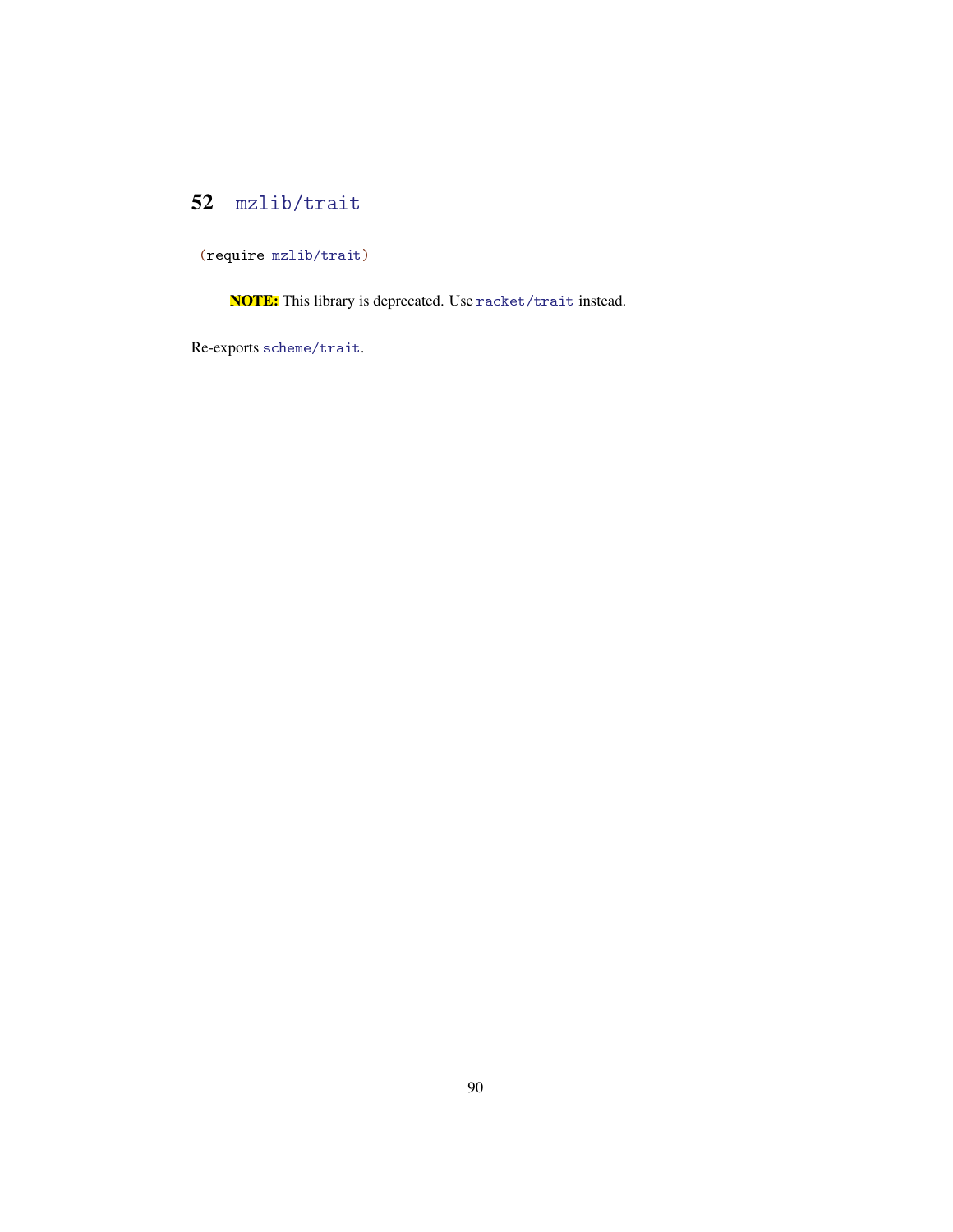### <span id="page-90-0"></span>53 mzlib/transcr

```
(require mzlib/transcr)
```
The transcript-on and transcript-off procedures of mzscheme always raise exn:fail:unsupported. The mzlib/transcr library provides working versions of transcript-on and transcript-off.

```
(transcript-on filename) \rightarrow any
   filename : any/c
 (transcript-off) \rightarrow any
```
Starts/stops recording a transcript at filename.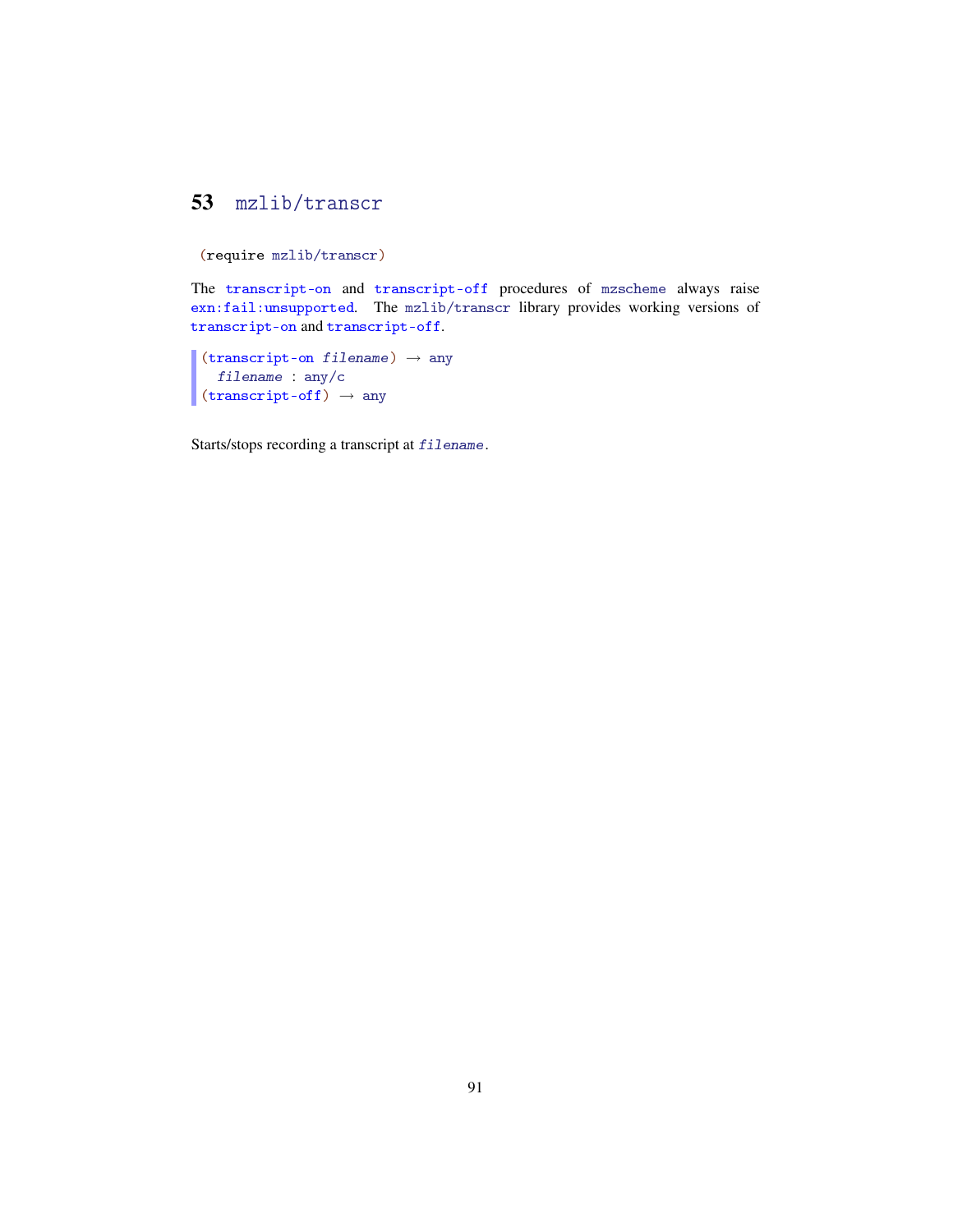#### <span id="page-91-0"></span>54 mzlib/unit

```
(require mzlib/unit)
```
NOTE: This library is deprecated. Use racket/unit instead.

The mzlib/unit library mostly re-provides racket/unit, except for struct and struct/ctc from racket/unit.

```
(struct id (field-id ...) omit-decl ...)
omi t-dec1 = -type| -selectors
          | -setters
          | -constructor
```
A signature form like struct from racket/base, but with a different syntax for options that limit exports.

```
(struct/ctc id ([field-id contract-expr] ...) omit-decl ...)
omit-decl = -type| -selectors
          | -setters
          | -constructor
```
A signature form like struct/ctc from racket/unit, but with a different syntax for the options that limit exports.

```
struct∼r
struct∼r/ctc
```
The same as struct from racket/base and struct/ctc from racket/unit.

```
struct∼s
struct∼s/ctc
```
Like struct∼r and struct∼r/ctc, but the constructor is named the same as the type, instead of with make- prefix.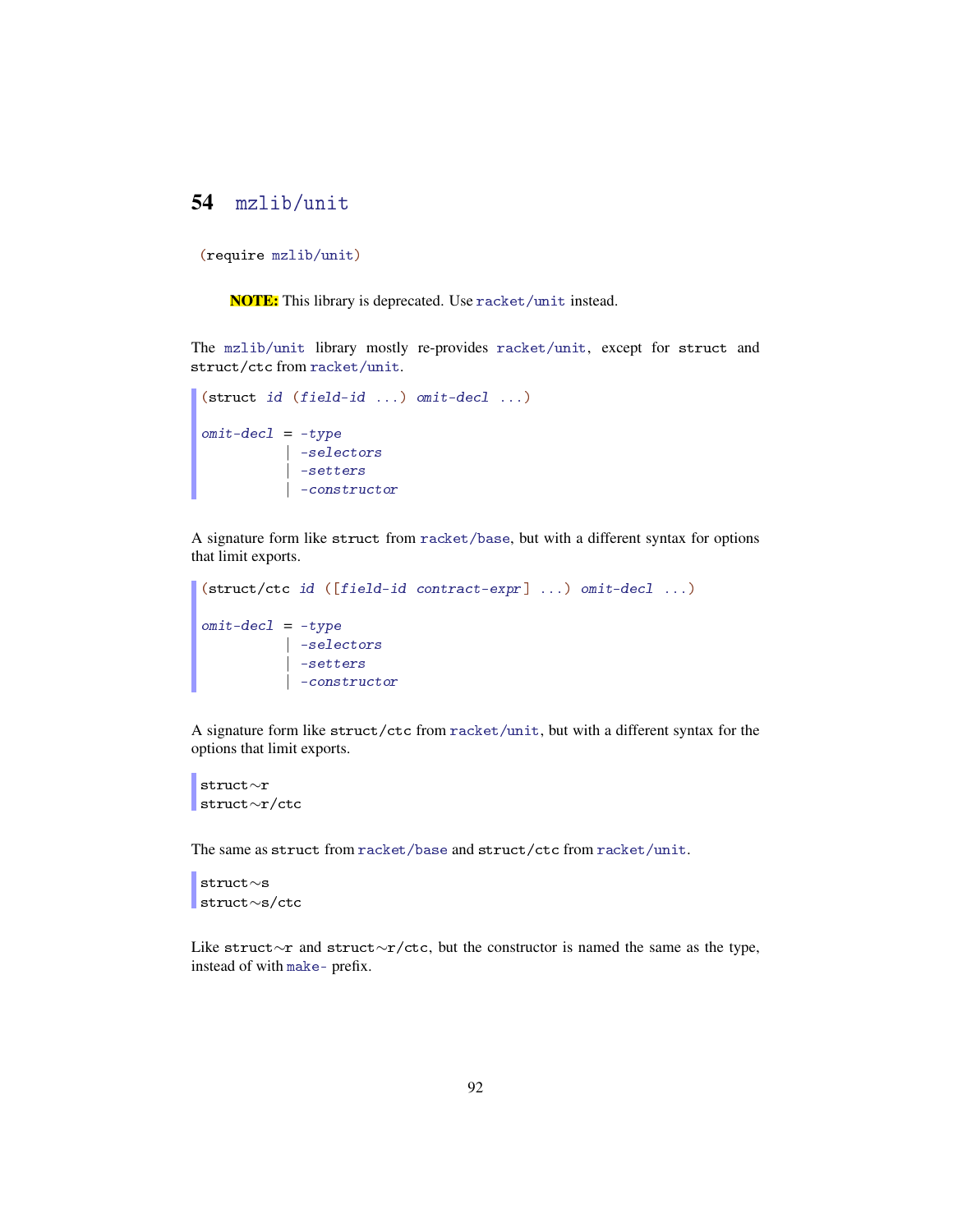# <span id="page-92-0"></span>55 mzlib/unit-exptime

(require mzlib/unit-exptime)

NOTE: This library is deprecated. Use racket/unit-exptime instead.

Re-exports scheme/unit-exptime.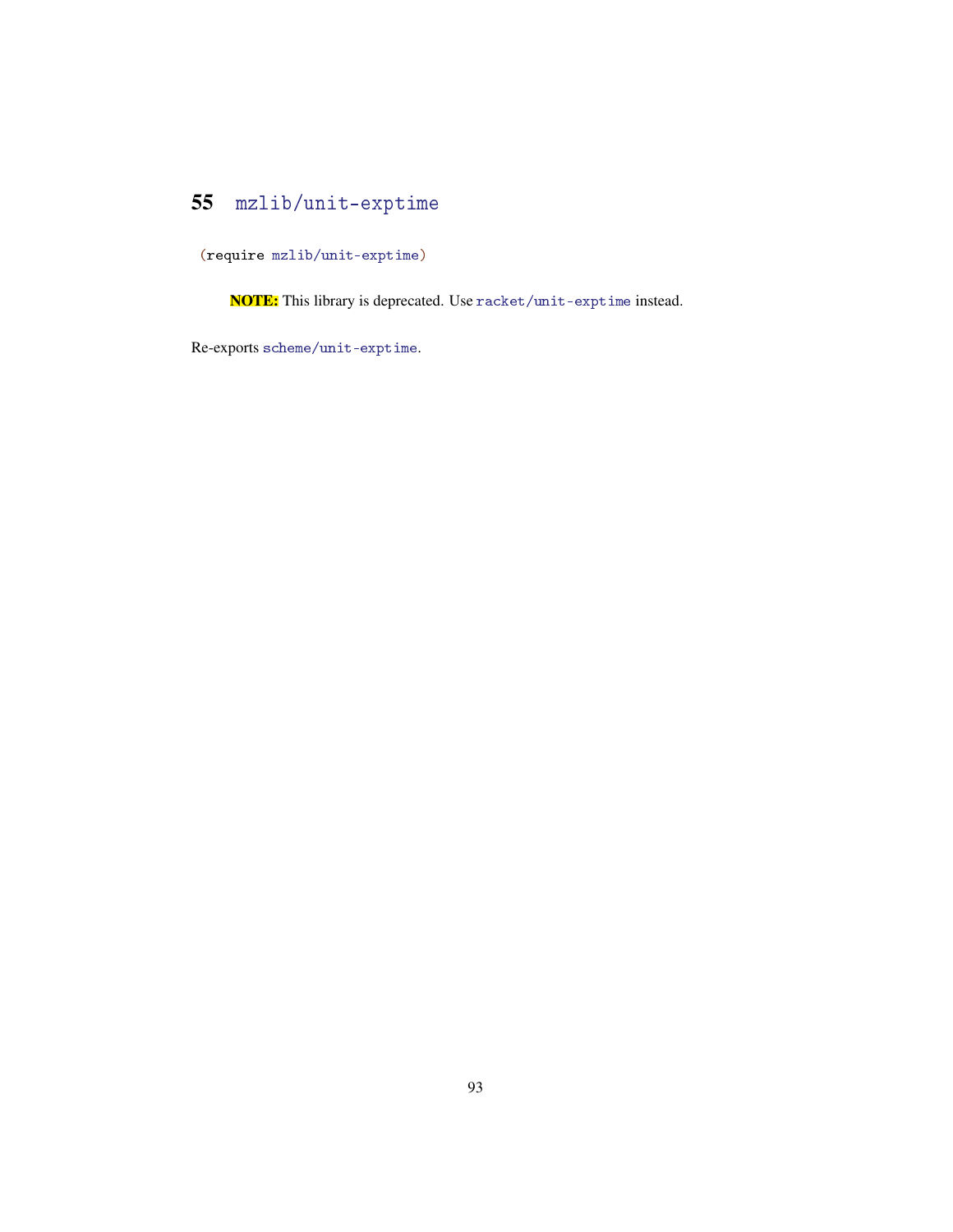### <span id="page-93-0"></span>56 mzlib/unit200

(require mzlib/unit200)

NOTE: This library is deprecated. Use racket/unit instead.

The mzlib/unit200 library provides an old implementation of units. See archived version 360 documentation on the "unit.ss" library of the "mzlib" collection for information about this library.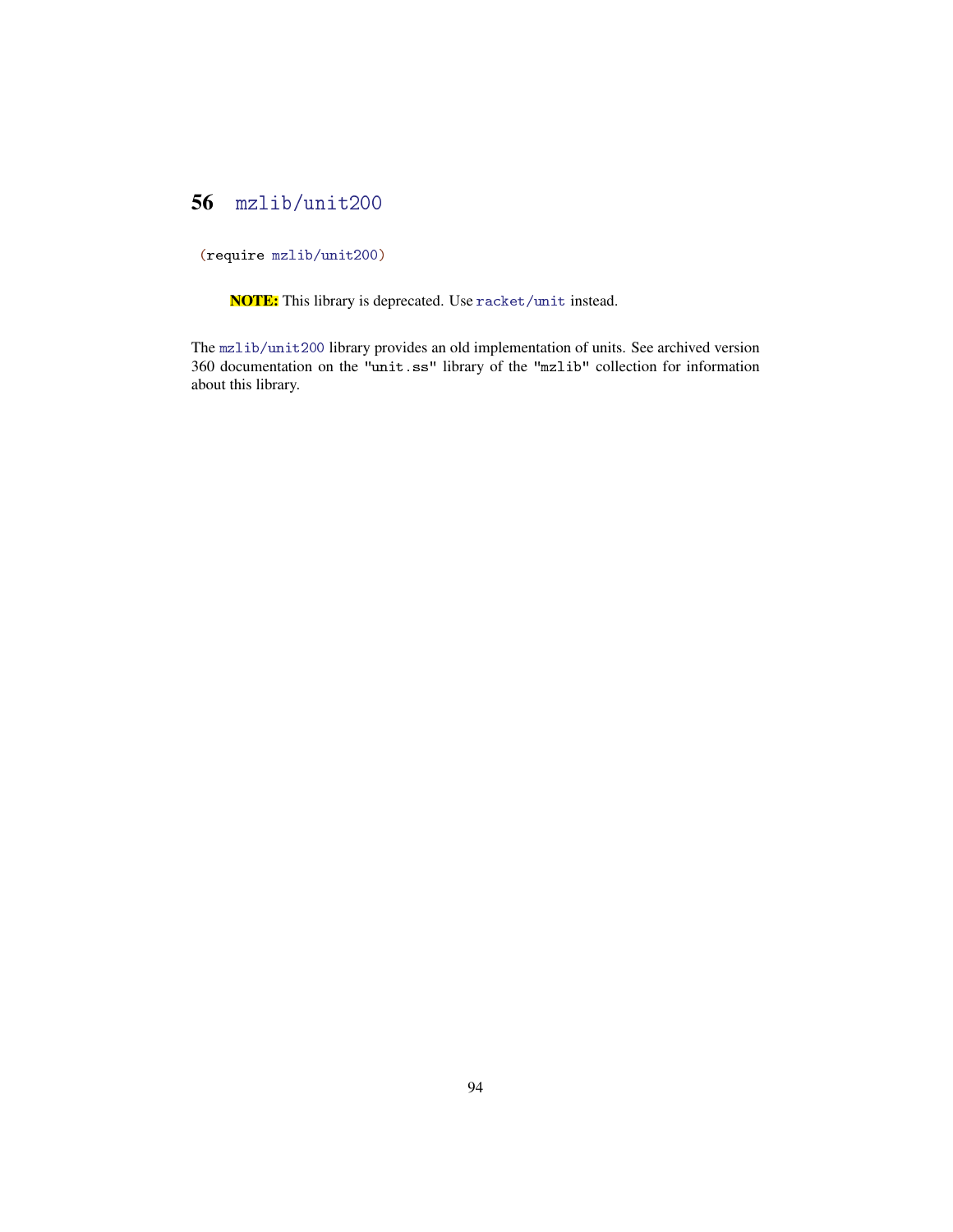### <span id="page-94-0"></span>57 mzlib/unitsig200

(require mzlib/unitsig200)

NOTE: This library is deprecated. Use racket/unit instead.

The mzlib/unit200 library provides an old implementation of units. See archived version 360 documentation on the "unitsig.ss" library of the "mzlib" collection for information about this library.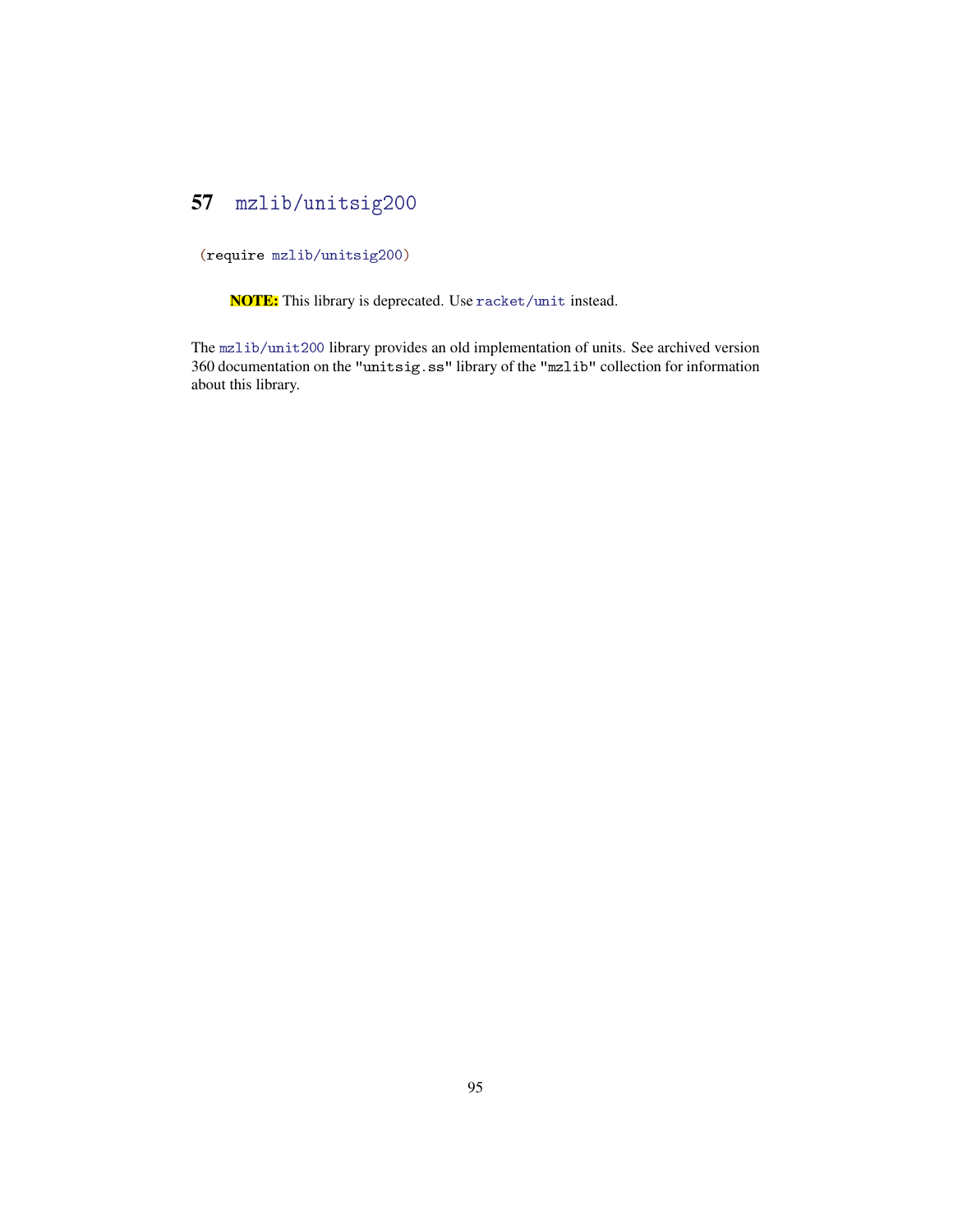# <span id="page-95-0"></span>58 mzlib/zip

(require mzlib/zip)

NOTE: This library is deprecated. Use file/zip instead.

Re-exports file/zip.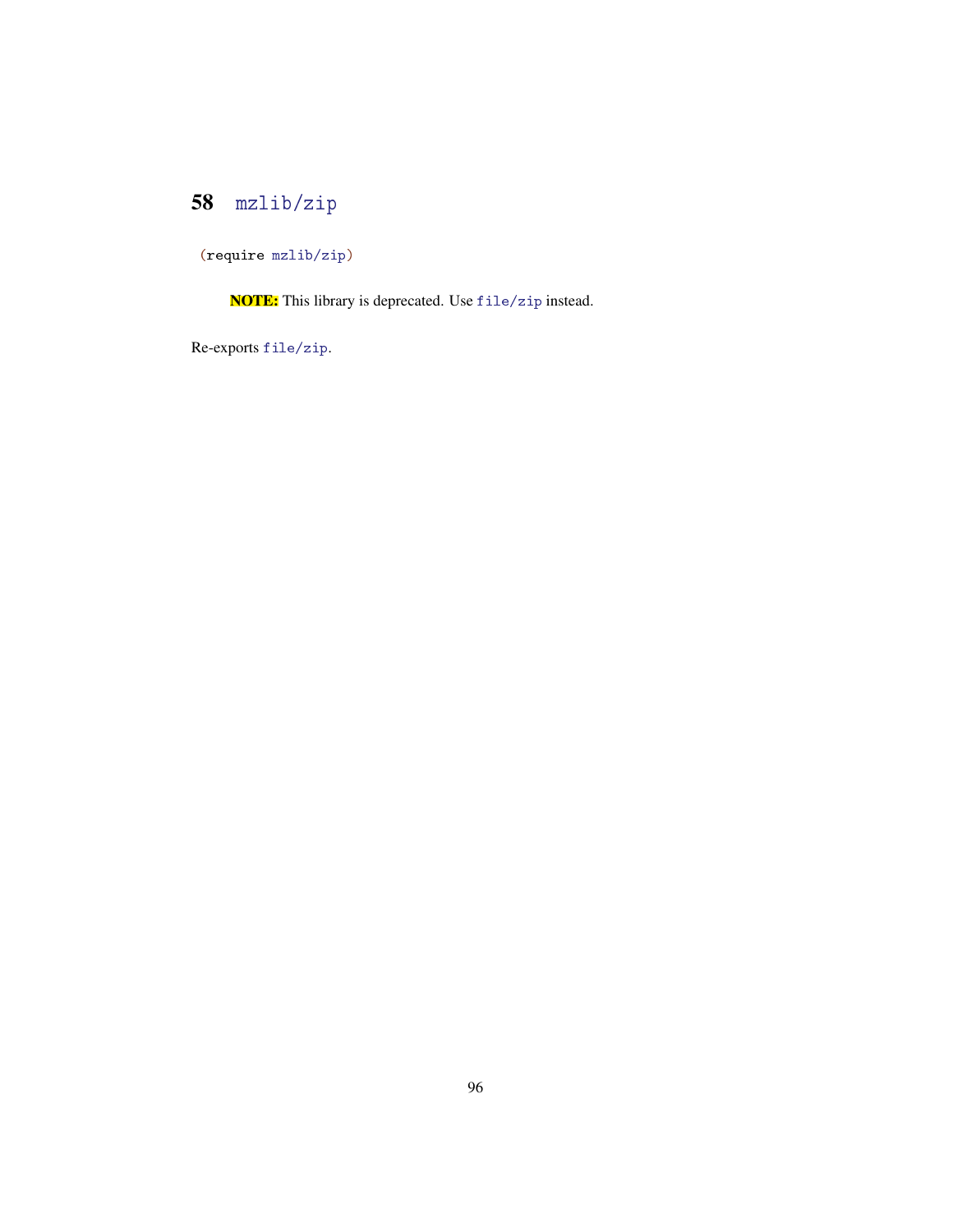# Bibliography

- [Shivers06] Olin Shivers, Brian D. Carlstrom, Martin Gasbichler, and Mike Sperber, "Scsh Reference Manual." 2006.
- [Reppy99] John H. Reppy, "*Concurrent Programming in ML*." 1999.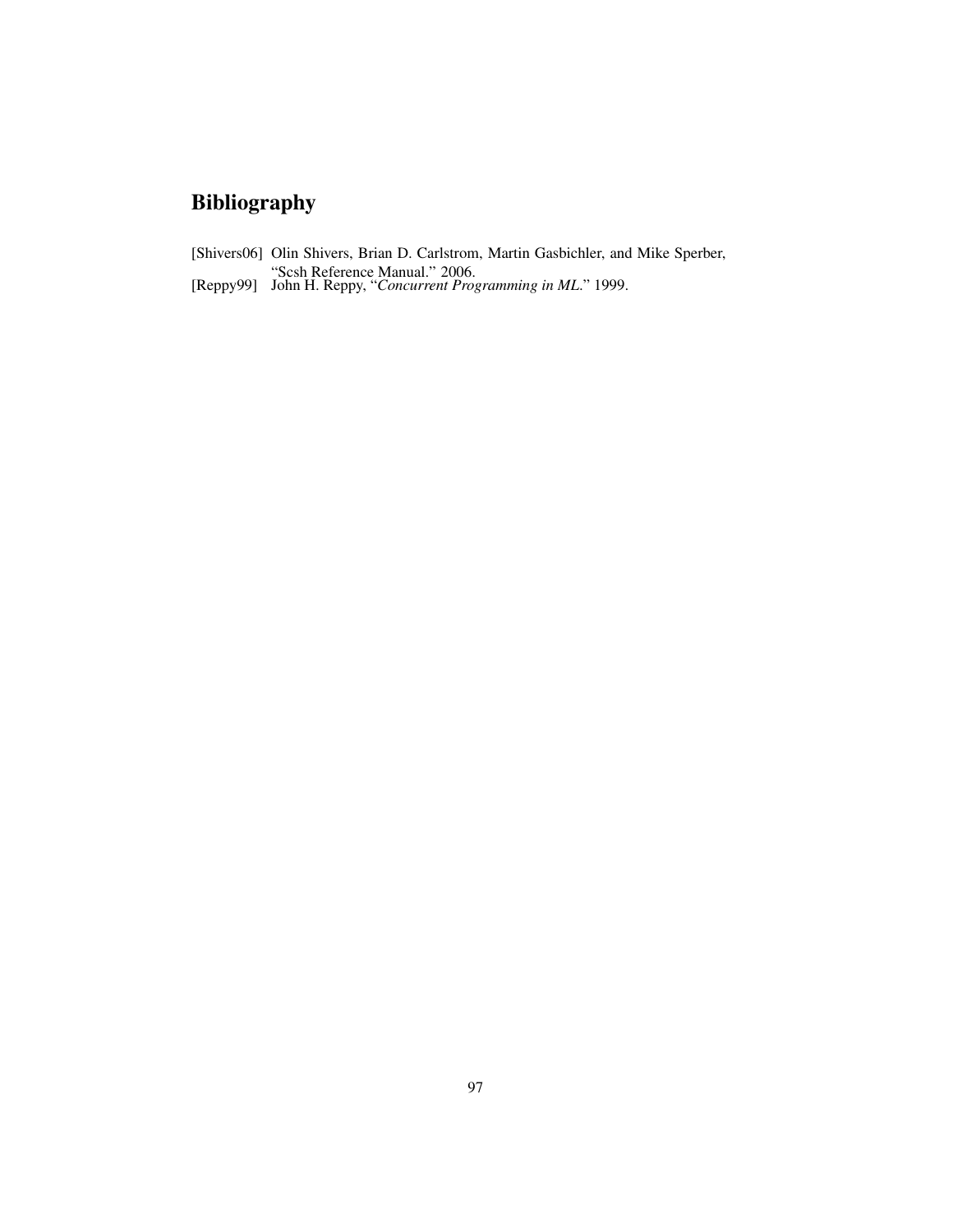#### Index

```
#:all-keys, 47
#:allow-anything, 50
#:allow-body, 50
#:allow-duplicate-keys, 50
#:allow-other-keys, 49
#:body, 47
#:forbid-anything, 50
#:forbid-body, 50
#:forbid-duplicate-keys, 50
#:forbid-other-keys, 49
#:key, 46
#:optional, 45
#:rest, 47
 23\rightarrow 24
->d 25
 25- 26
->pp-rest, 26
->r 25
1+, 19
1-, 19
\leq 19
< 19
= 19
>=? 19
>?, 19
abbreviate-cons-as-list, 59
add-make-prefix-to-constructor, 60
atom?, 19
awk, 9
begin-lifted, 31
begin-with-definitions, 31
Body Argument, 48
booleans-as-true/false, 59
 23build-absolute-path, 37
build-flat-contract, 23
build-relative-path, 37
build-share, 60
```
call-with-input-file\*, [36](#page-35-0) call-with-output-file\*, [36](#page-35-0)  $case->, 26$  $case->, 26$ channel, [18](#page-17-0) channel-recv-evt, [18](#page-17-0) channel-send-evt, [18](#page-17-0) class100, [13](#page-11-0) class100\*, [12](#page-11-0) class100\*-asi, [13](#page-11-0) class100-asi, [13](#page-11-0) command-line, [17](#page-16-0) compile-file, [21](#page-20-0) constructor-style-printing, [60](#page-58-0) consumer-thread, [86](#page-85-0) copy-struct, [82](#page-81-0) current-build-share-hook, [61](#page-58-0) current-build-share-name-hook, [61](#page-58-0) current-print-convert-hook, [61](#page-58-0) current-read-eval-convert-printprompt, [61](#page-58-0) current-time, [18](#page-17-0) define-match-expander, [65](#page-64-0) define-match-expander, [55](#page-53-0) define-serializable-struct, [77](#page-76-0) define-serializablestruct/versions, [77](#page-76-0) define-struct/properties, [82](#page-81-0) define-structure, [20](#page-18-0) define-syntax-set, [31](#page-30-0) define/contract, [22](#page-21-0) define/kw, [44](#page-43-0) define/match, [55](#page-53-0) e, [56](#page-55-0) eighth, [52](#page-51-0) eval-string, [80](#page-78-0) evcase, [32](#page-30-0) expr->string, [80](#page-78-0) fifth, [52](#page-51-0) first, [52](#page-51-0) flush-output-port, [19](#page-18-0) fourth, [52](#page-51-0)

gentmp, [19](#page-18-0)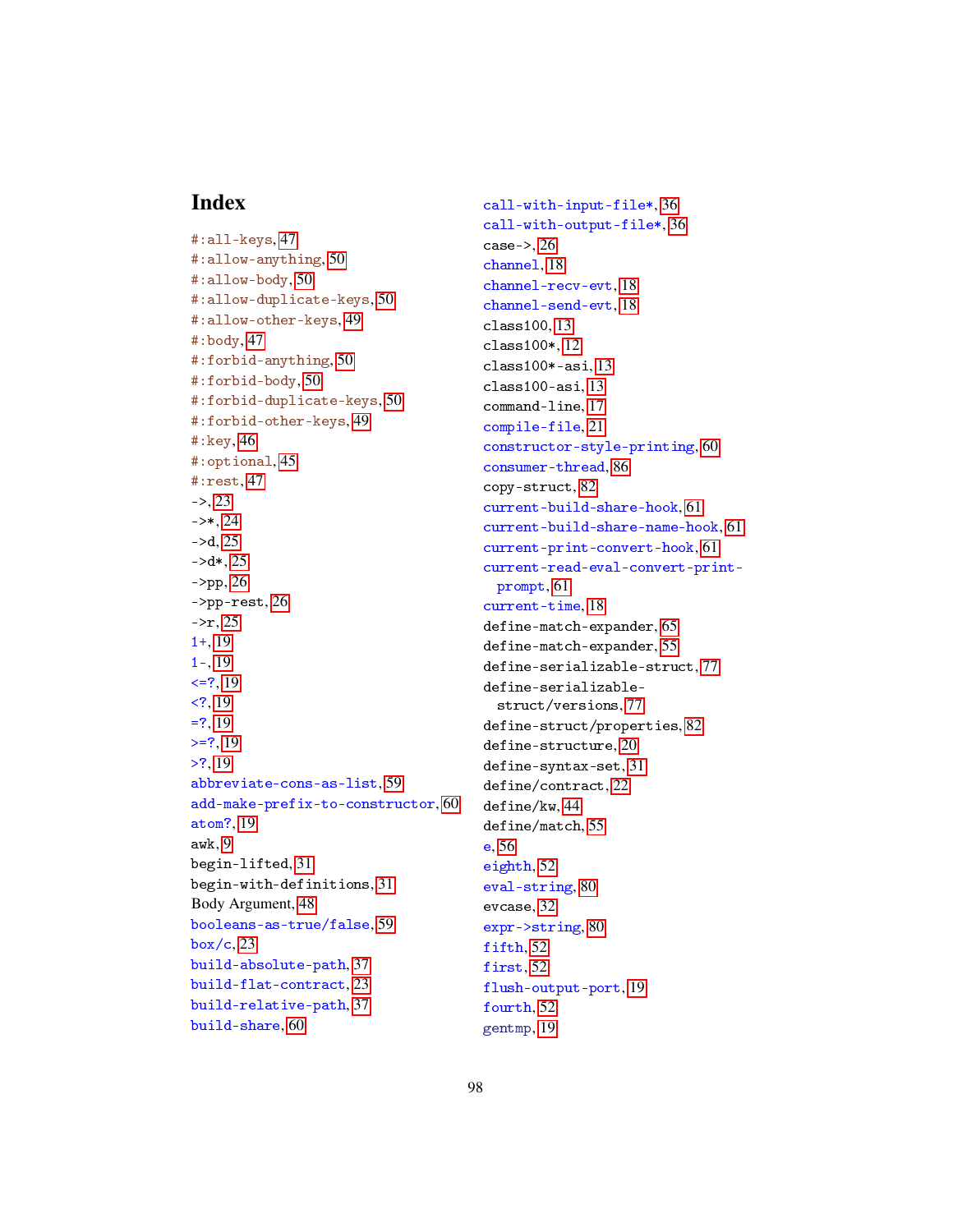get-shared, [62](#page-58-0) gethostname, [58](#page-57-0) getpid, [58](#page-57-0) getprop, [20](#page-18-0) glob->regexp, [79](#page-78-0) hash-table, [35](#page-30-0) identity, [32](#page-30-0) include, [40](#page-39-0) include-at/relative-to, [40](#page-39-0) include-at/relative-to/reader, [40](#page-39-0) include/reader, [40](#page-39-0) install-converting-printer, [62](#page-58-0) Keyword Arguments, [46](#page-45-0) keyword-get, [51](#page-50-0) lambda/kw, [44](#page-43-0) last-pair, [53](#page-51-0) let+, [32](#page-30-0) loop-until, [33](#page-30-0) make-->vector, [82](#page-81-0) make-evaluator, [74](#page-73-0) match, [54](#page-53-0) match-define, [55](#page-53-0) match-equality-test, [55](#page-53-0) match-lambda, [55](#page-53-0) match-lambda\*, [55](#page-53-0) match-let, [55](#page-53-0) match-let\*, [55](#page-53-0) match-letrec, [55](#page-53-0) match:end, [10](#page-8-0) match:start, [10](#page-8-0) match:substring, [10](#page-8-0) merge-sorted-lists, [53](#page-51-0) mergesort, [53](#page-51-0) Mode Keywords, [49](#page-48-0) mzlib/a-signature, [6](#page-5-0) mzlib/a-unit, [7](#page-6-0) mzlib/async-channel, [8](#page-7-0) mzlib/awk, [9](#page-8-0) mzlib/class, [11](#page-10-0) mzlib/class100, [12](#page-11-0) mzlib/cm, [15](#page-14-0) mzlib/cm-accomplice, [16](#page-15-0)

mzlib/cmdline, [17](#page-16-0) mzlib/cml, [18](#page-17-0) mzlib/compat, [19](#page-18-0) mzlib/compile, [21](#page-20-0) mzlib/contract, [22](#page-21-0) mzlib/control, [27](#page-26-0) mzlib/date, [28](#page-27-0) mzlib/deflate, [29](#page-28-0) mzlib/defmacro, [30](#page-29-0) mzlib/etc, [31](#page-30-0) mzlib/file, [36](#page-35-0) mzlib/for, [38](#page-37-0) mzlib/foreign, [39](#page-38-0) mzlib/include, [40](#page-39-0) mzlib/inflate, [42](#page-41-0) mzlib/integer-set, [43](#page-42-0) mzlib/kw, [44](#page-43-0) mzlib/list, [52](#page-51-0) mzlib/match, [54](#page-53-0) mzlib/math, [56](#page-55-0) mzlib/md5, [57](#page-56-0) mzlib/os, [58](#page-57-0) mzlib/pconvert, [59](#page-58-0) mzlib/pconvert-prop, [64](#page-63-0) mzlib/plt-match, [65](#page-64-0) mzlib/port, [66](#page-65-0) mzlib/pregexp, [67](#page-66-0) mzlib/pretty, [69](#page-68-0) mzlib/process, [70](#page-69-0) mzlib/restart, [71](#page-70-0) mzlib/runtime-path, [73](#page-72-0) mzlib/sandbox, [74](#page-73-0) mzlib/sendevent, [76](#page-75-0) mzlib/serialize, [77](#page-76-0) mzlib/shared, [78](#page-77-0) mzlib/string, [79](#page-78-0) mzlib/struct, [82](#page-81-0) mzlib/stxparam, [83](#page-82-0) mzlib/surrogate, [84](#page-83-0) mzlib/tar, [85](#page-84-0) mzlib/thread, [86](#page-85-0) mzlib/trace, [88](#page-87-0)